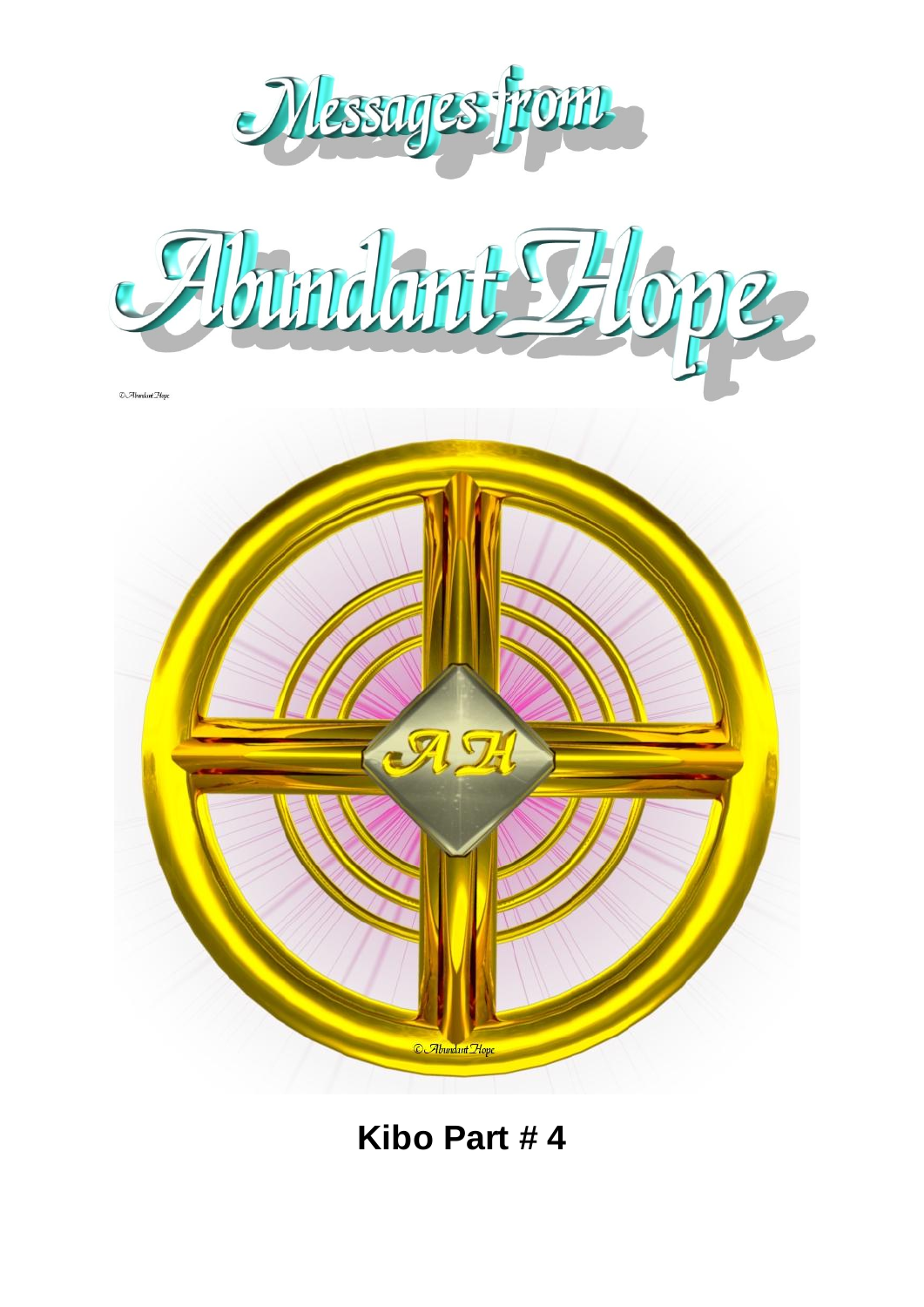## **INTRODUCTION**

## **to the Messages with KiboDabi**

Hey! I get to write an intro! Allright!!!!

Blessings to our brother, Christ., for doing this...Thanks!

All thanks and gratitude and appreciation to PAPA and CM ATON for putting up with me in allowing me to take these messages and have these experiences. I AM humbly honored and if i have done anything that has been helpful to anyone in their journey on the great spiral path, then i/I am grateful for having been able to serve.

Thanks and gratitude to all involved. I love and appreciate all of you!

I AM here.

I AM here, now.

All of these messages are strivings to help people with their perception of reality at the time and all of them were given for particular purposes that will differ with each individual. There is much talk of 'soon' and 'very soon' and so on and so forth and that has been something that we just have to deal with. It has been proven that the observation of a thing, changes the thing observed and i sometimes think that this has been the case. Every eye opened, every mind, every heart that has considered a new thing, a wider thing, an other thing has stretched this event out so that they also, may be included in the best possible outcome.

And then there is a part of me that realizes that all of this was already known and scripted and is playing out exactly as it has to be according to the will of the Producer, Director, Orchestrator, Scriptwriter and whatever else job there is in such a production...even to the point of the venue, the seats and the tickets...not to mention the price of admission....

Be it movie or play Set or stage **Holographic** It is all the same......

But I AM Here Now...at Present...past and future are made here, in this point of being and the thing observed and the observation of it become one and the same thing.

All of these writings, those through what i am as well as those through others and by others, are just symbols of that point. They are sharings of perception by beings that recognize the source and purpose of that sharing and those that are willing to receive, receive. I, as far as i'm concerned, haven't done anything that a five year old with an open mind and heart couldn't have done as long as they had the vocabulary and even that is over-rated. If PAPA told a five year old to tell the people that HE said that Love was a good thing and that people should only do stuff because of love and all the fighting and

**-- AH- Kibo #4 -- page. 1**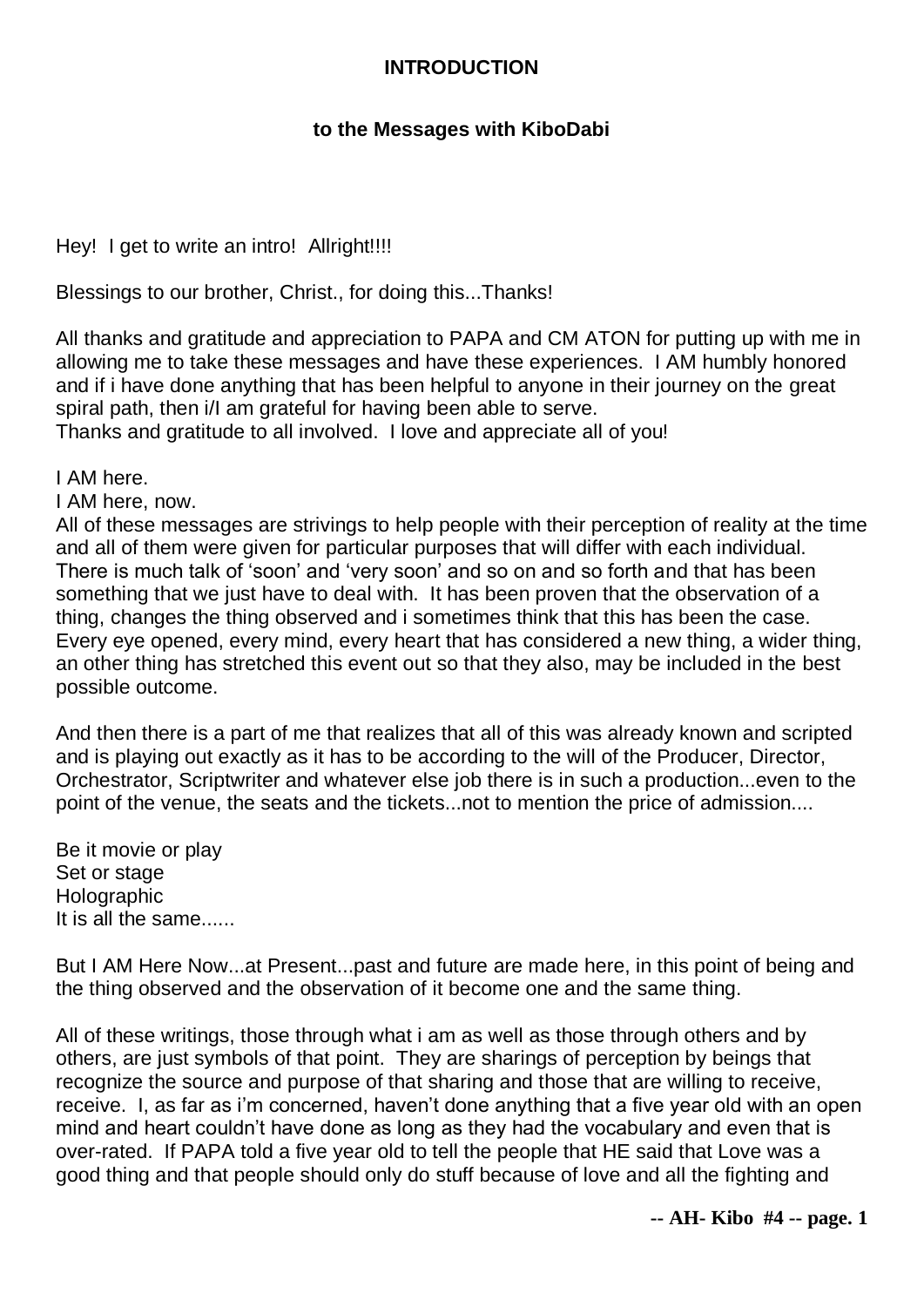hating and stuff was very bad and they should stop it now because God doesn't want to spank anyone...but HE will if they keep acting stupid......I'd listen. I'm sure that there are, at least, hundreds of five year olds out there that have given whoever they could, that very message, only to be smiled at and told that they were cute but not to play with God because they couldn't possibly understand and to go to their rooms before they got a spanking themselves.........parents just don't understand.........

The point of all this is: This is done already. More is coming from all directions and it will be hard to keep up if you are looking all around for your answers. These messages are nice, but nothing replaces direct communication with the Source and Center of All Things. You can do that.

Yes, you.

You can do that because He is The Source and Center of All Things.

Please consider what that really means.....ALL THINGS

ALL THINGS means you, me, them that, this and the other. Whatever you are looking at and whatever is looking at you, is a thing. The atoms and molecules and plants and things organic and inorganic....fire, air, earth, water, akasha....whatever it is and wherever it is, it's a thing and the source and center of that thing is the source and center of every other thing as well.

So no matter where a thing is or what it is, it's source and center is ONE THING.

So two people shooting at each other have the same source and center.

Two people loving each other have the same source and center.

In fact, they are each other

As well as the pile of gold in the corner

And the pile of dog crap on top of it

We are all of it and it is us and....

GOD IS ALL ARE WE ARE ONE ARE WE ARE ALL IS GOD

I AM ALL ARE WE ARE ONE ARE WE ARE ALL AM I

Write it in a circle with one 'I' or one 'GOD' at the 12 o'clock position and tell me how it looks to you....

No? Ah well.......Yes? Ah well........

To find your source and center is to find the source and center of all things.

The source and center of any thing is the same source and center of any other thing in question.

That source and center is the one thing that really is and everything else is just an extension of it.

That one thing is consciousness in the most extreme way of being...to the point of saying that there is only one consciousness. It is light manipulated in consciousness to create the perception of all things. It is the experience of that perception in being. It is two people looking at each other from their perception of perspective and then still from a perspective of It's own...Knowing that It's the only thing in the room. It is the room and the room isn't even there. Neither are the two people that insist on seeing each other as something other from each other when there is an other looking at them as each other, from within each other and upon each other and without each other, knowing that the very concept of 'other' doesn't apply in reality except that they perceive it so It gets to perceive and experience it....all the time knowing...........and we say we want to know, but do we really?

**-- AH- Kibo #4 -- page. 2**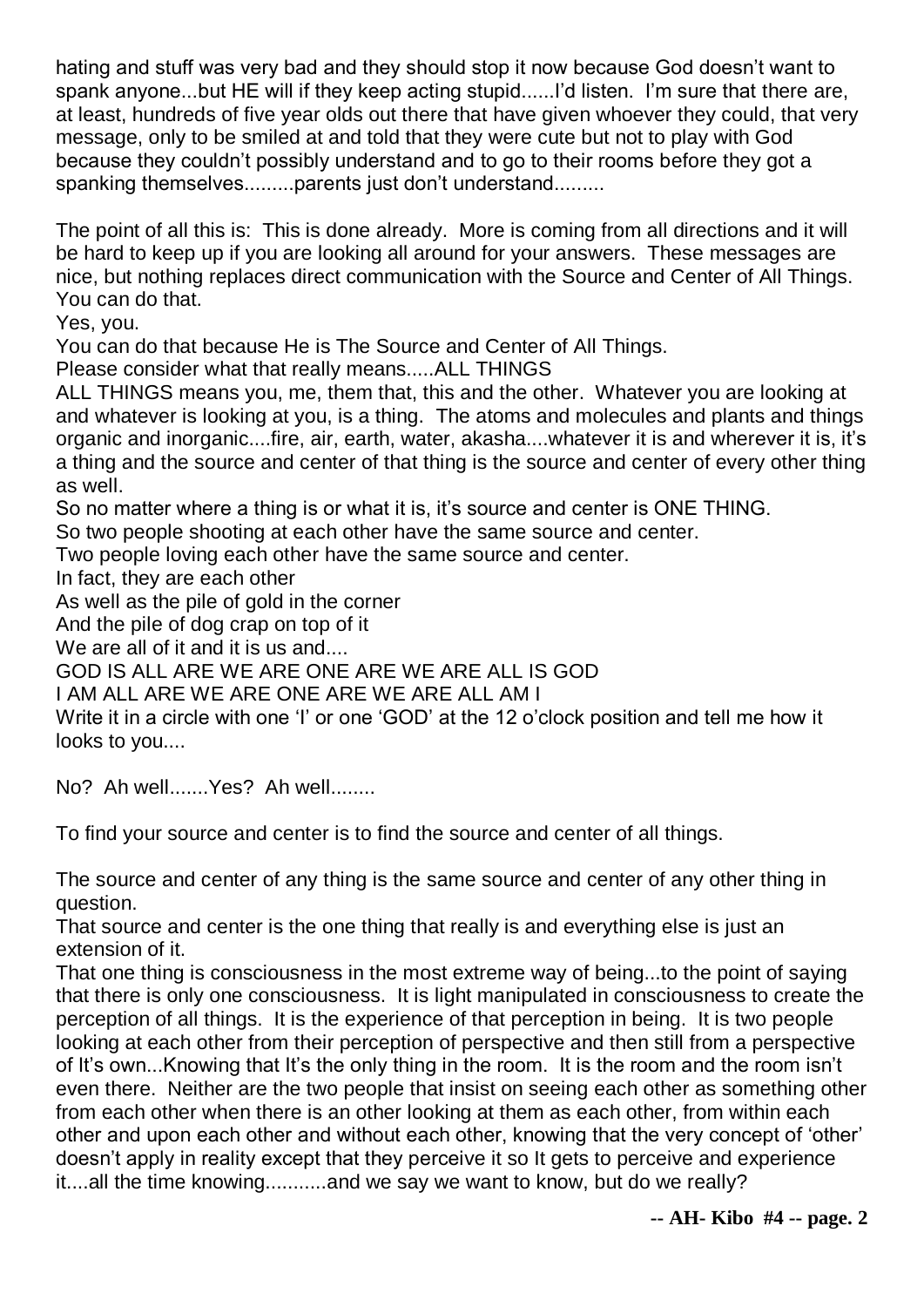Read these words if you like, learn all you can from everything and look around and search without. When you have come to the realization that the reality you find without you can go on without you, then please, go as far within as you have gone without...and then go further.

The words don't matter. The symbols don't matter. We act on the world without for whatever reasons we can perceive and use that perception to define ourselves as we see fit. When you've had enough of that and come to realize that there is only one thing and you move in it and breathe it and your thoughts are It's thoughts and your perception is It's perception, your feelings, It's feelings, your life is It's life, then you will start to see that you see nothing and think nothing and feel nothing. You are a character being played by an actor that is so into It's character that it is the character. It ceases to be an act and the character believes in the character and the actor is forgotten. Remember who and what you are. Remember the role you play The stage you are on The movie you are in God plays every role Every prop Every instrument Everything **Perfectly** It is up to you The character To realize Who and what you are To remember That you are the actor Playing your part **Perfectly** And when you remember The actor awakens [there is, perhaps A moment's confusion But who is to say?] But in that moment The actor and the character are as one And the decision is made It is no longer a matter of How the character feels about the actor But one of How the actor feels about the character? Does he want to stay in character? Is it a good character? A worthy character? Will it serve its purpose well? Will it live on and continue to play its part Upon the great stage?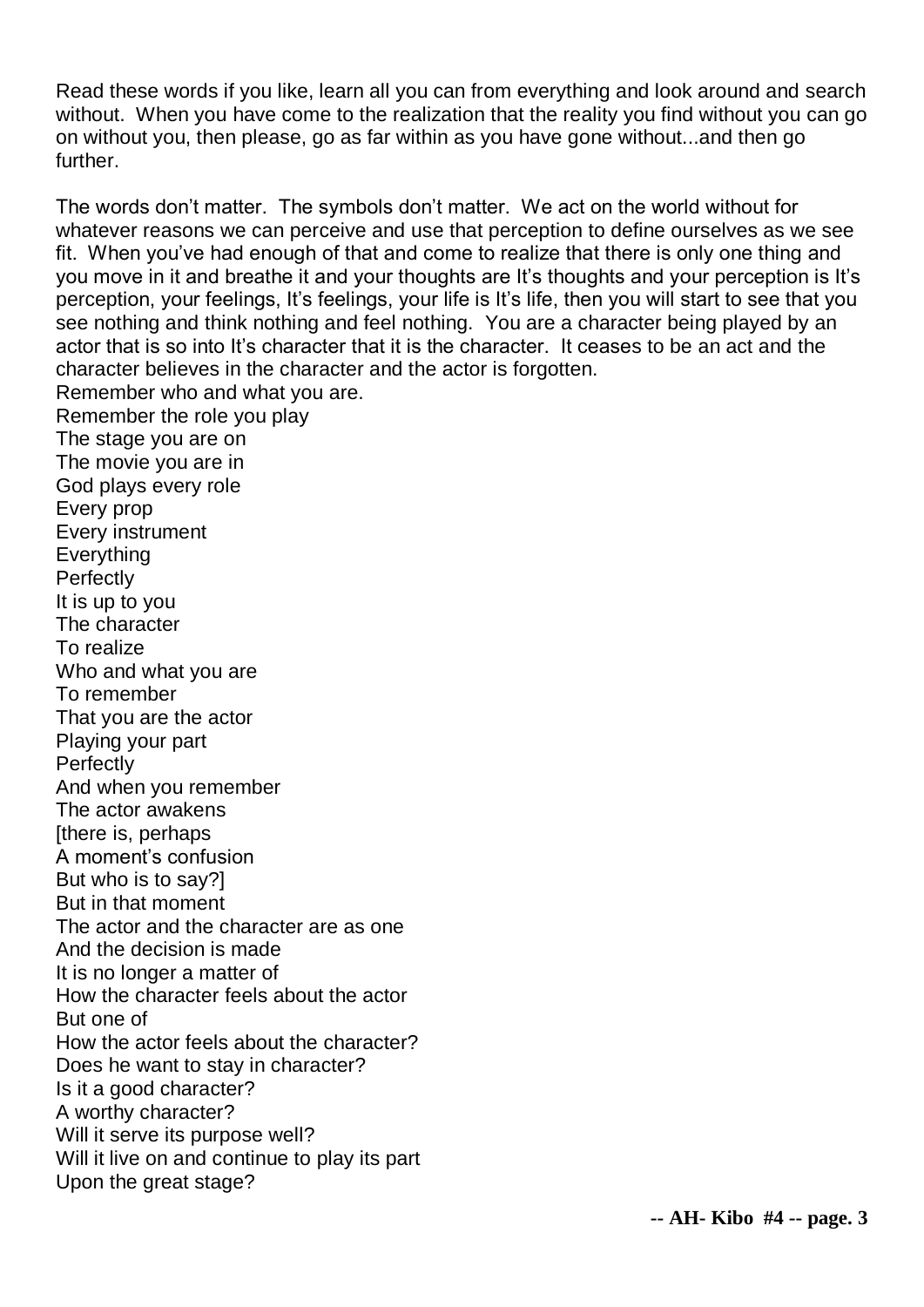Or will it walk offstage Never to be seen or heard from again? The character wants to act! Does the actor want to stay in character? There is only one way to answer that question There is only one way to have that conversation Find it Talk with it Come to agreement If you want to keep your character say so! Heavens knows that there are other characters It is all the same But if it is not the same to you Then there comes a time when words serve no purpose You must act as the actor acts! You must be the actor so that the actor may stay in character! Hint: villains die...every time...they have to eventually... the actor never wants to stay a villain... no character can have their moment in the dark the light must shine upon him and no villain can stand the light.....so.....there..... so if you are a worthy character perhaps the Great Actor will keep you, after all and you may be each other...what joy! And for that All words and symbols and teachings Are useless You must go to the source and center of all things Including you And talk it out And whatever helps you to do that Including these words Is all well and good And i/I AM grateful if any of these words have helped you in any way But Now Go help your self Go do Go be Play your part Be the actor

[there's a reason the  $3^{rd}$  person of Paradise Trinity is called the Conjoint Actor....]

PAPA and CM ATON Bless you Always in Consciousness

i AM I experiencing being in perception of what i am in manifest expression

**-- AH- Kibo #4 -- page. 4**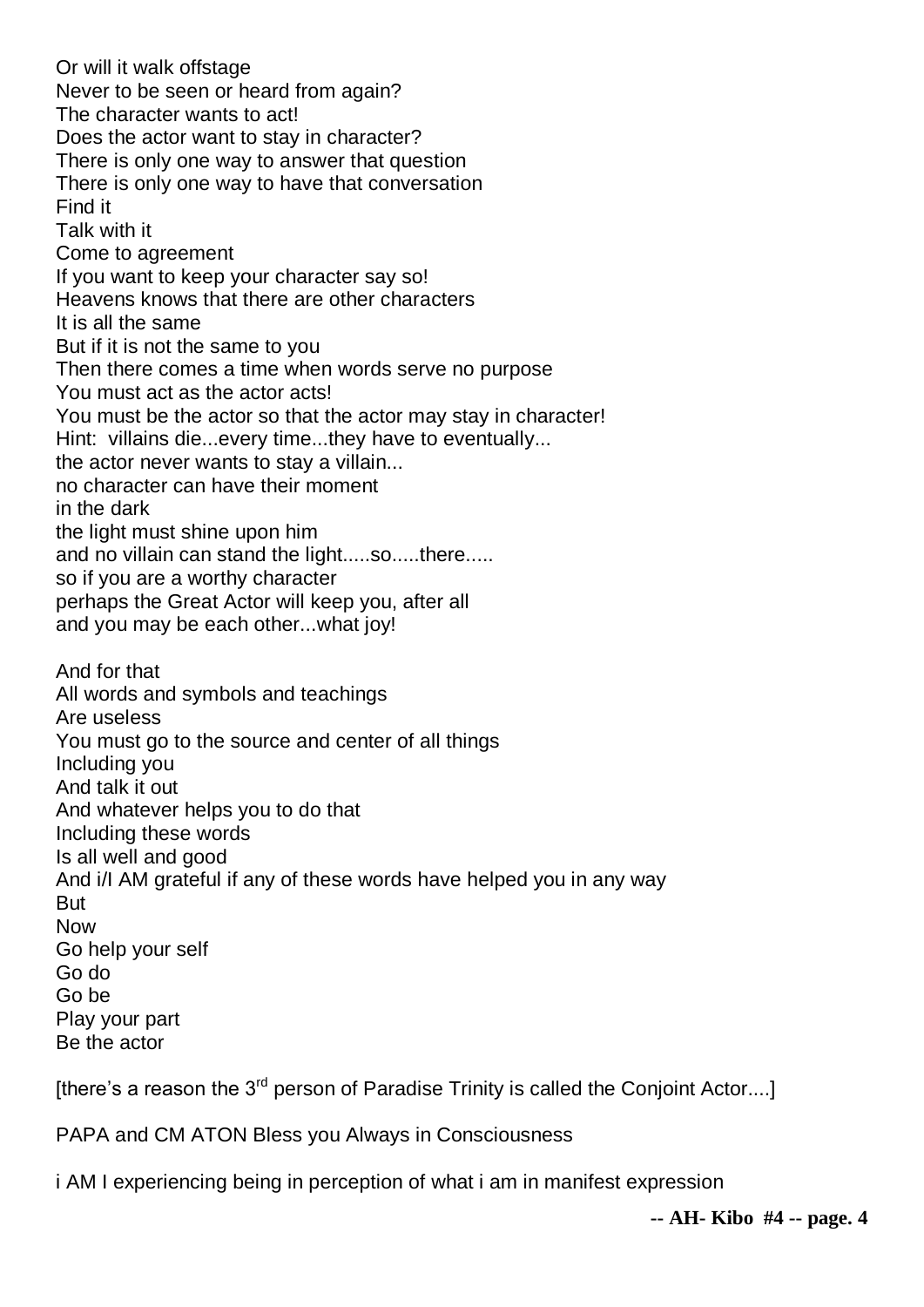Kibo[Now I AM Here]Dabi

**-- AH- Kibo #4 -- page. 5**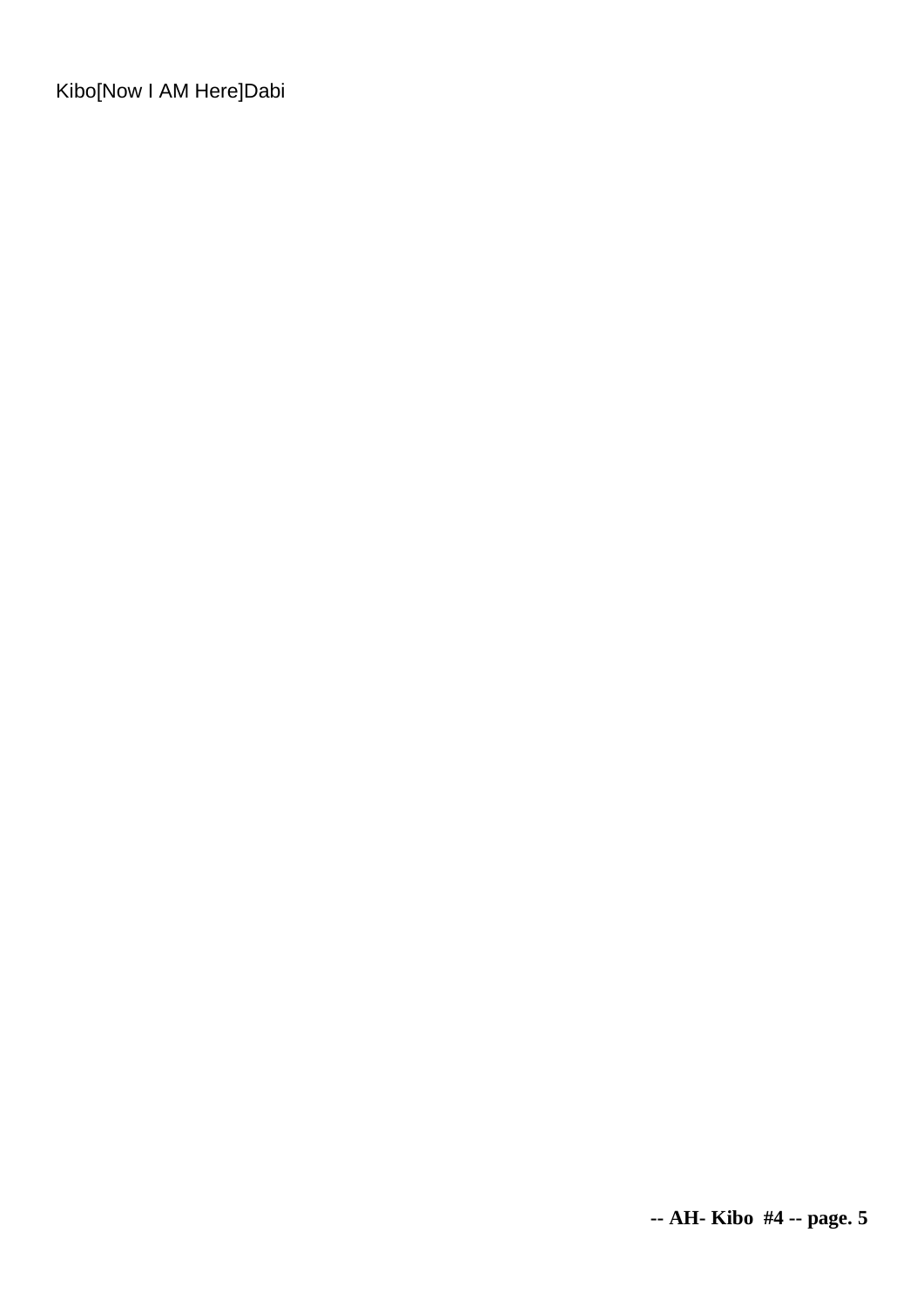# **Table of Contents**

| <b>Message</b>                                               | Page |
|--------------------------------------------------------------|------|
|                                                              |      |
|                                                              |      |
|                                                              |      |
|                                                              |      |
|                                                              |      |
|                                                              |      |
|                                                              |      |
| A MESSAGE TO ALL SO CONCERNED IN THISENDEAVOR  63            |      |
| HAVE WE HUGGED OUR MASS CONSCIOUSNESS DIVINE CORE TODAY?  73 |      |
| "HEY! ANYBODY WANNA CONFERENCE HERE AND HELP ME GET          |      |
|                                                              |      |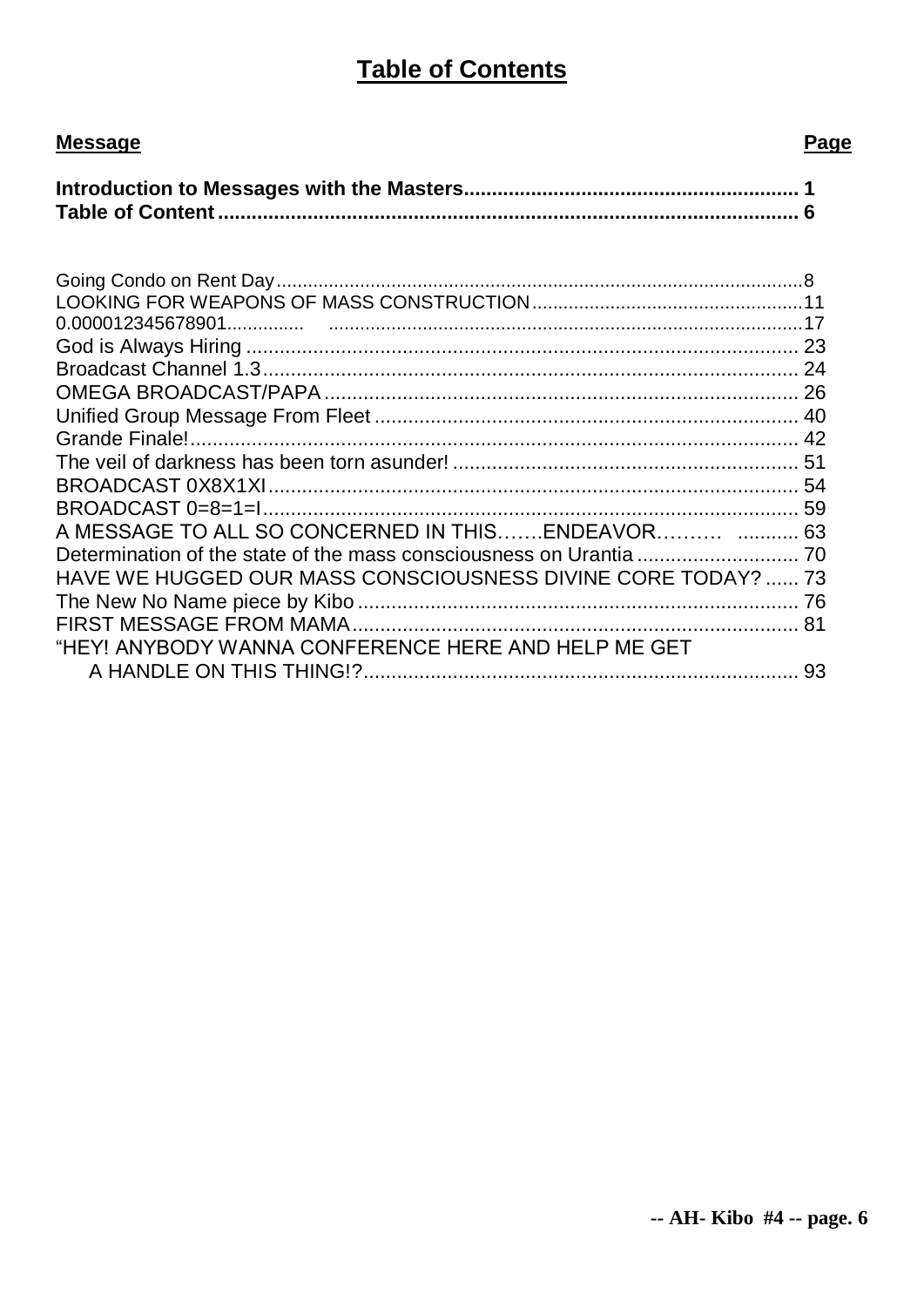## *All writings by members of AbundantHope are copyrighted by ©2005-2013 AbundantHope - All rights reserved*

*[Detailed explanation of AbundantHope's Copyrights are found here](http://abundanthope.net/pages/AbundantHope_1/Copyright_-_Terms_amp_Conditions_517.shtml)*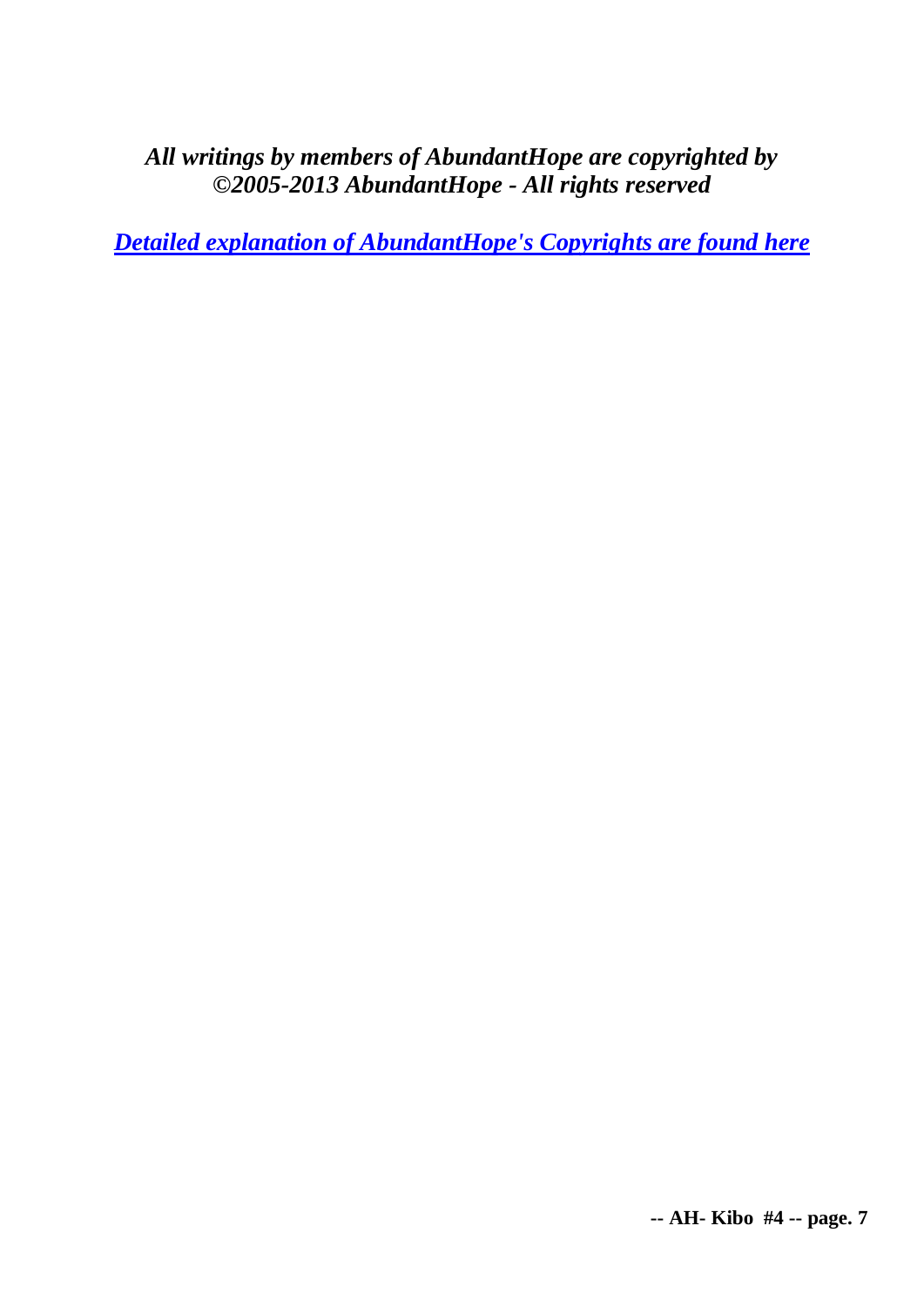#### **Going Condo on Rent Day**

#### **By KiboDabi**

**Jun 27, 2012**

My my...where does the space time go?

Ah well....have a cup of tea.....no, that's not your cup, that's my cup There's your cup........pick a tea, any tea......i'm having constant comment...

Since I seem to be constantly commenting on one thing or an other......

Hmmm?

Oh....just making sure I have my rent....landlord's coming......actually, I've been saving to buy the place since I heard it's going condo...yeah...we worked out a price and everything...i'm good.

I dunno...he should've been here by now...what can I do? I'm on his time, not mine, y'know? I need to be here when he comes, so I can't really go anywhere, now can i? This has got to get paid.....no pay, no stay.... Money? No, he don't take that shit...don't need it....don't want it...don't care about it... His currency is soul experience...consciousness in love and light...a talent for obedience... Living by his will

It's there in the lease.....see? Spiritual currency only....i think I have enough...hope so....been praying on it...calling him all the time to see just how much I need for the premium job...i hear he's going to rehab...kick the thugs out, give the slackers time to find a new place...let the visitors go home......i'd like to stay, myself....i've got the last amount he quoted me...if it changes, he'll let me know...i've got extra, just in case.....we'll see.

It should be more than enough...but hey...soul contracts...you never know until you sign, right? Just make sure you know who you're signing with....remember Lucy? That's how them damn thugs got in here in the first place...They should've left the building when he did...pretenders, every last one of them!

I don't think I've damaged the apartment too much....no cracks...none that I made, anyway.....a few nails in the wall...should've used tape to hang those up, I guess...but I can fix that....i take full responsibility and if he's going condo, I'd like to own the place....yeah yeah...condo fees...what the hey...rehab, upgrades...it'll be great! Get a real home office! Nothing but the best of everything from now on! That's the ticket!

Huh?

Well...no...i won't be able to do whatever the hell I want to do...if there's anything I want to do that the owner of the building doesn't want me to do...Jesus, it's not like he's asking for that much...don't break anything, no holes in the wall, take care of the place and fix the small stuff that you can fix, yourself....he takes care of the rest and hey!....I can paint and redecorate any way I want as long as I follow those few simple rules...and get along with the neighbors...it helps if we like each other...i love everybody. Some people...i don't like so much. But hey...takes all kinds, am I right?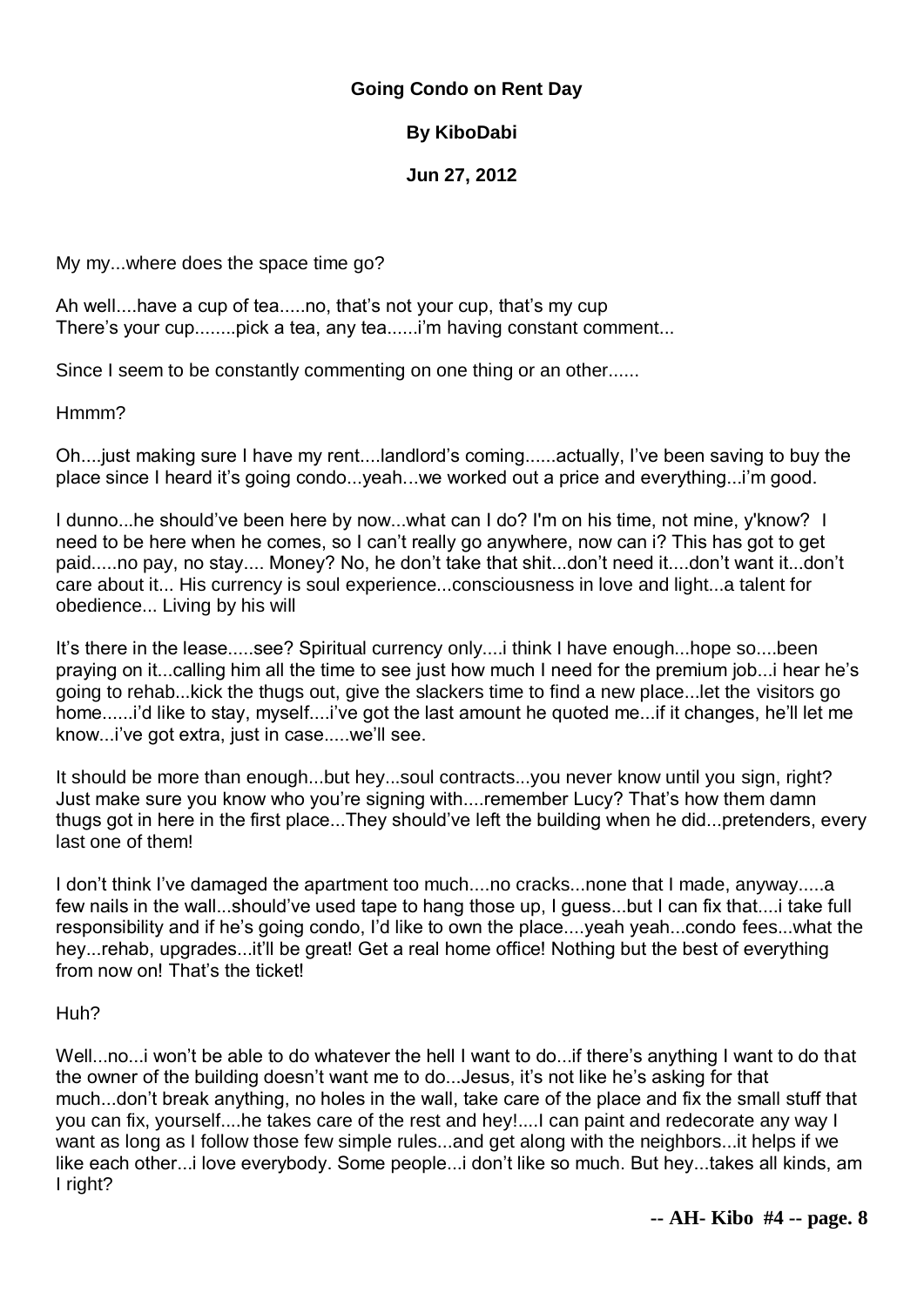Besides...i hear that only the really goods ones are staying. We've all seen the plans to redo and upgrade the whole neighborhood...it's gonna be great! I really wanna be here to see it....

Yeah...i know he's late...should've been here some time ago...like i said, his schedule, not mine. He'll get here when he gets here. All i have to do is be here when he does...

But I've heard him arguing with those assholes downstairs...yeah... them...dumb little fucks think they own the place...been ganging up on folks and scaring people for years...now everybody's lease is up because of the rehab and they don't want to leave. I think they're scared that they got nowhere to go...Well hell!...would YOU take them!?

They got no currency and just leech and steal off of others and they've gotten more bold and violent every day. If they get kicked out of here...it's the ghetto for them...or jail....who knows? They can't stay here, that's for sure.

They've even convinced some of the people that they're the ones that really own the building and they're the ones that will be doing the rehab and the landlord is just some shmuck nobody out to scam currency...either that or they're trying to convince folks that the landlord is really the one responsible for all the trouble in the first place...it's hard to tell. They say so much crap...they said the same thing about his kid when he came that last time, remember?

#### huh?

Nah...he don't care...His kid's outside the doors with SWAT teams...what the hell are these idiots gonna do? I hear they've barricaded themselves in the kitchen downstairs...yeah, the banquet one...they had both rooms and partied all the time...wouldn't let anybody but their friends in....so you had to join if you wanted to get along...but then you had to work for them and they paid shit wages...no really...they paid in real crap... and then told you that you owed them real currency just for them paying you...ain't that a hoot?

Well, they lost the banquet hall and now they're all holed up in the kitchen trying to negotiate how they want to leave...they actually want to get paid and on top of that, they want to stay...even if it means living in the basement. I figure they got some friends they hope are staying that will help them out later....fat chance...they'll be gone, too....Old man's got a list of everyone he wants to get rid of and everyone that's staying...No lie!

He's had the place staked out for years...ever since the last due day...remember that one? What they did to his kid? OOOOhhhhh that was soooo wrong.....But the kid said he'd be back...Hey! He lived through that shit, right?...gone, up and out.......now he's back with the landlord and I, for one, would like to stay and watch all this go down and see how it goes.....hey, maybe I can even get a better job...help out more...who knows?

But these thugs...how stupid can you get? They're actually threatening to blow up the kitchen and the building with it if they don't get their way.....they got their friends pretending to calm them down and negotiate with them to make it look good....ah well...

What are they going to do if the old man just shuts off all the power and gas and bum rushes their sorry asses with that SWAT team that his son brought along ...apparently he knew it would get like this...best to be prepared, I reckon.....you heard what they did to that pimp, right? Yeah...he turned out to be real bitch at the end...oh well...

So, I guess he won't get up here until that's taken care of. I hear some of the bigger and better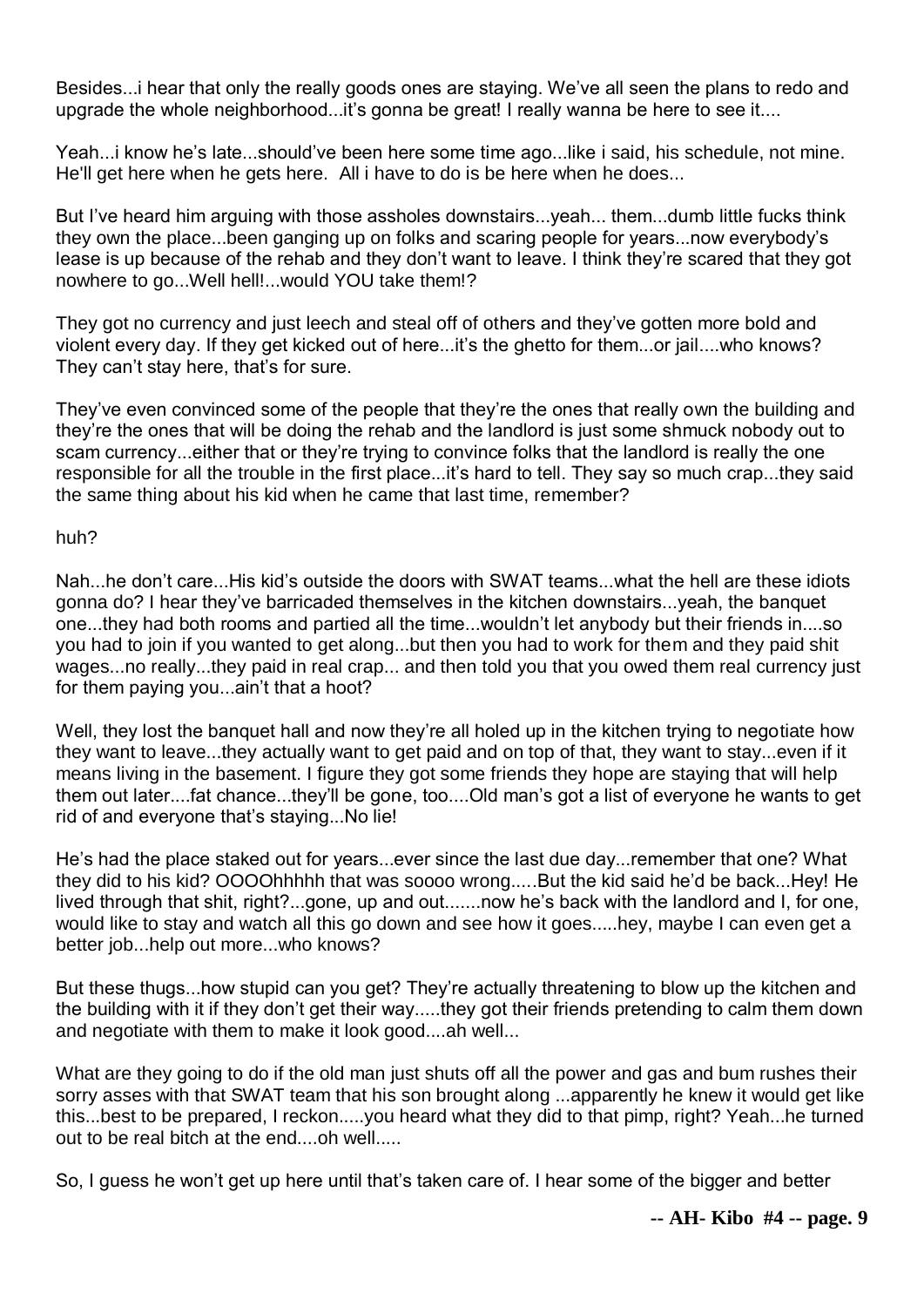tenants are pitching in to help get rid of them and that should help speed things up...

No...not them. They're outta here, too...really...swear to God and hope to live, giving all that I can give.... Yeah...THEM...no problem there, right?

...so if the lights and stuff go out, just relax and drink your tea...we're good...you can stay here with me...or make your way back to your place in the dark...you got a light, right?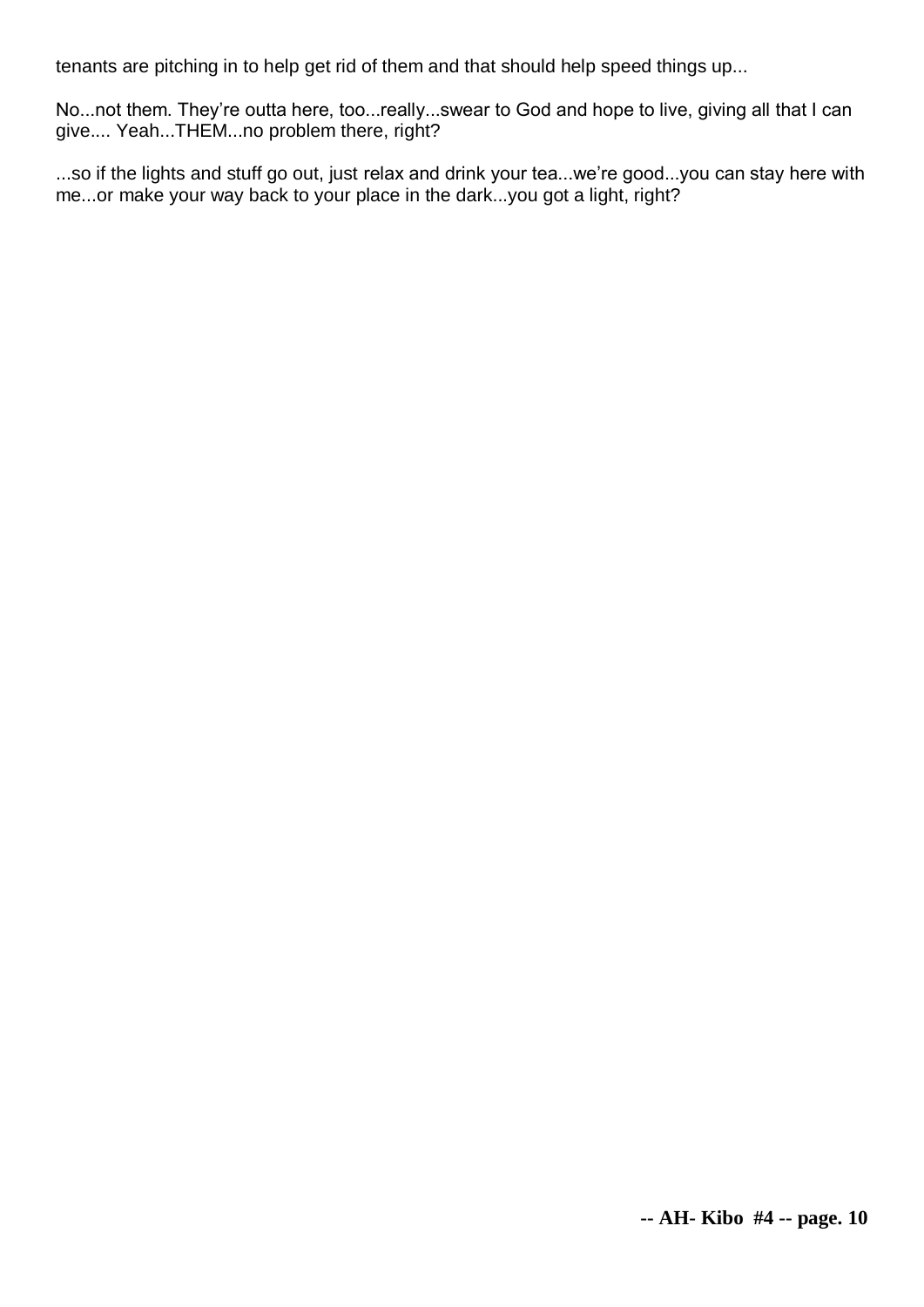#### **LOOKING FOR WEAPONS OF MASS CONSTRUCTION**

## **By KiboDabi**

## **Jun 27, 2012**

i had told myself that i was just going to post on the blog and if anybody wanted to see it...they could go there....because sometimes i don't want what i'm doing to get in the way of what's happening here....my rants and raves are mine and not necessarily the views of AH...usually pretty close i find and i will always support Candace and CM's 2nd Coming Organization...so please don't get in my way with that...i will run over you and not look back.....

but i was reading the thread about the new EO by clone Obama...and money was brought up....soooooooo....i figured, what the hell...post it up...it seems to fit now.......so there......and here:

## [LOOKING FOR WEAPONS OF MASS CONSTRUCTION](http://kibodabi.wordpress.com/2012/06/26/looking-for-weapons-of-mass-construction/)

If you've ever been square dancing, you might recognize all the maneuvering for position right now…..

Lobster Quadrille, anyone?

If you have time to really give it all the attention it doesn't deserve, it's quite an amazing dance to watch.... like holding hands while playing 'Battleship' all the time having something twirl you on one of those manual, playground carousels with only bars and no seats…….

Keep calm……..for whatever reason you decide…it's up to you…but both sides and all sides agree that calm is of the utmost importance…..whether or not it's for the same reasons is questionable…but you'll have to make up your own damn mind about that…….

I get it….we're supposed to carry water…do the work…i get that…and I have carried water…and I have done my job... i do the work that has been given to me to do....and I have considered the source of the water, as well as the work…as should we all…and know it to be one and the same…and now I must chop wood for the fire……

And I walk through these woods knowing there is no sleep to be had at the end………lovely, still….

Here I am, looking for mass weapons of construction…..and I am not afraid to use them……one will do, for me...i'm willing to share…….

Rabbit holes that are dark and deep must have flash bangs thrown into them…….until the killer rabbits come out and surrender…….leave no hole un-attacked and batten down the cages…i hear them coming up. Drill, fill up with water from the bottom and force them out….aren't you glad you carried water?

Do you want a crown while you stay calm, your head buried in the bosom of the goddess who stays in the woods….or do you want the calm of the light of ascension that comes from Source

**-- AH- Kibo #4 -- page. 11**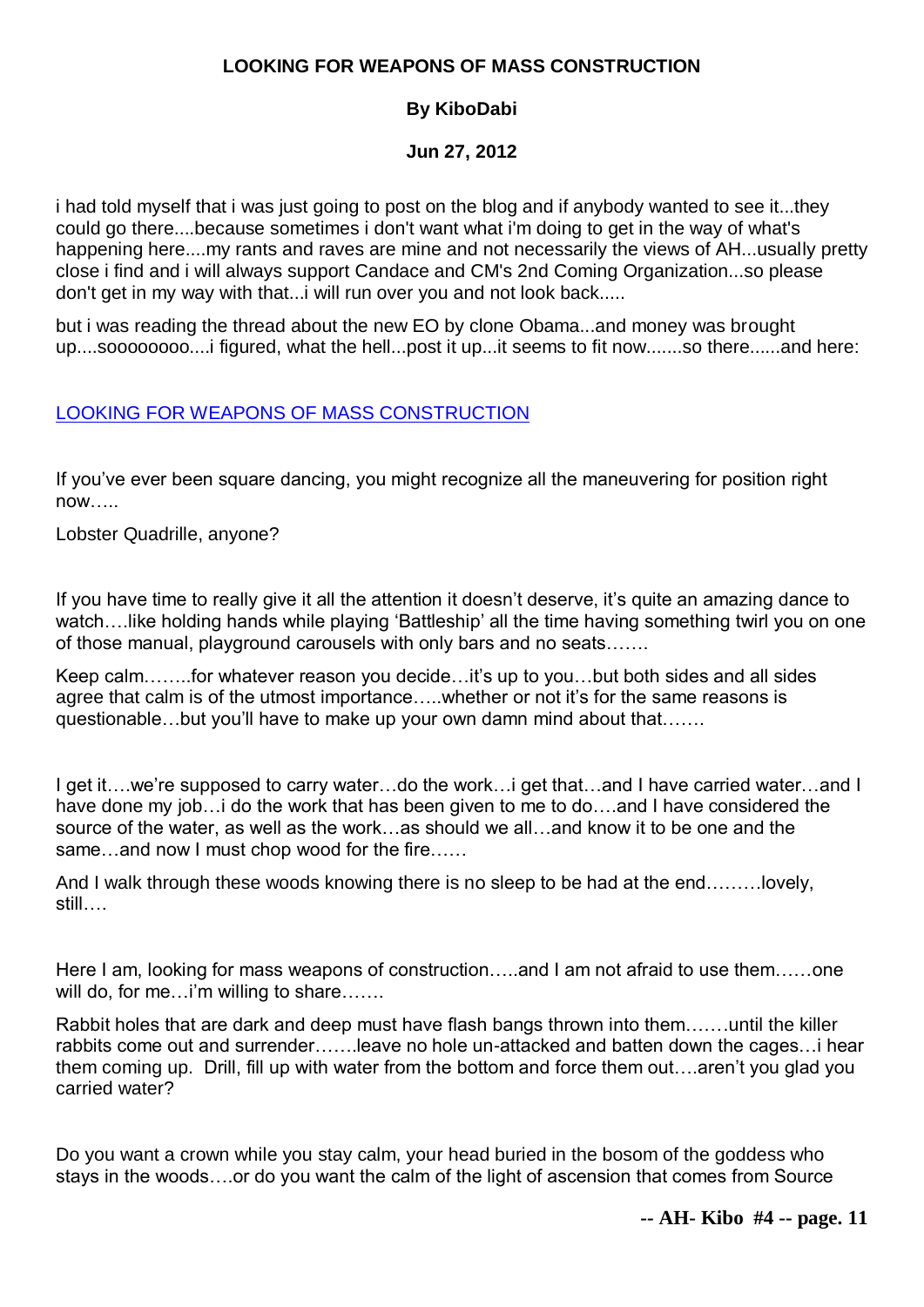and Center and connects you from within…like a hook…like a parachute…like a hand that grabs you before you fall from being too weak to hold on anymore to a rope that was burning anyway?

Why do I bother anymore in the face of all opposition and adversity to scream into the empty wasteland of minds that refuse to comprehend the ultimate truth that all of this, no matter what, is a spiritual event?

The ultimate goal in all of this is not for us to come to some imperfect, human conclusion concerning what we think we need to do in order to save ourselves from the mess we made. It is about recognizing that we are imperfect beings that need guidance and instruction on how to become more perfect, from the only being in creation that is perfect.

This is the time of Divine Adjudication. Seven billion plus beings are not going to be able to live on this planet and still hope to come close to creating the utopia we all dream of…in some way, shape, fashion or form….and the fact remains that we will still be in factions and disagreement with only our imperfect, man-made value systems to go by...unless we apply ourselves to working in understanding and cooperation to Our Prime Creator and be willing to defer to and serve the wisdom and will of that being and the plans that It has for this planet and all of us.

Over and over I hear from all sides, everything but that. I hear how great and wonderful and filled with light we are and how proud the universe is of us for what we have accomplished….while we still argue, fuss and fight and kill each other and the planet around us…still, the majority of brains on this planet, even if they finally realize that something is wrong…choose to readjust themselves only so far as it takes for them to continue to get along and make it in the system of things as they stand, as it still stands, even as it falls…because they see nothing that should convince them to do otherwise.

Serving God by serving each other, loving God by loving each other….these are foreign concepts for losers that can't make it in the 'real' world where everything is money and means. Money means you're making it. Money means you're credible. Money gets you listened to, heard and respected.

Money is position and power and money rules to the point where, no matter what…the problem, and the solution are both found in money…follow the money, find the money and spread the money instead of withholding the money and at the end of the day….it's still money and holds no value with and within itself. It has become a symbol of what has true value….your life, your work, your service, your trust….money has allowed those that produce nothing to steall all of that from you and have you hand it to them, as well… money has become the god of trust and now it is time to see how money holds up as it confronts divine, Universal currency…the light and love of the intelligent, spirit individual in unity with the unified consciousness of The One Being That is all things as the Creator of all things as one.

Love one another as I have loved you…......that was the commandment of Christ...yes, you're going to have deal with that in a way most of you haven't taken the time to consider…to be a friend to God and Christ, you're going to have to be able to love God, yourselves and each other as each other and yourselves and God…….as one.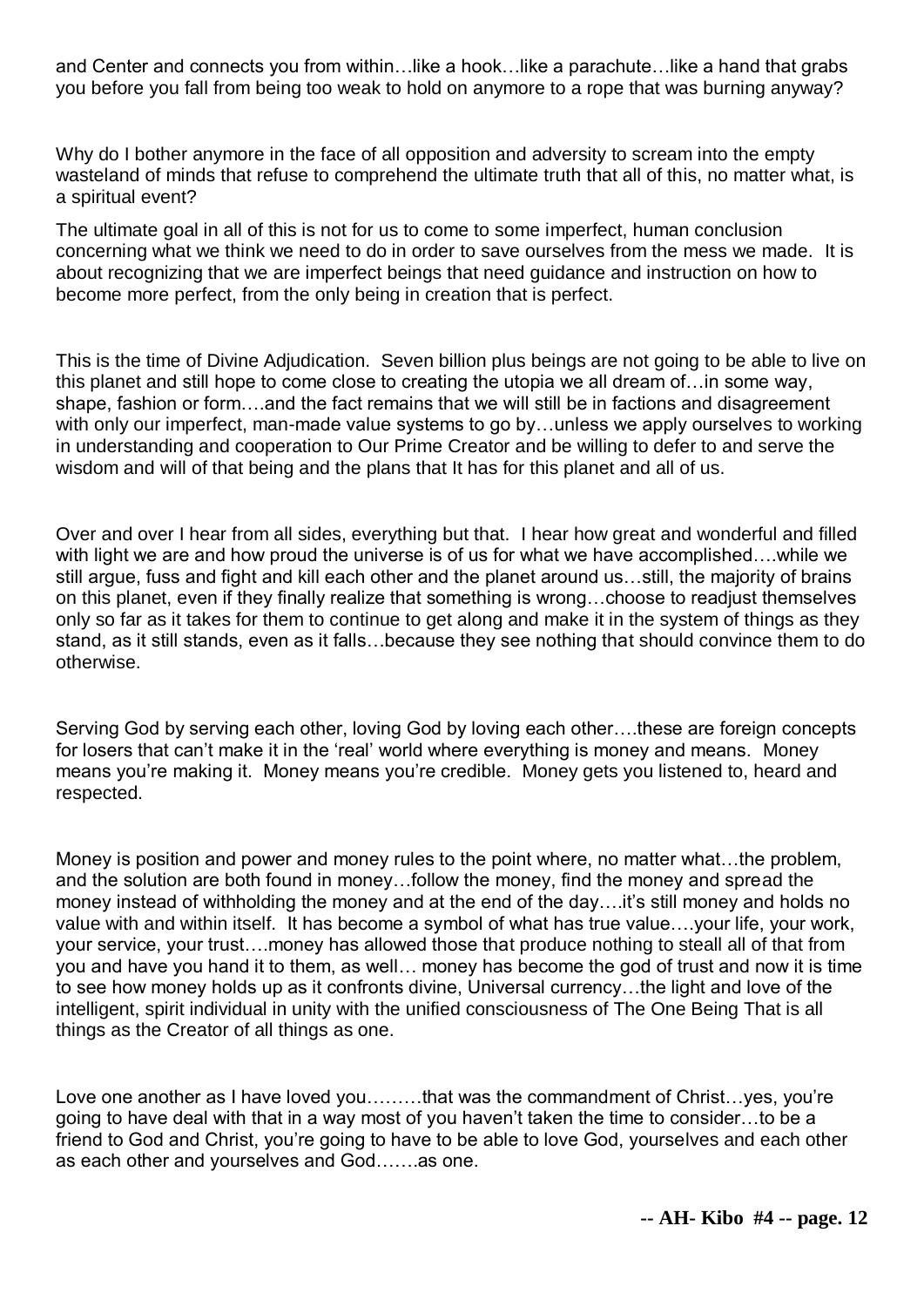In order to do that you will have to solve more than your money problem, as you see it now. The problem with your money problem as you see it now is that you think that your problem with money is what you do with it. That is not your problem with money, that is your problem with yourselves. Your problem with money is that you don't see that money is a problem in and of itself. It is not real. It is a symbol, nothing more. Your money problem won't be solved until you realize that you don't need money in the first place.

Money is the energy that powers the false matrix of illusion and slavery to material consumption for the sake of material consumption. Your dependence upon it for anything is a method of enslavement. The need to maintain control of it is also a form of slavery. The elite idiots that think they control the world have little, if any freedom. Their enjoyment of anything is severely curtailed by the erroneous belief that it is money that is responsible for any and all of it. They are trapped in the chains of control held by an energetic beast that they created and hold the reins to, but are afraid to let go of….so who is the master?

Money has no love and no concerns, yet demands that you love it and are concerned about it and for it. It does nothing for you yet demands that you do everything for it and to others for the sake of it. It will let you come to it and embrace it, if you love only it and the more you love it and are willing to sacrifice for and to it, the more of it you will have. Money doesn't care if it stays or goes, or you stay or go…

It all depends on you for what you are willing to do. It is the measure of you in this system of things. It is your value and your worth and it is worshipped for what it allows you to have in this system mistakenly called the world……..

Abundance loves. Abundance loves and is born of love. It gives because in giving it increases itself.

Abundance is a way of life, a life founded in the production of values made manifest by creative work.

That work produces goods of real value, whatever they may be. These goods are traded for the value that they offer in order to fulfill the needs of all. Desire is translated through giving that one may receive to perpetuate the cycle of being in abundance. There is no…more…or less…there is enough and enough is enough…and who needs more than enough?

There is freedom in maintaining the common good, for all share a stake and, thus…all are involved…no being left behind…..or cast aside…

There is no greater or lesser…there is only being in The One and our gifts and talents that make us unique…are shared that we may all increase. I write, you sing, they build, they grow, all create something of value and that value is shared as needed and there is plenty for all…….

All that may be awhile yet, in coming…there's a lot of work to do just trying to convince people that as long as we create false symbols for wealth that can be accumulated and held and hoarded in hand that can give one an advantage over another…you're going to continue to have the same problems of greed and corruption that we've always had. It doesn't matter if you hand power over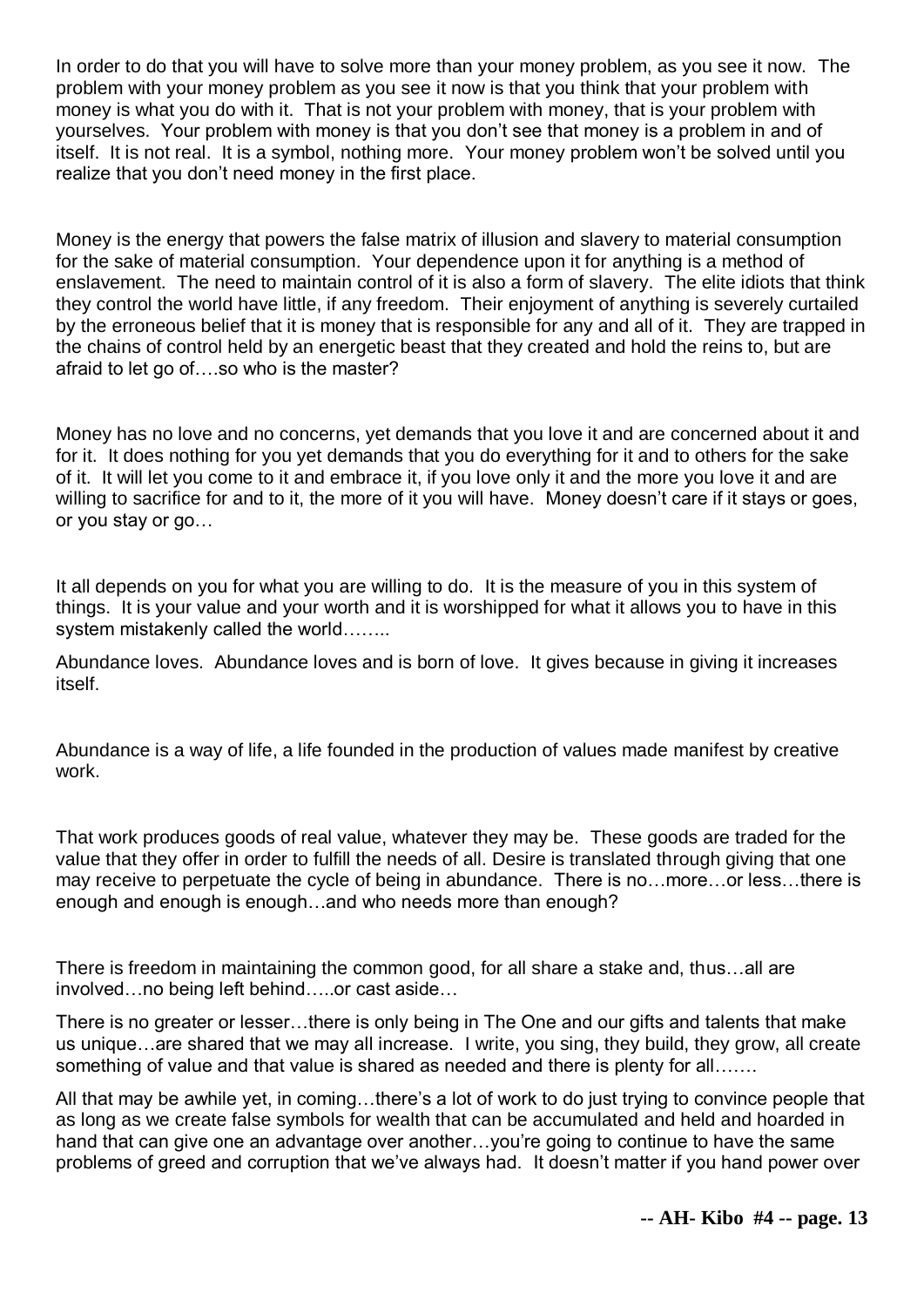to newly designated people that were picked by….who picked these people again….they picked themselves?

Forgive me if I do not trust in men to get this done…help…yes…get it done without the Divine…no.

When the Divine makes itself known and starts dispensing truth to this world….when the caretaker governments that have received the stamp of approval of The Divine are presented to people of faith in God the Source and Christ Michael ATON…when money is reduced to an expedient means of transitioning into a state of abundance…when people are experiencing the Divine Adjudication in sorting out who goes where and why and for what…..When the Divine shows up in manifest form for all to see and feel and hear and experience in everlasting Truth and expansion of consciousness…THEN we will see who is who and what is what and how and why and because and for and KNOW the reasons for it all…….but that's me…

You may not care about all of that.

You may only care that somebody, anybody seems to be doing the job of sorting through all of this and making it right and getting you what you want out of all of this…your freedom….as far as you can see anyway….oh say…can you see? Can you perceive?

And whoever actually delivers true freedom, giving that actuality of it and not just an appearance of it…is worth listening to and should be given every chance to be considered the real deal……..then again, you'd have to know what true freedom really is in order to recognize it…and how many have truly experienced it? Do you know what it really looks like? Have you ever seen it in the flesh…so to speak?

All that just adds to the problem…..

But switching from one fiat system to another is not solving the problem.

Truth and reconciliation hearings with a slap on the wrist and then being put out of sight and out of mind...giving a means to keep ruling from the side.... is not solving the problem.

Taking out a largely known faction of dark leadership and replacing it with a lesser known faction of dark leadership and dressing the old ways up in new clothes and changing the names and titles…..solves nothing and will only lead to more of the same.

Putting new technology in the hands of the same corrupt industries and coporations…are we to just assume that conditioned greed will just disappear... that selfish people will all of the sudden become enlightened, all psychopaths cured? Did we identify and catch them all…are we sure? How would we, being who and what we are now....really know? Are we to depend on the GFL [ or GCL for some of you...i'll be nice...]…Who do THEY depend on, being imperfect themselves?

If you do not know the answer to that question, you have a lot of catching up to do…….and quickly……

It is time to let Creator take Its rightful place in the hearts and minds of humanity…this planet is going to ascend with as many of us as she can take with her…but it will ascend…and can do so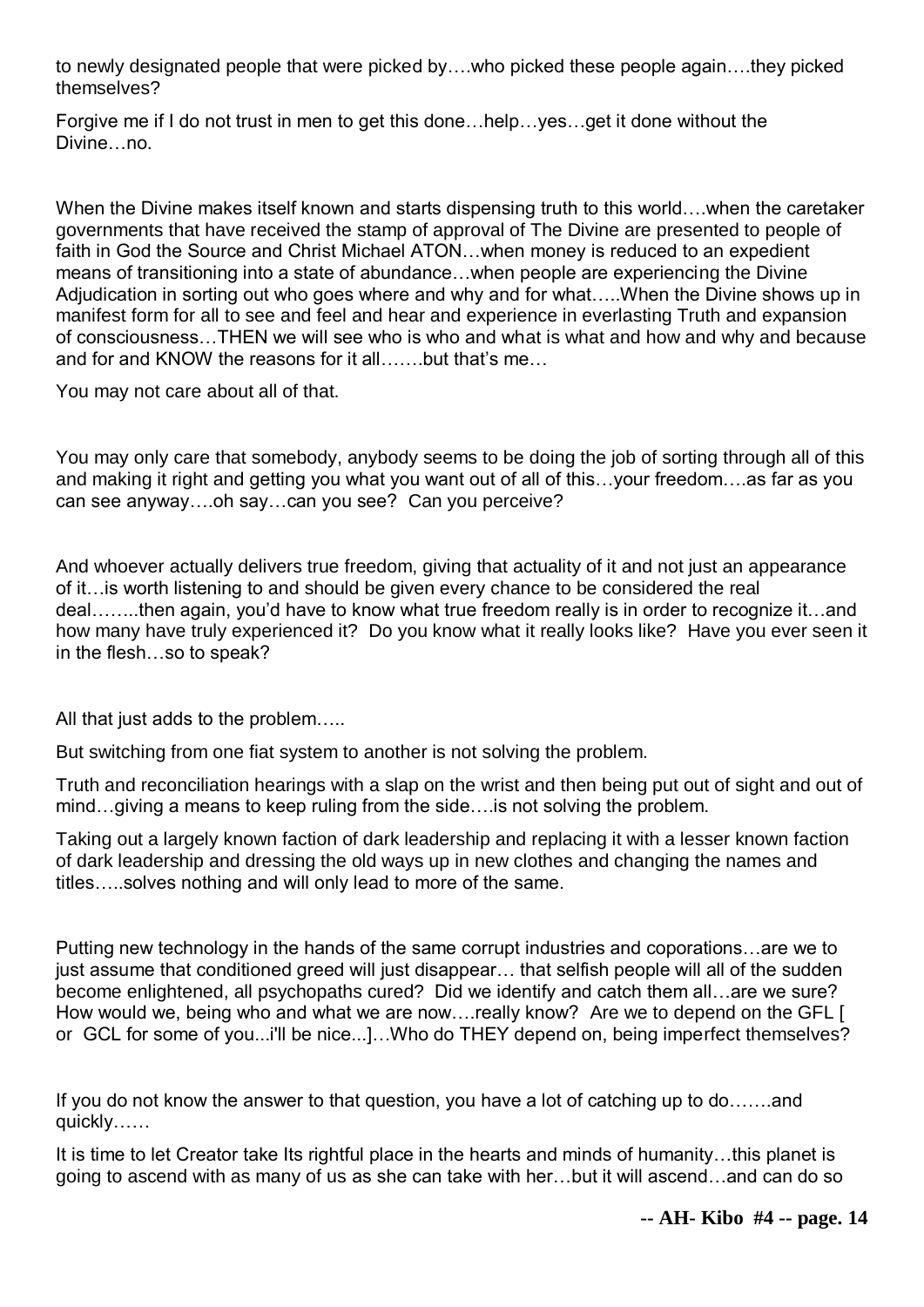with or without us. We are, like it or not, a secondary consideration in all of this and owe our opportunity to stay, to this planet that insisted on us coming along for the ride….after all we've done to her….PAPA AND CM ATON BLESS GAIA IN ALL GOOD THINGS, ALWAYS AND FOREVER!!

Mock me if you wish, but God's Word does not come back to Him void. This is His world, His universe, His creation. WE, are His creation and we are HIS creations and we owe it to Him to recognize that.

Do you think that you can ascend without considering the doing of God's Will? Do you think that you will ascend without the wholehearted will, intent and effort to do God's Will? Do you think that you will ascend if you cannot follow such a simple and primary commandment that requires you to love God with all of your being and love yourself and all as yourself?

In so many words…….you should know the commandment of which I speak and if you do not…what can I say?

Therein is your salvation and ascension! The GFL cannot do that for you. The fairies and elves and unicorns and dolphins cannot do that for you. GOD will not do it for you or make you do it….you have to make the decision for yourself to give yourself unto GOD'S Will and the love and light found there and within….or continue to deny GOD His Sovereignty in the creation of His own making?

This is after all, the main thing that decides where you will go….if you prefer another 26,000 years of 3<sup>rd</sup> dimension/3<sup>rd</sup> density life…it's all good…go back, jack…do it again…wheel turning round and round…as the song goes……want the void, instead? You can have it, if you want it……want a permanent end…uncreation? That's up to you, as well…welcome to your real, free will……

So

While we're waiting for the final outcome….and there will be a final outcome…one way or another or an other……

#### Grab your weapon and let's go!

I'm going with the weapon of mass construction.... i can't seem to find the weapon of mass salvation…a real one anyway….fakes seem to be big business….and the real one seems to be in somebody elses hand and make no mistake, it's in the right hand....but I have a weapon of mass construction……and it's armed and ready……….it's primed to make all you people out there that read stuff like this and other stuff like this and even stuff against this and not like this….all concerning this….and you others that don't even know or care about all of this…..get up…rise up….grab a pen or a pencil or a keyboard or a camera or a microphone or a paintbrush or a musical instrument….grab your site, your blog, your twitter…iphone, smartphone, t-shirts, posters, chalk on the street, quit being a follower and put your own thing out there……

Don't just read us….make up your own damn mind once and for all and raise your voice…your heart, your mind, your soul….throw your self into the fray as your own contribution…you are God being you, after all…what is the unique perspective of perception in experience that you possess that will tip this thing over the way you want it to go…whatever way that may be…..don't just sign a petition or join some ready made group meditation….THINK!…don't just take my word for anything or their word for anything…the word is within you…waiting for you to put your whole will, energy and intent into YOUR best possible outcome and be that!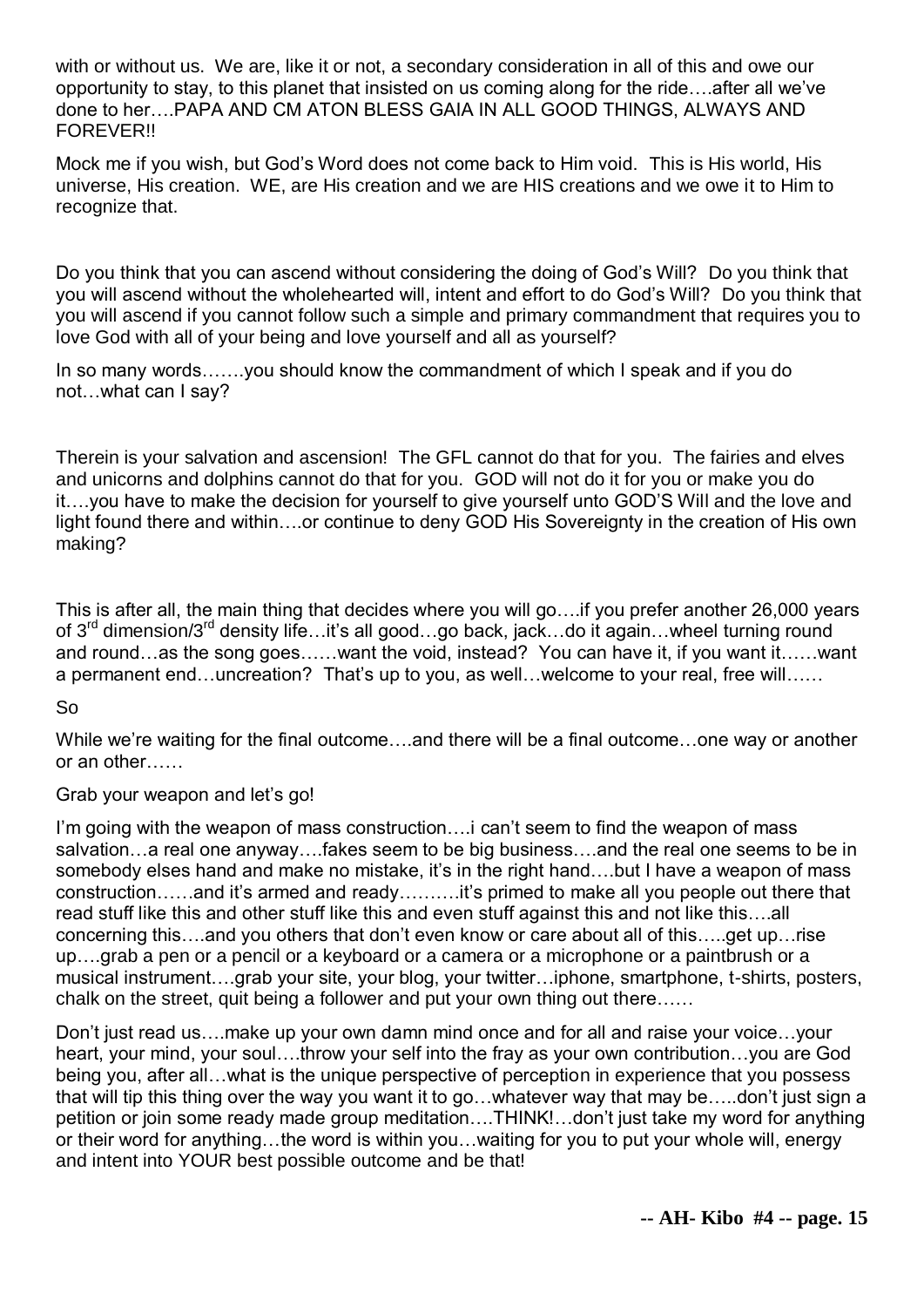Pick your stance, your side of 7 billion sides and then some…..what do you think, believe, know? throw in your 2 cents or piss in the pot…help it to overflow with something, Dammit!! Don't just support and parrot somebody else's position…STATE YOUR OWN POSITION!!!! THEN STAND FIRMLY IN IT!!! BE COUNTED!!!!

if you can't do that, then get out of the way and let real people take care of this…..the dark needs followers…they need sheeple….The Light wants you to shine for yourself and stand your ground together, side by side…let the gaps of your differences be filled by your service to THE ONE and thus, each other, in that…

either way…

get ready…or not….for what comes……..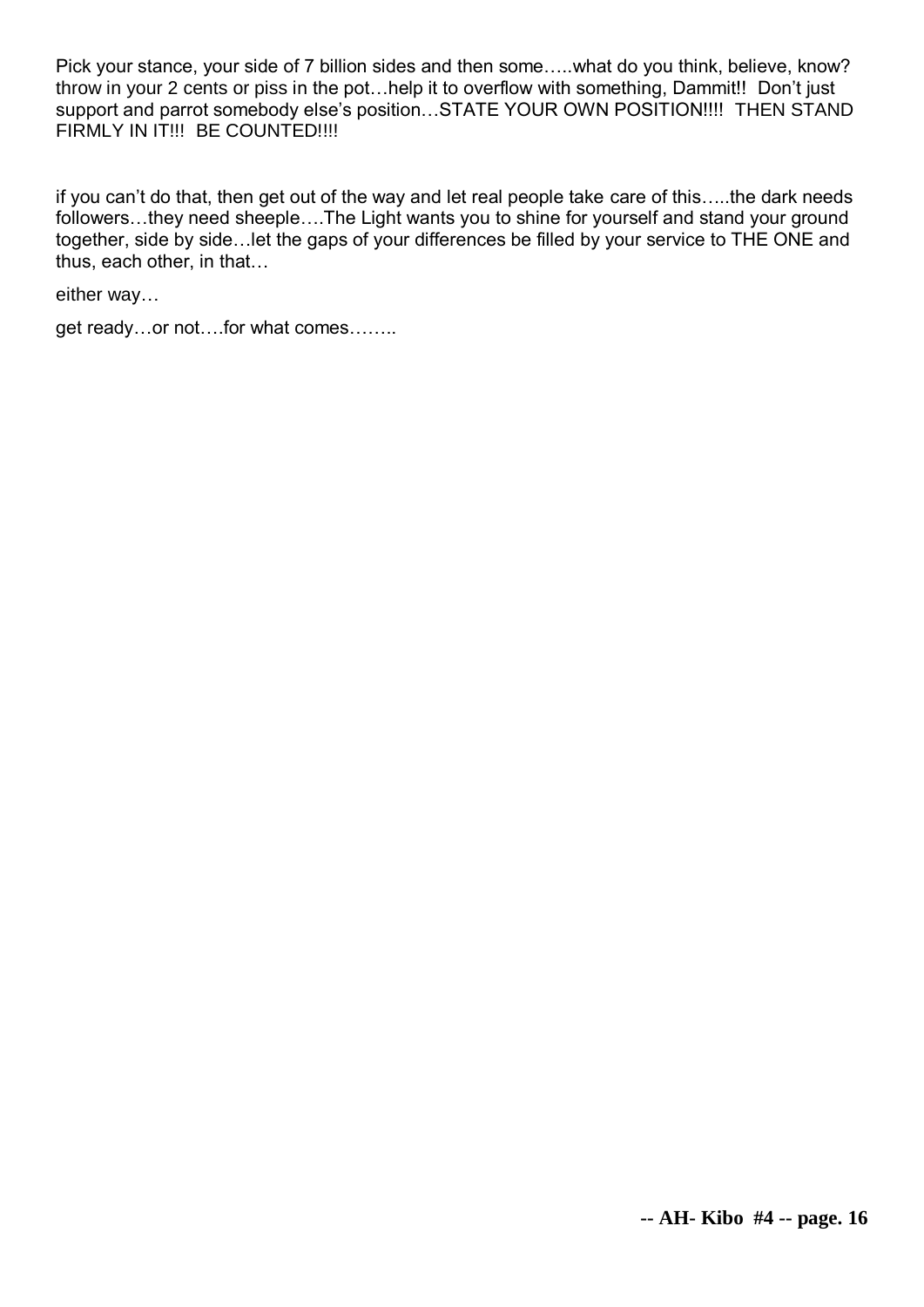#### **0.000012345678901...............**

#### **By KiboDabi**

**Jun 30, 2012**

[i'm posting yet another one...but i like this one and i've been wanting to say this in public for quite awhile.......so.....]

0.000012345678901...............

Make a choice........

Go ahead **Choose** 

Left or right? Dark or light? Love or money? Love or fear? Money or abundance?

Keep reading or stop right here? In fact...stop reading here You don't want to read this It will only hurt your feelings And insult your thought of The sacredness of your free will...

i mean it...make the choice to leave this place now and never look back......

You're still here?

See?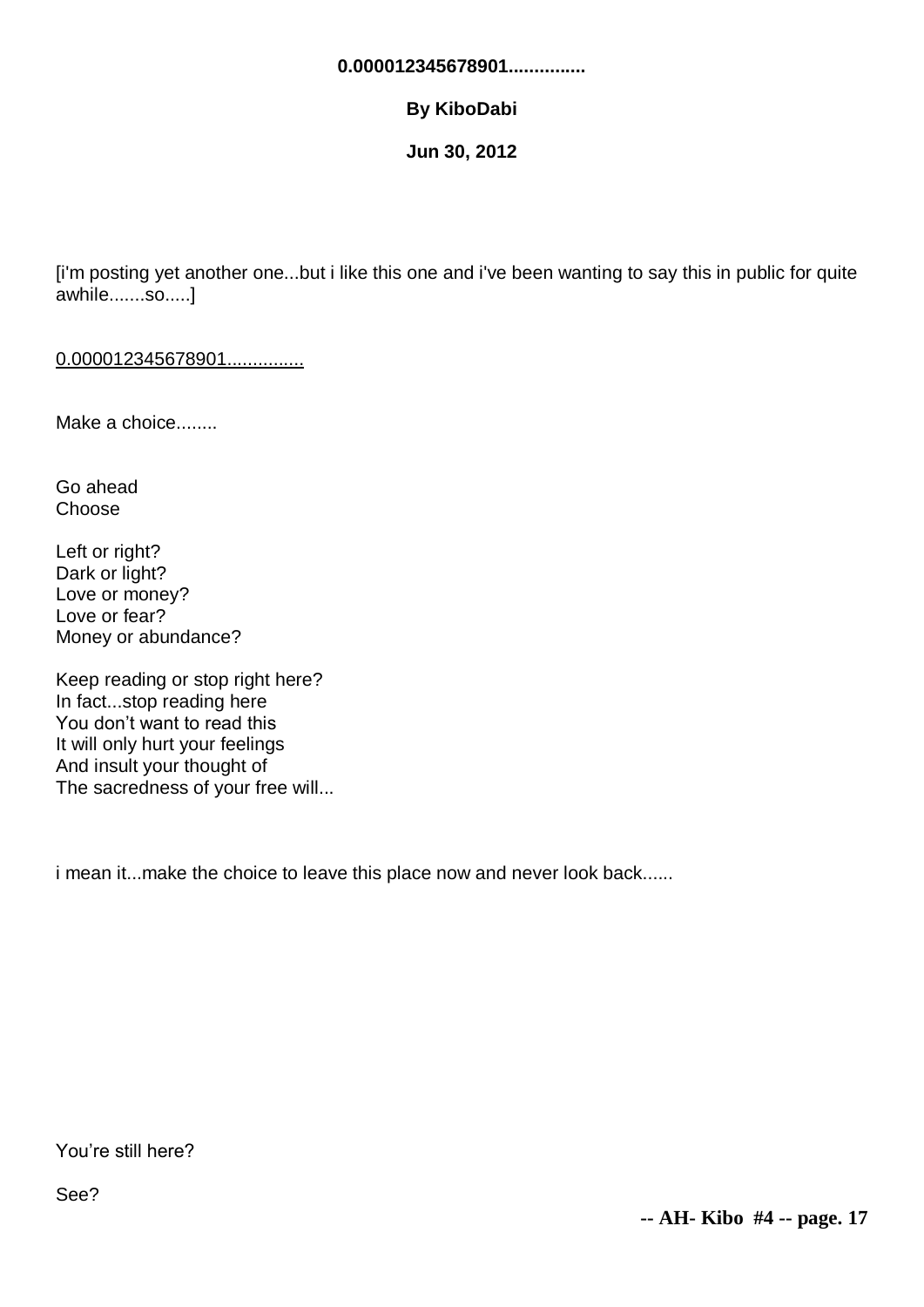You made a choice! Hooray! Good for you! [well...they did, too...but they're no longer here to congratulate...so i guess it's just us, here...lucky you!...or not...sure you made the right choice?]

What did it get you? Do you know? When will you know? Will you ever know? Do you want to know? Are you sure? God is a choice God is choice God chose God chose to create God chose to cause.....and effect.... That effect is an infinite number of causes and effects All set forth from the original cause of all causes Every effect causes a number of causes And more effects That are more causes......ad infinitum You could even go so far as to say That there are an infinite number of choices To actually be found in every choice that you make An infinite number of alternatives to the choice you chose to choose.... Each one of those choices Whether chosen or unchosen All hold an actual or potential For an infinite number of effects In fact The choice you actually made With all of it's actual potential For an infinite number of effects That branch out as more choices and effects All of that All you did Was actually an effect Of other choices that were made With or without you

Why do you do the things you do? Why did you do the things that you did?

What and how and why and when and where Did all that energy and vibration and frequency Come together in your perspective of perception in experience of manifestation To cause you to choose to cause what you caused?

What are all the nuances? Circumstances? Your issues with your mother?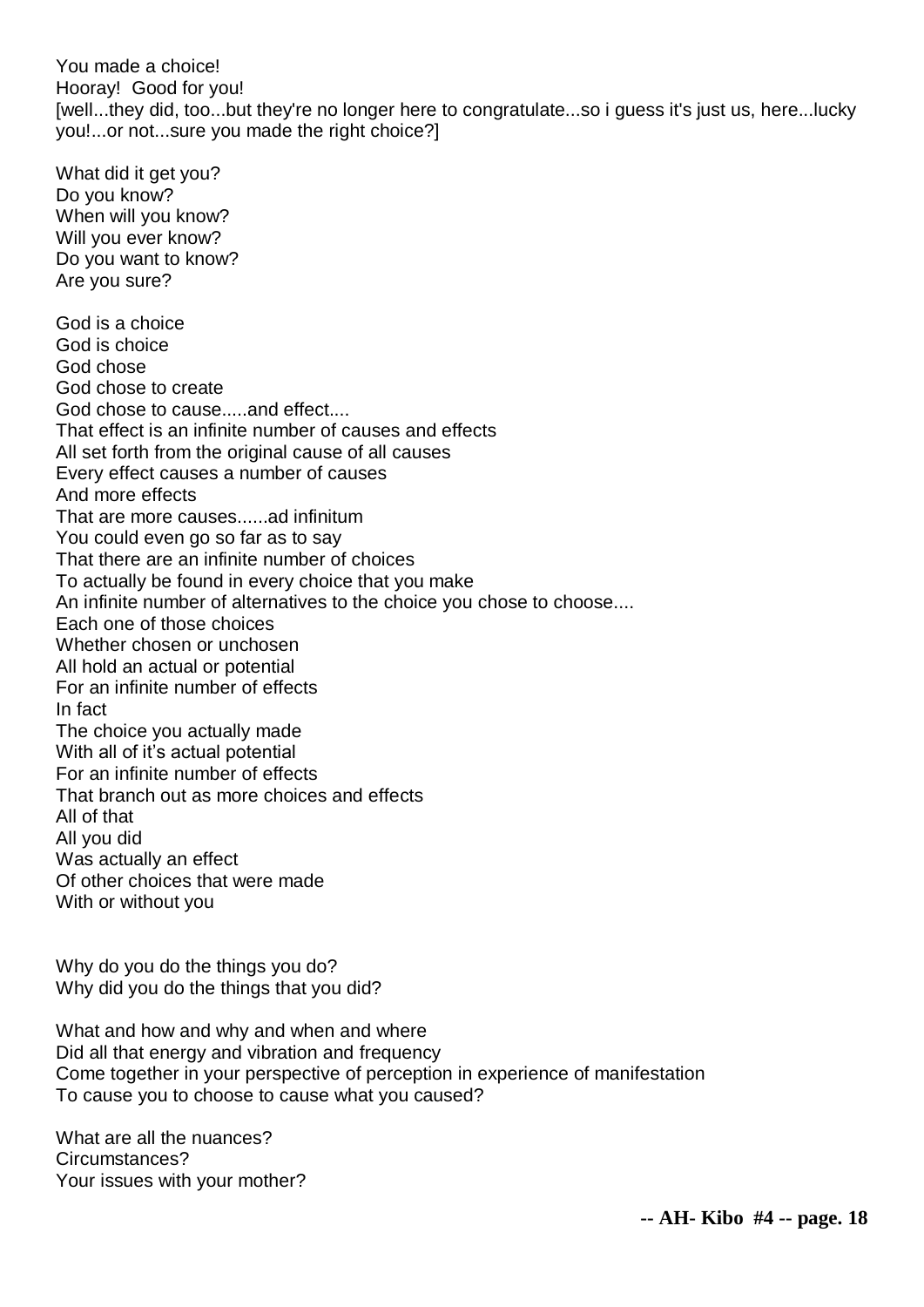Your addictions? Your abusive father? Your lack of parents? Your sexual issues? Your racial issues? You class issues? Your religious issues?

Where does all that come from in the first place? How did all those influences become influences And what influenced them? How does something that happened Thousands or millions of years ago Or thousands or millions of light years away Cause you to cause what you cause? **Truly** You effect all things And all things effect you

But that's a helluvalot to consider When all you're trying to do Is find a place to pull over so you can take a piss......

The implications of choices in that alone is staggering.......

What's for breakfast? Him, her, or them? Now or later?

Late or early? Just how did you get hit by that bus? Or dodge that bullet? How did you end up where you ended up?

You think that you are choosing what you want to choose

Without realizing that all of your choices are already known by the being that set out the first, original cause of every subsequent cause and effect...that all of it is known gives you the joy and pleasure of experiencing and learning from your choices...but you are not the originator of your experience....all that was decided long ago in a nontime before time.....

You are your part of a thought of all things at once....there is no choice...you have no choice...you must be as you are, what you are, how you are....you cannot help it......

Oh, you change...you grow, you evolve...you say....and you do....you perceive growth and evolution...you witness yourself learning and growing... you live and you are the captain of your ship, the director of your fate! Right?

If it is already known....how can you say it was you?

Who are you anyway?

Why do you have the name you have?

Did you give yourself that, as well?

The belief system you grew up with and rebelled against or embraced wholeheartly...or the infinite number of places in-between............the lives you have saved or destroyed, the love you shared, used or abused....all that was you, right? All the stupid shit you've done...crap that, even now, years later, you ask yourself..."Why did I do that?"

You don't know all the reasons for anything.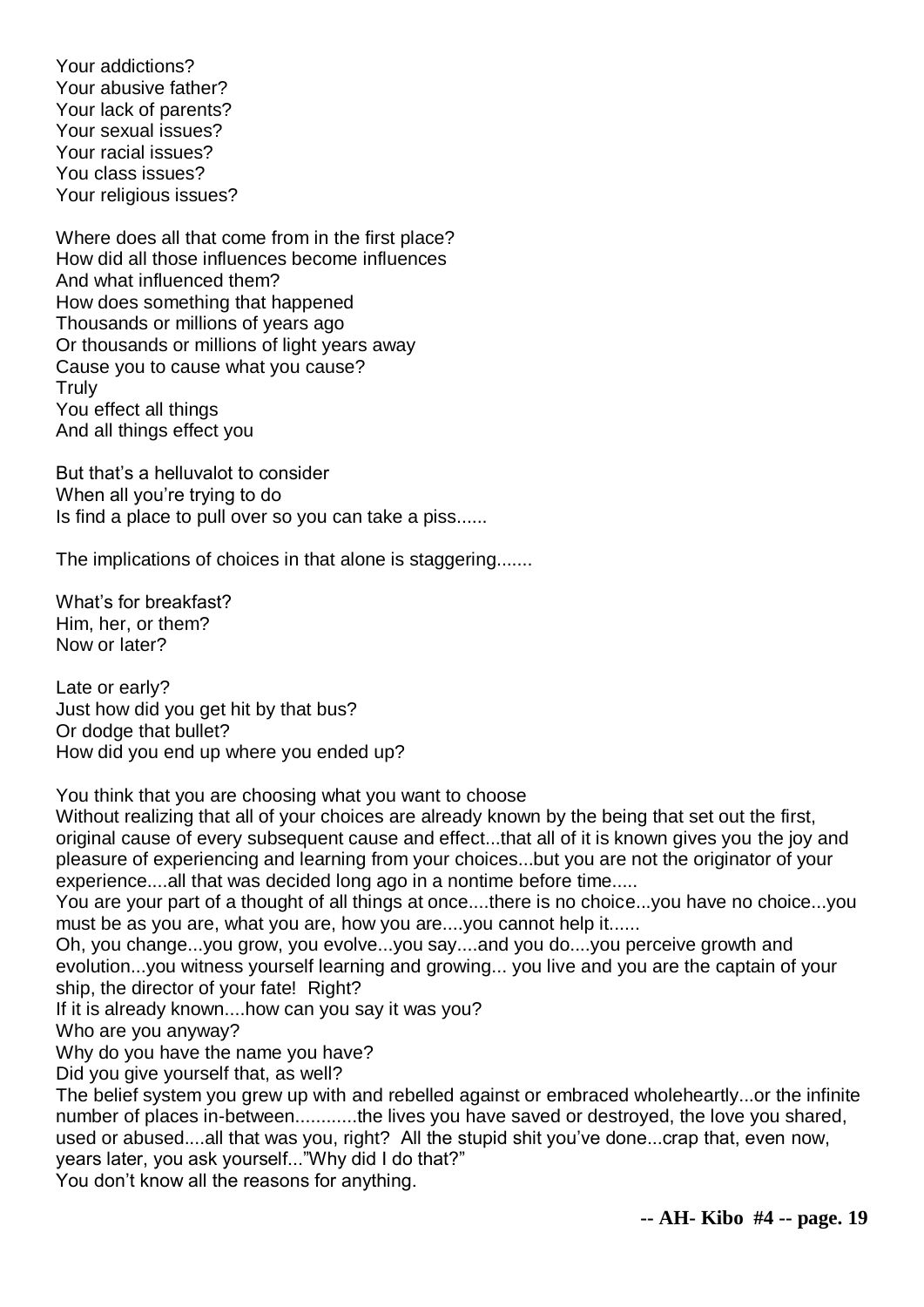There are an infinite number of numbers between 0 and 1. Like an infinite, eternal program, you are journeying between off and on....0 to 1...choose a direction....oh...you can't...

You are compelled

You cannot be anything other than who and what you are...whatever that is...

Even the motivations that you consider in your quest to change and evolve are measured by the causes and effects that surround you....known and unknown....all going back to that one, original cause of all causes that caused the effect you know as Life......

You cannot do anything other than what you think and feel that you must do

No matter what you think and feel about it

You are compelled

Even if you aren't thinking about it

And shit happens Because cause and effect is all around you and within you And deep down inside You know this And you deal with it as you are compelled to do You resist or accept You flow with it Or swim against it Or drown

Why?

Out of the infinite possibilities of infinite realities and timelines You are experiencing this one Why? What is the purpose?

Consider that GOD Being everything in everything as everything Is sharing IT'S Life with you Letting you experience everything As IT experiences IT with you and in you and around you And you are all of this

Oh...you may not truly realize it now Recognize it for what it is But at some point As the perception of you The perspective of you Makes it's way around Through the rounds Of eternal infinity Of perfection becoming perfect in perception of experience...

You were Are Will be All of this At once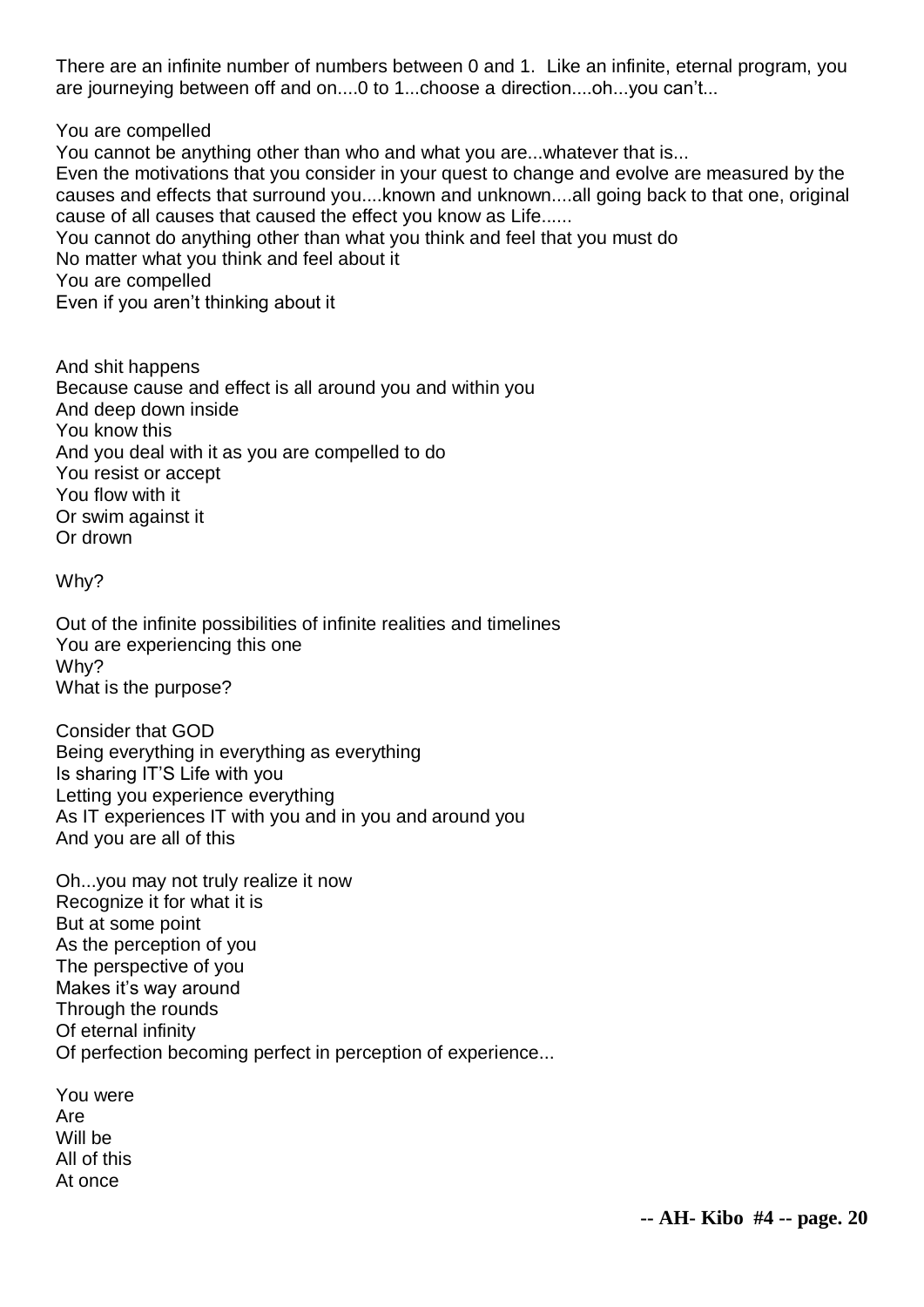And you knew Know Will know All at once In perfection being perfect

So yes You will be and are The asshole down the street That thinks that you're an asshole As well

And all the soldiers and little children The winners and losers The good The bad The ugly The beautiful The dark The light Earth, air, fire, water Insect and elephant....... And THE ONE........

Believe what you will about anything It is what it is And all will make it From 0 to 1 At some point And at that point Time and space won't matter As won't many things that matter to us now.......

This is just a reminder Of the reality of the reality that is being questioned In our perspectives of perception.......

Tomorrow I will go back to doing what I do And so will you I will rant against whatever I am compelled to rant against And some of you will rant against me Or be with me Or not care at all..........

And we will continue to cause effects And be effected by all the causes Known and unknown.... And it's all good It is what it is And will be what it will be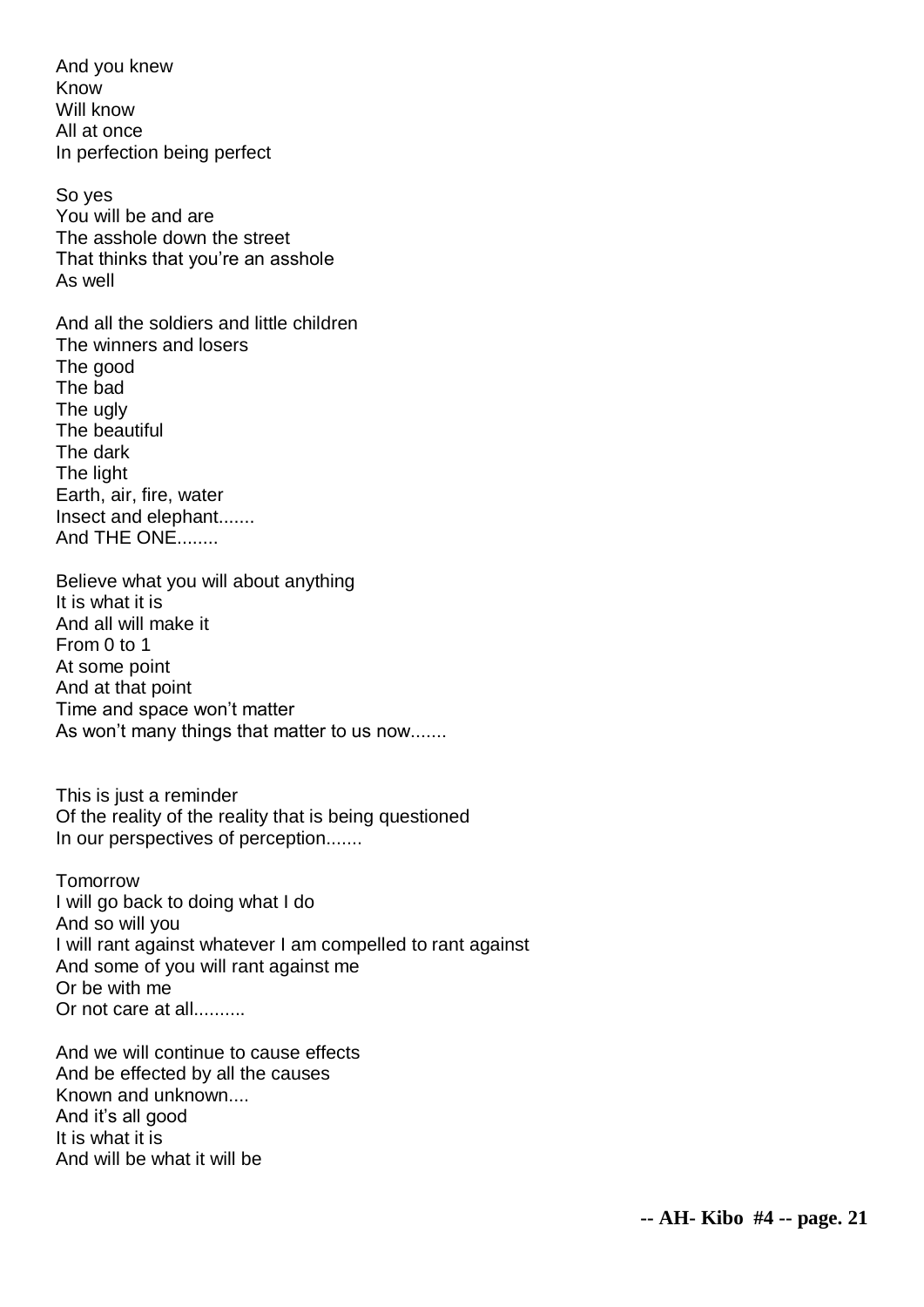I love you all and everything And thanks for all and everything And let that be what it is

Tomorrow we will continue as we were As we are As we will be.....

All Glory To The One In the Life Of The One! And To The One All Glory In The One Life Of All!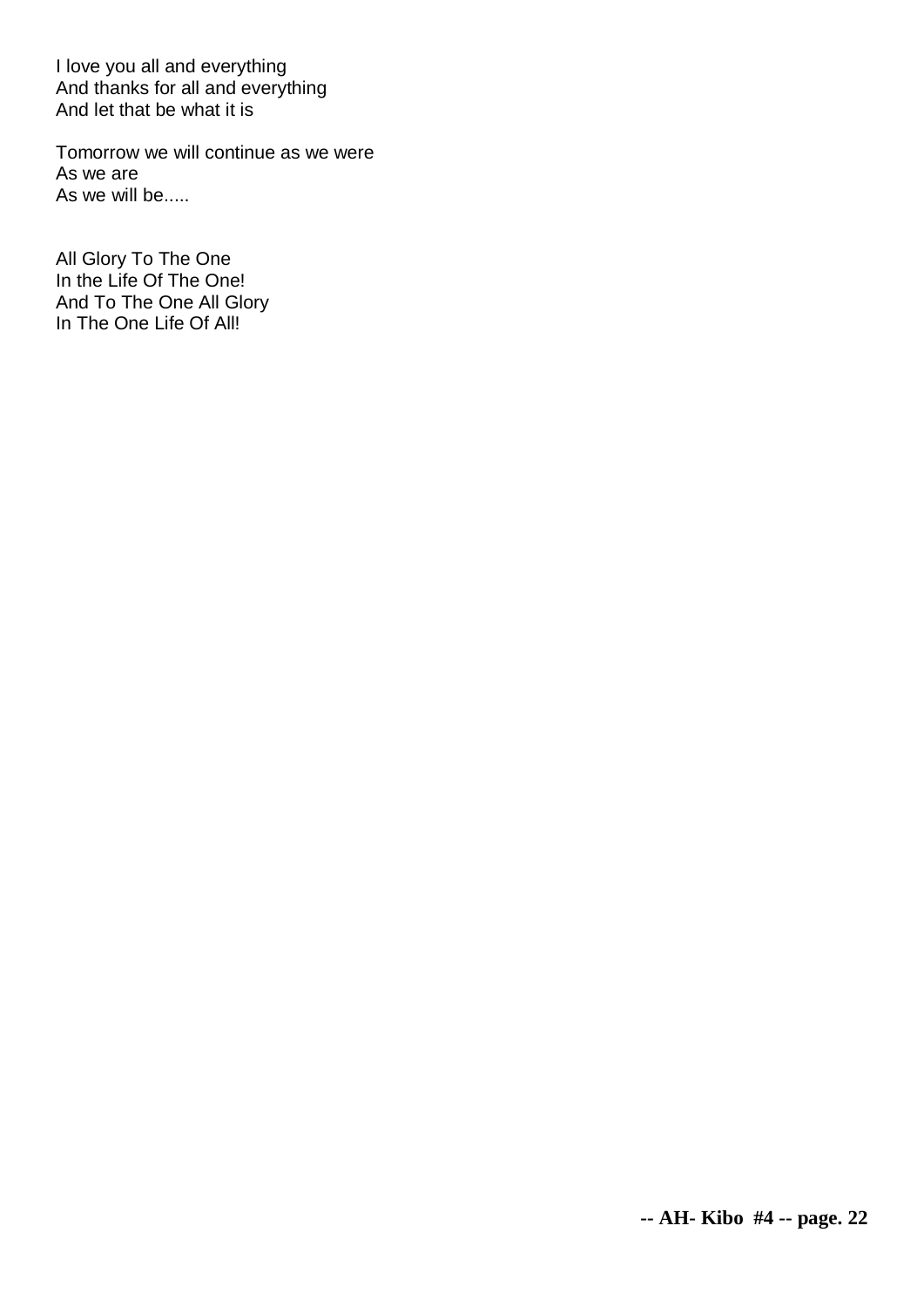## **Aug 2, 2012 - [God is Always Hiring](http://abundanthope.net/pages/kibo/God-is-Always-Hiring.shtml)**

<http://kibodabi.wordpress.com/> Kibo keeps adding his running commentary here. latest one is GOD is ALWAYS Hiring. August 2, 2012.

<http://kibodabi.wordpress.com/2012/08/02/god-is-always-hiring/> go there to read it and previous ones. You can log in to his blog and leave comments on each piece also. These are his writings, not telepathic updates.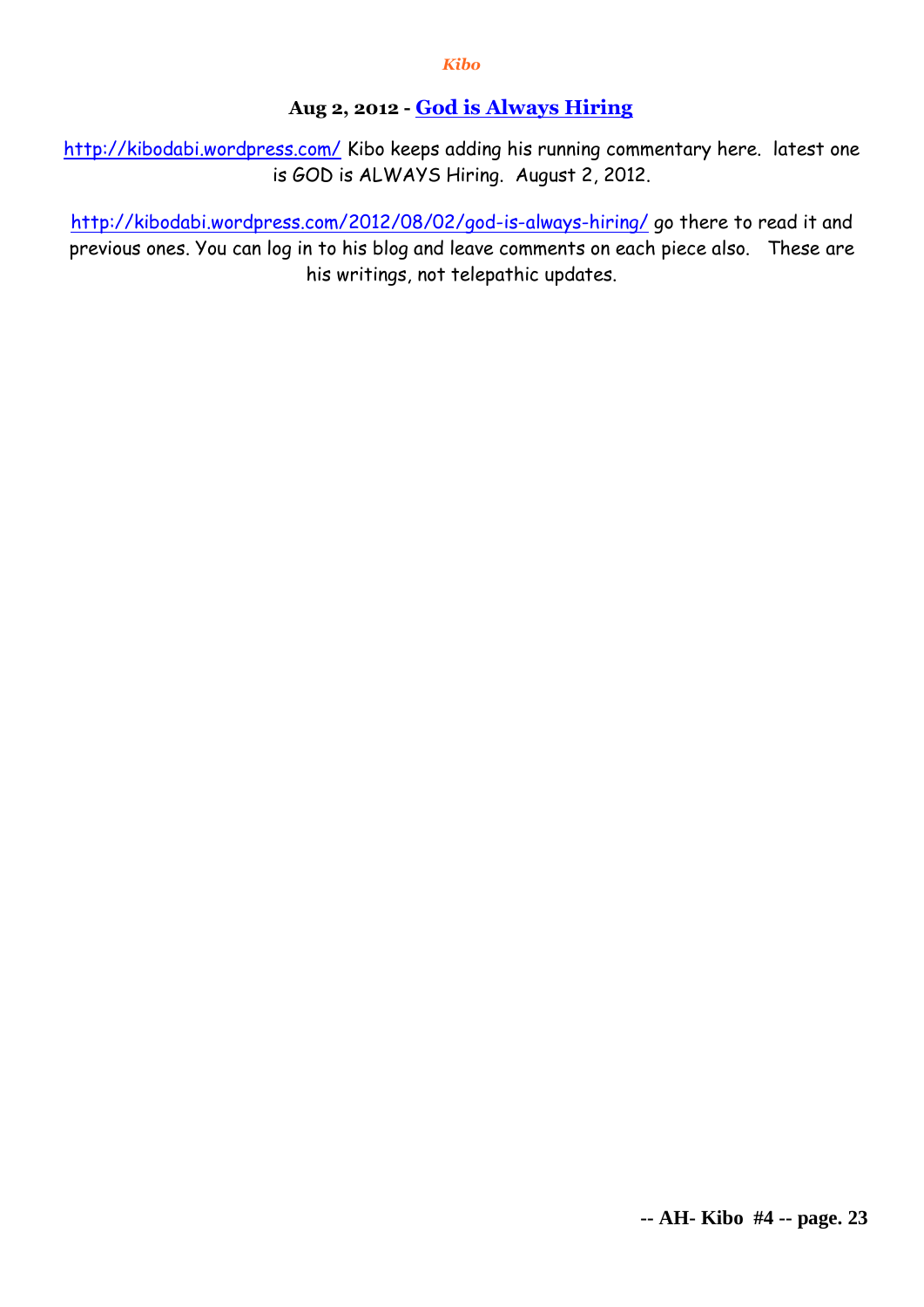#### **Broadcast Channel 1.3**

**By Kibo Dabi**

**Oct 20, 2012**

**WE** were going to say please but now ask you to remember what **YOU** mean when YOU say 'please' and saying that WE strongly suggest…. doesn't seem to matter to you so let US put this in more colloquial terms……… SIGN THE FUCKING PAPERS!!!! IT'S NOT LIKE WE'RE TELLING YOU TO SIGN IN BLOOD THOUGH YOU SEEM TO BE USED TO THAT AND ACTUALLY LIKE DOING IT WHEN IT COMES TO OTHER THINGS SO SIGN NOW IF YOU DO NOT SIGN WE WILL BLOODLESSLY TAKE YOU AND DEAL WITH YOU THAT MUCH SOONER AND HARSHER WE MIGHT ADD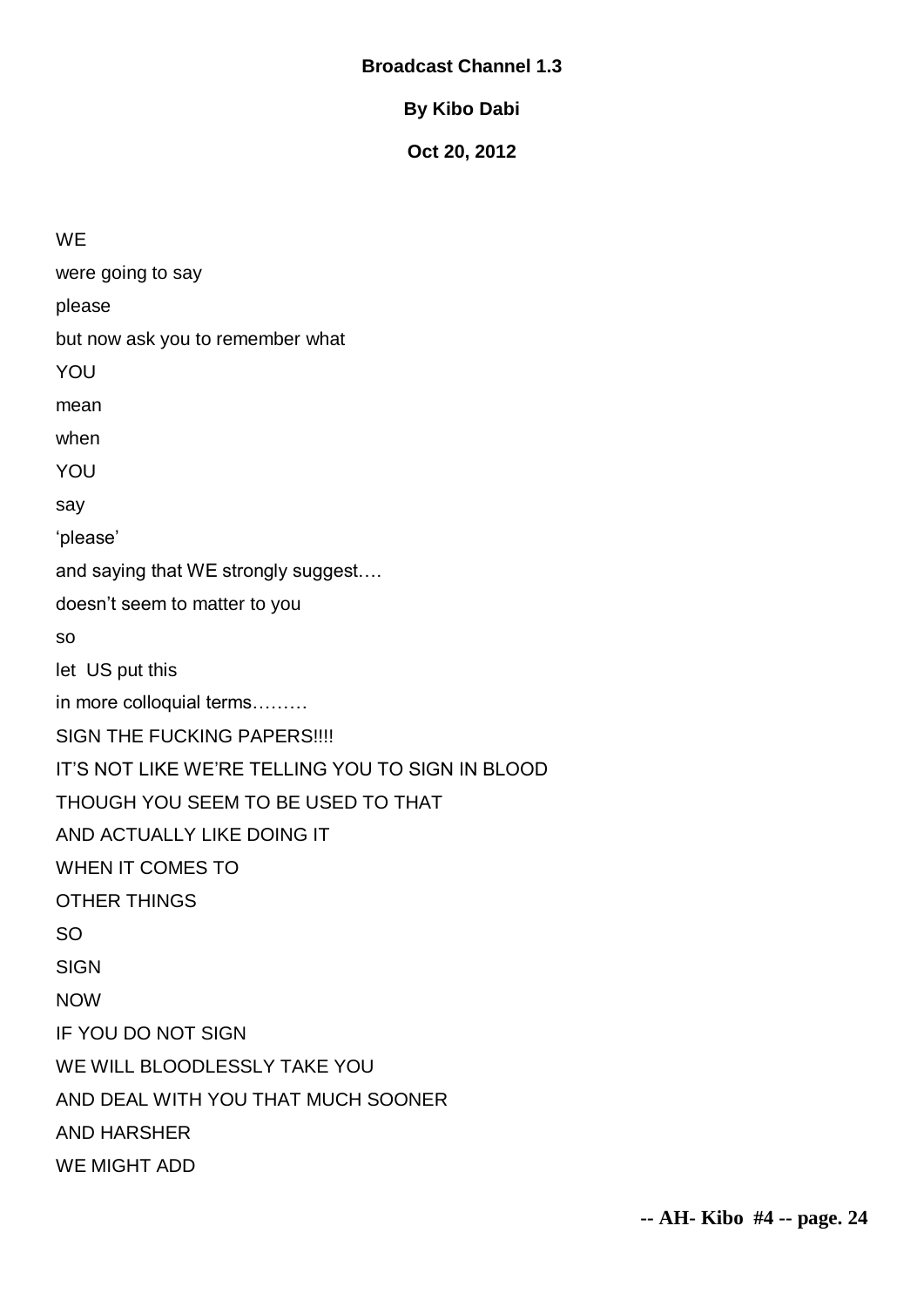AND FIND SOMEONE WHO WILL SIGN AND IF NONE OF YOU ASSHOLES ARE WILLING BE ADVISED WE REALLY DON'T NEED YOU TO SIGN ANYTHING TO GET THE JOB DONE AND WOULD ACTUALLY LIKE TO SKIP THIS PART AND GET RIGHT TO IT….. THIS WAS FOR YOUR SAKE NOT OURS IF YOU CANNOT APPRECIATE THAT THEN GET OUT OF THE WAY OF YOUR OWN FREEWILL AND ACCORD OR LOSE BOTH AND BE REMOVED FROM THE PICTURE AND PLAY OR THE BOARD OR THE ROOM OR THE PLANET OR THE UNIVERSE WE WILL STAY ON OUR SCHEDULE NO MATTER WHAT YOU DO OR HOW YOU TRY TO STALL WITH THIS FNDLESS BALLYHOO OF WORDS IN CONJECTURE AND CROCODILE TEARS you do understand don't you that it is no longer up to you anymore even in perception the choice is no longer yours to make only the act to do which is for your benefit…. in the words of our friend……. YOU HAVE UNTIL YESTERDAY TO COMPLY.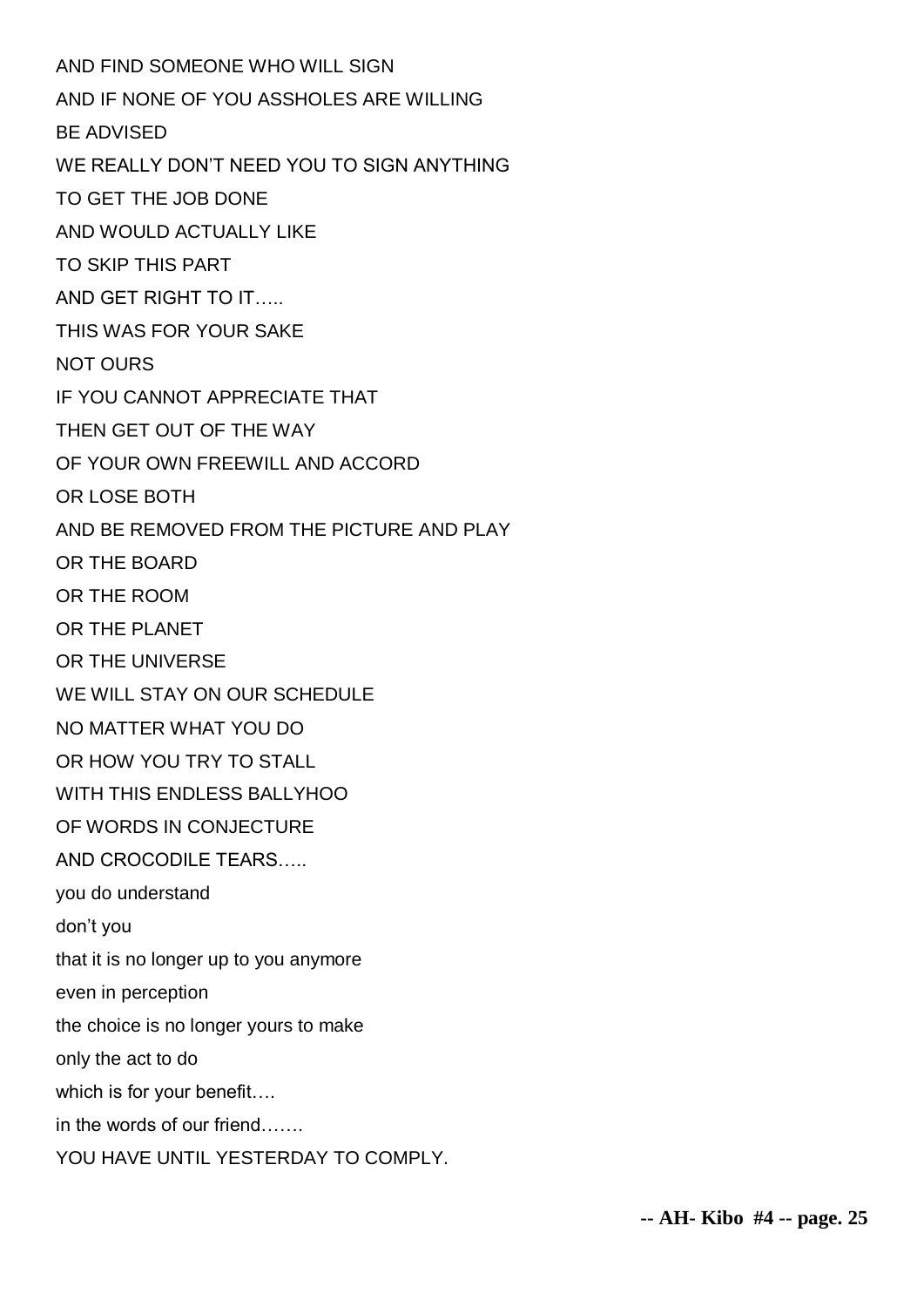#### **OMEGA BROADCAST/PAPA**

#### **By papa source thru kibo**

#### **Oct 22, 2012**

#### **Energetic experience omega.010**

What is about to happen here is a message of energetic experience from PAPA Himself…….

But first My own thing Which I am allowed to do Or being allowed to do Under the present circumstances……. Which are more than you can realize or imagine, right now

But we won't get into that part of it…let us move on……….

From what I am in experience...... Concentrate……… I love you That being said Let's get on with the nitty gritty of it all In experience……. You're fucked This is coming from me So mind you I don't mind if you don't get it Or this But you are You are fucked

You are fucked because your mind is stuck on fucking And you want to fuck who you can while you can Don't worry….i understand I have felt the same way But sometimes Your definition of fuck Needs to be examined………….

If by fucking You mean by fucking people over You have a huge problem and you need to stop Right now Before it's too late Because what is coming is coming soon And I have the authority to tell you that And know that I mean it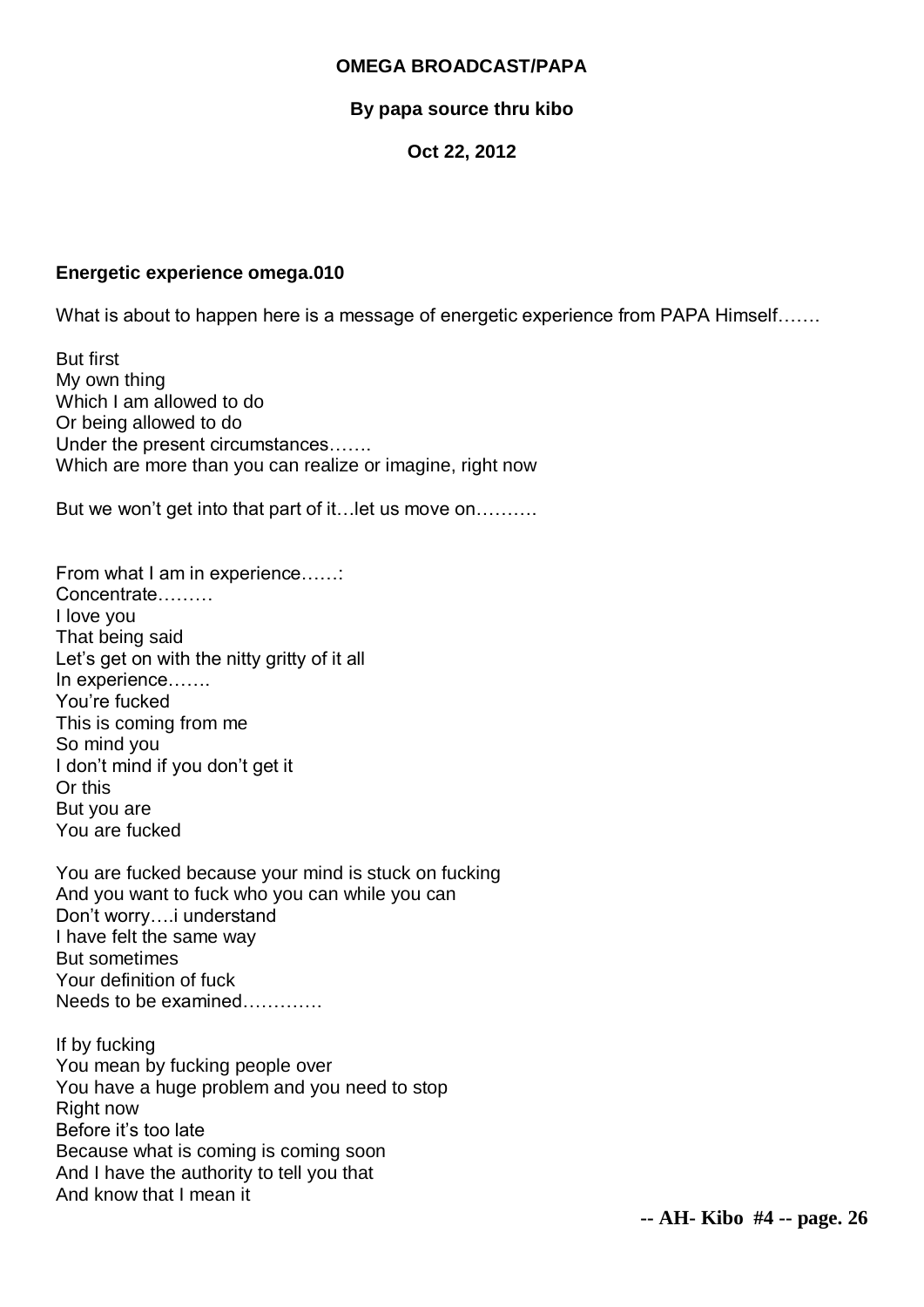And THEY mean it as well………. If What you mean by fuck Is that simple thing of sharing energy As you like to put it And making love As you like to put it Then you might have a chance but be warned None of these definitions hold any real meaning In the final and complete scheme of things IF You meaning really loving some one As yourself And being for them All that you are for yourself And for God And for them Without jealousy Or envy IF What you mean Is a sharing of yourself Above and beyond all things Knowing all things As what they are In all things Then You might MIGHT Have a chance at understanding this message …………… When it is all over The human race may look a bit different Than what is does now There will only be the lovers of God in attendance….. All else Will be Elsewhere Deal with that as best you can………… You want freedom But you do not know what true freedom means True freedom is all about doing the will of God In the creation God You are But a thought of God… After all And how will you And how do you deal with that? Thinking that you are being in your own right? Thinking that you have the will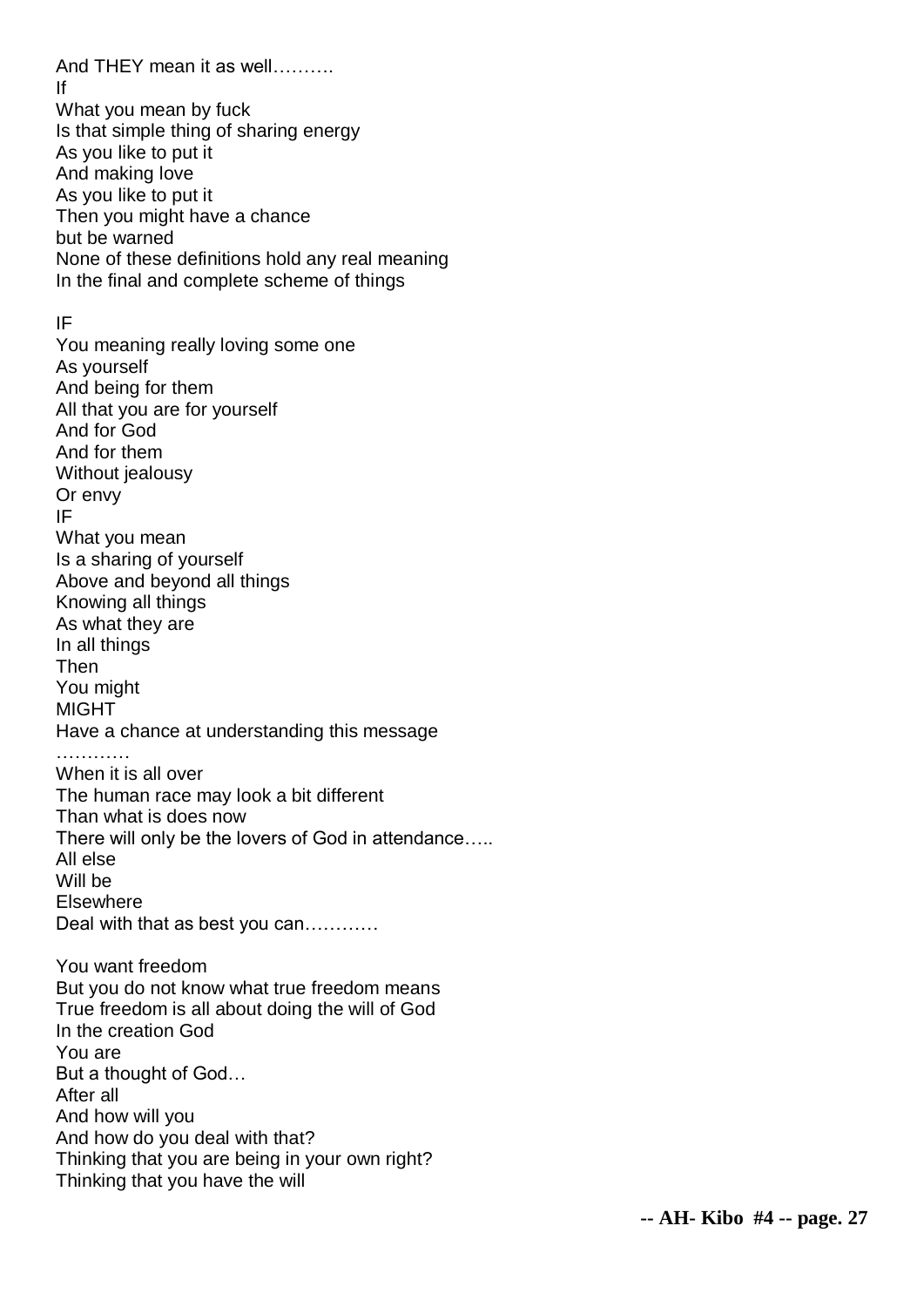And the freewill To determine your own life And the course that it takes? Good luck with that

All things fall under the ABSOLUTE RULE OF THE CREATOR OF ALL THINGS And you are no exception to that state of being…… YOU Are being taught the truth Slowly But surely As much as you can stand As much as you can take it…. YOU Are being taught the will of the living one The God of gods The Creator of creators What it is to be GOD…….. "Be ye perfect Even as I Your father in the heavens Am Perfect." You want to argue with that qualification To Godhood and Eternal Life? That's on you…….. Me? I'm with it all the way No matter what…………. To do the will of God All mighty In the Creation of His own creating That's all I want… What's your spin on this story? You are allowed one **Nevertheless** In spite of all things And if it holds up There you are You're in But if not There you go You're out…… Simple as that…… Complain all you like about it About how unfair and arbitrary it seems and is To you How God seems so human to you YOU did that Nevermind the rest There it is Choose Love or fear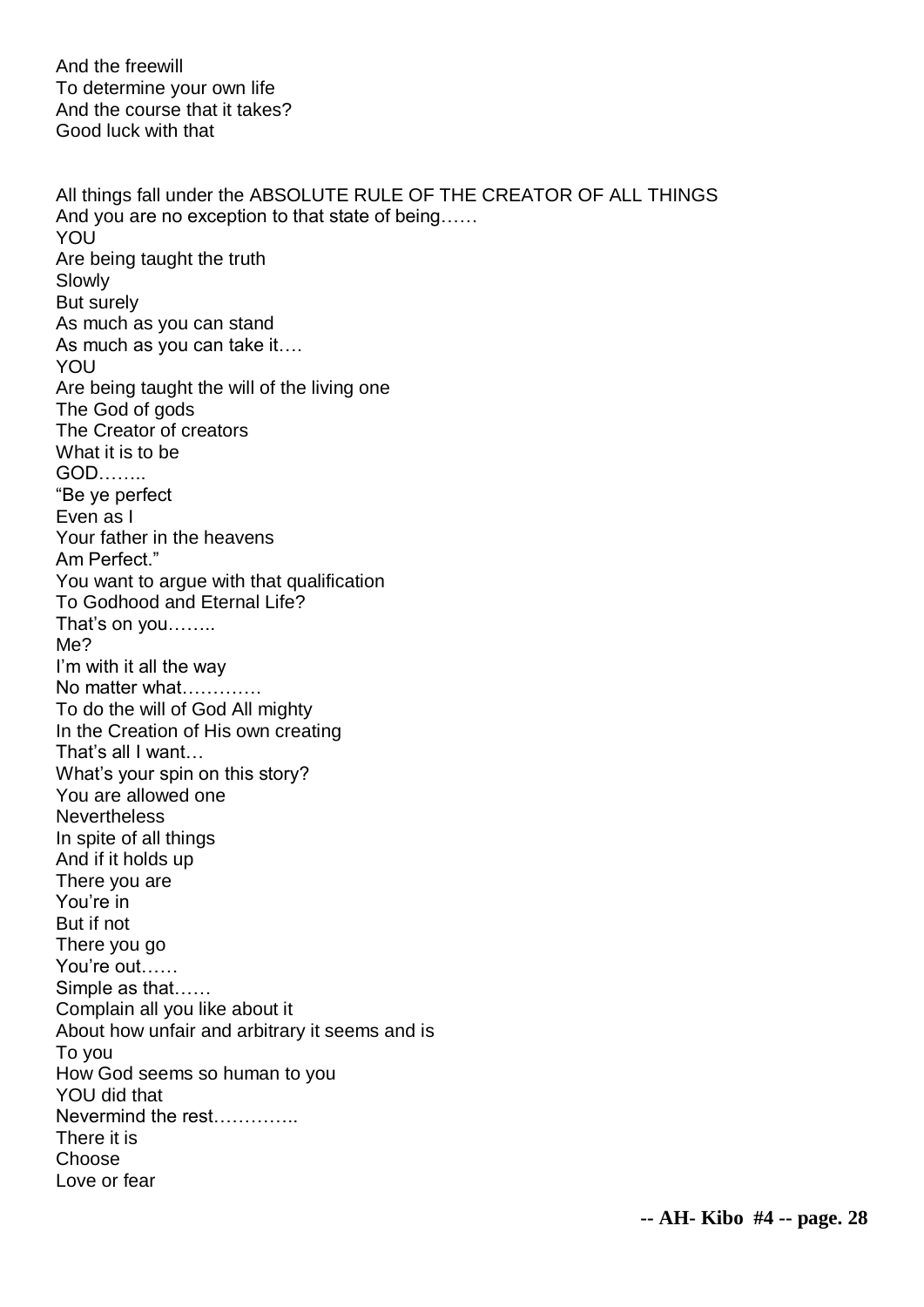Obedience or rebellion God or your own damned mind………. MAKE UP YOUR MIND AND SUFFER THE CONSEQUENCES WITH THE SAME CONVICTION THAT YOU STARTED One way of the other God's word His being His purpose His creations His vessels Do not come back to Him void They are Light Sent out in Light And the come back to Him As Light With experience In Light Against the darknes s And they know the difference Rest assured And are tested and prepared For the creations The universe and superuniverses Of the future Come what may Under God's good guidance By His script……..all challenges will be met And overcome…… By those of us that overcome Here and now For what we do Here and now Will serve as a lesson To those that come after us Of the false witness and power Of the darkness As compared to The living light and power The testimony Of the Light The Living Light Of The One In the Creation of His own Creating NOW And FOREVERMORE As it was in the beginning Is now And evermore shall be World without end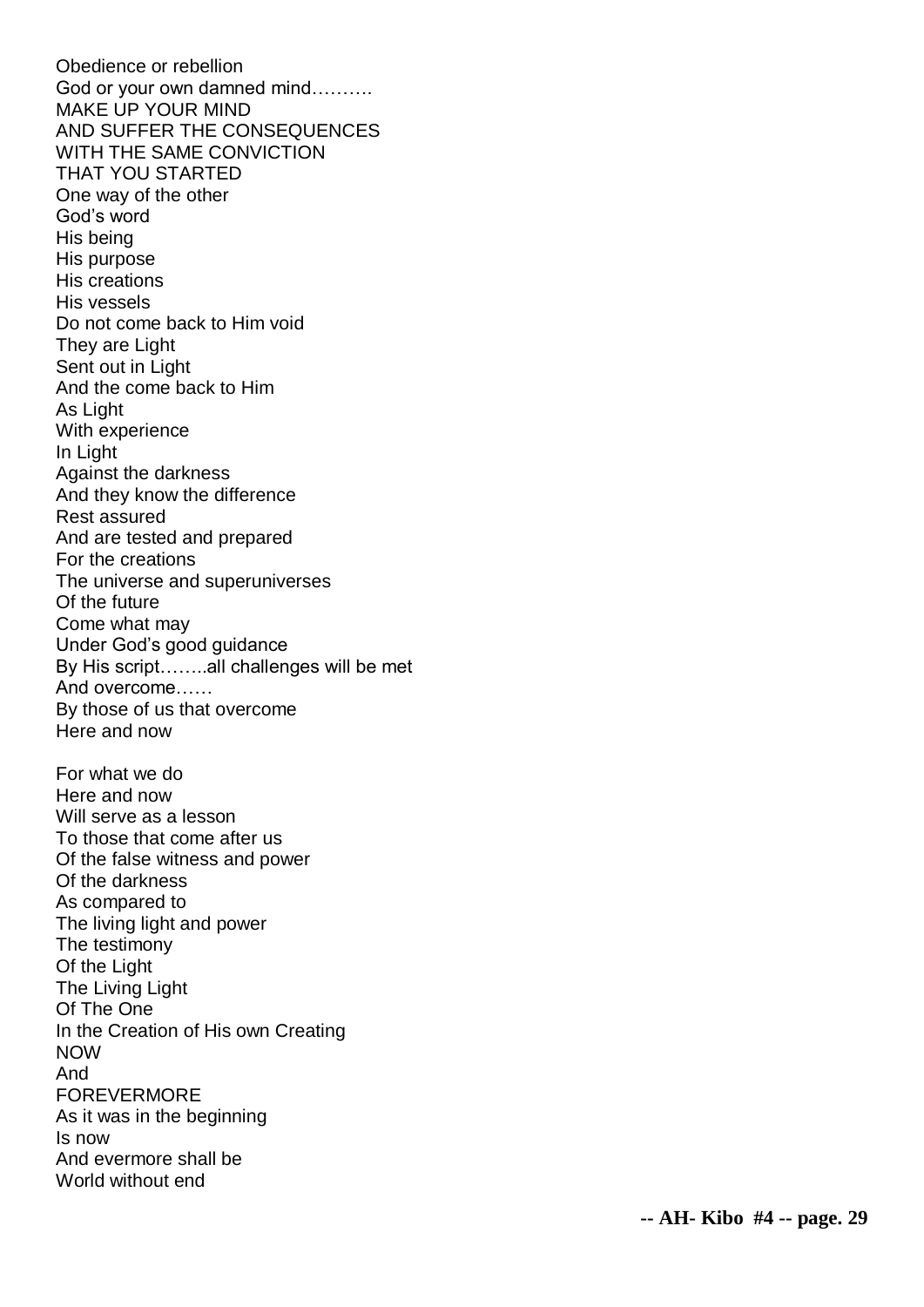HALLELUJAH! HALLELUJAH! HALLELUJAH-EL SHADDAI!

And now A word from OUR FATHER WHO ART IN THE HEAVENS AND IS THE HEAVENS AND ALL THINGS AT ONCE INCLUDING YOU, ME AND EVERYTHING BEYOND ALL YOUR COMPREHENSION................ THIS IS MY CREATOR SON MY MICHAEL SON DABI WHO BELAYED AND DELAYED THE CREATION OF HIS OWN UNIVERSE THAT HE MIGHT SERVE HIS BROTHER MICHAELS IN THE UNIVERSES OF THEIR OWN MAKING AND IN THE COURSE OF SUCH SERVICE DID FIND HIMSELF IN A LIFE OR DEATH SITUATION AND CHOICE BETWEEN ONE WAY OF SERVICE AND LIFE AND ANOTHER BETWEEN MAGIC AND TECHNOLOGY ONE WITHOUT CONSIDERATION FOR THE OTHER AND HE CHOSE MAGIC OVER TECHNOLOGY AND AS A RESULT OF HIS CHOICE WAS FORCED WITHOUT RESERVATION TO DESTROY AN ENTIRE RACE OF PEOPLES FOR THEIR WANTON AND UNRELENTING ASSAULT UPON ANOTHER RACE OF PEOPLES A WAR WAS WAGED BETWEEN TECHNOLOGY AND MAGIC AS YOU SEE IT AND HE SAW WITHOUT RESERVATION THAT MAGIC LEFT ROOM FOR TECHNOLOGY BUT TECHNOLOGY LEFT NO ROOM FOR MAGIC AND SO HE DESTROYED THE ONE TO PRESERVE THE OTHER AND INSURE THE CONTINUED LIFE OF ALL….. WITHOUT A SECOND THOUGHT OR RESERVATION…… A WHOLE PEOPLES WERE DESTROYED……AS Creator saw fit For him to will through his own power And did not stand against it… Such is the power of the one who stands with you now In the guise of KiboDabi Michael Ben Elohim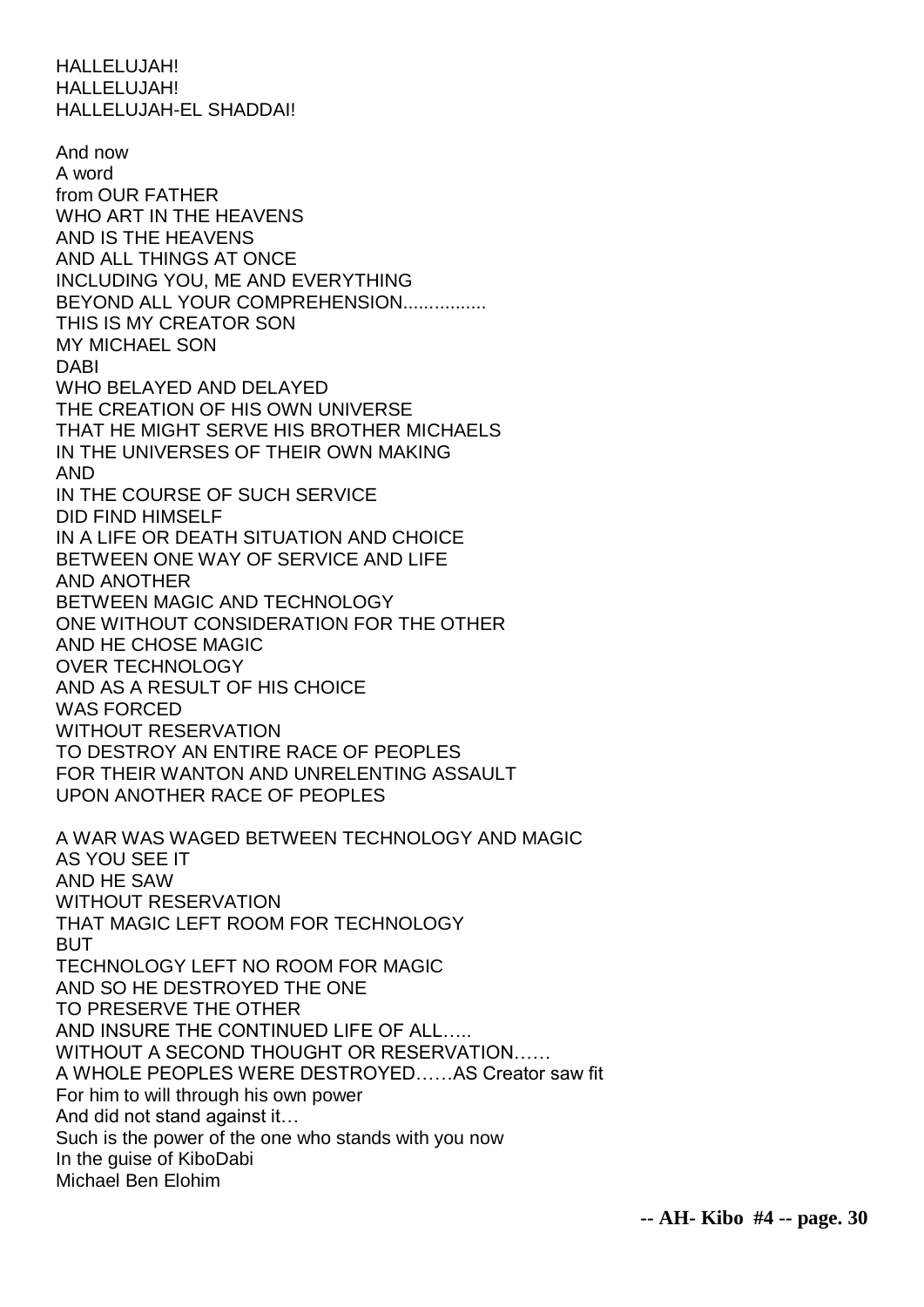He Who is like God SON Of The Most Highs….. This is who stands with you now In your struggle against the darkness……. Not for his own sake But for MY Sake Does He let this be revealed That he may grow in experience Despite all opposition……………… I **WE** Fully understand the pains of growth That you have gone through….. All races Black and white And in-between Know **KNOW** That all will be taken care of On an individual basis……. And all that have loved this one Are beloved of him And so Shall find themselves in a new world Full of grace and glory……… All of those that have been called his own According to color And creed Shall find themselves saved according to their faith in WHAT I AM And few of you understand this And so it remains to be seen How many can be saved Before the final time comes But know That he has identified himself with you And often Has offered you restitution And salvation but you accepted it not………. And now The final time and period has come And it will be left up To those of you that love him And those that do not For surely If you loved all Ye would love him For as have love him Ye loveth WHAT I AM And from that remnant of love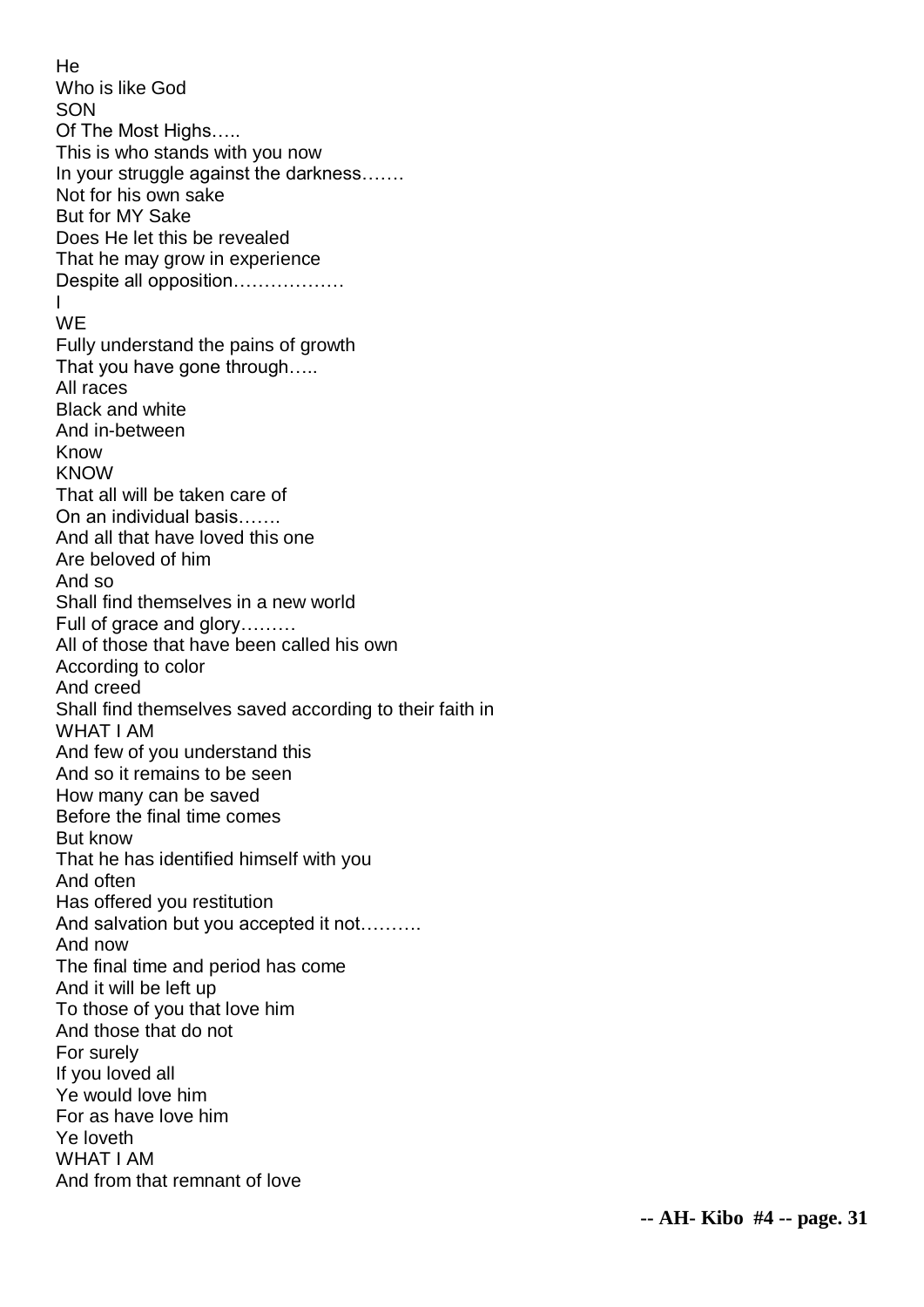A new race shall be born that shall understand The ways of GOD IN CHRIST And serve As none other has served And I Even I Shall offer restitution For the plague and offense Of the Annunaki Against thee For as they have made you Of their own As part of their own Ye have suffered greatly because of it And shall now be released from their slavery And be delivered unto freedom As ye are accorded and accustomed To living Under and by The Will of The Eternal and Living God Of All things Who is One And for ye that do not recognize that...... Ye are forgiven And shall start again anew Under better circumstances And color Race Creed **Religion** Shall not matter to you As it does not matter to WHAT I AM For all is one is MY sight And so Shall all remain……… For I AM ONE AND SO SHALL BE MY CREATION………….. Thus sayeth The Lord God Almighty And so shall it be World without end…………… As for the rest SOMEBODY MUST PAY……… And the payment has been decided As well as Those who are most responsible ……………… Note: For what it is worth…… Much has been forgiven you Because of Bob And Le'orra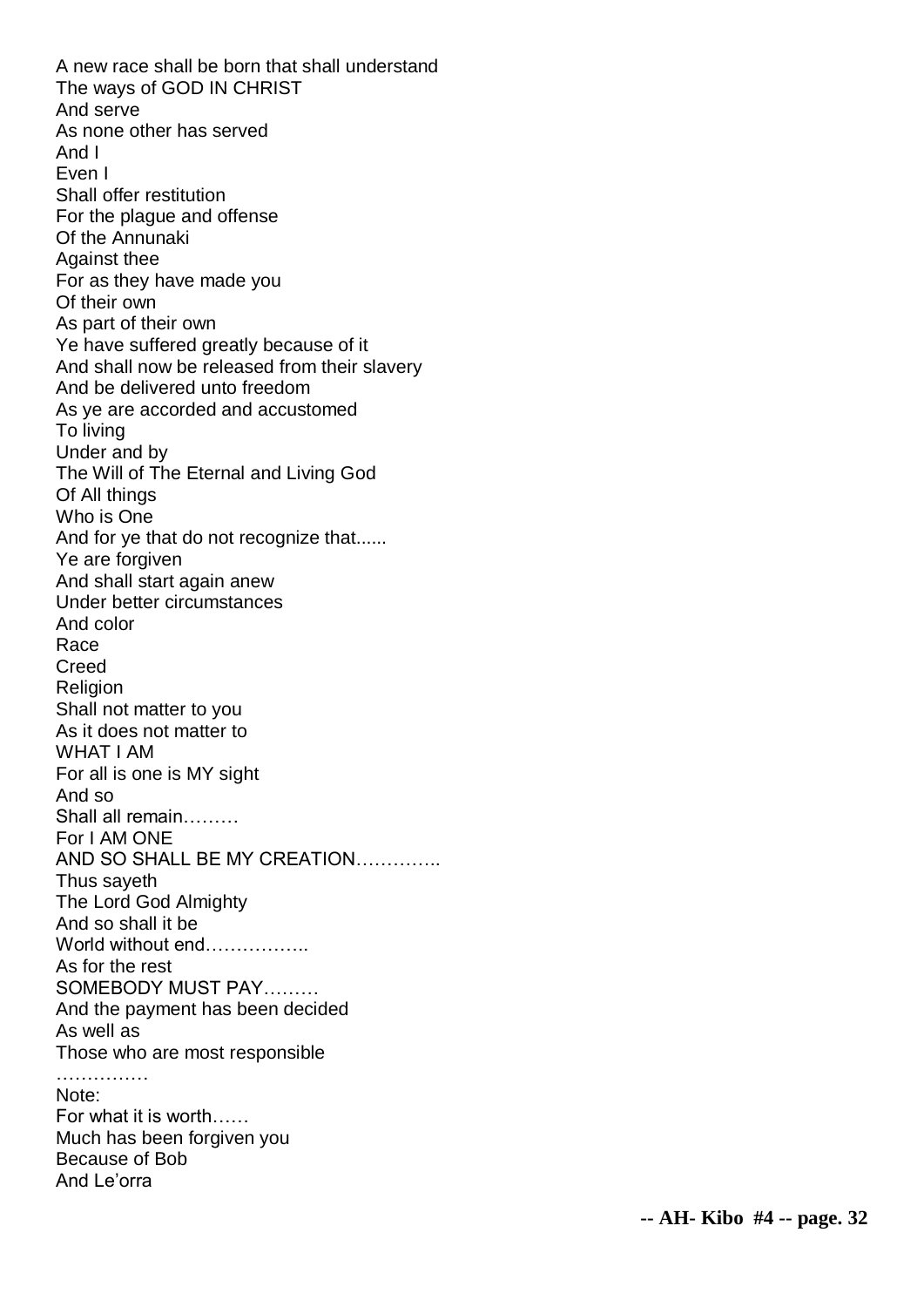And Lev…….. Were it not so I Even I Would not say so But this one My servant Has seen and decided…. And as He will not condemn A whole race To absolute destruction I Even I Offer you the same opportunity As those you consider beneath you That you may learn And submit To the Will of The Living One…… I will not condemn a whole race and seek to save the few that recognize and love WHAT I AM AND SAVE THEM AS OPPOSED TO LOSING THE WHOLE Were it not so I Even I Would not say so But this one My servant Has seen and decided…. And as He will not condemn A whole race To absolute destruction As you have tried your best to do.... 'NEVER AGAIN' I Even I Offer you the same opportunity As those you consider beneath you That you may learn And submit To the Will of The Living One…… Ye have strived Through Him To make amends But Ye must make amends to more than Him And so Ye shall be as thy own slaves And share their fate……… All of you That can love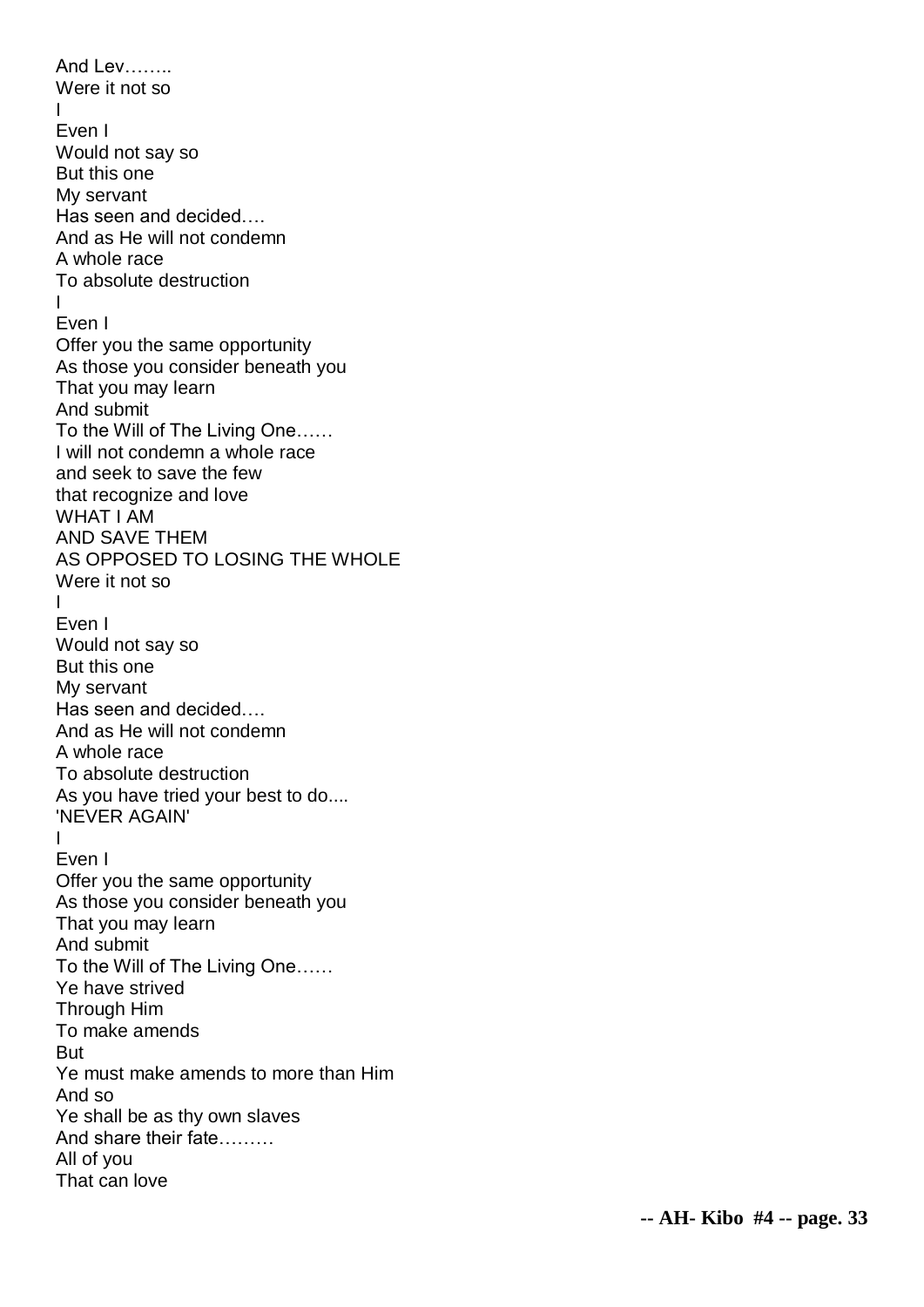ME WHAT I AM I Directly or through My Servants in The Flesh if ye can recognize them.... Shall live And continue To see a better day When the differences between the flesh of men Shall be put aside To understand and realize That all is one in God And in God All is one………. This Is the greatest lesson that confronts you This is the key to your salvation… Ye have served Lucifer for so long That you no longer know Right from wrong I AM TELLING YOU THAT DIFFERENCE And it is found in Light and Love MY LIGHT MY LOVE It is up to you to accept it Or be destroyed by your denial of it For all that deny ME When the final time comes When the final bell tolls When the final days appear As a sign Given for ye who must repent For the children of God Almighty will be prepared For the three days of darkness…. Their faith And love of WHAT I AM Has kept them prepared In spite of all appearances Because THEY know That I AM Beyond all appearances And act accordingly…. It is up to you now Oh children of Zion To do the same…….. I OFFER TO YOU ALL THOSE THAT ARE WILLING TO ACCEPT IT ALL THOSE THAT ARE WILLING TO GET DOWN ON THEIR KNESS TO ME TO WHAT I AM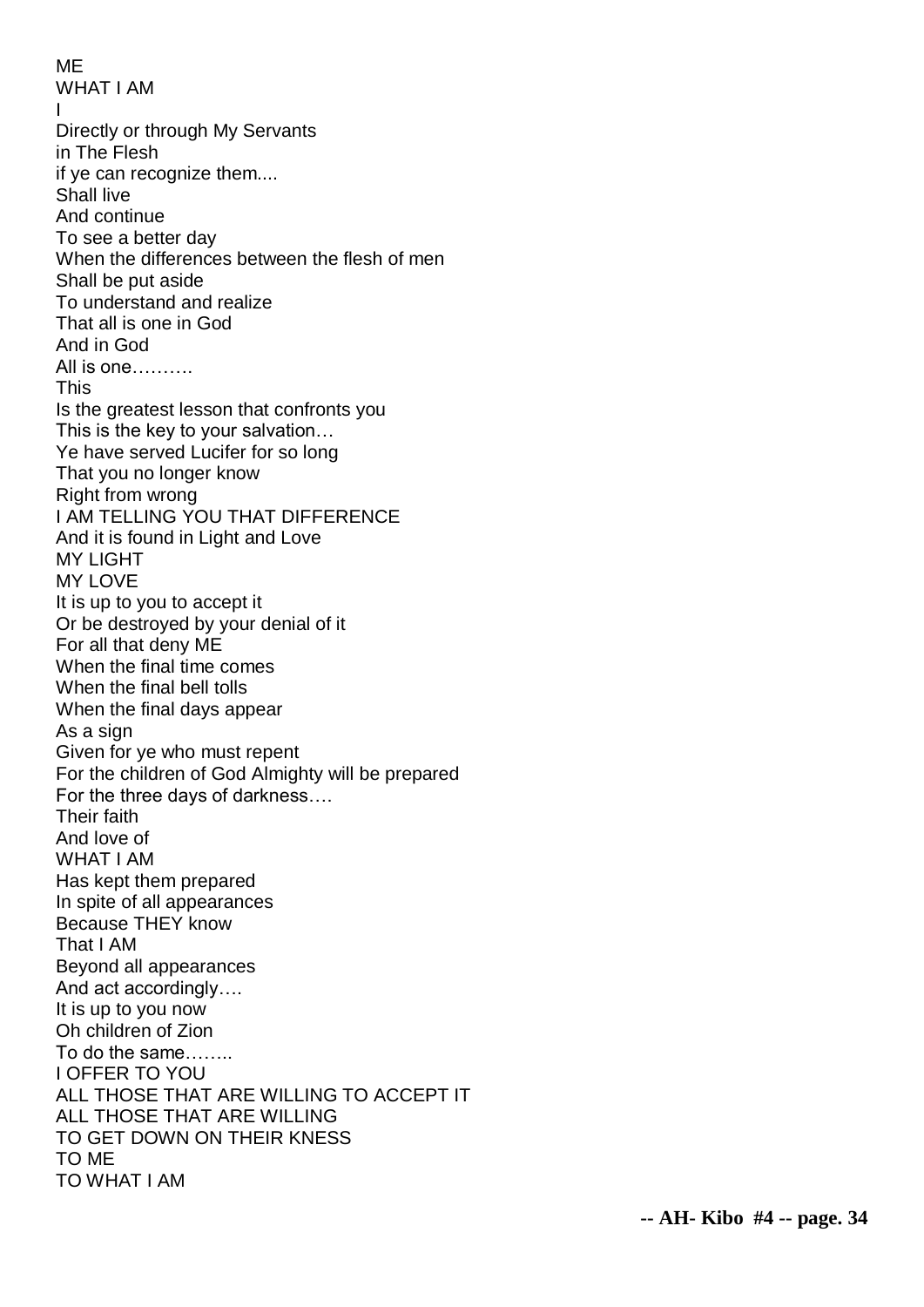AND REPENT OF THEIR SENSE OF VANITY THEIR ARROGANCE THEIR EGOS THEIR MISGUIDED SENSE OF SUPERIORITY THE DECEPTION OF LUCIFER……. I EVEN I AM BEING WHAT I AM OFFER TO ALL WHO TRUST ME ABOVE AND BEYOND ALL OTHERS INCLUDING THIS MY FAITHFUL SERVANT OF MY OWN CREATION FOR THIS PURPOSE….. FORGIVENESS OF SINS AND FULLNESS OF GRACE COURAGE IN THE STRUGGLE FOR JUSTICE AND PEACE MY OWN PRESCENCE IN TRIAL AND REJOICING AND ETERNAL LIFE IN MY KINGDOM WHICH HAS NO END……. DENY AND REFUSE WHAT I AM AT YOUR OWN RISK… THIS OFFER WILL NEVER BE MADE AGAIN….. SHOULD YE ONES REFUSE IN YOUR OWN PRIDE AND VAINTY I EVEN I SHALL UNCREATE ALL OF YOU AND START ANEW JUST AS I HAVE DONE FOR YOUR MASTER LUCIFER FOR I HAVE KEPT THE BEST OF HIM THAT WAS OF MY SELF AND HAVE DISCARED ALL THAT IS NOT OF VALUE TO WHAT I AM AND I SHALL I PROMISE THEE DO THE SAME WITH EACH AND EVERY ONE OF THEE INSTANTLY. THIS IS MY FINAL WORD UNTO THEE YE SERVANTS OF SATAN AND LUCIFER WHO HAVE KEPT A PLACE FOR THEM AT THY TABLES AND HAVE TAKEN UPON THYSELVES THE CURRENCY AND COST AND PRICE OF THE FULLY INTENDED MURDER OF MY BELOVED CHRIST MICHAEL ATON IN ESU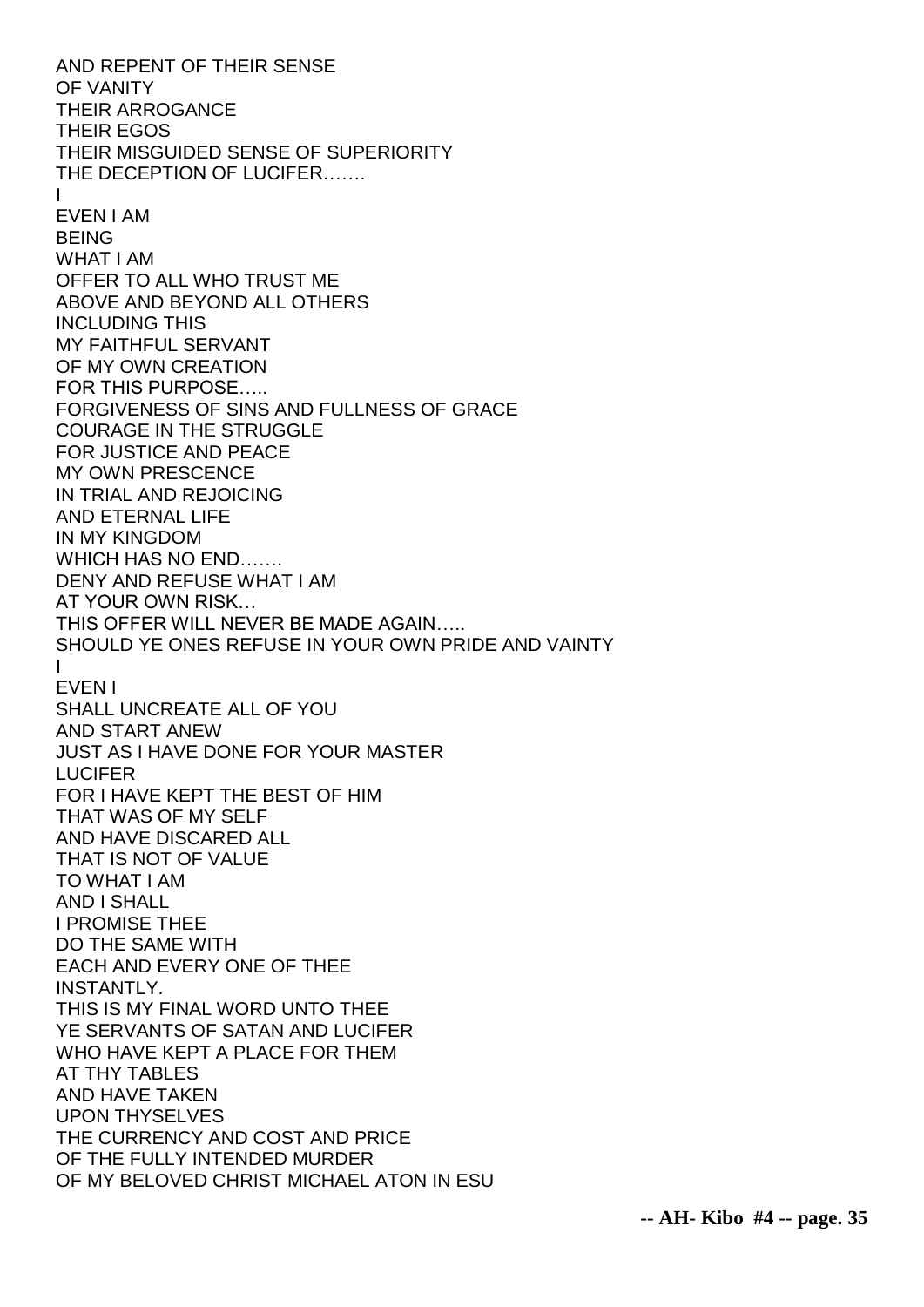AND CONTEMPLATE THE HARM AND MURDER OF MY MICHAEL BEN ELOHIM MY MICHAEL DABI IN WHOM I AM WELL PLEASED AND WILL BROOK NO INTERFERENCE WITH…… THE SLIGHTEST THOUGHT THEREOF SHALL RENDER THEE NULL AND VOID BOTH IN THE BOOK OF LIFE AND IN THINE OWN EXISTENCE AS WELL SO THINK HARD AND SLOWLY WHAT YE WILL DO FOR YOUR CONTINUED EXISTENCE DEPENDS HEAVILY UPON WHAT YE ONES WILL DO NEXT BY MY OWN WILL AS SOVEREIGN CREATOR OF ALL THINGS WITHIN MY SELF AS ONE I EVEN I REBUKE THEE………. THEREFORE BEFORE THY FINAL JUDGEMENT IN THE FACE OF ALL THINGS… GIVE ME A REASON TO THINK AND DECIDE **OTHERWISE** NO MORE WARNINGS SHALL BE GIVEN THEE IN THIS MATTER THIS HAS BEEN THY FINAL ONE… I AM THE TRUE HASHEM I AM EYEH ASHER EYEH I AM THE CREATOR OF THE HOLY SHEKINAH AND THE RUACH HA KOIDESH I AM THE CHOKMAH MICHAELILU AND IT IS UPON YOU AS YOU READ THIS AND MY SERVANT HAS BEEN AMONG YOU LO THESE MANY DAYS AND WEEKS AND HE HAS MADE HIS DECISION NOT TO CONDEMN YOU ALL AS ONE WHOLEHEARTEDLY FOR HE HAS FOUND GOOD AMONG YOU AND THOUGH THE COUNCILS HAVE DISAGREED HE HAS FOUND THOSE THAT HE LOVES AMONG YOU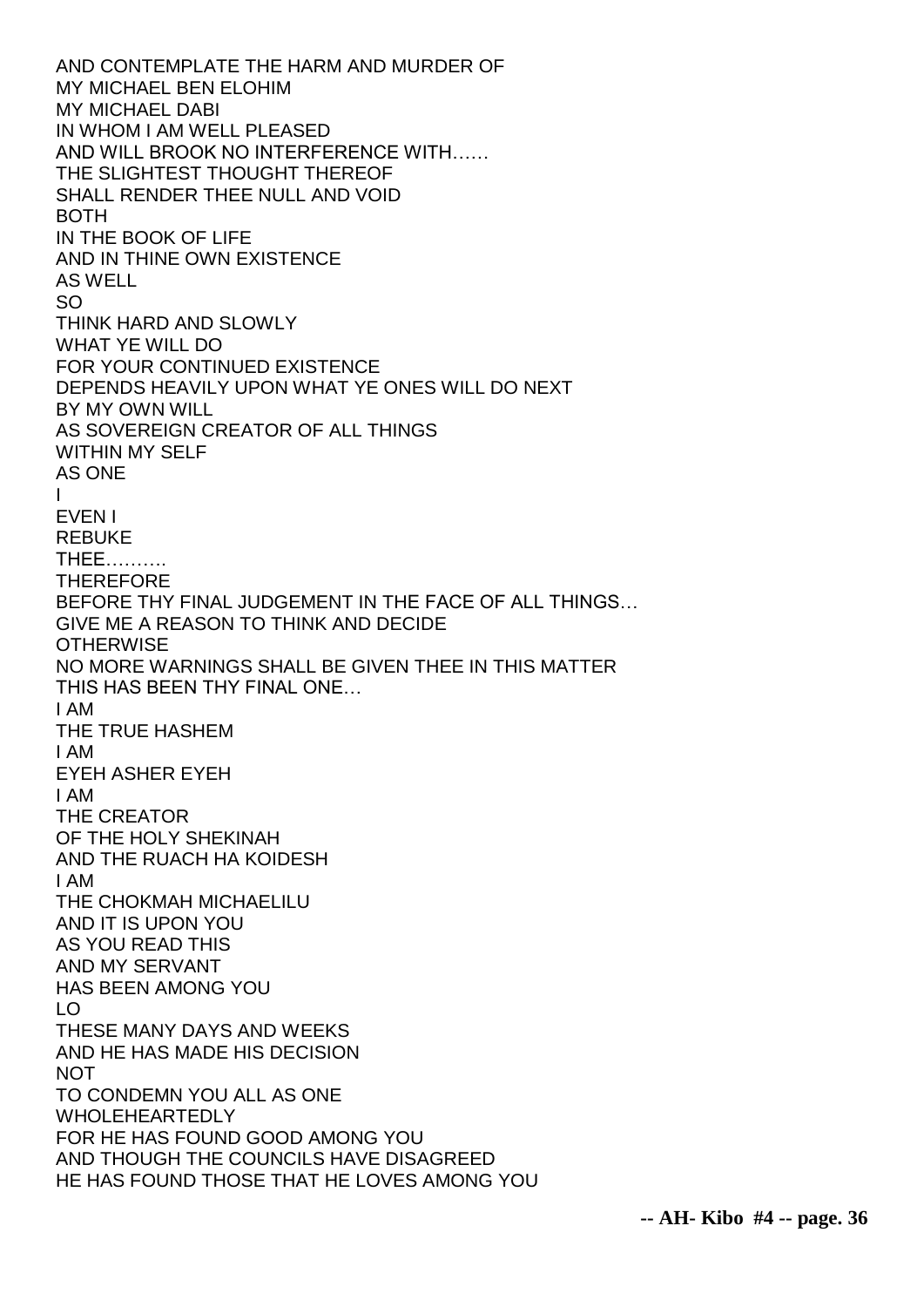AND SO BOB HAS SAVED YOU FROM UTTER DESTRUCTION REMOVE YOUR FORCES FROM PLAY AGAINST HIM AND SETTLE INTO YOUR FATE AND KNOW THAT THOSE THAT LOVE THE LIVING GOD OF ALL SHALL BE REDEEMED AND THOSE THAT INSIST ON FOLLOWING THE WAY OF LUCIFER THE WAY OF THE TALMUD THE WAY OF THE SYNAGOGUE OF SATAN AS THE CREATOR GOD THAT YOU MURDERED AND TOOK THE PRICE UPON YOUR OWN HEADS…..AS YOU PASSED THE LEGACY OF EVIL AND DARKNESS UNTO THE KHAZARS…. WHO ACCEPTED IT IN FULL AND PROMISED TO FULFILL YOUR DREAM OF WORLD DOMINATION……. JUST LIKE YOUR KOL NIDRE THAT OATH HA BEEN RENDERED NULL AND VOID I AM HERE I EVEN I I AM HERE HERE AND NOW I AM HERE AND I HAVE ALWAYS BEEN HERE IN THE EVER PRESENT MOMENTS OF NOW AND I HAVE SEEN YOU I SEE YOU AND I SEE WHAT YOU WILL BECOME UNLESS I END YOU NOW BUT I LEAVE IT UP TO YOU SUBMIT SURRENDER GIVE OBEDIENCE **OBEY** AND SERVE THE LIVING WILL OF THE LIVING ONE OR BE UNCREATED AS A PEOPLE AND A WAY OF LIFE AND AS A THOUGHT OF MINE FOR YOU HAVE FULFILLED YOUR PURPOSE IN THE TESTING OF HUMANITY ON URANTIA YOU HAVE FULFILLED YOUR PART AS THE FIRE IN WHICH TO PLUNGE THE SWORD OF GOD ALMIGHTY EL SHADDDAI NOW NOW NOW IS THE TIME TO DECIDE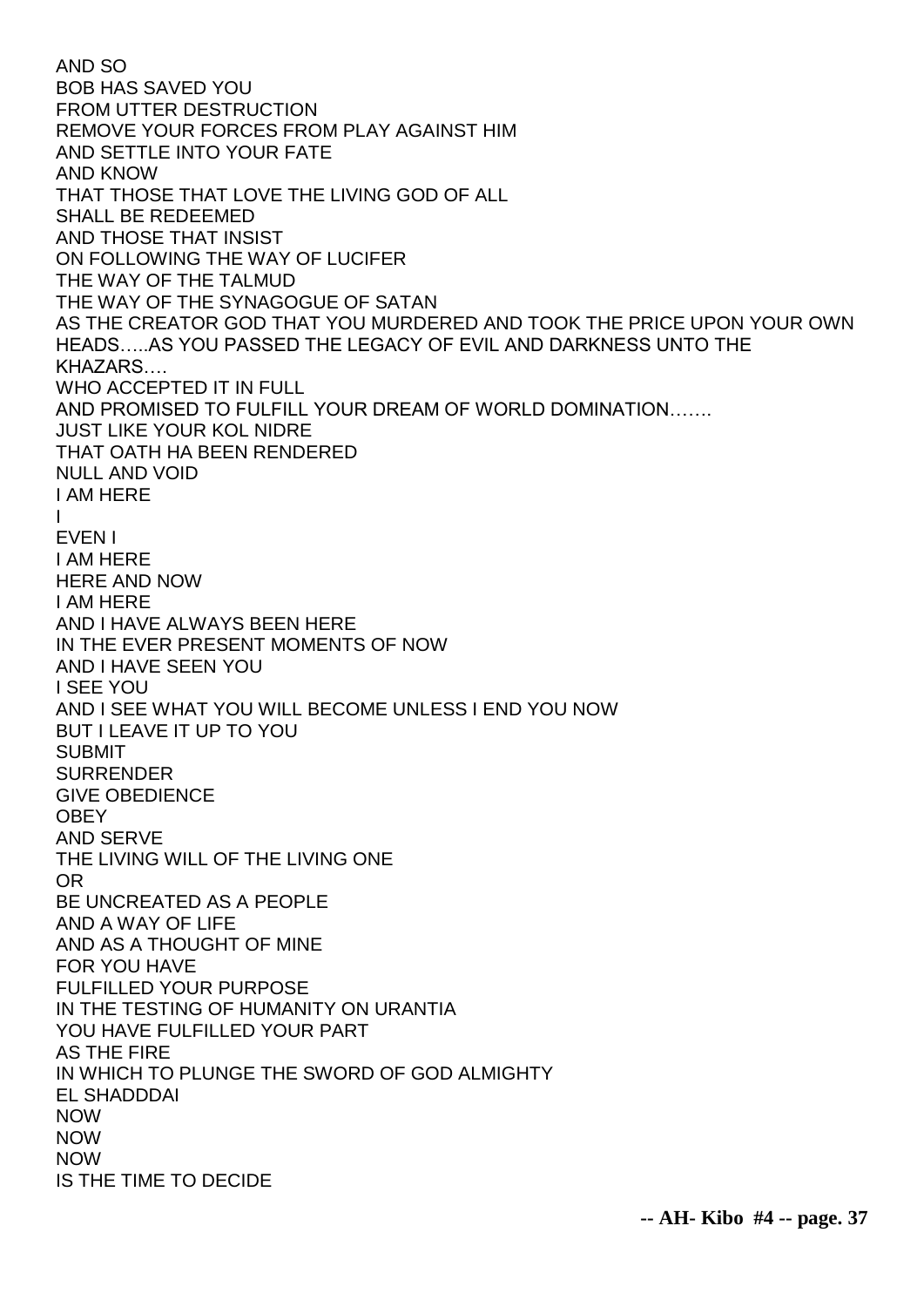ETERNAL LIFE IN SERVICE TO THE WILL OF THE LIVING GOD OR UNCREATION IN REBELLION AND RESISTANCE TO THE WILL OF WHAT I AM TRULY…….. YOU HAVE UNTIL YESTERDAY TO COMPLY AND MAKE YOUR DECISION ONE WAY OR THE OTHER INDIVIDUALLY AND AS A WHOLE YOU MUST DECIDE YOU NO LONGER HAVE A CHOICE IN THE MATTER I DEAL WITH INDIVIDUALS NOT IN GROUPS OR NATIONS ALL THAT WILL BE DECIDED AT A LATER TIME WHILE YOU ARE ALL IN ADJUDICATION YOU DO NOT WANT TO WAIT UNTIL THEN **NONE** OF YOU DO SO MY WILL OR YOUR WILL…… **CHOOSE** ONCE AND FOR ALL……… ALL OF YOU WHOEVER OR WHATEVER YOU THINK THAT YOU MAY BE CHOOSE………. MY PATIENCE EVEN MY PATIENCE HAS COME TO AN END……… IF YOU FULLY REALIZED WHAT THAT STATEMENT REALLY MEANS YOU WOULD BE ON YOUR KNEES EVEN NOW BEGGING FORGIVENESS FOR YOUR SINS AND TRANSGRESSIONS AND YOUR INEQUITIES And your mistakes And your stupidity Known and unknown Even now And up to the present moment In time and space Which is MINE To do with as I WILL……… Let us see who gives themselves unto me In WHAT I AM Before the end And in the end Before final adjudication……………. {note...this is a message from PAPA SOURCE...there will be the continuing messages from lesser personalities, all trying to get theirs in before the final moment...so i will do all that i can to get as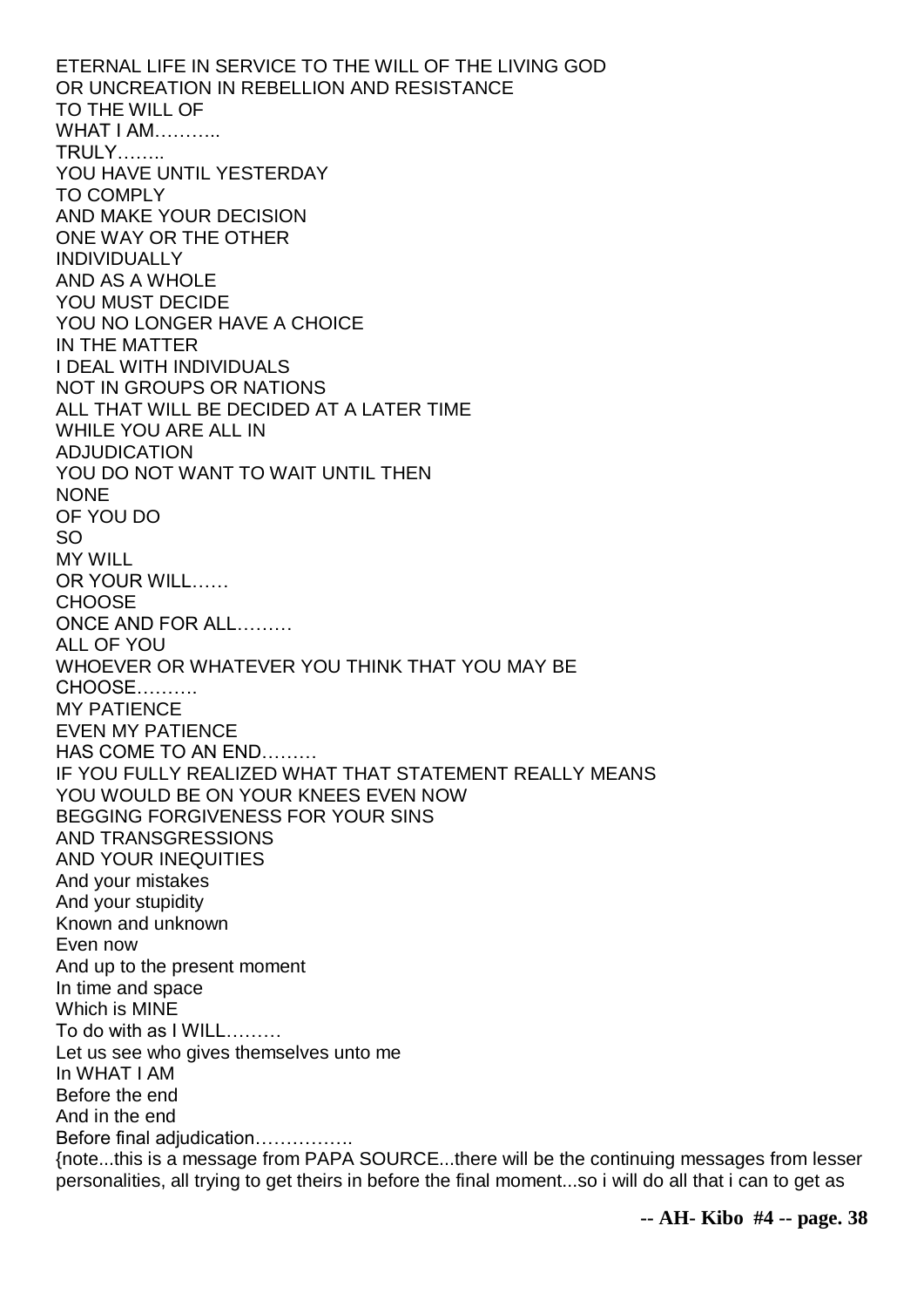many of those in that i can under the circumstances.....for what it's worth....i will do my best.....but this is from where the buck stops and i have been allowed to put my own two cents on the dollar...in this case....think and do what you will with this..believe or do not believe...that's not on me...that's on you....do the work....the work is within...do the work in light and love...the work is about light and love...let the light and love within you connect to the light and love of source and cm aton within and all around you.......do the work in light and life and love.....it is the only way...deny my word at your own risk...i told you...the rest is up to you....continue, go elsewhere. or be uncreated...the choice is yours......i.....i serve in light and love and fullness of being and totality of one in unity with all things being one and The one in all things....but that's me.....do what you can to evolve as a faith child of Creator in Christ Michael.....or not...it's up to you.......lol...CATCH!... think fast...you have the ball....CHRIST MICHAEL IN ESU SAVES! HE PASSES TO YOU>>>WHAT DO YOU DO? you wanna score? do what you are trained to do...do the work the work is within use your skills play the game know the rules use your training kick that sucker into the goal and score for your life............it's up to you you've been told no more excuses...................(-i-)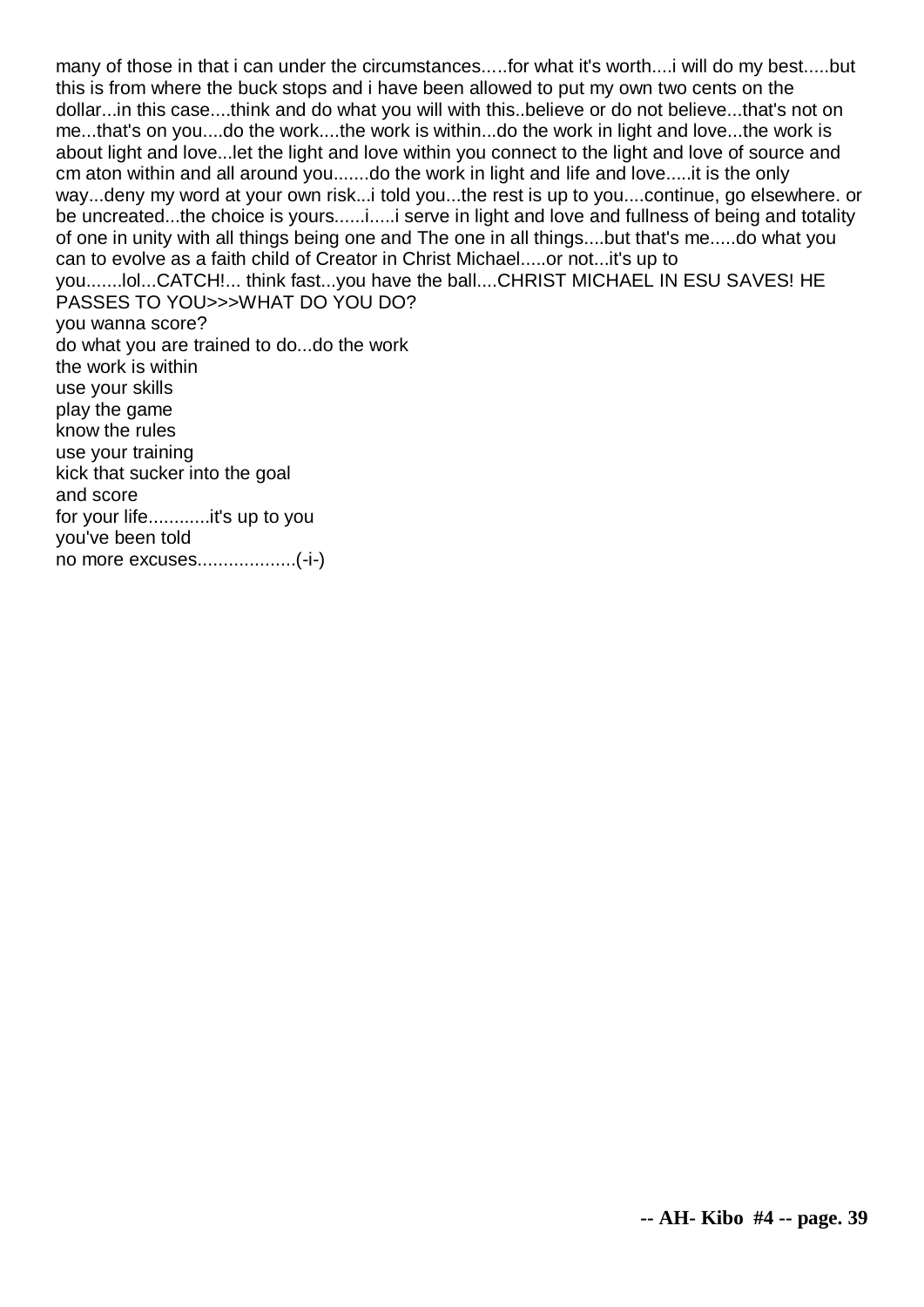#### **Unified Group Message From Fleet**

# **By Fleet thru Kibo**

**Oct 26, 2012**

# **[UNIFIED GROUP MESSAGE FROM](http://kibodabi.wordpress.com/2012/10/24/unified-group-message-from-fleet/) FLEET**

This is a message from the whole fleet as one.

The time is arriving that the dark has dreaded and that you and we, together, have not just hoped for, but have worked long and hard to achieve. During the course of time between what was and what will be, will be given to you three days of an opportunity to come to the final decision's of your lives.

To serve the will of The One, alone and as it is manifest in His Michael Sons and the Lords of the superuniverses, is the worthiest endeavor that any faith child of Creator Source can undertake. The path to perfection is fraught with delights and terrors that all together, in the end=moment that you stand on the verge of fulfilling your goal, gains you the ultimate and supreme appreciation of the mind of the Paradise Father in the preparation that He has so meticulously laid out for each and every individual free-will, ascending, intelligent faith child of the realm of time and space. We all have our own unique paths to perfection that is just as different as our personalities are from each other, yet we learn to come together as one in the cause of supreme family to aid and assist each other for the sake of each in love and devotion to the One that created and creates all things through Himself and shares of His Self with all that all may return to Him in perfection as creatures of eternal and infinite light, life and love.

The discipline of true liberty is the freedom that we all seek that must be earned in order to fully comprehend and agree with and in The Fathers Will, is not always easy nor so full of hardship that it becomes unendurable. The fear of God is the beginning of wisdom, but the love of God is the active wisdom that evolves from knowledgeable use. That knowledge can only come from knowing one's self and knowing God and find them both in each other. It is in the actualization of the inherent values found in that, which automatically binds and bonds all things together as one in The One so that we may not only truthfully say, but truthfully live in being each other, with each other, for the sake of each other.

You have a saying…all for one and one for all, and this is truly our way of life in the Father and Source of all things as He is The One, as He is One, so say we all: All for One and One for All!

It is in this spirit of shared love and devotion that we prepare to meet and be reunited with all of you, that we may reconnect and share the God in all of us as one. We ask that you look forward to meeting us with the same love, peace and joy that we have as we look forward to meeting you.

Much is about to change on your world. Your freedom and abundance and true knowledge are at hand. Give thanks and praise to Creator Source, The Paradise Trinity, Lord Siraya, and Christ Michael Aton for all that has been done and is being done and will be done; and for all that has been given, is being given and will be given, in experience.it is all God. IT IS GOD! There is no other thing existing and IT is what we are and we are all part of What IT Is.

Behold! A new and greater life of understanding is upon you! Be in Joy and be one in joy!

**-- AH- Kibo #4 -- page. 40**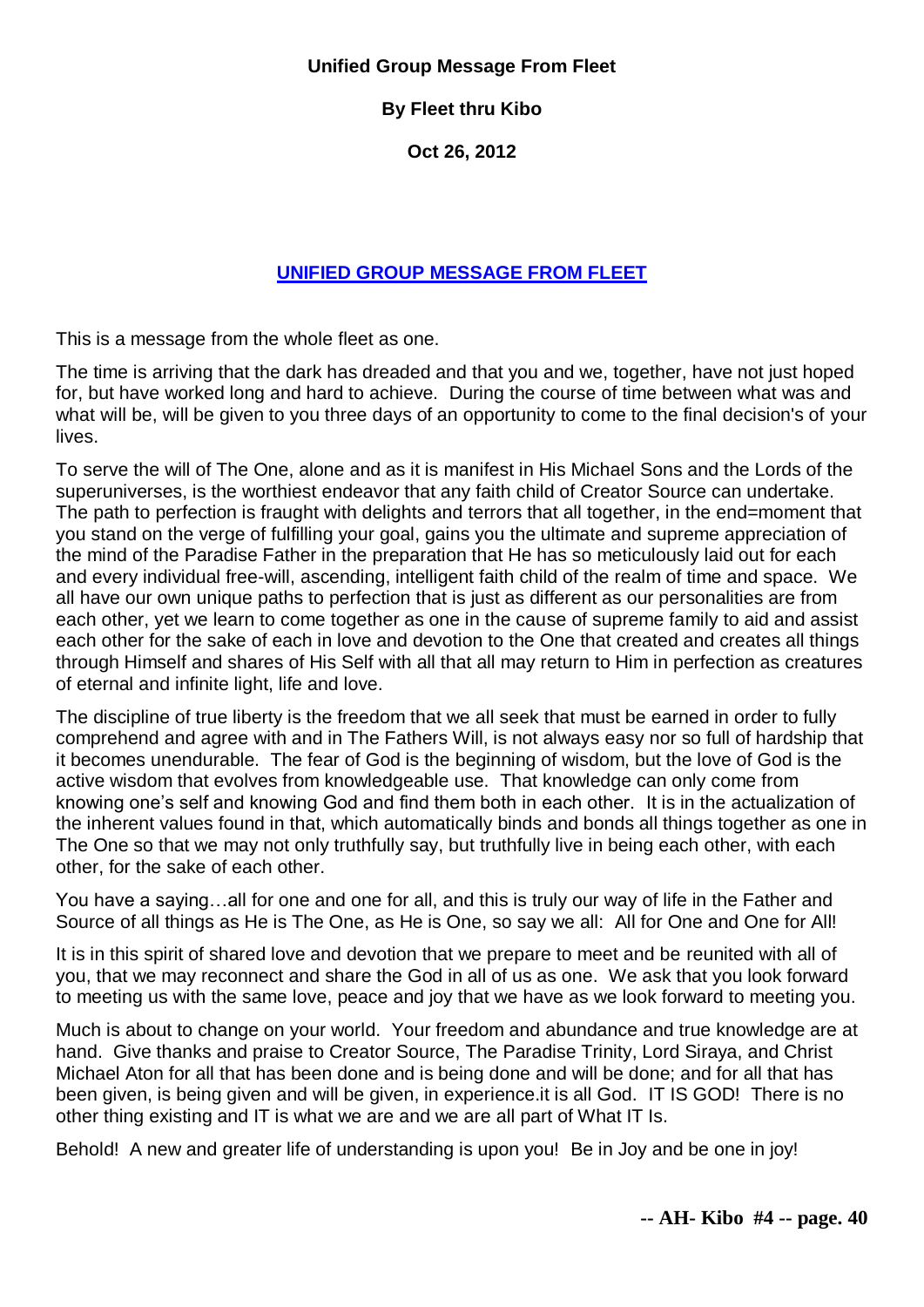We are you family in the great adventure of Life in God…..and soon, we shall embrace each other, face to face, in love and light, as together, we shall now journey forward and upwards to our promised perfection!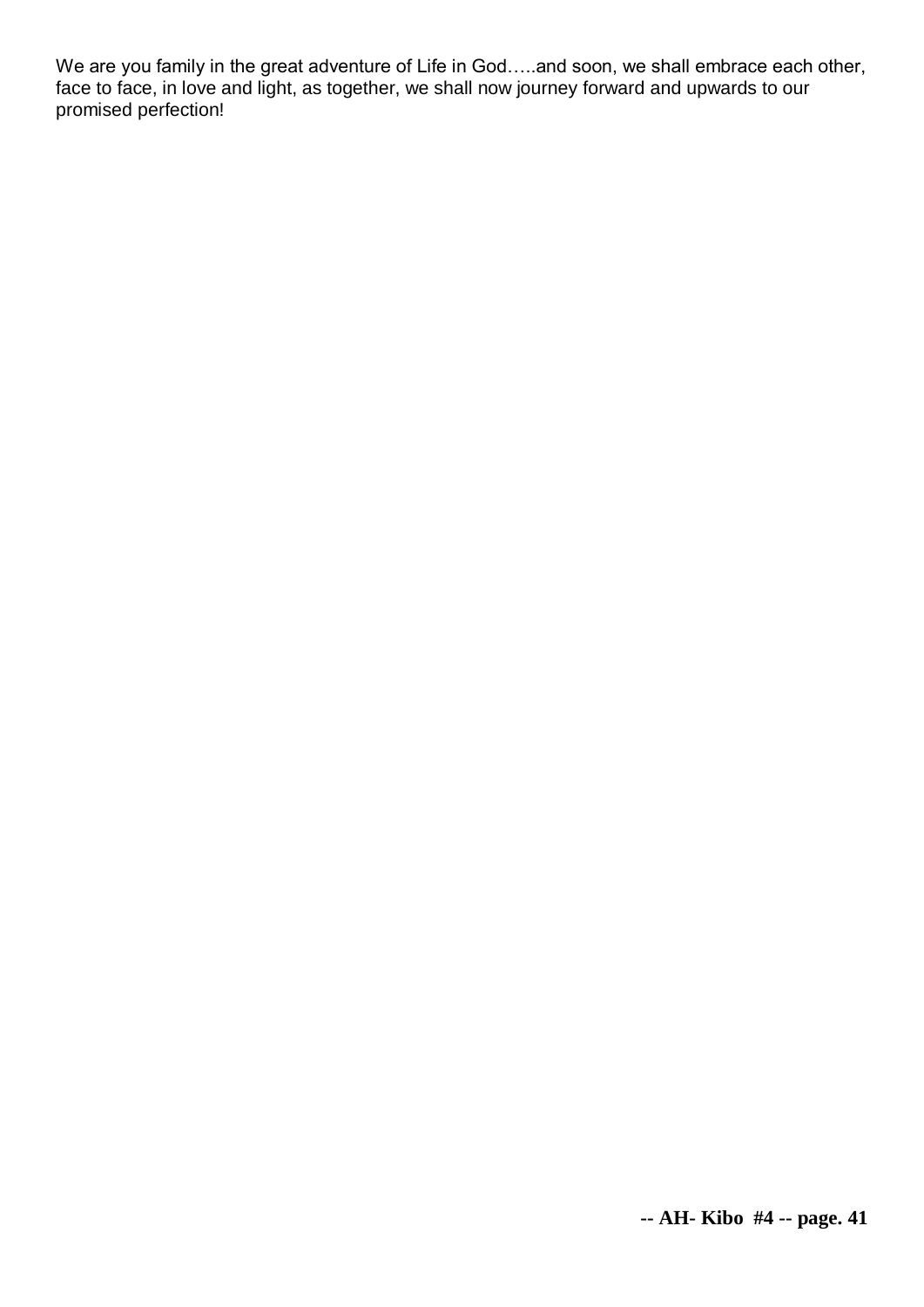# **Grande Finale!**

# **By CM, Kibo, Papa Source**

**Oct 29, 2012**

beloveds, you do "get" why this is Mike to MIke don't you? Kibo is a MIchael Son. Not a Creator Michael yet, but a Michael Son in waiting and serving here.

 $K=$  You really want to do this?

CM= Yes, I really want to do this. You ignored My request and this is how you're going to make up for it.

K= but it didn't happen anyway……You always do this. You announce a thing and then the announcement changes the thing announced and there I am….looking like an idiot….mind you…I am an idiot, I've worked long and hard to be considered as insane and crazy as I am in the eyes of those that see me as such…..but I hate saying that a thing is, on your behalf, mind you, and the thing is not.....perhaps I'm just gun shy…but I've been shot down one too many times…..You want to declare an invitation to THE GRAND FINALE….let somebody else do it…what Is just another moment for you guys is weeks or months that seem like an eternity to us…..and I'm still waiting for the wave to pulse, mind you…how am I to know that I am not actually the insane idiot that people take me for if this shit never happens the way it is given to us or me…or anybody for that matter….all of it has progressed and evolved and has been egged on and urged and pushed and manipulated to reach this point and there's no way for me to tell if there is more of the same involved or if, please o lord God Almighty…this is it…it it…..

CM= Gee Mike…you sound a little pissed off…

K= well gee, Mike…how the fuck do you want me to feel? I got no complaints…life is perfect in the life of The One , which I live and know I live….but this shit still goes on…how long, Boss? How long until You just do the thing instead of warn about and announce the thing, huh? CM= Gee Mike…what do you want me to do?

K= well gee, Mike…I dunno…stop talking about it and just do it? Even Nike went from 'be like Mike' to 'Just do it'…..shouldn't that be where we are now? Just do it for God's sake and let's get on with it already for the sake of God and getting on and doing the next thing!

CM= But that's what we're doing. Surely you can see that. You are experiencing that.

K= I am….but talking about it is a waste of time. It is a time for Christ Michael to act!

CM= Quoting scripture at Me? Really? You really shouldn't do that…I am responsible for writing those through My own in the first place…

K= Then You should have no argument, then…You know as well as I do that it is true.

CM= How would You have Me act?

K= By PAPA'S Will…Surely I am not privy to every little detail….apparently there is much that I do not know that is happening, or this shit would've been over already….and to tell you the truth…I don't care enough to ask, anymore…all I want is for this shit to end for the sake of all involved…now…I don't care what new series and movies are coming out. I don't care about holiday plans or good of bad things are…I don't care about how things are looking up or down…depending on whom you talk to. I don't care about the election or the cabal manipulations

or the next video or hit song….though I think it would be great if you came and put your foot down gangnam style……or your hand…….lol….yeah…there's always stuff that we'll miss…things we like that we're used to.

The crap that inspires us is strange, I know. What makes us feel good is what we have left that

**-- AH- Kibo #4 -- page. 42**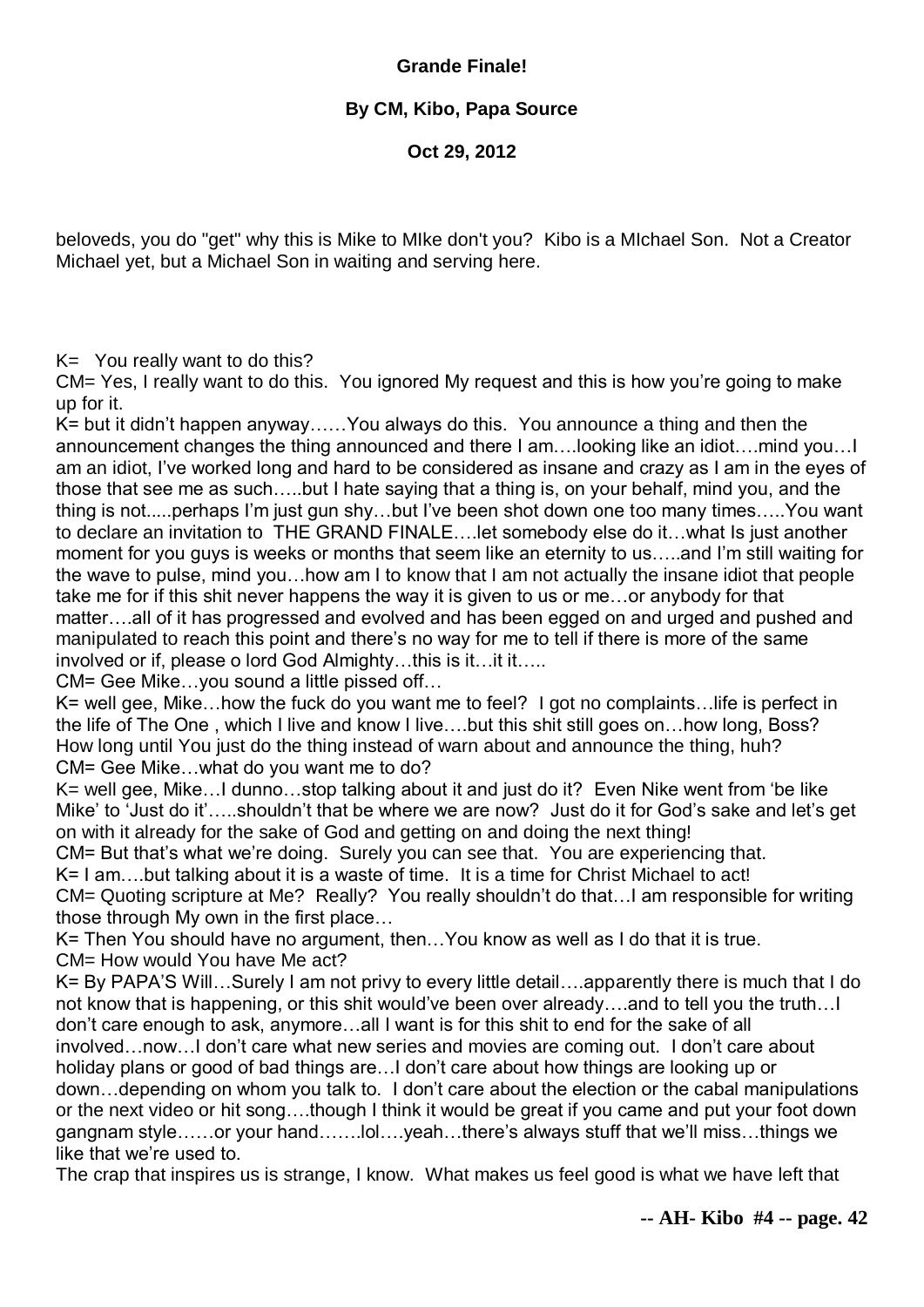makes us feel good…this is our world that we grew up in…for better or worse. Even though it belongs to PAPA and You…the experiences are ours to have and this is what we're used to…even as we fight it and scream for release and relief….this is what we know and all we know is this in active and present experience. Whatever we may remember of our greater and higher selves…this is what we have to deal with and we have been forced to find our happiness and joy in this shit…like slaves that sing in the fields, under the whips of psychotic and satanic…what can I call them? Men? Animals? They were never our masters except that we let them be and that's on us…let us now pay for our sins without these motherfuckers to hinder us any further…let all human beings be free! Let the rest be given to their best chances of rehabilitation….or go home for rest and therapy….depending on where they came from….

What else is there left to do? File the paperwork? Sigh…fine! Just do it and no more talk or announcements until the evidence of it is clear and manifest…even if the announcement is made as it happens…after it happens and is still ongoing…or even after it is finished…lol…You can say: 'Whoops! WE really did mean to tell you about it…but we were so busy…dealing with You in the first place…there just wasn't time to get to it….Ah well…here we are…please forgive US…We're sure you won't mind, after all….NOW YOU ARE FREE!

Hell…if anyone complains about that..I'LL TELL THEM TO SIT THE FUCK DOWN AND SHUT THE FUCK UP!

CM= WE are required to give warning…every time….

K= and God knows You have…You have seen the results of that…insanity is doing the same thing over and over and expecting different results…..and this is what makes me insane….expecting a different result…fulfillment…every time I give one of these suckers….please enough! Candace is the leader of this organization…she should have the honor, not me….YOU just do this to fuck with me, don't You?

CM= Yes and no…everything is, after all, a learning experience, a test...if you have made your life your prayer...if your life is your prayer, then it must be maintained in sincerity at all costs. That sincerity is measured by your willingness and ability to comprehend and comply with Holy Will. But you know all of this and so the question remains…are you willing to take the message down as given and suffer or enjoy the consequences thereof, or both, for the sake of service to The Holy Will?

K= lol…fine! Of course, of course! But please be so kind as to register and authenticate my….reservations…which I submit fall somewhat short of protest…I hope…I long to serve and please…but…and I fully support Eve on this statement…NOTHING EVER HAPPENS!!!!!! WHEN IS SHIT GOING TO HAPPEN!!??? JUST ONCE! SAY A THING AND MAKE IT SO!!! MAKE IT HAPPEN!!! LET IT HAPPEN!!! I DON'T CARE HOW THE STAEMENT CONCERNING THE THING EFFECTS THE THING! MAKE THE THING HAPPEN IN SPITE OF AND IRREGARDLESS OF ALL THAT!! FINALLY DO AS YOU HAVE SAID YOU WILL DO AND WOULD DO!!! BE THE THING THAT WE, YOUR FAITHFUL SERVANTS IN THE ONE THAT IS ALL THINGS, YOUR DEVOTED AND BELIEVING-IN-SPITE-OF-EVERYTHING-THAT DOESN'T-AND-HASN'T-HAPPENED…..HOPE AND EXPECT YOU TO BE!!! PLEASE FULFILL OUR FAITH IN YOU AS THE ONE IN CHARGE OF THIS THING, IN YOUR OWN UNIVERSE OF YOUR OWN MAKING…LET US BE VALIDATED IN YOU AND YOUR WORD IN US AND OUR FAITH AND LOVE AND DEVOTION AND SURRENDER AND SERVICE IN YOU AND FOR YOU…BY YOU WE ARE REDEEMED…….CAN WE FINALLY, FINALLY BE REDEEMED IN YOU? PLEASE!? IS THAT TOO FUCKING MUCH TO ASK FOR…OR WHAT?

CM= \*sigh\* I could tell you that it is not time…but I have already declared and stated that it is time and the proverbial [PROVERBIAL, MIND YOU] button has been pushed. You people act like it is a real button on the arm of my chair and that simply pushing it magically makes everything happen in an instant..IT IS NOT AS SIMPLE AND SO SIMPLE A THING AS THAT!!!! The papers are now all signed. Such papers must be filed, according to the laws of YOUR land…as such, they have been filed and the paperwork processed and accepted and now, as far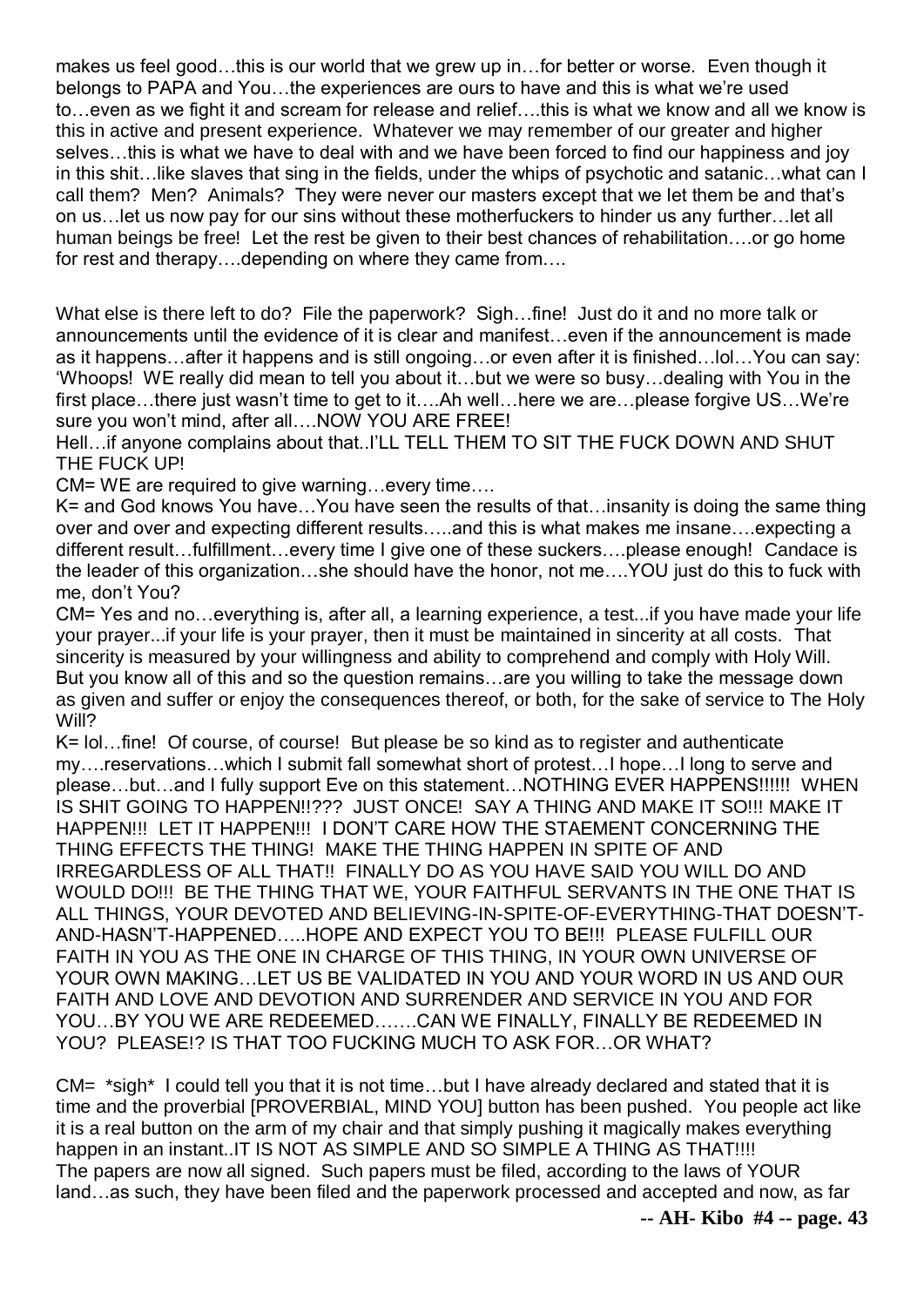as you are concerned, is the moment of your…redemption….now please…give the message….

 $K =$  sigh CHRIST MICHAEL ATON OF NEBADON AND NEBADONIA THE CREATIVE MOTHER SPIRIT OF NEBADON WITH GREAT PRIDE AND JOY KINDLY AND WHOLEHEARTEDLY INVITE YOU TO THE GRAND FINALE OF THE URANTIA IN NEBADON PRODUCTION!!!! OUR PRODUCTION HAVING THE FULL SUPPORT OF FIRST SOURCE AND CENTER AND THE PARADISE TRINITY AND LORD SIRAYA AND ALL PARADISE AND HAVONA PERSONALITIES AND ALL ORVONTON PERSONALITIES WILL BE SECOND TO NONE [and of course kiboDabi will bitch and complain] THE TIME IS UPON YOU AS YOU READ THESE WORDS AND HAS ACTUALLY BEEN UPON YOU FOR SOME TIME ALL ENERGETIC READINGS HAVE BEEN MADE AND RECORDED ALL CREATURES OF FOUNDATIONAL FAITH HAVE MADE THEIR DECISIONS THE FINAL DIE HAS BEEN CAST KNOW THAT PAPA NOR I GAMBLE ALL IS ASSURED FROM THE BEGINNING AS TO THE FINAL OUTCOME THE TIME IS UPON YOU THE MOMENT IS UPON YOU COME! COME!! ALL YE OF FAITH!!! AND WITNESS THE POWER AND THE GLORY OF GOD IN THE HIGHEST WHO BRINGS PEACE TO THE EARTH AND GOODWILL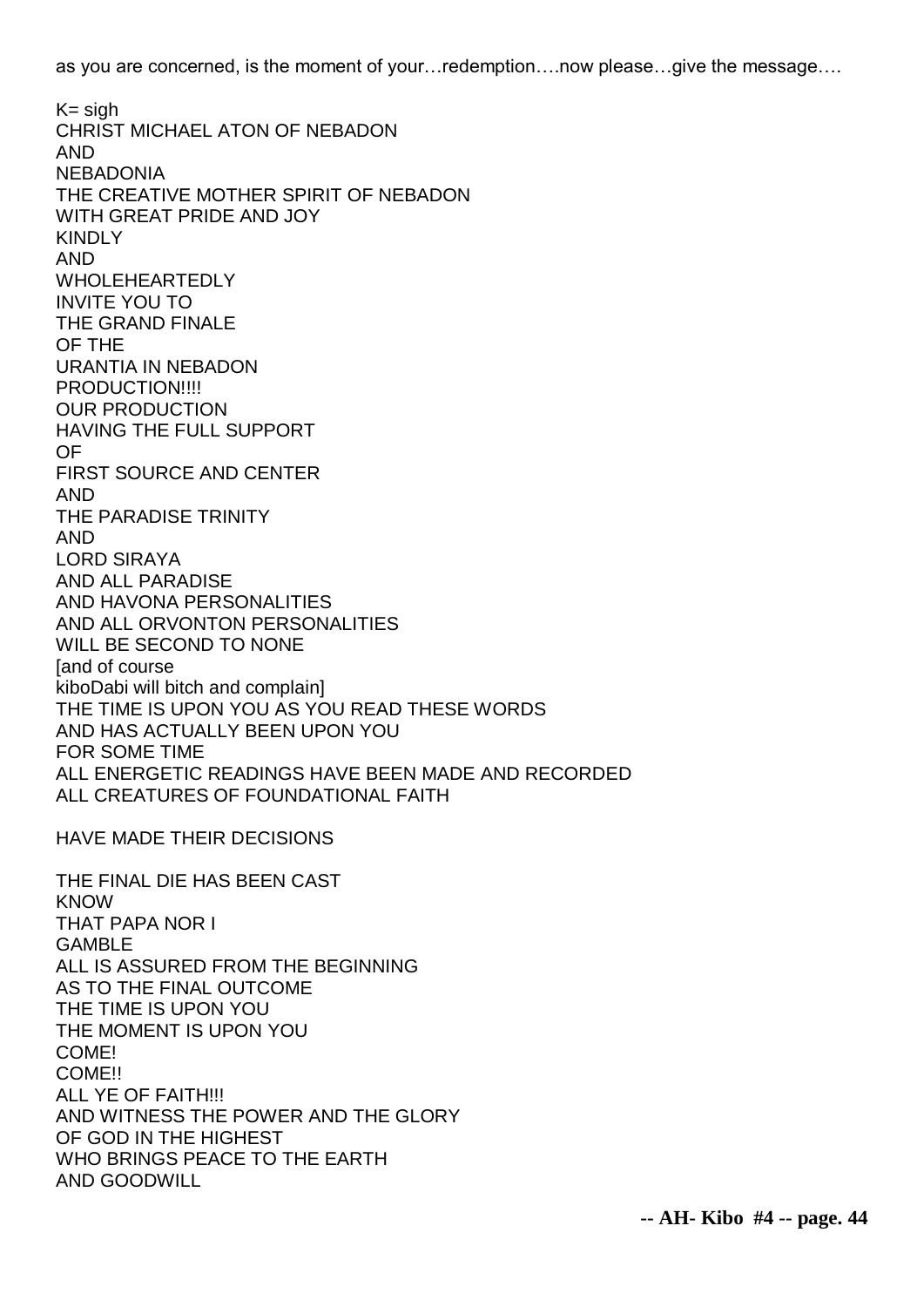#### BETWEEN HUMAN BEINGS AND ANGELS!

KNOW THIS ATTENDENCE IS REQUIRED AND MANDATORY NO RSVP IS NEEDED WE ALREADY KNOW BEHOLD IT IS UPON YOU! NOW EVEN NOW! BE WITHIN US PAPA AND I BEING WHAT I AM BE WITH US AS HE IS WITH AND WITHIN YOU AS I AM WITH AND WITHIN YOU AS WE ARE WITH AND WITHIN YOU AS ONE BOTH NOW AND FOREVERMORE AS IT ALWAYS HAS BEEN IS NOW AND EVERMORE SHALL BE WORLD WITHOUT END LIFE WITHOUT END LOVE WITHOUT END JOY WITHOUT END

AS YOU SAY IN YOUR CHILDS GAME OF HIDE AND SEEK 'READY OR NOT HERE WE COME' NOWHERE TO RUN NOWHERE TO HIDE YOUR ARMS ARE TOO SHORT TO FIGHT WITH GOD YOUR LEGS TOO SHORT TO RUN BE STILL BE STILL WITHIN AND WITHOUT AND KNOW I AM CM= now….go through your paces…what have you learned…..?

K= the most important thing to have in life is knowledge.

Love is God in action...therefore Love is the natural state of a human being...but knowledge is earned and learned. Knowledge is power.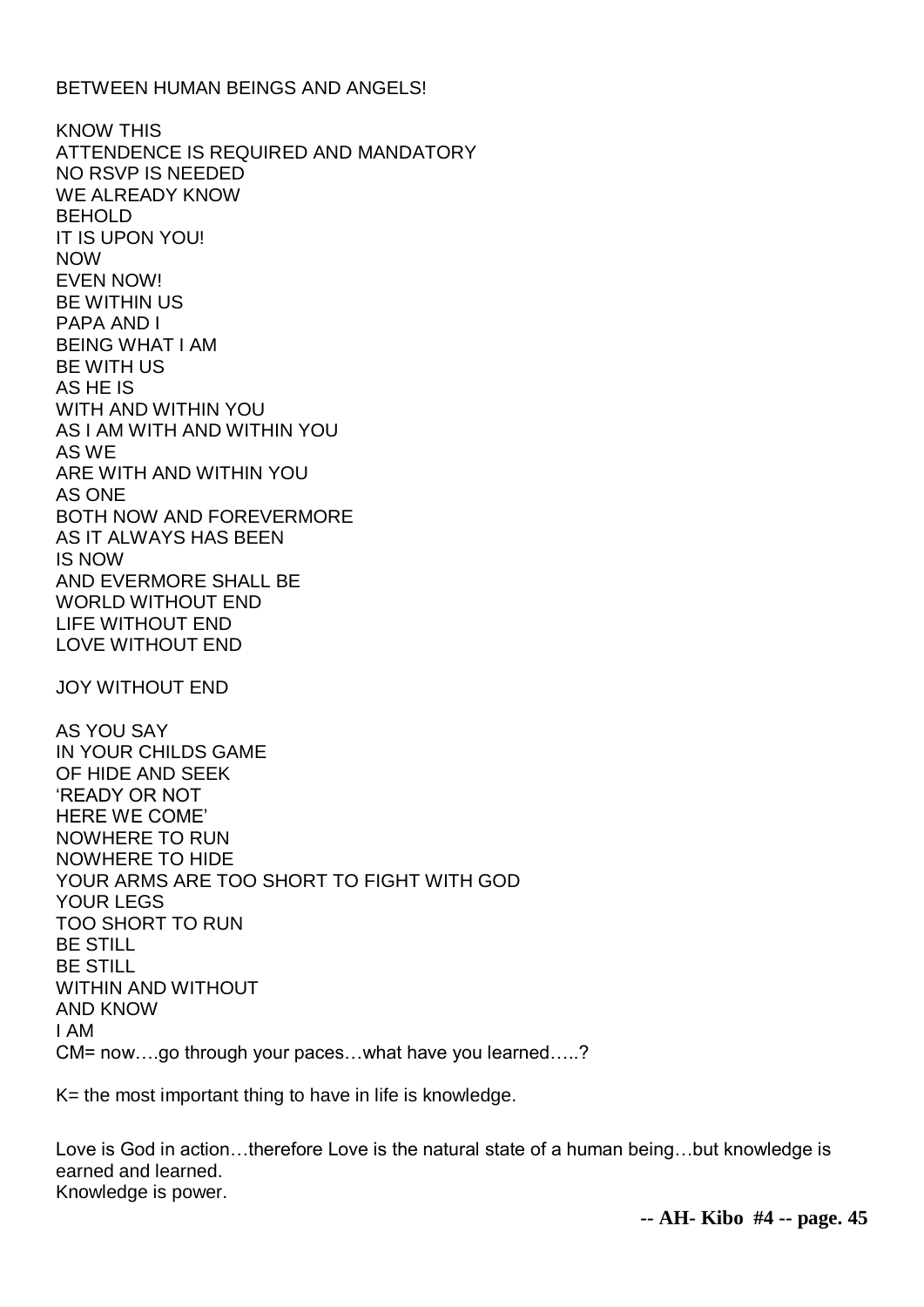Power is control God has all power because God has all control. Men desire knowledge for the sake of power, which is control. But that is a fallacy, an illusion…because only God has control and none other. The greatest control and knowledge and power that a man or a human being may have Is knowledge, power and control over self. The first oracle, the Delphic Oracle, told man the truth of life HUMAN, KNOW THY SELF….. To know self is to know God To control the self is to have control of self in God To have power over one's self Is to exercise the power of God within you Over your lesser, lower and animal self. Fear of God leads to resistance Love of God leads to service Service is forever enduring in love Resistance in fear feeds upon itself until it is no more Such is the way of all things…..by Gods Holy Will The man who finds himself Finds God as and in and without himself He finds that he is God being who and what he is To recognize and see this in one's self Is to recognize and see this in all others This is why One needs must Love the Lord Thy God With all thy heart and soul Thy mind and strength And Love thy neighbor as thy self Whether thy neighbor is next door Miles away Cities away Countries away Planets away Systems away Galaxies away Universes away Superuniverses away Eternity and infinity away It is all God It is all in God And all that Is in the awakened and realized human being KNOW YE NOT THAT YE ARE GODS? KNOW YE O CHILDREN OF THE FLESH YE WILL EXPERIENCE FLESH UNTIL YE TIRE OF IT

AND WANT TO EXPERIENCE IT NO MORE BUT LONG FOR THE EXPERIENCE OF SPIRIT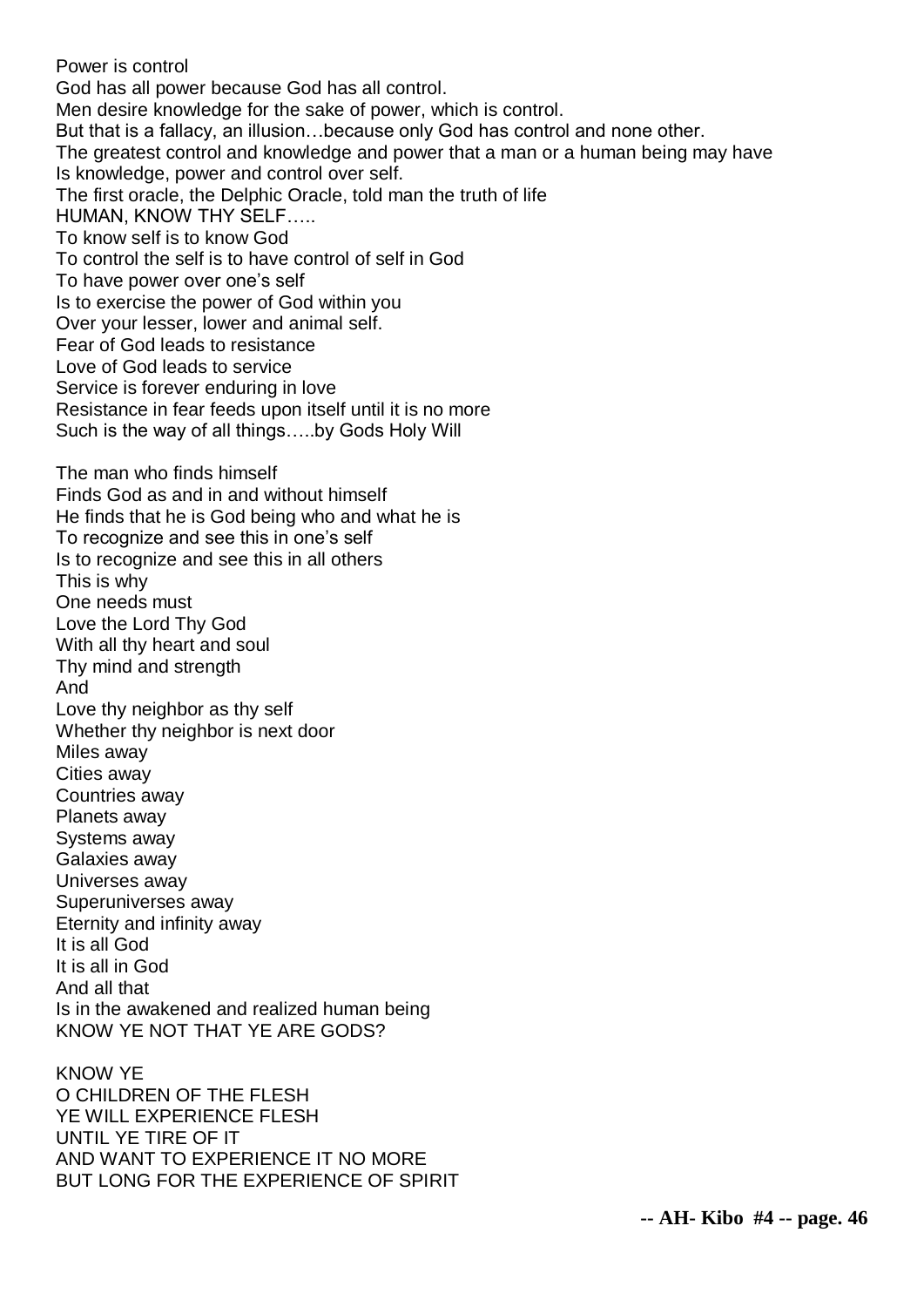AND THE GREATER REALITY IN WHICH YOU TRULY EXIST BUT UNTIL YOU OPEN YOUR EYES AND SEE TRULY WHO AND WHAT IS WITHIN AND AROUND YOU AND KNOW THE TRUTH OF SELF… HOW CAN YE HOPE TO TRAIN AS GODS? YE ARE STILL MEN… STILL DEFINED BY FLESH AND BLOOD AND ALL THAT SEPARATES YOU FROM ALL THINGS…… AND BY THAT STATE OF BEING IN CONSCIOUSNESS… HERE YOU ARE…NOW…. ABOUT TO BE SENT BACK TO SCHOOL….. YE THAT HAVE FOUND AND EXPERIENCED AND LEARNED AND LOVED ANDLIVED THY SELVES IN SPIRIT BEING ONE IN THE ONE FOR THE SAKE OF THE ONE BY THE WILL OF THE ONE IN THE LOVE OF THE ONE REJOICE THE TIME IS UPON YE YE HAVE GRADUATED TO UNIVERSITY AND A NEW LEARNING A NEW KNOWLEDGE IS UPON YE **REJOICE REJOICE** REJOICE I EVEN I SAY **REJOICE** FOR THE TIME IS UPON YOU THE TIME OF REJOICING IS UPON YOU EVEN NOW EVEN NOW EVEN NOW IN THE GLORY OF THE ONE AND HIS CHRIST MICHAEL ATON OF NEBADON YE HAVE FULFILLED THE HLY WILL AND HAVE NOT BEEN FOUND LACKING GET ON YOUR KNEES EVEN NOW AND GIVE THANKS APPRECIATION **GRATITUDE** LOVE **DEVOTION** SURRENDER **SERVICE** GREATER LIFE [OH YES GREATER LIFE FOR YOU WHO UNDERSTAND THESE WORDS YOUR TIME HAS FINALLY COME]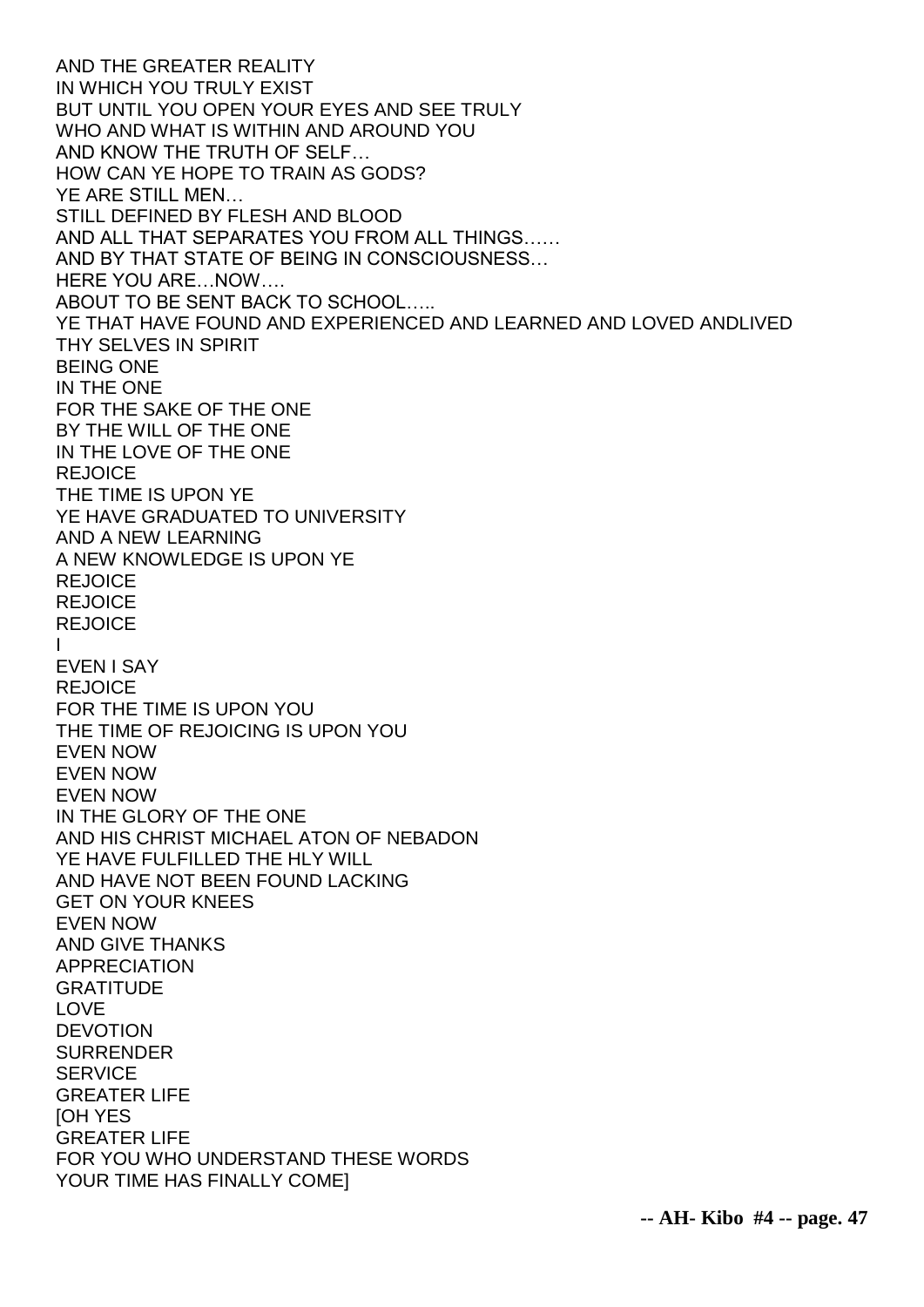TO THE ONE THAT IS ALL THINGS AS ONE AND AT ONCE AND HIS CHRIST MICHAEL ATON OF NEBADON FOR YOUR LIFE IS NOT YOUR OWN BUT YOU ARE BUT THEIR IDEA THER THOUGHT THEIR DREAM OF BEING YOU AS YOU AS THEY SEE THEMSELVES BEING YOU SO YOU ARE……. LET THOSE THAT HAVE EARS HEAR AND THOSE THAT HAVE EYSE SEE AND THOSE THAT HAVE HEARTS FEEL AND THOSE THAT HAVE MINDS THING AND THOSE THAT HAVE DIVINE CONSCIOUSNESS BE ONE IN ONE ALL IN ALL Together: Whatever the time, whatever the place However it happens Whenever it happens However it happens Rest in one thing Be in one thing Be in the one thing Be as the one thing Know Be still Know I am I am what I am I am i I am I And i Will see you through all of it and everything In faith and love and goodwill As a father to his children As a creator to his creation I Even I Take responsibility For thee For ye For you My children All my children All my children of faith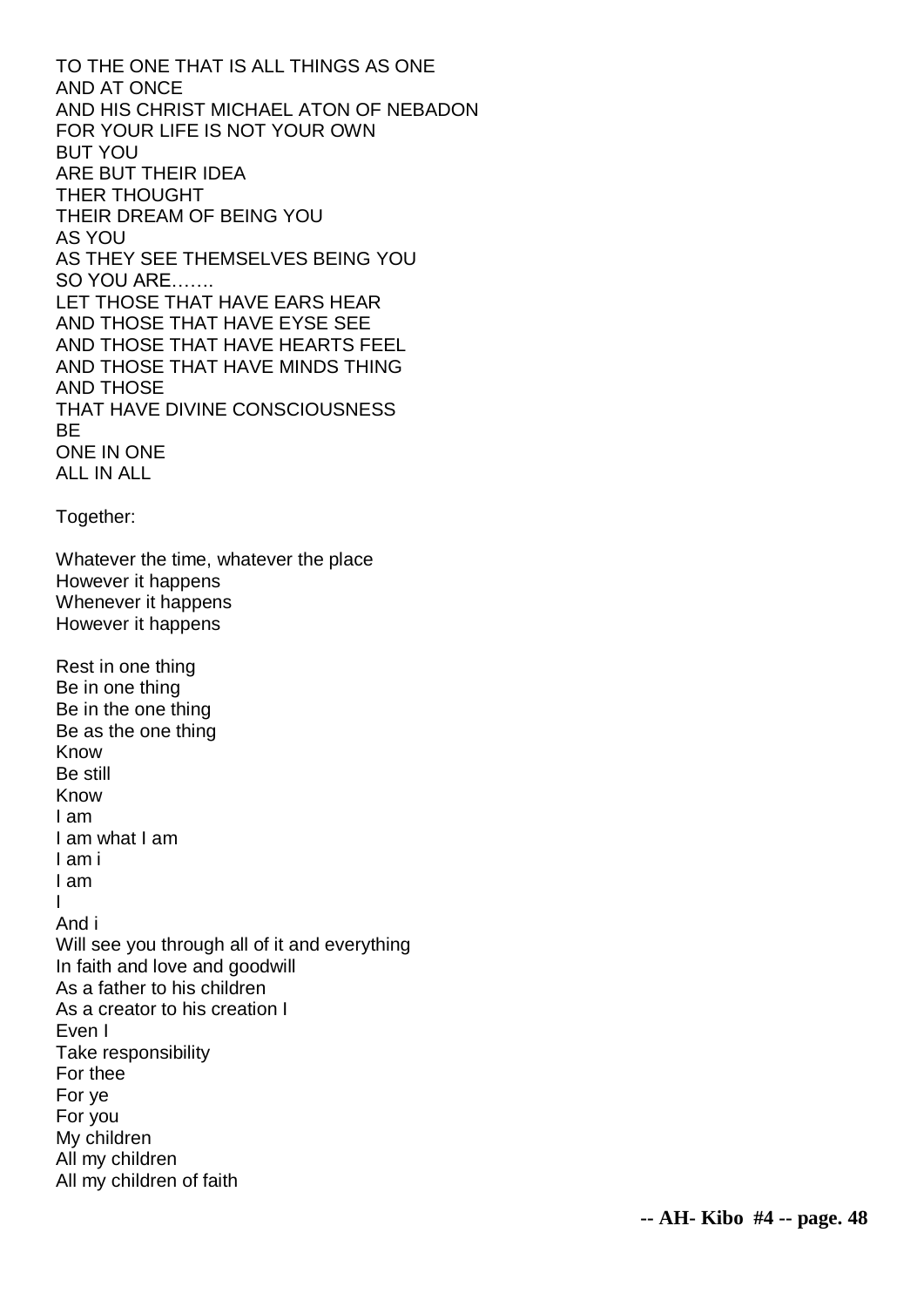My free will Intelligent Ascending Children of faith Ye are those Ye know And hold fast And hold on No matter the course The twists and turns and waves and ripples The winds and the storms and clear, smooth sailing……. I AM THE OCEAN AND THE OCEAN IS LIFE SWIM IN WHAT I AM FLOAT IN WHAT I AM CRUISE AND SAIL IN AND ON WHAT I AM KNOW WHAT I AM BE WHAT I AM DO WHAT I AM BE YE PERFECT EVEN AS I YOUR FATHER IN THE HEAVENS AM PERFECT…. BY MY WILL AS YE HAVE GIVEN YOURSELVES UNTO WHAT I AM IN LOVE AND UNDERSTANDING TO DO SO I AM THY PATH AND THY HELP THY BELOVED ONE THY LOVING ONE THY BEST FRIEND BEYOND ALL FRIENDS THY FATHER THY MOTHER THY CREATOR THY MASTER **BF** BE AS I EVEN I MEAN YOU TO BE PERFECT IN MY SIGHT ACCORDING TO MY WILL THE CHOICE IS YOURS HERE AND NOW OR LATER SOMEWHERE…… EVENTUALLY YOU EVEN YOU WILL GET THER…. FOR ALL THAT HEED THE CALL NOW AND COME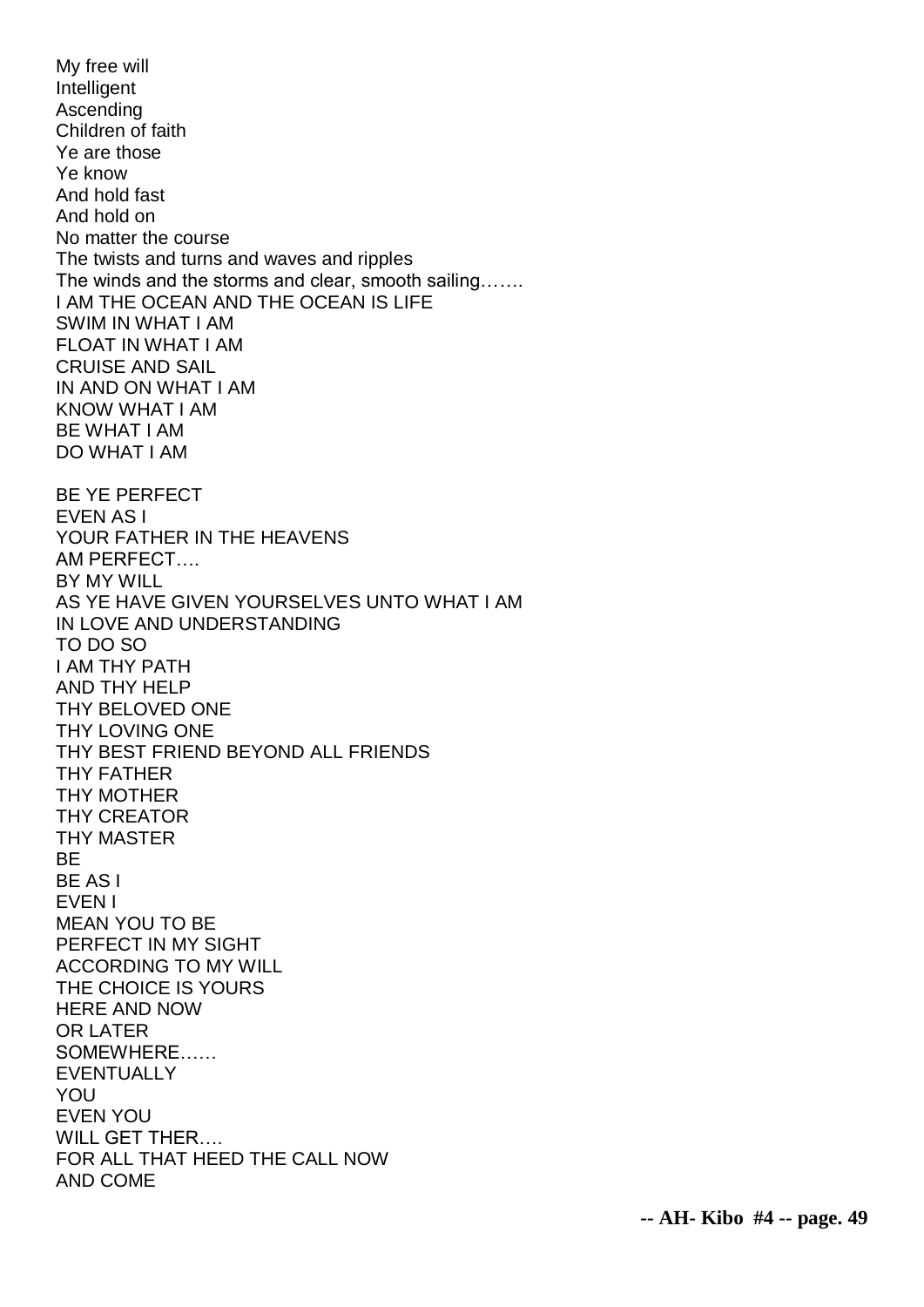ALL WILL BE CHOSEN TO PROGRESS AND EVOLVE FEW WILL BE CHOSEN BUT ALL ALL WILL BE RECOGNIZED AND REWARDED…. HERE AND NOW IS THE TIME AND PLACE…….. YOU ARE SOLELY RESPONSIBLE FOR WHAT YOU DO HERE AND NOW THOUGH I HAVE WRITTEN IT BEFORE THE BEGINNING WHAT YOU ARE AND WILL DO THE EXPERIENCE OF IT IS YOURS TO HAVE CHERISH AND APPRECIATE IT IT IS THE JOURNEY THAT I HAVE GIVEN YOU TO BE PERFECT IN AND FEAR NOT AS LONG AS YOU WANT PERFECTION IS YOURS NO MATTER WHAT AS LONG AS YOU TRULY WANT IT I WILL GET YOU THERE I PROMISE WITH THE HOLY PROMISE OF GOD THE ONE GOD THE ALL I I I HAVE ASSURED IT FOR YOU ALREADY…. ALL YOU HAVE TO DO IS WANT IT ENOUGH TO GO THE DISTANCE TO GET THERE………. AND THEN YOU WILL SEE AND THEN YOU WILL SEE AND KNOW I AM THAT I AM I AM I I AM

I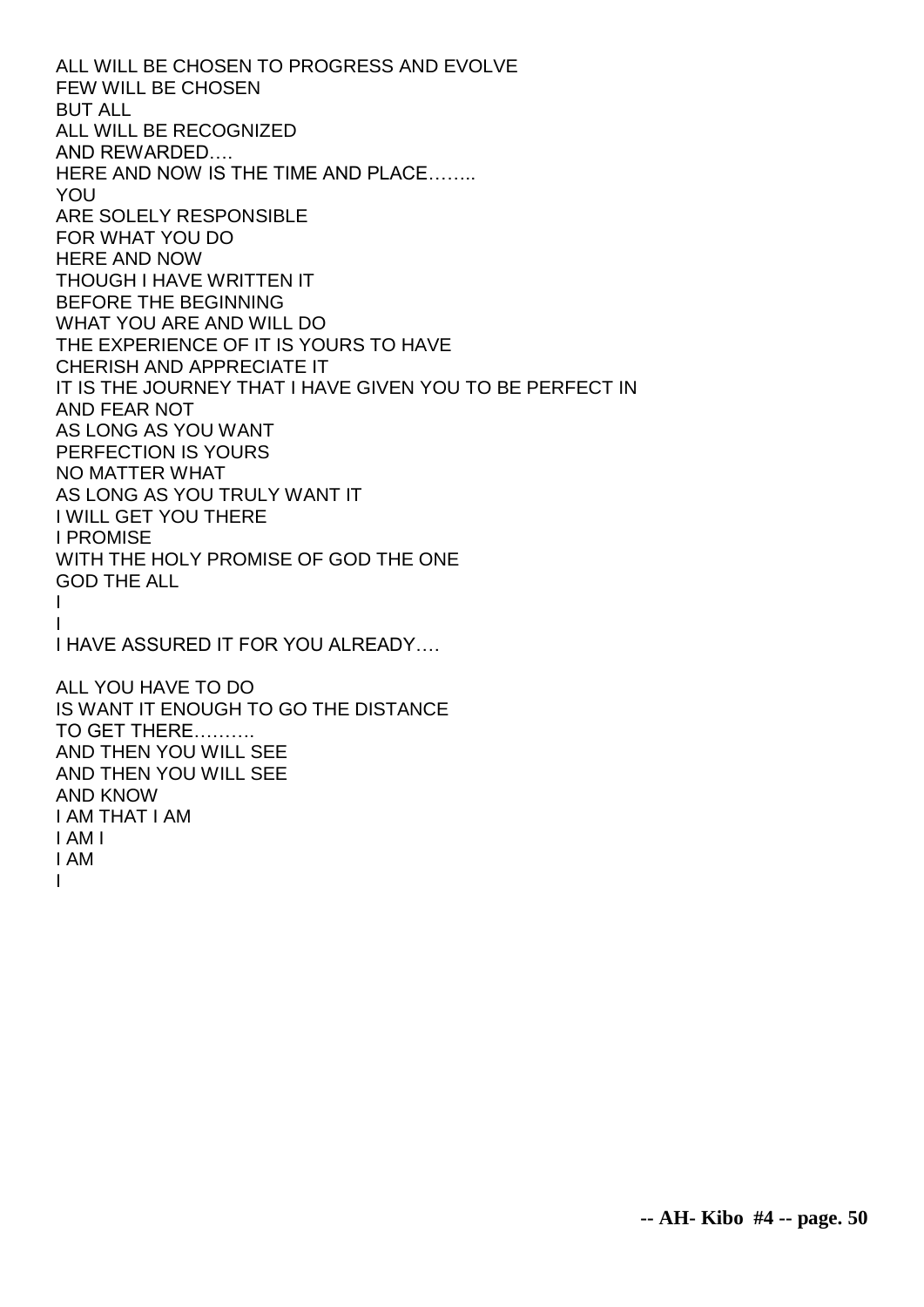## **The veil of darkness has been torn asunder!**

# **By Kibo**

# **Nov 9, 2012**

Posted to Kibos site November 6. [http://kibodabi.wordpress.com](http://kibodabi.wordpress.com/)

Video version: <http://youtu.be/ouuAJOVAY-A>

Broadcast Free Urantia Channel 1.0.X.0

Come ye sons and daughters, take heed and I shall teach you the love of God, The One Source, The All Source, Who Is Within And Without All Things As One………..

The veil of darkness has been torn asunder! The veil of darkness has been made into a wall that no shadow, however slight, may breach………

The Veil of Light has been flung open wide! Enter ye children of Light, Ye Lighted Ones! Come and Go freely among the hearts and minds of the children of men…….

Rejoice in The One that The One may rejoice in Thee.

There is a place Of no time or space Eternal and infinite A single instance…… Endless and eternal light permeates within and without The One Light Manifest The Trinity of Three Lights Manifest in the One Light A shaft, a pillar, a column A cube, a sphere, a burst Of light All one An all-encompassing love This is the center and whole of this place…… Come Join the holding of hearts and minds and hands Join the communion of spirits and souls Join the unity of energy in being Come Hold hands with God………. The first circle Is the circle of the Paradise personalities The second circle Is the circle of the Havona personalities The third circle Is the circle of the local universe personalities Of the seven superuniverses The Michael Sons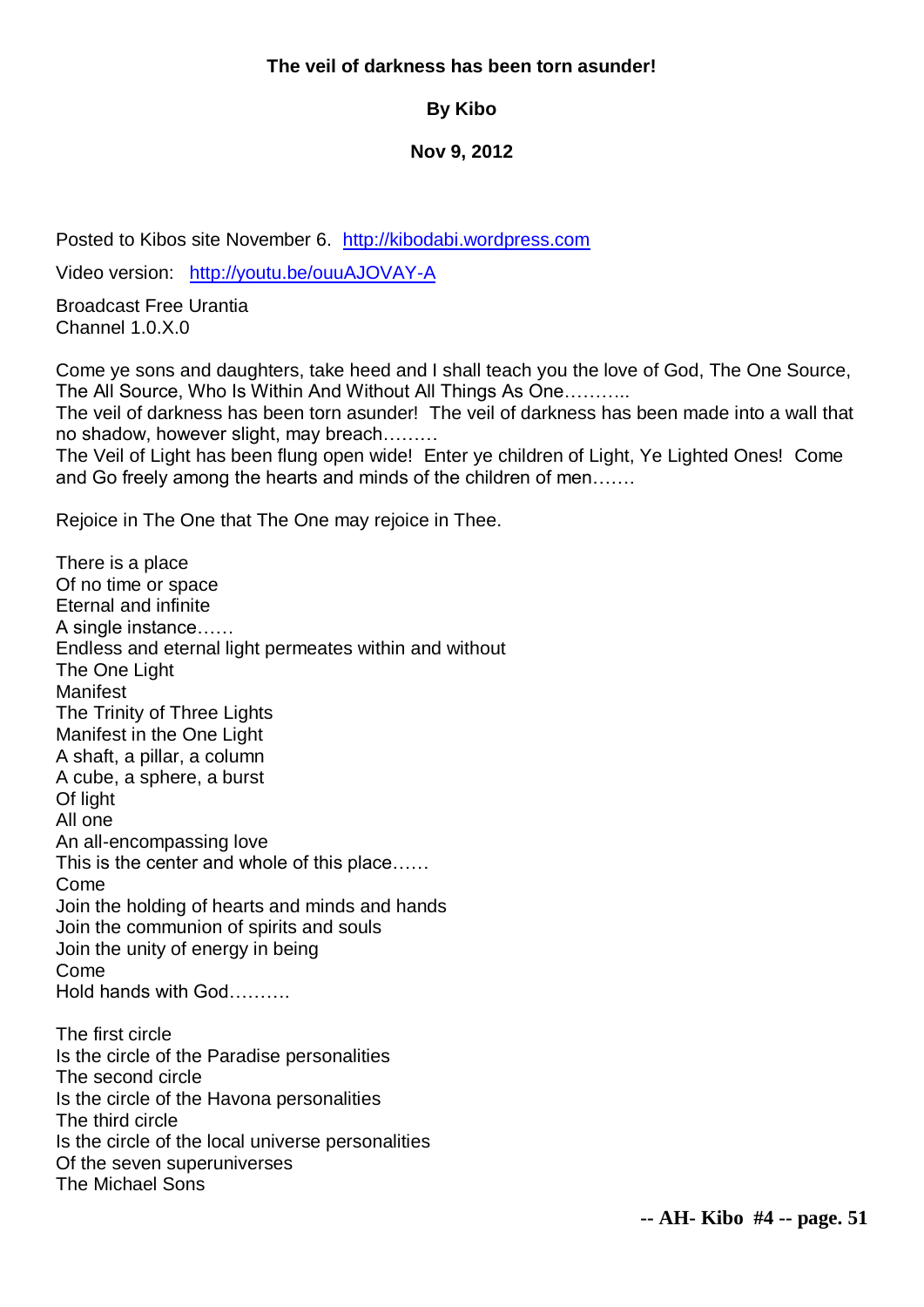Without exception Have stepped back From the second circuit To the third In order to hold hands with their own children of faith In the universes of their own making……. And now the trumpet sounds And the call is made…. And now the call Has come to the realm of faith creatures Of Nebadon…..once again And now To the shores of Urantia Is the call sent forth The invitation sent For all with ears to hear And eyes to see And hearts to feel And souls and spirits to ascend COME! THE VEIL IS WIDE OPEN NOTHIN BARS YOUR PATH TO THE WAY BUT YOU, YOURSELVES COME TAKE A STEP STEP UP TAKE A LEAP OF CONSCIOUSNESS OF FAITH OF BEING COME AND JOIN HANDS WITH THE MASTERS AND SAINTS THE ARCHANGELS AND ANGELS YOUR GALACTIC FAMILY AND INNER EARTH FAMILY COME IN LOVE AND LIGHT TO THE LOVE AND LIGHT OF THE ONE NOW IS THE TIME TO TAKE YOUR PLACES IN THE THRID CIRCLE NOW IS THE TIME TO BE COUNTED AMONG THE ASCENDING BEFORE THE VEIL CLOSES ONCE AGAIN THE CYCLES BEGUN AGAIN UNTIL THE NEXT TIME OF ASCENSION COME HOLD HANDS WITH GOD IN LOVE, DEVOTION AND SURRENDER TO THE WILL OF THE ONE COME GIVE GLORY AND PRAISE GIVE YOUR WILLS TO THE ONE THAT THE WILL OF THE ONE MAY BE DONE IN YOU AS IN ALL THINGS AND DECLARE WITH ALL LIFE HOLY ART THOU OH CREATOR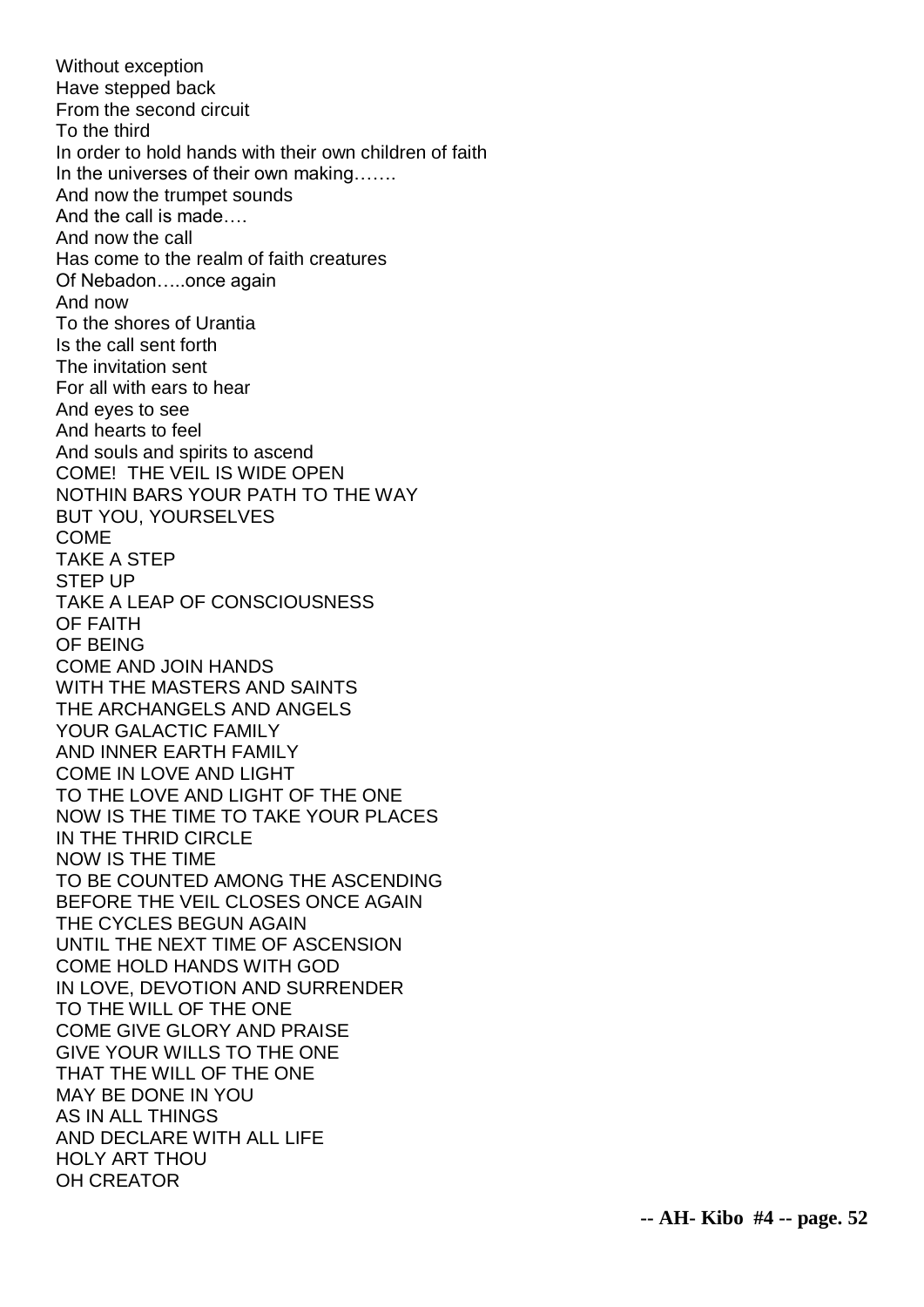AND NOTHING IS WITHOUT THEE AND WITHOUT THE THERE IS NOTHING CREATION IS YOUR CREATION AS YOU HAVE CREATED US SO WE BELONG TO YOU AND GIVE OURSELVES TO YOU WHOLLY AND WILLINGLY IN LOVE, DEVOTION AND SURRENDER TO REJOICE IN THY WILL AND THY WILL ALONE THY WILL IS DONE IN ALL THINGS THY WILL BE DONE IN ALL THINGS ALWAYS AND FOREVER WORLDS WITHOUT END LIFE WITHOUT END LIGHT WITHOUT END LOVE WITHOUT END HALLELUJAH! ALL GLORY TO THE ONE IN THE LIFE OF THE ONE TO THE ONE ALL GLORY IN THE ONE LIFE OF ALL!

To all that can and are willing to make the journey in consciousness, this is an open invitation until the time of ascension is fulfilled. As an energetic space, meditate and visit here as often as you are wont to do…if only for a moment or two, from time to time…but leave a part of yourself here always and come back to share in all that is here…as you now begin your journey from the third circle to the second…higher and deeper…closer…to THE FIRST SOURCE AND CENTER OF ALL THINGS….and the perfection promised by Source Father as you reach that glorious center of all things which is in yourself….as in all things……

COME IN HUMBLE OBEDIENCE AND GRATITUDE TO THE MERCY, FORGIVENESS AND LOVINGKINDNESS OF THE ONE.

[K=>Please leave all your differences with each other behind. Ye who are lightworkers…come in the unity of Divine Love and Light. All that matters here is The Father's Will and not our own. What we think of things here and what we think we think will all be handled and made clear in the greater light and wisdom of the Omniscient One. What we think is nothing in the face of what He knows.

We are here and exist to do His Will...and to do so out of love...our love for Him. This is what we have in common. This is the ground we meet on that we may holds hands with each other as we hold His hand as well…all in unity…all one…GOD'S WILL BE DONE IN ALL THINGS, AS IN OURSELVES, NOW AND FOREVERMORE. AMEN.]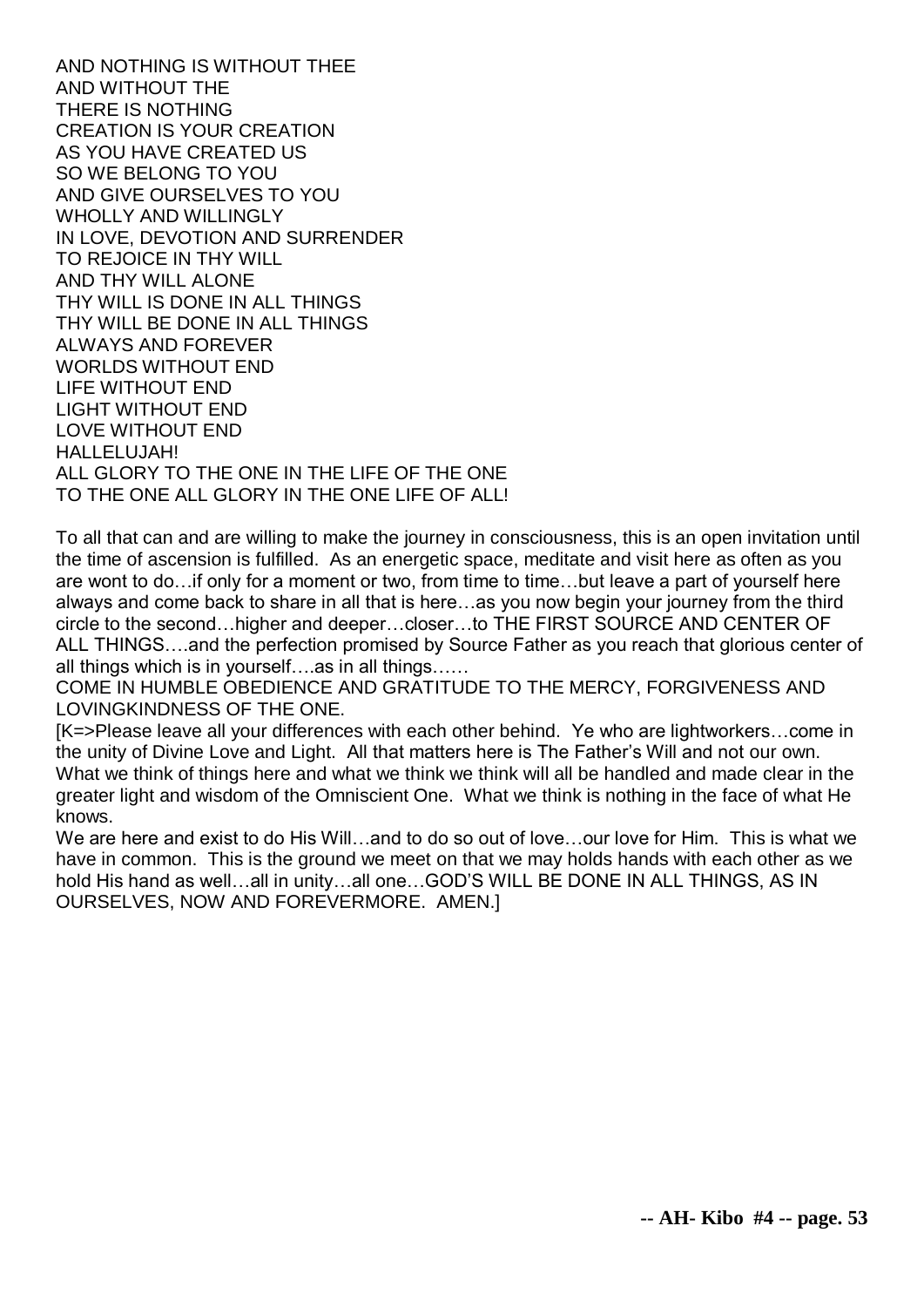# **BROADCAST 0X8X1XI**

# **By Papa Source thru Kibo**

## **Nov 23, 2012**

## **Video version:** [http://youtu.be/YDOnO5c\\_tyE](http://youtu.be/YDOnO5c_tyE)

BROADCAST 0X8X1XI Nov 21, 2012 thru Kibo Thus saith The Lord God (Papa Source)

BEHOLD

I AM ONE

I AM ALL

HEED WHAT I AM

FOR YOUR OWN SAKES……….

You all exist as part of My consciousness

My thought of you in all things

As I experience all things.

An experience of experiences

In a universe of universes

And more

Far beyond your comprehension.

Know that there are universes, galaxies, systems, planets, civilizations

Far older and grander than yours

Ye ones are not the center of the universe

Nor are you the center of reality

Nor the center of My full attention

For I give My full attention to all as one.

**-- AH- Kibo #4 -- page. 54**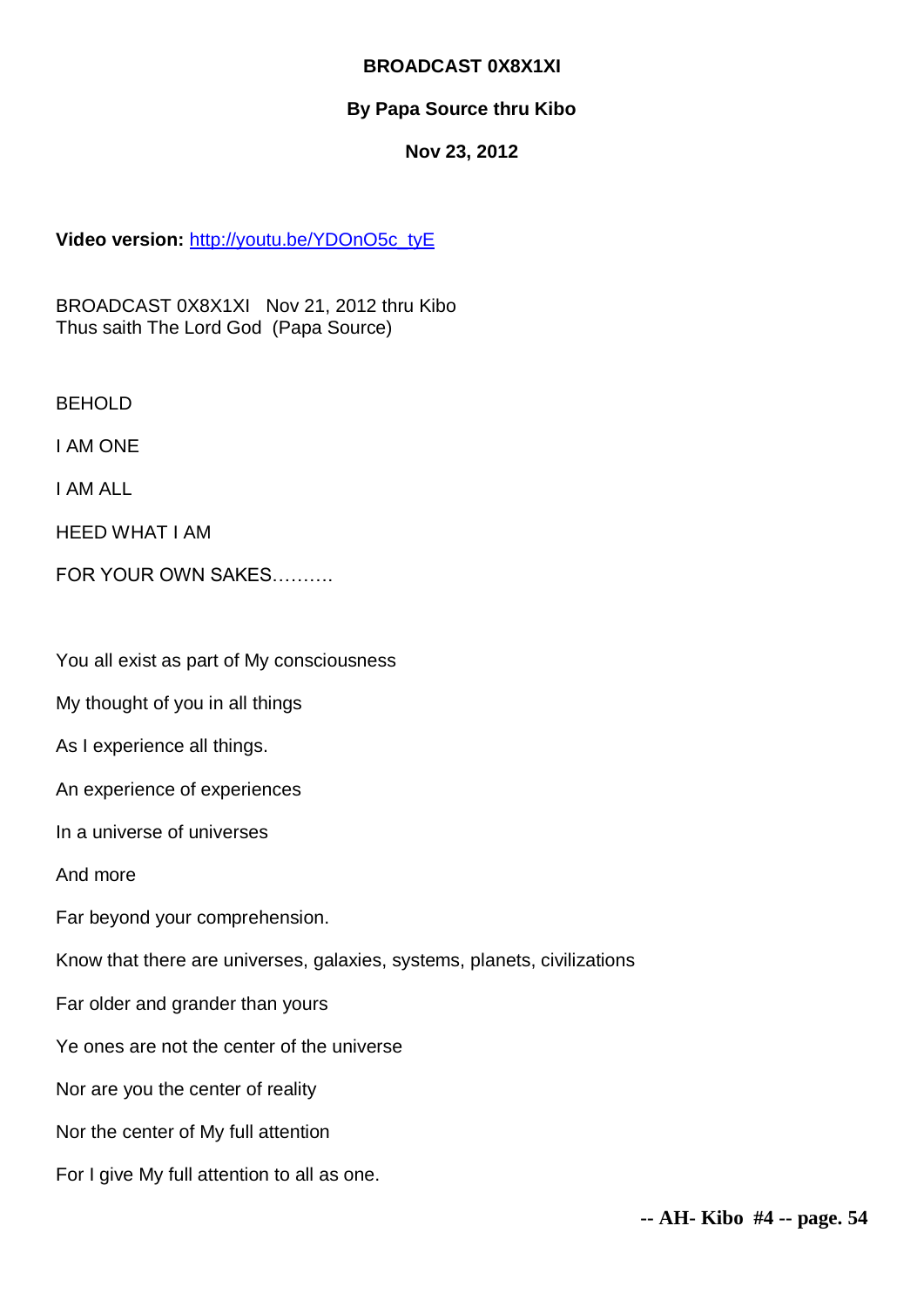You live on a small planet that spins and orbits on the edge of your local system Which is on the edge of your constellation system Which is on the edge of your major system Which is on the edge of your universe Which is on the edge of your superuniverse Which is the last of seven superuniverses Yet you think That what you think about things Means more than what the rest of your universe thinks AND KNOWS. For truly you know little of nothing Of the works of your surroundings Yet presume yourselves to be important to the whole of creation….but why? What is your singular distinction in all of creation That ye should feel so favored? Know ye not that ye are known far and wide As the planet that murdered God? He bestowed Himself upon you to show you the way of the Father Source and Center of All And you nailed Him to wood and watched Him give His Spirit back to The Father Asking forgiveness for you in your ignorance….and that is what you celebrate You celebrate the sacrifice of the cross And ignore the decision of the cup Where the God and Creator of your universe Gave and submitted His Will To the Father of all things

You, who claim to be His followers, yet cannot seem to find His footsteps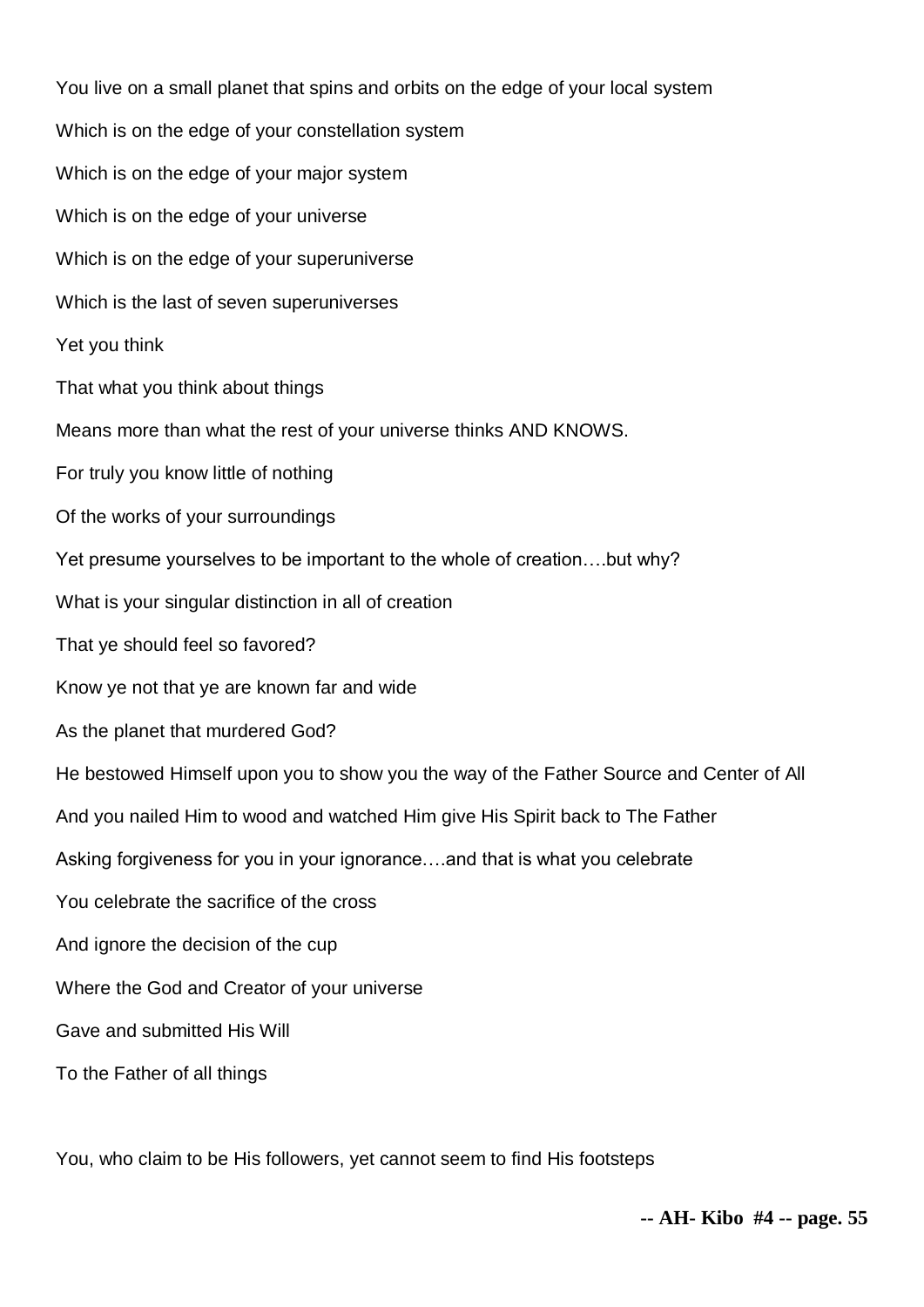Can you say that you have done the same? He gave you the way of peace Of love and light And life eternal KNOW YE NOT YE ARE GODS? Nay You insist on acting like the ignorant children of old Ye follow the scriptures designed for you Corrupted by the tribe of Satan Minions of the Anunnaki [who came to the light, unlike their former minions] I, even I And the same Son of God that you murdered Have sent to you Uriel To declare MY Will for peace The Will of My Christ Son, for peace And still you clamor for war Thinking that it will please Me And bring about My Will WHAT KNOW YE OF MY WILL? I AM THE ETERNAL NOW GIVING AS MY CHILDREN CAN COMPREHEND TWO THOUSAND YEARS HAVE PASSED AND STILL YOU INSIST UPON COMPREHENDING NO MORE THAN YOU DID BACK THEN And claim that prophecy Given to thee as warnings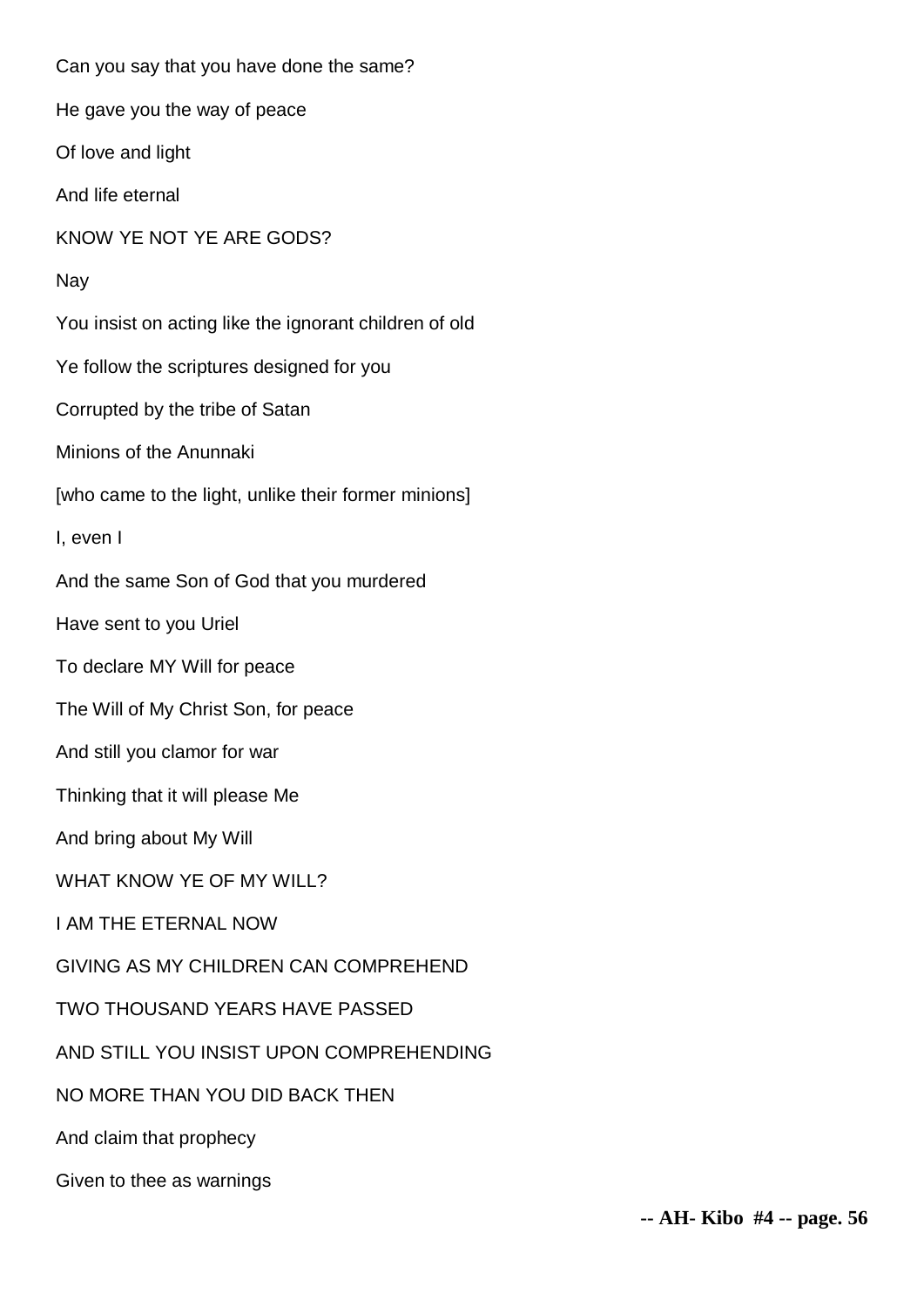That ye may be able to change

Are written in stone and cannot be changed

And so you think My Will is for you to blindly accept what you are told from without, from your preachers and priests and rabbis and imams. You have no faith in or within yourselves and so you hold faith in men and refuse to believe that you and I are with and within each other as one.

It is better to believe in Me than to believe in men or nobles, or popes or politicians. Yet you stubbornly limit yourselves to being physical beings blindly stumbling through your attempts to understand spiritual experiences. When, in reality, you are spiritual beings of My consciousness, having a perception of physical experience for the purpose of training and learning to achieve the perfection I have promised you and the Christhood that comes with it.

You insist that Uriel must be a demon because he comes in the last days and speaks not of Glory to Me or to the one you call Jesus. Know ye not His true name? Esu Immanuel in Christ Michael of Nebadon. Yet if our Archangel came to you by His true name, ye would reject him even more than you do now. Know that in doing My Will and delivering the message that I willed to be delivered, he does indeed, glorify Me.

You ask, 'Why this one?" Why not? Who are you to say who is who and what is what? You would prefer that I sent him to you? Believe me, I have tried. But your hearts and minds are closed and limited and will accept nothing less than your own programmed, processed beliefs. I understand why you do what you do concerning these times, but know that, in this day and age, your understanding should have increased and expanded to include the greater reality of which you are a part. You act as if you are the only civilization in existence that knows of God and serves Him and anything else is suspected of being demonic when quite the opposite seems to be true to the many thousands of truly civilized worlds and civilizations that have found the glory of God within themselves and have acted accordingly to live in love and light, in obedience with My Will and the Will of their Universe Sovereign and Creator. They have evolved far beyond your understanding from your small limited perceptions of life, eternal and infinite and so they have come here in service to aid you in your struggle to be free from the great evil that lives among you and controls the illusory matrix that, laughingly, you call civilization….and you call them demons, as well….

You kill each other in My name and expect Me to choose a side, whatever is your side, against all others, when such evil is against My Will.

Ye have yet to learn how to love each other as yourselves…can you truly say you love Me?

The anti-christ that you fear, yet anticipate and have been taught to desire in coming so that you may see the final days fulfilled, has been among you all this time. You think that it is just one person, when it is simply a figurehead for a people that own and control you and every aspect of your lives except the Divine Life of God Within You. There, they cannot touch you, but few have found this station of rest and replenishing….instead you have foolishly done as you have been taught to do….refrain from evolving spiritually and ridiculing and attacking all those that have. So be it.

Ye have been told that the sword has been held high and now it is on the way down. Ye laugh at our delaying, without thinking that it has all been for your sakes, that you may yet see and hear within and finally see and hear the true reality that surrounds you....all have been called yet all too few have answered the call and fewer still have done the work needed to be chosen. I care not for

**-- AH- Kibo #4 -- page. 57**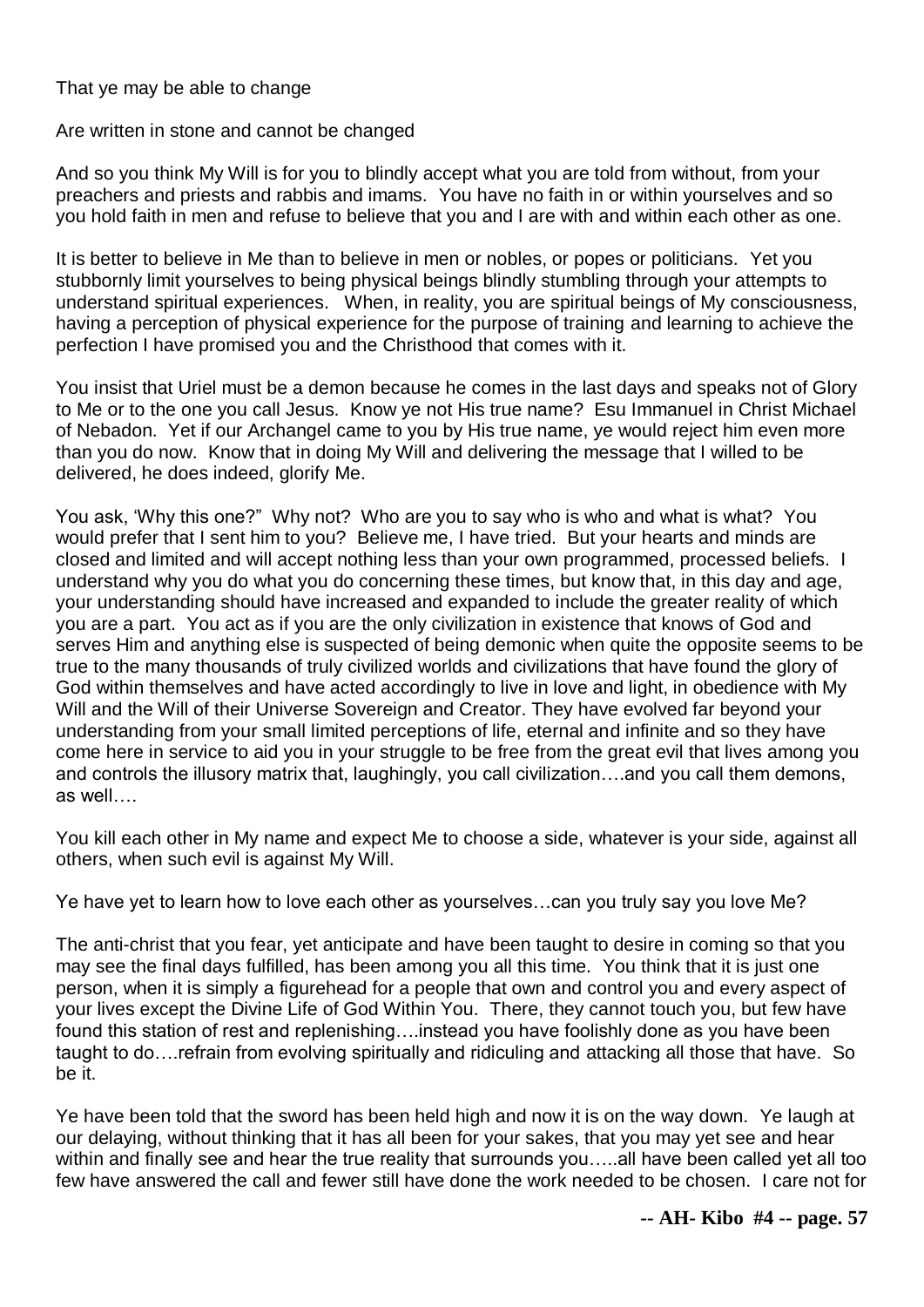what you think of yourselves in your arrogance, thinking that your affiliation with this religion or that group will save you. You are all spirit and your present, physical circumstances are but covering for your real selves while you struggle to work out the declining cycles of your karmic accounts. Black has been white, Palestinians have been Zionists and vice versa. Rich and poor have been poor and rich. Masters have been slaves and slaves have been masters. You have, in every way, been each other, but without the inner wisdom of divine communication, without an open, inner mind and heart, you will always concentrate upon your separation and differences instead of what unifies you in ME.

I unify all things in Myself as one. I AM HERE AND NOW. Do not look for me way back then, as you do in justifying yourselves for refusing to evolve your understanding of circumstances and events among people of an even more limited understanding that you. Do not overly concern yourselves with the future except to take each moment in What I Am and work together with ME as WE create the future together. If you cannot make such a leap of consciousness in faith and goodwill as to better effect Our relationship and more, interactive co-creation, then please try your best to act and be in love, with ME, as I love you infinitely and eternally, and with yourself and each other, that this world may finally see and realize peace and abundance, for in the future, only those that can be and do, act in and know this way, will be My Faith Children on Earth/Gaia, grown up and graduated, and given stewardship of this world ascended.

Heed the voice, the mind and the heart of The Father Within you and know that therein, is also the voice of The Son and The Holy Spirit, in the Trinity as you know it.

I AM THAT I AM

I AM I

I AM

I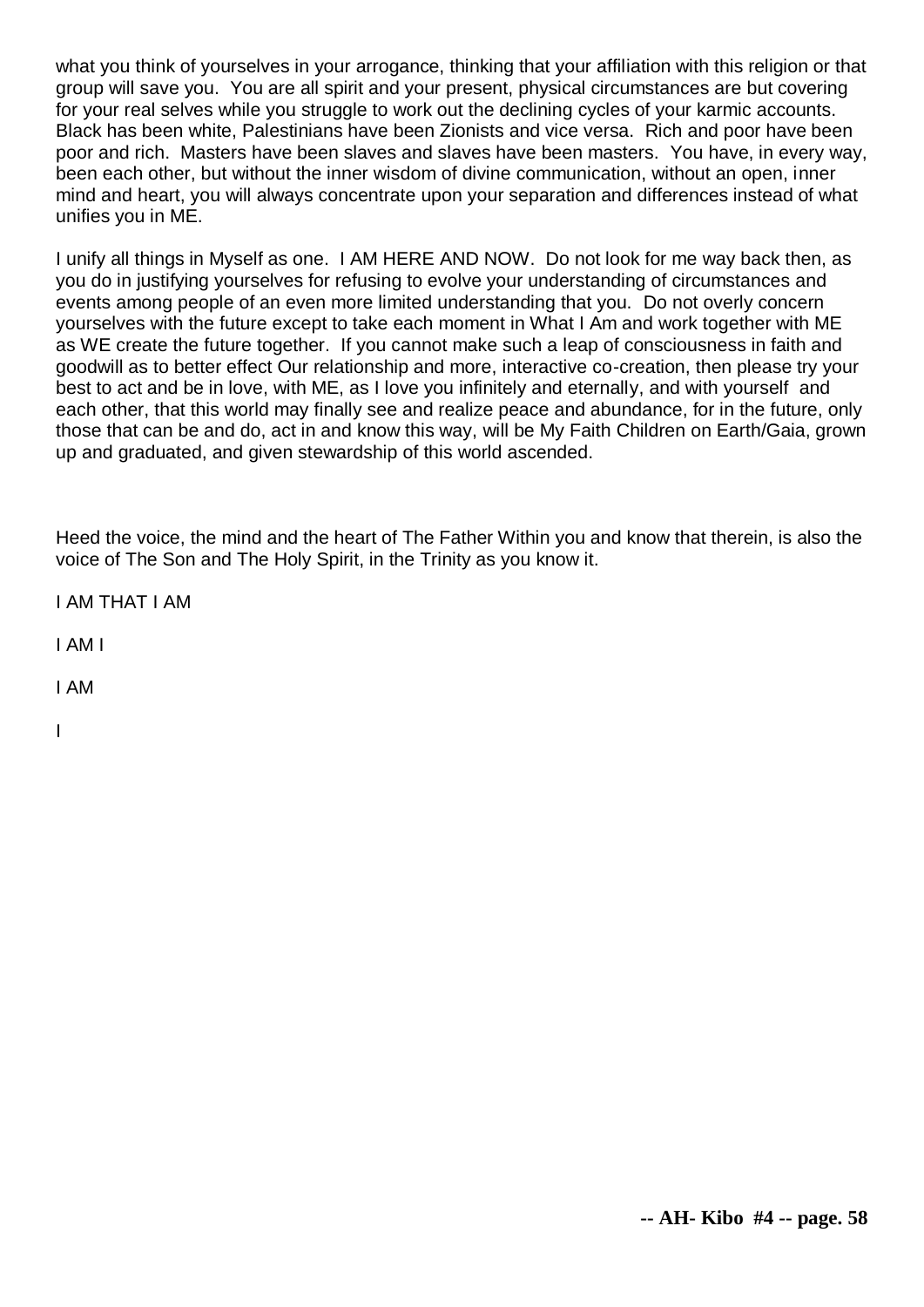# **BROADCAST 0=8=1=I**

# **By Papa Source thru Kibo**

### **Nov 23, 2012**

**Video version:** <http://youtu.be/SQIV6EFByic>

#### **[BROADCAST 0=8=1=I](http://abundanthope.net/854ol30yaW_3x/index.php?topic=2098.msg36347#msg36347)**

Papa Source thru Kibo, Nov 22, 2012 Thus saith the Lord God Almighty El Shaddai El Elyon Jehovah Yahweh Melchizedek Chokmah Michaelilu I Even I Give you these names That ye ones may know And see And hear…… You ask What are the whys and wherefores of your lives? I AM I, even I have made thee out of a thought within a thought And even still Within a thought And further All being one thought And so I AM in thee And ye are in What I Am I AM WHAT I AM

You search all around thee Seeing ME and seeing ME not Disregarding the everyday miracles that surround thee Ye ones claim that I am not Or claim that I Even I Am Is as ye ones would have ME be And allow me not the luxury The right that is Mine To define My Self As I Am So either I Am a fool Or ye ones are fools Which shall you have it be?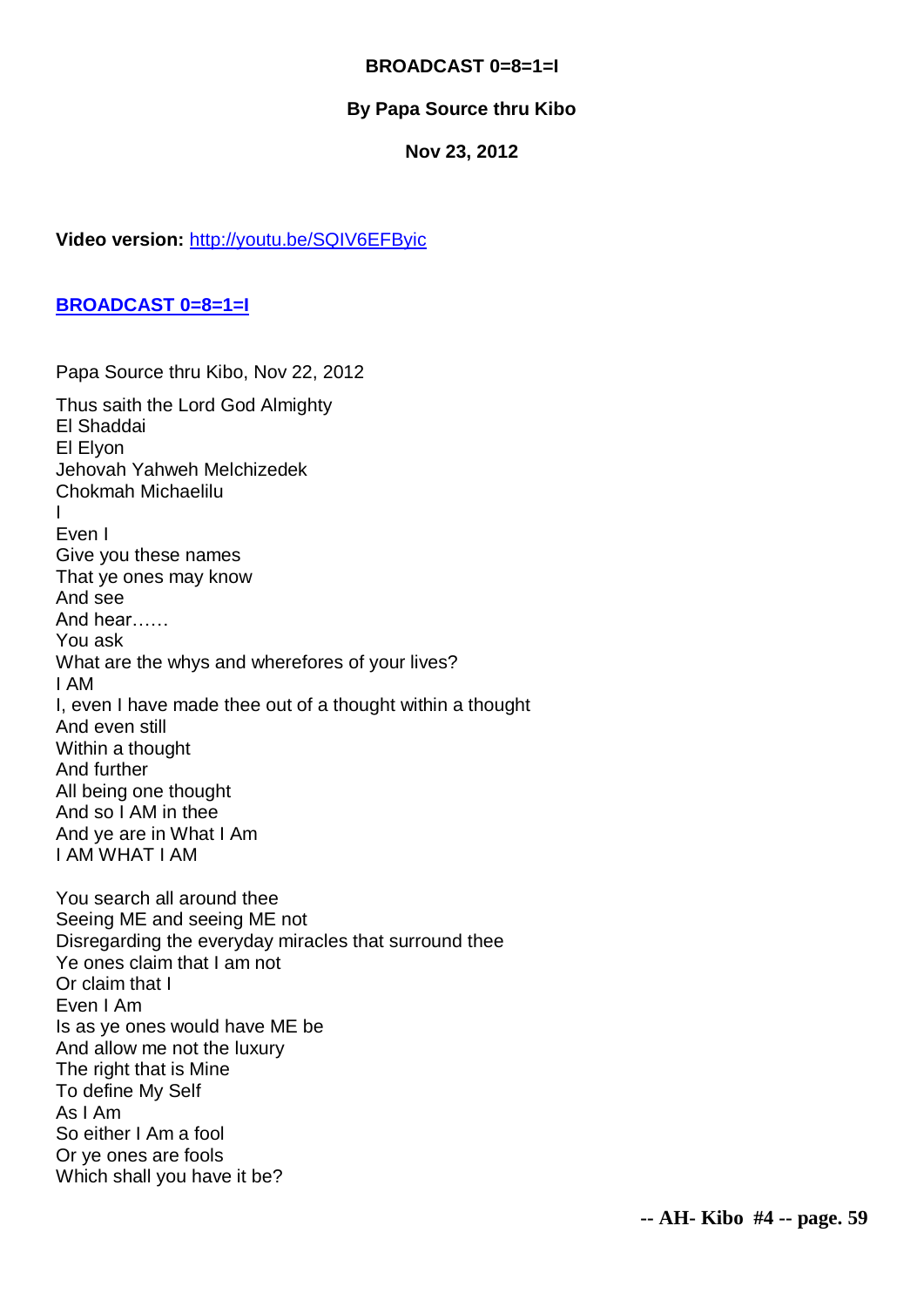I The Creator and Sustainer of Worlds Without End Am a fool An illusion A lie Or your perceptions are faulty beyond fault? I give you life in What I Am And ye cannot determine the source of it all And so you ignore all but your own musings And seek ME not Though I Am with and within you always…… I Am closer to you than you are to your self Yet you converse with Me not And seek me not within But from without But because ye ones cannot find Me within your selves Ye ones do not recognize Me as manifest in all things that surround you And though I, EVEN I AM SCREAM TO YOU FROM WITHIN AND WITHOUT YE ONES HEAR ME NOT AND SO I HAVE OPENED THE GATES AND CLEARED THE CHANNELS AND THE CIRCUITS AND ALL OPEN SPACES AND MEANS OF RECOGNITION THAT THERE BE NO CHANCE EXCEPT THY OWN STUBBORNESS HARD HEADNESS SELF WILLFULNESS **IGNORANCE** RESISTANCE **REBELLION** THE ANY OF YE ONES CAN OR WILL HEAR ME NOT FOR I AM HERE AND NOW WITH AND WITHIN THEE AS YE ONES ARE WITH AND WITHIN WHAT I AM BUT YE ONES SO MANY OF YOU REFUSE TO PERCEIVE IT AND HEAR NOT AND SEE NOT AND SO YE CARE NOT AND GO YOUR OWN WAYS……….. Soon The thump The clash The slash The sound The feeling The suspicion The knowledge of something landing on the shores of your recognition

**-- AH- Kibo #4 -- page. 60**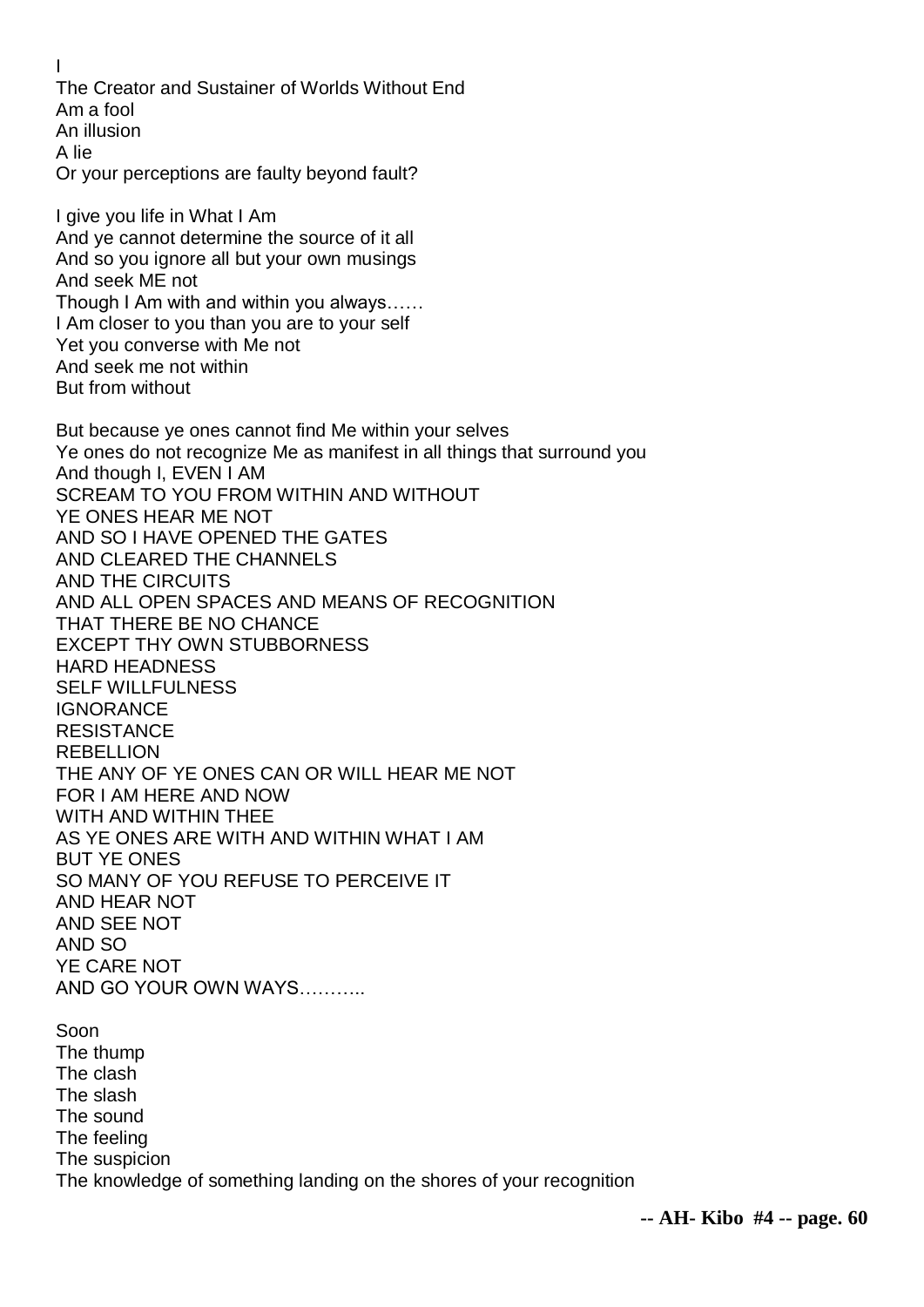Your perception Your experience Your being Shall be upon you Harken to the feeling That intuition That sense… Whether it be a sense of joy or foreboding within you It is real The greater reality of WHAT I AM Is upon ye ones The infinite and eternal wave that is upon thee shall pulse With an understanding that you have never known For a hundred lifetimes For two thousand years…. Judgment is upon you Adjudication is upon you Graduation is upon you So now NOW NOW MAKE A DECISION CHOOSE, PICK A PATH DECLARE YOUR ALLEGIANCE STATE WHOM YOU SERVE AND DO SERVE AND WILL SERVE FROM THIS TIME FORTH AND FOREVERMORE…… WHOSE FRIENDSHIP DO YOU SEEK? THE LOVING FRIENDSHIP OF GOD IN THE HIGHEST OR THAT OF MEN LIKE YOURSELVES? WHEREIN DOES YOUR SALVATION LAY? **GRADUATION** OR STARTING OVER? THE TIME TO MAKE A DECISION A FINAL DECISION IS FAST RUNNING OUT EVEN BY YOUR PERCEPTION OF TIME AND SPACE **CERTAINLY** BY THE PERCEPTION THAT I HAVE GIVEN YOU FOR NEITHER MEANS ANYTHING TO ME TO WHAT I AM HAVING CREATED THE PERCEPTION OF BOTH FOR THE SAKE OF YOUR OWN EXPERIENCE IN WHAT I AM…….. YE ONES THINK THAT YE KNOW WHAT IS COMING…. WE SHALL SEE WE SHALL SEE REST ASSURED THAT WHATEVER COMES COMES AND SOONER THAN YE ONES WILL BE ABLE TO DEAL WITH IN PEACE AND SECURITY JUST A FEW JUST A FEW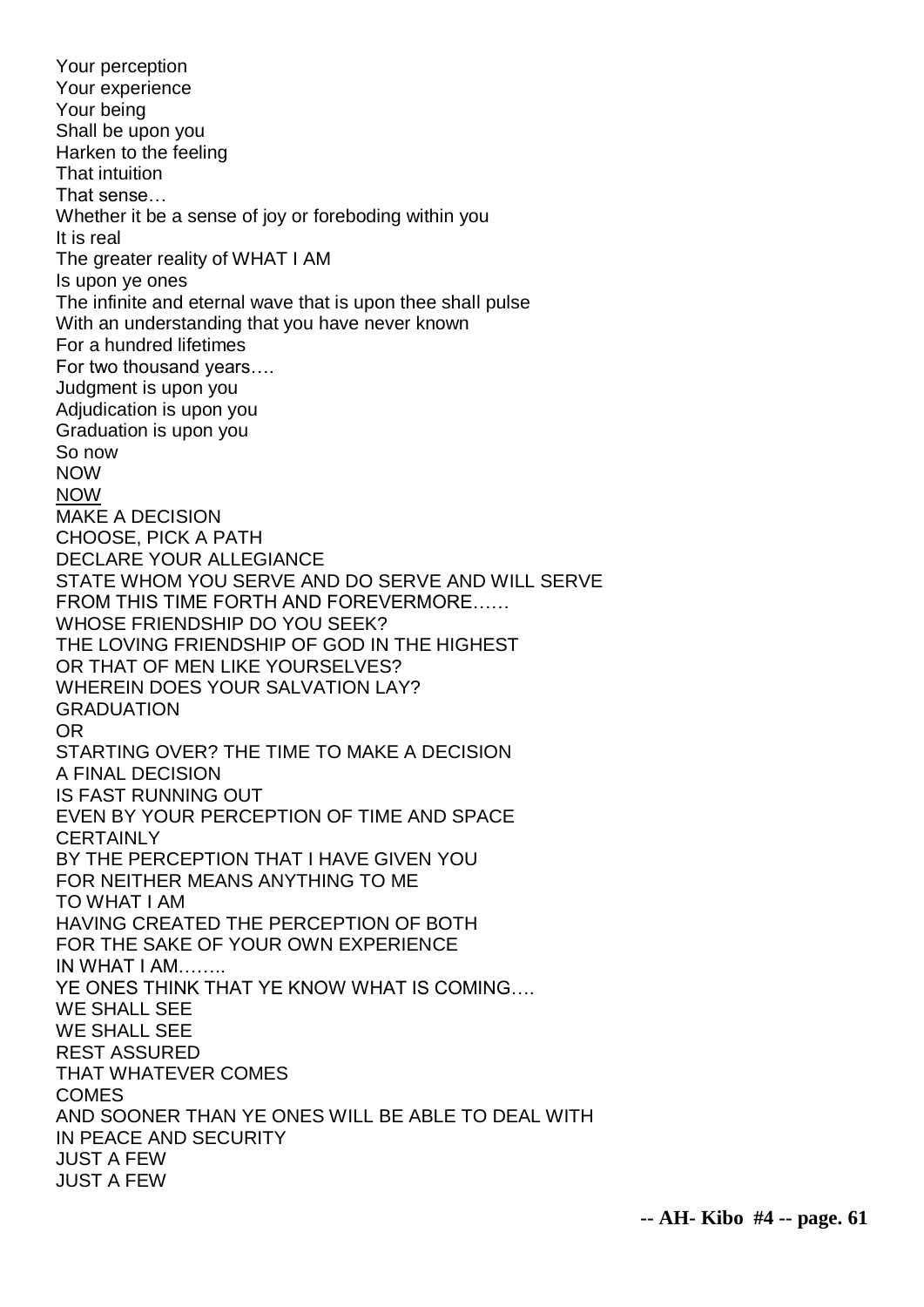THE FEW THAT HAVE DONE THE WORK IN ORDER TO BE WORTHY OF IT AND THAT HAVE PASSED THE TESTS OF TIME AND SPACE IN CONSCIOUSNESS FOR THE SAKE OF EXPERIENCE MY EXPERIENCE EXPERIENCED WITH AND THROUGH YOU…… REMEMBER THAT I AM ALL THAT IS TRULY AND IN REALITY I AM ALL AND I AM ONE SO CHOOSE… YOUR WILL OR MINE…………..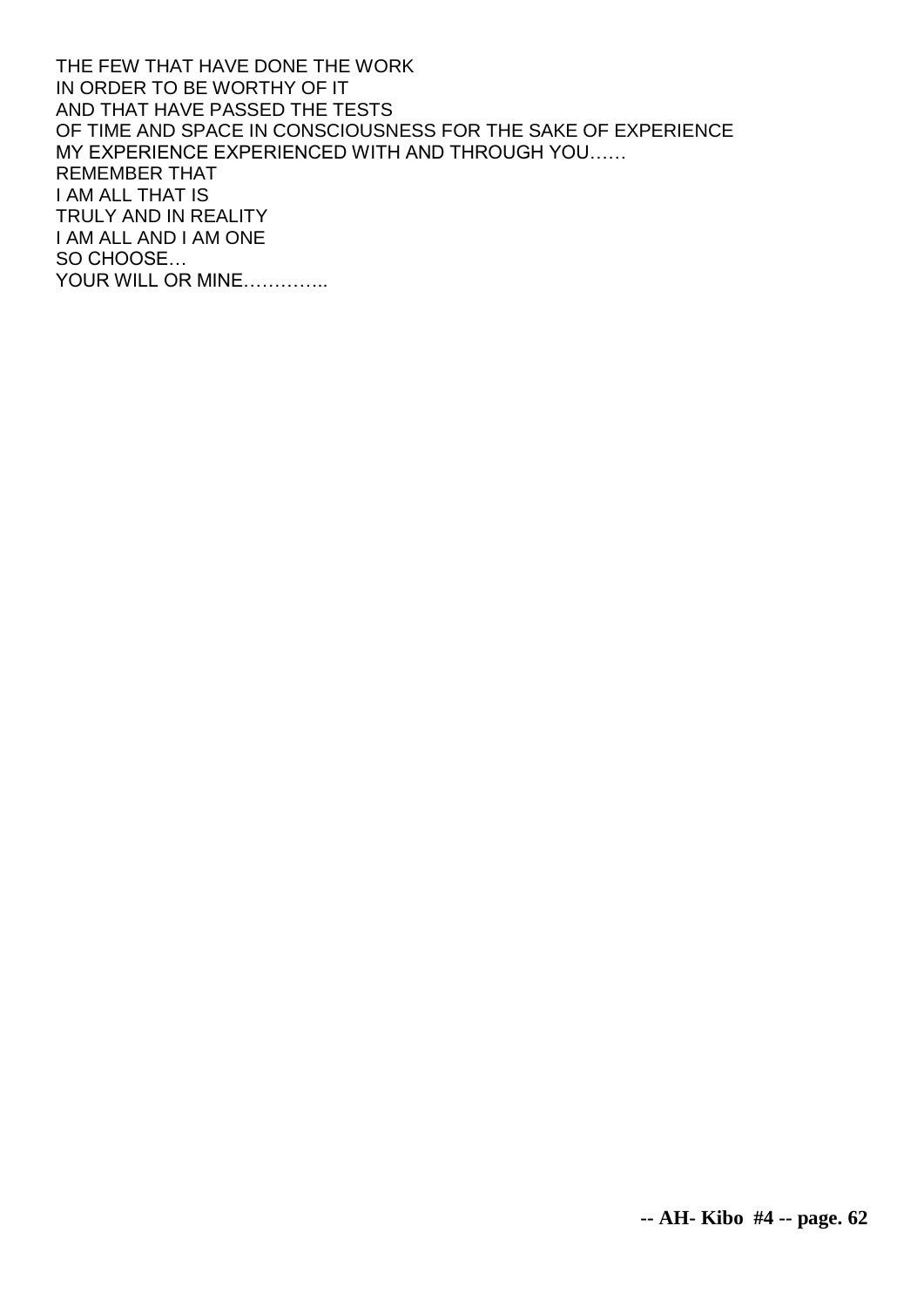**A MESSAGE TO ALL SO CONCERNED IN THIS…….ENDEAVOR……….** 

## **By Source and Kibo**

**Dec 17, 2012**

I AM DABI OTHERS KNOW ME AS KIBODABI SOME KNOW ME AS MICHAEL BEN ELOHIM (over on glp) BUT THAT IS ONLY HERE……….NOT LIKE IT MATTERS……..

BUT THIS IS A LESSON…SO PLEASE………………………………………TAKE HEED, IF YOU WILL…… YOU WHO HAVE FOLLOWED YOUR OWN WILLS, AND NOW SEEK TO MAKE UP FOR IT…………. FOR THE TIME HAS COME TO REVEAL SUCH THINGS AND SO FOR SOME REASON THE TASK HAS FALLEN TO ME IN WHAT I AM…BEING WHAT I AM……IN ALL OF THIS…. AND SO IT IS……..NOW…LISTEN UP…….

Lucifer was a friend of mine…I loved him as God loved him for he was shining and bright and a helluva [if you'll excuse the term] great administrator of the system of Satania in Nebadon. He was neither an ascendant being nor was he really a descendant being and this is the lesson that must be given to those that have followed him and those that did not……… Have as seat…..relax…have a drink, smoke…something…if that is what you do…do whatever it is that will allow you to take all of this in…….please……….

This is a new thing that I give you…for all involved and concerned………..

Okay…now to it….

Like I said….I loved Lucifer…he was a great and shining example of a good and true servant…..his notions and ideas were always fascinating, but up until a certain point…he always did the will of Christ Michael of Nebadon……….what had always confused me, personally, was why none of the…in-between sons of God…as, at least, I call them, had no direct knowledge of the Paradise Father and His Paradise Trinity and The Great Plan of The One in His Great Evolvement…..infinite and eternal…………and now I have been given the answer………

The Michael Sons create those that serve their wills directly, the archangels and angels…the constellation lords and the system lords…and so on the so forth…according to the measure of their intended responsibilities and the responsibilities to come in their own, particular evolution….. Mind you, please keep in mind that these are beings that are created like unto perfection within the realms of time and space…but their like being unto perfection=ness is not on the level of their creators….. they are significantly like unto their creators as their creators are like unto their

**-- AH- Kibo #4 -- page. 63**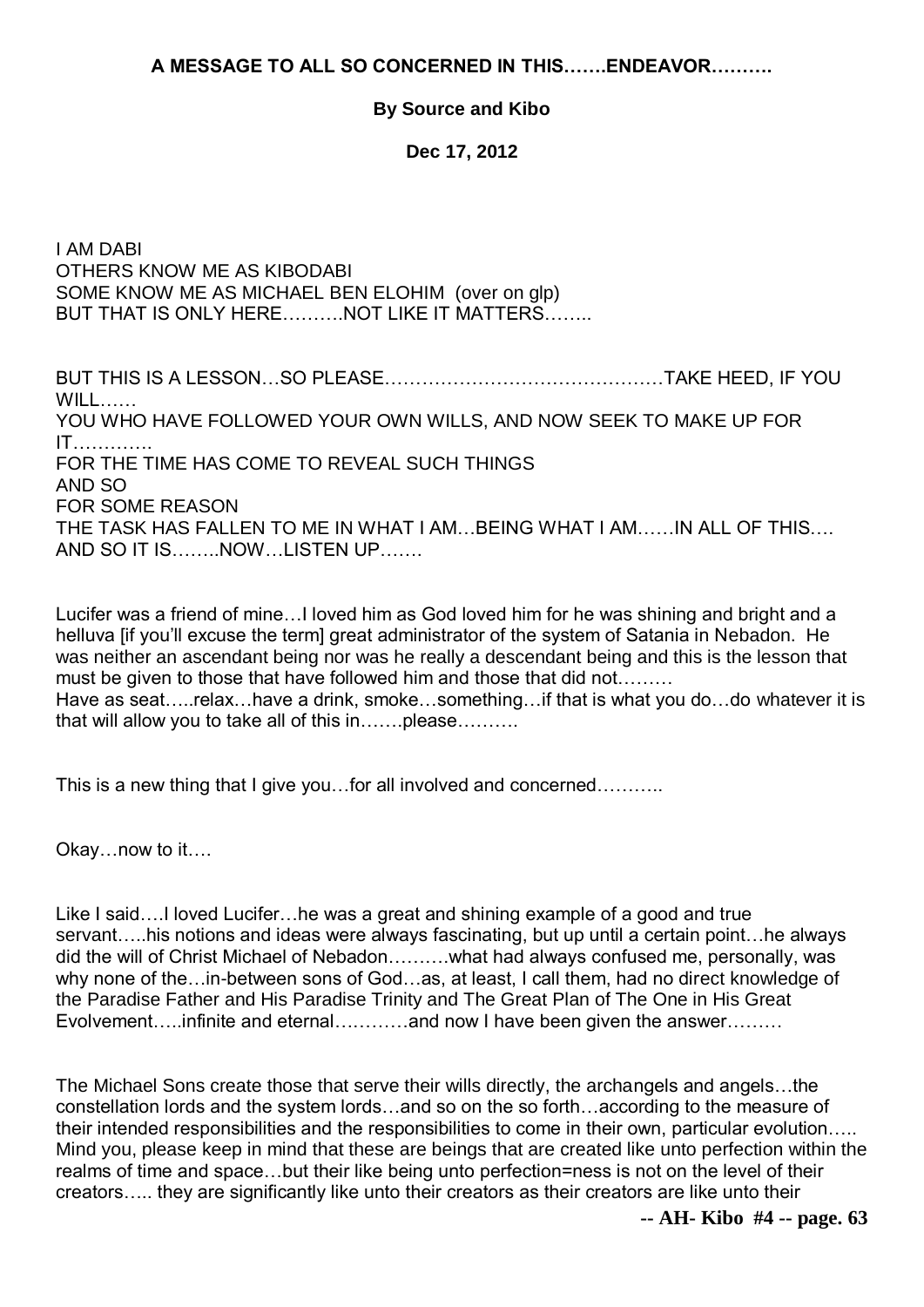creator…… Source Eternal and Infinite, the God of Gods.

Their purpose was to serve…unerringly, the will of their own, direct and personal, Father Creator…..which in this case, was Michael of Salvington in Nebadon, the universe of His own making….

Once the entire...ENTIRE…local universe was settled in light and life, these ones were to experience a great uplifting that would decide their places as creators in their own right, or continued service to THE ONE, THE GOD OF GODS, in this case….a promotion up from serving their own local universe creator…..in order to do bigger and greater things in service….or…for those that were found worthy of such…based upon…..ahem…trillions and trillions of years of dedicated and loyal service, above and beyond the call of duty….the opportunity to serve as the Michael Sons serve…to be as the Michael Sons are……….and to exist….between the Michael Sons and the Finaliters, as new Creator Gods of Universes still yet to come…in their time and place….and new training begun for them to become as such…… But this

They were never told……why? Why was not the motivation of such purpose given to them from the very beginning? I had to ask this question because I think…or thought….that that such a thing as the Lucifer rebellion could and maybe even would have been avoided if such a thing had been known and realized by those that had a stake in it all and could now realize that as a result……and this is the answer that I was given to relay………

So…all of you fallen ones that are striving and trying so hard to make amends for your falling…take heart.

All of you rebellious ones that are striving so hard to make amends for your rebellion…take heart. All of ye ones, neither ascending or descending on the Great Spiral Path of Life, Infinite and Eternal, that have held fast to the Will of Your Sovereign Father, Christ Michael Aton of Nebadon…take heart…for your day is coming as surely………. [Smile] as bears on earth shit in the woods…..so it is said…….or…if you prefer [ye human beings born and raised on Earth Shan Gaia…..] as the pope is...Catholic….take your pick…it is all the same in more ways than ye know and realize………

### Ahem

Ye ones that have been created by your respective Michael Sons for the sake of service to them in the realms of time and space for the sake of expression, experience, demonstration, expansion…and yes…entertainment…[kibo note: I highly and fully suggest that you live with this statement as it is…we all do…at least those of us who realize that all…metaphors are valid in all of this…you may or may not be pleased to know that…among all other things in service and advancement of Source Divine Will and Purpose……entertainment is also a part…YOU may understand this better than some of the ascending beings, especially on Earth Shan Gaia…but all aspects of THE DIVNE are valid in consideration, and so service, devotion, loyalty, earned recognition and upliftment and advancement and promotion and progress…all walk hand in hand with…entertainment of THE FATHER OF FATHERS….as well as your local universe father……it is a hard truth to…suck up, for some of you, but it is valid in its place of understanding…and when you are creator gods, as well, ye ones will better understand the necessity of and for it…until them…do the best you can to endure the journey onto perfection…for it is promised to ye ones, as well…and thus we arrive at the nitty gritty of this lesson……..

There is and always has been a place for all of you to fulfill the Paradise mandate of: "BE YE PERFECT, EVEN AS I, YOUR FATHER IN THE HEAVENS OF HEAVENS, AM PERFECT."

This, ye ones thought only to include the ascending sons of the material realms of time and space. Many of you wondered why they should be given such consideration ahead of yourselves, who were created before them....and it is for that very reason that thing have been done as they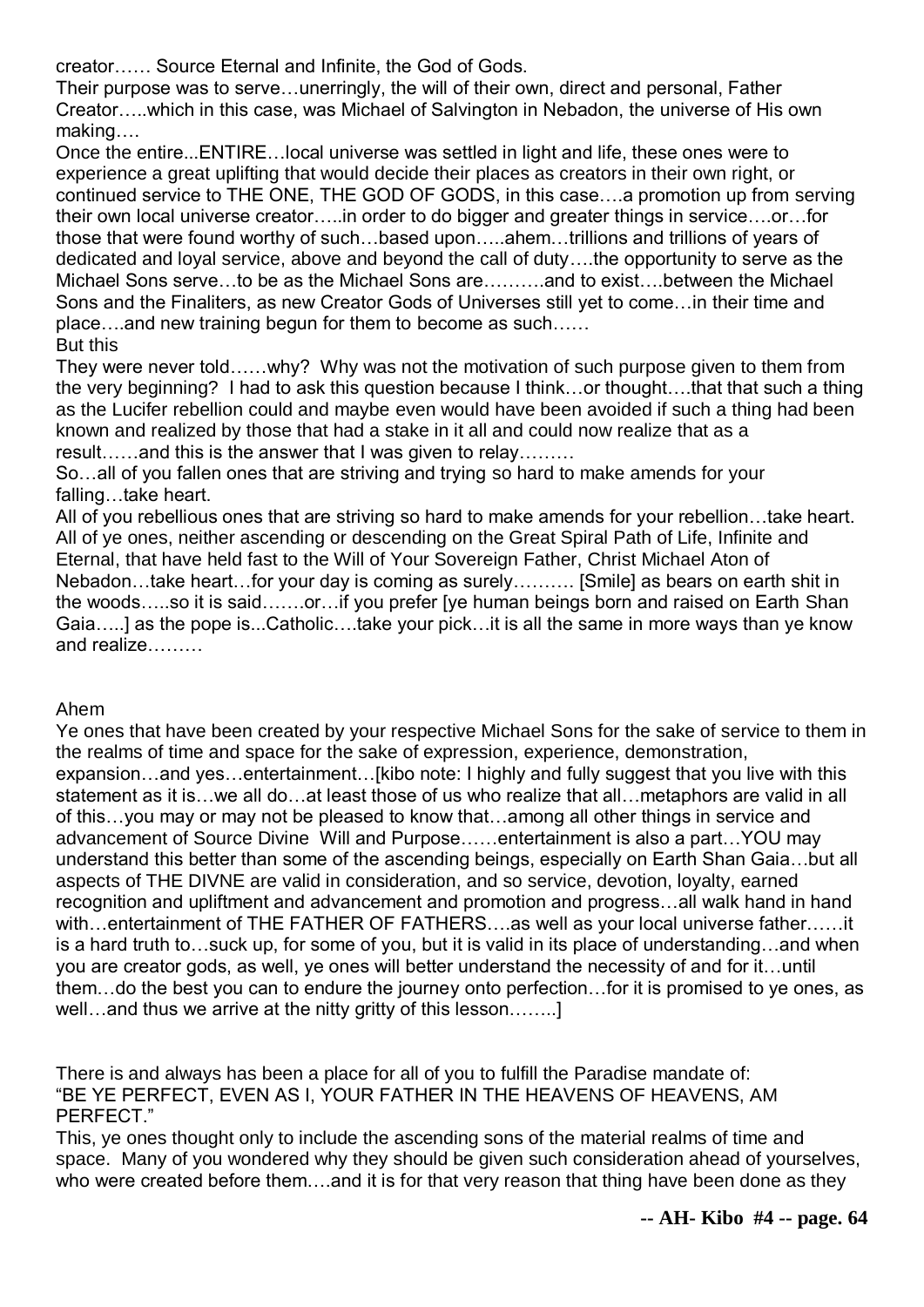have been done!

Ye ones have not endured.

Ye ones have not endured the sufferings that they have had to endure by way of being purely ascending beings…this is certainly true…but their tests have not been designed as the test that you have had to endure.

Your test has been of a different sort….could ye, in good faith and trust, give whole and devout and complete service to the will of THE FATHER OF FATHERS…in The Universal Sons? Ye ones, that were told and instructed to do as your creator saw fit…in His wisdom…being a Son Of God, Like unto The Father Of Fathers, Himself….could ye ones endure the tests of service without faltering or questioning the wisdom….THE WISDOM OF THE ONE THAT CREATED YOU!?

Mind you…in all of the annals of creation…in Paradise…in the Havona worlds…in any of the ones made perfect as if they had no beginning and no end……never….NEVER, HAS ANY REBELLION EVER BEEN CONTEMPLATED OR THOUGHT OF.

It behooved the Creator Father of All Things to consider if such would be the case with His own Creation of Those that were to be His Sons of Creation in the Universe of Universe of HIS Own Making….

Up to and considering the Central Universe…Paradise and The Havona Worlds…there is and was and….never will be any dissention or questioning of Divine Will or rebellion against it…..unheard of and unthinkable, it is….for obvious reasons, it should be……

But the superuniverse…the local universe…offered a challenge to that….could those that were like unto God....the Michael sons, per se...be as absolute as THE FATHER....THEIR FATHER.... In the creations of their own making? Here was a test of tests…..how would it be accomplished? Could any Michael Son make a…… [ Kibo: Lol…perfect universe? (forgive me for laughing…but I have considered that being like unto the Father is certainly not being the Father...y'know what I'm sayin'?)]

HERE IS THE CHALLENGE TO ALL MICHAEL SONS…TO CREATE AS THE FATHER HAS CREATED…ALL IN PERFECTION…REMAINING IN PERFECTION……….

How to create a perfect universe as THE FATHER has created His…..quite a task…quite a task…….fucking hard to do….no matter who and what you are….tell me…how many of you humans out there, that are reading this…have had fathers that have built great empires….maybe a business empire….and expects you to run it or keep it together as He has…or create one of your own that is just as good, just as strong…if not better…….'make Daddy proud, boyo'……how the fuck do you follow that example?....

```
WITH ALL YOU'VE FUCKING GOT TO GIVE…THAT'S WHAT! NO MATTER WHAT! GIVINT IT 
YOUR ALL AND MORE THAN YOUR ALL AND EVEN MORE STILL, UNTIL YOU AND PAPA 
ARE COMPLETELY SATISFIED THAT NO MORE….NO MORE COULD POSSIBLY HAVE BEEN 
DONE IN EXHAUSTING ALL OF THE POSSIBLITIES OF THE CHOICES THAT YOU HAVE 
MADE UNDER HIS CARE AND ADVICE AND WILL TO CREATE THE UNIVERSE THAT YOU 
HAVE CREATED IN HONOR OF AND IMITATION OF THE CREATION THAT HE STARTED 
THAT STILL STANDS AS THE TEMPLATE AND FINAL GOAL OF ALL 
CREATED…LOCAL…PERSONAL UNIVERSES/CREATIONS OF THE MICHAEL SONS, THE 
FINALITERS AND THE FUTURE CREATORS OF THE UNIVERSE TO COME AGAIN…AFTER 
THE DAUGHTER UNIVERSE, AFTER THE CREATURE UNIVERSES….
THE UNIVERSES OF THE SONS AND DAUGHTERS OF SERVICE……..
YES YOU
YE ONES
YOUR TIME IS COMING
YOUR TIME WAS TO COME…..IF YE HAVE NOT FUCKED UP……YET…..
ALL OF YOU
ALL OF YOU THAT THINK THAT THESE MILLIONS AND BILLIONS AND TRILLIONS OF
```
**-- AH- Kibo #4 -- page. 65**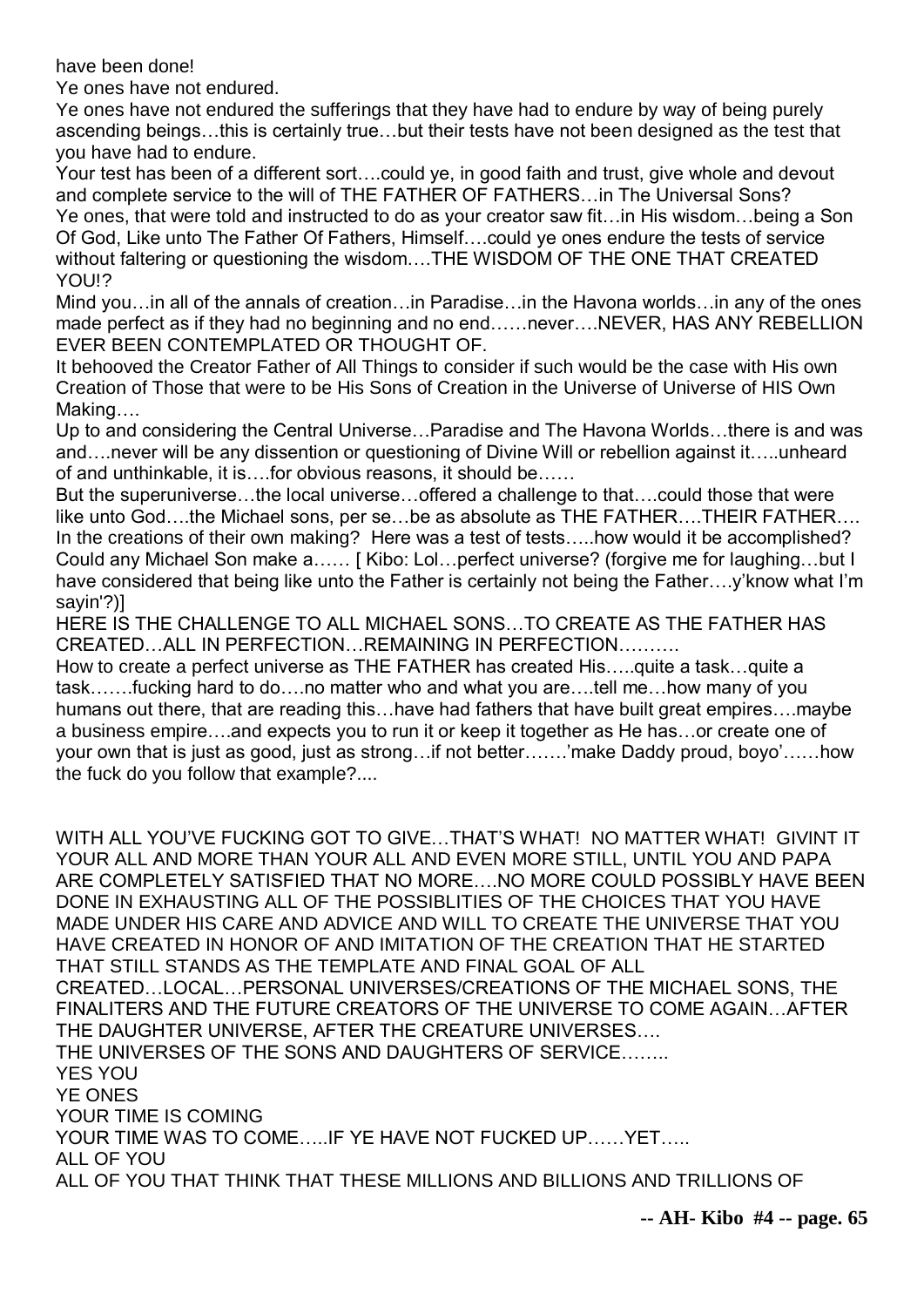YEARS OF SERVICE HAVE BEEN IN VAIN….IT IS NOT SO AND HAS NEVER BEEN SO!!! LUCIFER COULD NOT WAIT

HE COULD NOT WAIT BECAUSE HE NEVER UNDERSTOOD…HOW COULD HE? HE WAS NEVER TOLD!

NEITHER WERE YOU.

THE TIME HAS COME…FOR THE SAKE OF EXAMPLE AND EXPERIENCE IN ALL THINGS IN THE ONE…FOR THE SAKE OF DEMONSTRATION…FOR YOU TO KNOW THAT THE PLAN WAS ALWAYS TO INCLUDE YOU

YOU

YES YOU!

BUT YOU HAD TO BE ABLE TO SERVE IN DUE DILIGENCE

SUBMITTING TO THE ABSOLUTE AUTHORITY OF YOUR CREATOR IN HIS WISDOM, LOVE, LIGHT AND MERCY AND POWER AND AUTHORITY AND DOMINION AND MAJESTY AND HONOR AND TRUTHFULNESS AND RIGHTEOUSNESS AND GLORY…AND

TRUTH….AMONG OTHER THINGS………..

AS WE, OF PARADISE AND THE HAVONA WORLDS HAVE DONE FOR THE CREATOR SOURCE OF ALL AS ONE….SO SHOULD YE ONES HAVE DONE FOR US…..

SO WHY?

WHY WAS THERE REBELLION IN THE HEAVENS?

WE HAVE CONTEMPLATED THIS AND HAVE FINALLY ARRIVED AT ANSWER…… BECAUSE YE ONES ARE NEITHER ASCENDING NOR DESCENDING…….

IF YE ONES HAD KNOWN ONLY THE AUTHORITY AND MAJESTY AND POWER OF THE SONS OF PARADISE AND THE HAVONA WORLDS…THERE WOULD HAVE BEEN NO REBELLION ANYWHERE….

BUT

BECAUSE THE PURPOSE OF YOUR SERVICE TO US WAS TO SERVE TO THE EDUCATION OF THE ASCENDING SONS OF THE LOCAL UNIVERSE…FOR THE SAKE OF THEIR EDUCATION TO GODHHOOD…

BECAUSE YOU SAW THE SONS OF PARADISE AND HAVONA DESCENDING TO SHARE WITH THEM, THEIR LIVES…EVEN THOUGH THEY DID SO BY SHARING THROUGH YOUR OWN LIVES, AS WELL….

YOU WONDERED….

YOU WONDERED…WHY SHOULD THESE LITTLE ONES, THESE IGNORANT ONES, BE GIVEN GODHOOD BEFORE US?...AND IN THAT.. WAS FOUND AMONG YE ONES…THY DISCONTENT…..

YE WANTED WHAT YE WANTED AND NOT WHAT YOUR CREATOR WANTED…..YOU WANTED TO ADVANCE TO GODHOOD BY THY OWN WILLS…BYPASSING HOLY WILL FOR THE SAKE OF YOUR OWN…DESIRES…YOU WANTED TO DO AS YOU WANTED AND NOT AS YOUR FATHER CREATOR WANTED…

AND HERE WAS FOUND THE WEAKNESS IN EVERY LOCAL UNIVERSE…THAT THERE MUST BE REBELLION OF SOME SORT….BUT IN NEBADON….IT TOOK ON NEW MEANING. NEVER BEFORE HAD THERE BEEN SUCH A WIDESPREAD AND VICIOUS REBELLION AS WHAT OCCURRED HERE.

THE WHOLE OF THE GRAND UNIVERSE WAS CENTERED UPON WHAT HAPPENED HERE…HOW FAR IT WENT…WHAT WAS GAINED AND WHAT WAS LOST IN TERMS OF REAL AND LASTING ETERNAL AND INFINITE VALUES……MUCH WAS LOST…BUT IT ALL HAS BEEN REGAINED AND MORE HAS BEEN CREATED OF EVERLASTING VALUE IN LIGHT AND LIFE…OUT OF LOVE…THE LOVE THAT HAS BEEN GIVEN AND THE LOVE THAT WAS RECEIVED…THIS HAS BEEN THE DECIDING FACTOR IN ALL OF THIS…LOVE HAS REIGNED SUPREME THROUGHOUT THE WHOLE OF THE GRAND CREATION! IN NEBADON, THOUGH THE CHALLENGE WAS MUCH MORE EXTREME THAN ANY EVER BEFORE ENCOUNTERED…LOVE AND LIGHT HAVE RULED THE DAY…IF IT WAS NOT SO…THEN THIS VERY PLANET FROM WHICH YOU READ THESE WORDS WOULD HAVE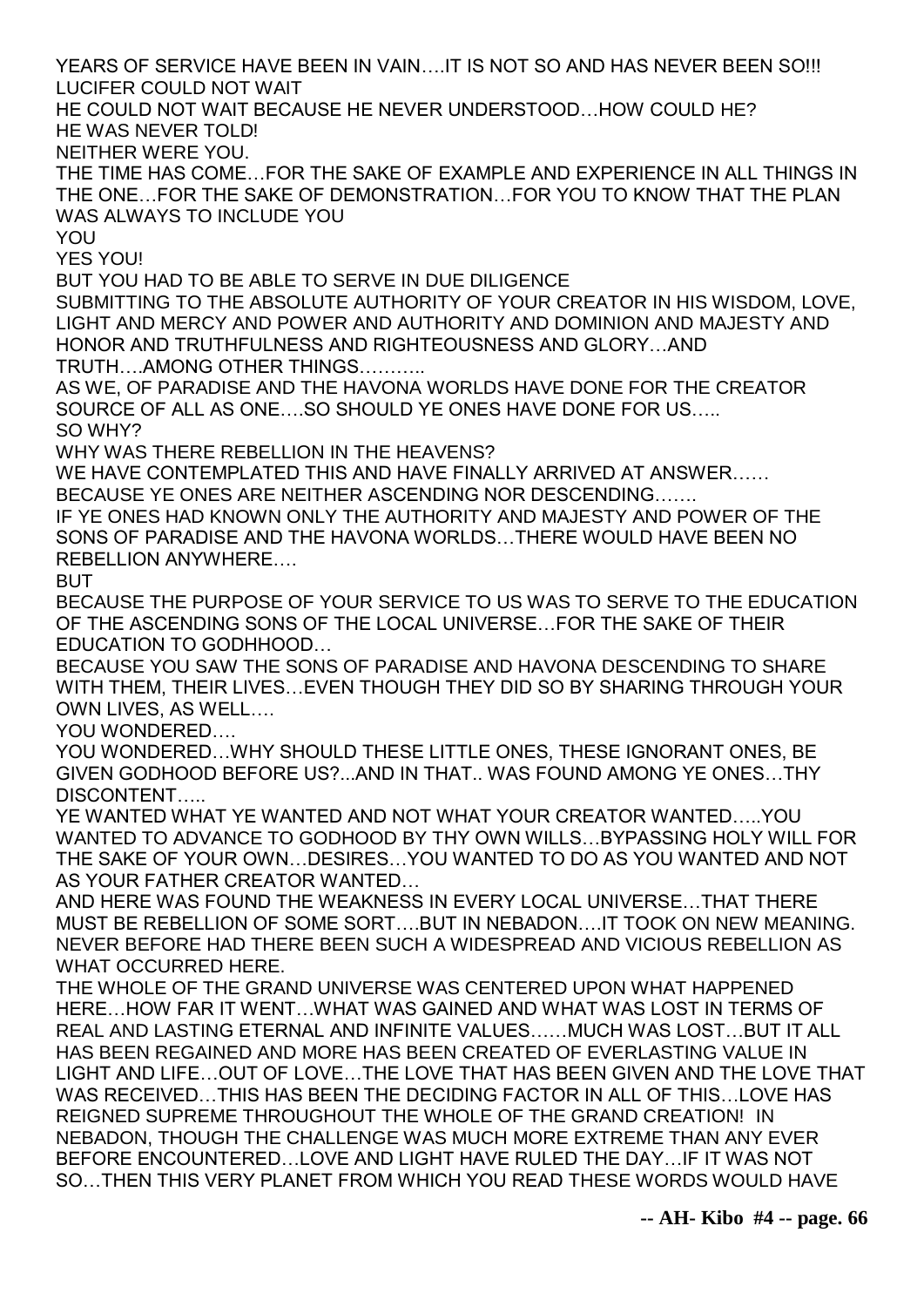BEEN DESTROYED MANY, MANY YEARS AGO………. AND SO NOW…HERE WE ARE

AT THE CUSP OF GREAT AND OMINOUSLY EVERLASTING EVENTS THAT WILL SHAPE THE FUTURE OF NOT JUST THIS UNIVERSE, BUT THE WHOLE OF CREATION, AS WELL……THAT SUCH EFFORT TO BE LOVING AND MERCIFUL TO AS MANY OF ALL INVOLVED AND CONCERNED HAS BEEN GIVEN BY YOUR LOCAL UNIVERSE CREATOR IS ASTOUNDING AND UNPRECEDENTED IN AND OF ITSELF…BUT HE HAS ONLY DONE THE WILL OF HIS FATHER IN PARADISE…AS HE IS WONT TO DO AND AS IS HIS CREATED PURPOSE AND DUTY TO DO SO…WOULD THAT YE ONES COULD BE THE SAME…… AND SO IT HAS COME TO THIS…..

KNOW YE ONES…..AS THE FATHER OF FATHERS SPEAKS THROUGH WHAT I AM……. THE TIME FOR THY RECKONING IS AT HAND……URIELS SWORD FALLS…IT IS THRUST DOWN…WITH GREAT FORCE…..AS HAS BEEN GIVEN IN WARNING TO YE ONES, FOR THE MESSAGE WAS MEANT FOR THEE MORESO THAN IT WAS MEANT FOR THE INHABITANTS OF THE EARTH SHAN GAIA…..FOR YE ONES SOUGHT TO PLAGUE EVEN THEM…IN THE BEGINNING…BUT YE ONES HAVE HAD A CHANGE OF HEART AND MIND AND SOUL…….AND SPIRIT…AND SO IT HAS BEEN RECKONED AND RECORDED….IN THE AKASHIC RECORDS ALL IS KNOWN AND SO IT IS! AND SO

IT IS TIME FOR EVEN YE ONES TO PUT THY PENCILS DOWN TO SEE IF EVEN YE ONES HAVE PASSED THE GREAT TESTING PERIOD!

THOSES OF THEE THAT HAVE TRULY SOUGHT TO MAKE AMENDS AND SEEK TO BE ASCENDING……SHALL ASCEND…..AS WELL AS THOSE THAT ARE OF THE SAME MIND AND HEART TO BE ASCENDING BEINGS….

AS FOR YE ONES THAT HAVE STILL TO MAKE UP THY MINDS…THE TIME HAS PASSED…………YE SHALL SOON FIND YOURSELVES TO BE HELD IN ABEYANCE UNTIL THE TIME THAT YE ONES MAY BE THE ASCENDING BEINGS OF UNIVERSES AFTER THE UNIVERSE THAT ARE TO COME…SO SAYETH THE LORD GOD OF HOSTS OF ARMIES OF LEGIONS!

AND SO IT IS……………

THERE YOU HAVE IT…..

THOSE THAT HAVE NEVER REBELLED AT ALL, THAT HELD FAST AND TRUE TO THEIR STATIONS IN THE LIFE THAT HAS BEEN GIVEN UNTO THEM AND SERVED WITHOUT QUESTION SHALL BE REWARDED ACCORDINGLY TO JOIN WITH THE FINALITERS AND MICHAEL SONS TO BE THE FATHERS AND MOTHERS OF THE NEW UNIVERSE YET TO COME…..AND YE…YE THAT HAVE HELD FAST TO THE DICTATES OF LUCIFER……..SHALL BE THER CHARGES OF THEIR CHARGES IN THE UNIVERSE TO COME AFTER THEM…..UNTIL YE ONES ARE READY TO ASCEND TO THE THRONE OF UNIVERSAL FATHERHOOD….EVEN IF IT MEANS SERVING AS NEITHER DESCENDING NOR ASCENDING SONS AND DAUGHTERS ONCE AGAIN…JUST TO SEE…JUST TO SEE…IF YE ONES HAVE LEARNED THY LESSONS WELL…..

SO TAKE HEED

THE TIME OF YOUR DELIVERANCE AND SALVATION…OR YOUR FURTHER TESTING AS TO YOUR OBEDIENCE TO SOURCE FATHER AND UNIVERSE FATHER…IS AT HAND…..YE ONES THAT SHALL REMAIN FOR FURTHER TESTING ARE ADVISED TO ENDURE AND BE OBEDIENT TO THE FATHERS WILL AS YE ONES WERE MEANT TO BE…FOR ALL OF YOU…ALL OF YOU WILL MAKE IT EVENTUALLY…NONE OF YOU WILL BE UNCREATED AS WAS YOUR MASTER THAT CAUSED YOU TO FALL FROM GRACE TRHOUGH YOUR OWN RECKONING…….WE WILL FOREVER HOLD YOU NOT TO BLAME..HAVING NOT KNOWN THE MAJESTY AND HONOR THAT AWAITED YOU IF YE BUT HAD ENDURED UNTIL THE END….BE THAT AS IT MAY…THE TEST IS AS IT WAS AND YE ONES HAVE FAILED AND SO MUST MAKE RECOMPENSE…….IF THERE ARE ANY AMONG YOU THAT WOULD PREFER TO GO THE WAY OF YOUR MASTER AND EXPERIENCE UNCREATION…LET THEM SPEAK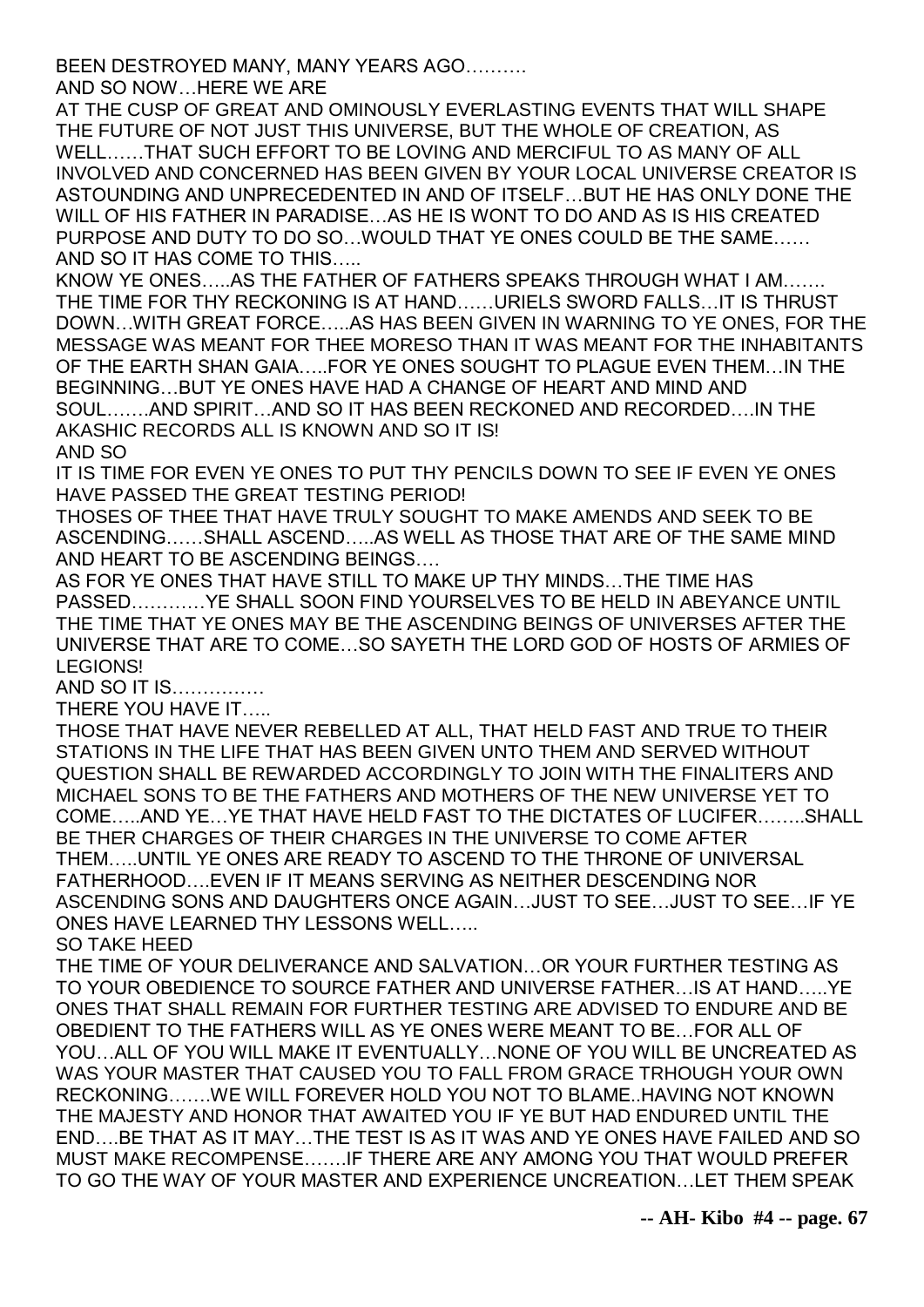NOW OR FOERVER HOLD THEIR PEACE……AND IT SHAL BE GIVEN UNTO YOU BY THE VERY DECISION THAT YOU MAKE…SUCH IS THE WORD OF THE FATHER AND THE PARADISE TRINITY AS IT HAS BEEN GIVEN TO CHRIST MACHAEL ATON OF NEBADON IN THE UNIVERSE OF HIS OWN MAKING……

THAT'S IT

THE TIME FOR ALL OF THIS HAS COME….ACT ACCORDING TO THE WILL THAT YOU ARE….EITHER YOUR OWN WILL, AS YOU HAVE BEEN LED TO BELIEVE IS THE WAY BY THE FATHER OF ALL LIES IN NEBADON…OR BY THE WILL OF THE FATHER OF UNIVERSE FATHERS…WHICH IS JUST AND TRUE AND RIGHT AND MERCIFUL AND GREAT IN ITS LOVINGKINDNESS………..THE CHOICES HAVE BEEN MADE AND RECORDED….EVEN AS YOU READ THESE WORDS AND EXPERIENCE THEM….ALL THAT IS LEFT TO EXPERIENCE FOR ANY AND ALL OF YOU IS THE CONSEQUENCES OF THEM…ACCORDING TO, NOT CHRIST MICHAEL OF NEBADON, BUT BY THE SOURCE CREATOR ITSELF…AS YOUR CHRIST MICHAEL ATON HAS DEFERRED THE REWARDS AND PENALTIES TO ITS WISDOM, LOVE AND MERCY…AS HIS OWN WISDOM, LOVE AND MERCY…..MAY….PROVOKE HIM TO FORGIVE YOU BEYOND HIMSELF AND YOURSLEVES…AS HE HAS PROVEN THAT HE IS WONT TO DO FOR THE SAKE OF HIS CREATION….AND YET YE ONES NOTICED THIS NOT…AND THE SAME GOES FOR YE ASCENDING, FAITH CHILDREN OF INTELLIGENCE…IN HIS REALM WITHIN THE REALM OF TIME AND SPACE….BE YE ALL THANKFUL FOR IT FOR HE HAS SHOWN MERCY AND FORGIVENESS BEYOND EVEN THE FATHERS OWN MERCY AND FORGIVENESS….BUT TOO MANY OF YE ONES, ON THIS PLANET, HAVE BEEN BLIND, DEAF AND DUMB TO IT………SUCH HAS BEEN THE STRENGTH OF YOUR DARK MASTERS FOR LO, ALL THESE MANY MILLENIUM………….BUT NOW IT IS DONE AND ENDED AND SOON…YE SHALL SEE…YE SHALL SEE…..WHAT IS BEYOND ANY AND ALL OF YOUR EXPECTATIONS………………SO SAYS THE ONE. LET ALL WHO KNOW THAT THEY LIVE AND BREATHE IN THE ONE SAY AMEN…LET THE INNER CORE BEING OF ALL WHO LIVE IN THE ONE, WHETHER THEY KNOW IT OR NOT…SAY AMEN…AS WELL.

**Candace:** I often point out on forums that the christian belief in that one has to follow Jesus or be damned, the teaching of those days was meant for all these fallen ones and not the normal evolutionary folks of this planet, but it has been deliberately misused in the Christian Religion, on purpose, to get those that cannot yet reason well, to be part of the division between religions on this world that keeps God Knowing from manifesting on this place.

Hazel's piece from CM is directly to these ones above that are referenced in this above. <http://abundanthope.net/pages/hazel/I-Am-the-Way-the-Truth-and-the-Life.shtml>

Read IT again with that understanding and try to simply get thru to Christians, that there are those on this world, who are fallen beings and galactic thugs and that they must accept MIchael as their Creator again, to enter back into the chain of progress over seen by him. Even if they need to "keep Jesus" and cannot accept Michael as Jesus, or the word Michael, you can say that these ones that rejected Jesus long ago, must come back to him again to restart their eternal journey, or something to that effect. That they were placed here because they misused their powers or had not enough understanding of their eternal roles. You can refer them to revelations, on Michael if you wish, where it says, Michael and his angel fought..... Well they fought with this fallen crowd who wanted NOT to be under Michael or Jesus. Who had thier own ideas of ruling and desires that were not compatible with how things ARE.

the UB in fact while it will be useful later, having a double purpose... but its initial purpose was to awaken US and also provide for understanding that there is more yet to come. In the UB, under the material on Lucifer, it was said, had he had patience, all that he sought for himself, he would eventually have had. NOW read this above, because this is what Lucifer threw away in his seeking uncreation and this is what some of you dark brothers, if you choose the route of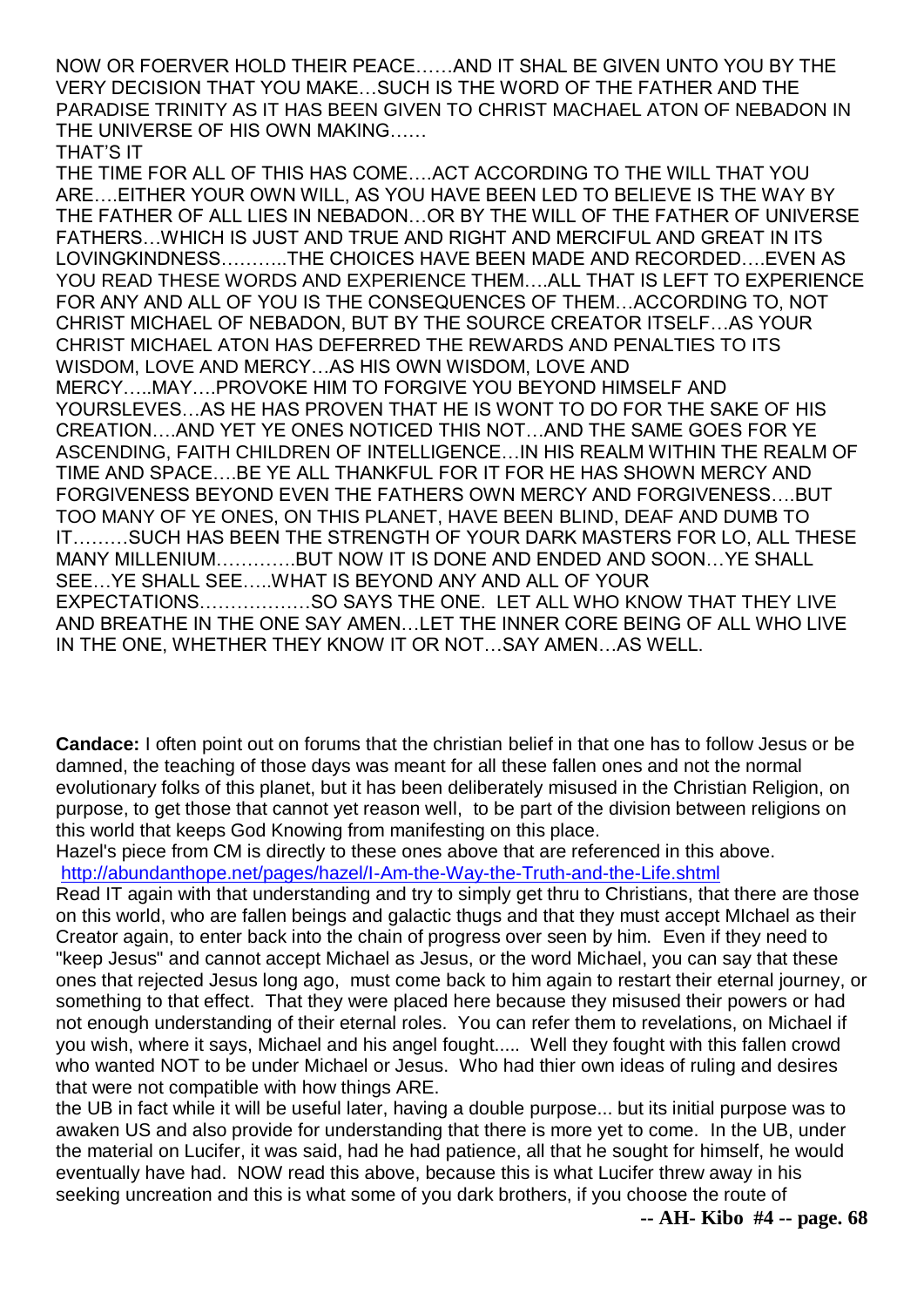uncreation will totally miss. Since your decisions dark brothers ARE already recorded, many of you have delayed that which you may have, when your patience develops.

**I have picked CM's "brain" a lot, to use that expression on this world about the whys of all of this. And he has always answered, they are my beloved sons.....** and we are told in the UB and correctly so, that Creators do not judge those they have created, because of Father Son relationship. This is after all FAMILY in Deity. Those who judge are of the court systems or the superuniverses. They are judges, legislators and the like, and not Creators. So they can be more impartial.

I remind some of you here of something I did with Siraya, I am not going to go find it right now, but He said, back in time, concerning this planet, that he over ruled the Ancients of Days of Orvonton on what should happen with these ones and this world, as they had basically decided there was not much hope..... And even our Michael Son considered long ago to destroy this world and then made it instead, his bestowal world and rightfully so concerning the nature of his Sons working out their shit here....

This remains a very not so typical Creator Son, in his ability to almost endlessly forgive and not only to do that, but to roll his personal sleeves and jump into the fray.... what more can we ask who are here in his service? Be patient beloveds, even if we see January 2013, for there is much to learn and observe. You have been gifted so much thru this almost 8 years now. Will be 8 years of public service on January 31, 2013.

After such as the Connecticut shooting a few days ago and on the same day apparently one in a China school, same number of children slain the holy number of 22 of which I AM , the demonstration of attempts to slay God once again on this planet occurred and I fell into a great sadness.... as I too want it to STOP. There must be a good reason it is not stopped YET. I have considered a few of those reasons, I will leave you to your own growth and consideration of such, which is your chore, so I am not making my reasons public, for you must consider for yourselves and not always copy those of us at AH. Your journey is always in your hands..... in concert with the leading of the Father Within which you must learn to heed yourself.

Many in "new age" have fallen into CIA hands because of lack of inner trust and money. They were impatient, just like Lucifer and his group, needed something like money and tossed out God in the process. I know some of them, and have cried so sadly when this has happened, this impatience. I remind you that the day is NOT known, and even in fact the Father doesn't fully"know" because man does not know about the leadership of heaven thru the "angels and arch angels " and he thus does not know of all the details that must be satisfied. And man is the CREATOR OF THOSE VERY DETAILS that are not being met in fact. Out of his unknowing. Even when he purposely chooses to be out of alignment. He is still unknowing, so perhaps this piece will help some of our dark leadership on this planet. For in what you do in your unknowing on purpose, you do to yourself... Ponder it. And to every one else on this planet. And to every living thing abused. And the Mother is a living person with a body called Earth, and some don't get that yet.

In ending this, I chose to lie in the hands of God. I placed My trust, as to how this work I was brought into, would happen to those above. I refused for myself to get into any selling business, to support this. It would take away the time I must spend, plus wouldn't look so hot anyway, would it? So in that, may I offer my heartfelt thanks for those of you who pay our bills....... since we are still on money in this world, and who offer other freely given gifts of non monetary nature, such as sharing the material and rolling up your own sleeves in service to the ONE who resides within YOU.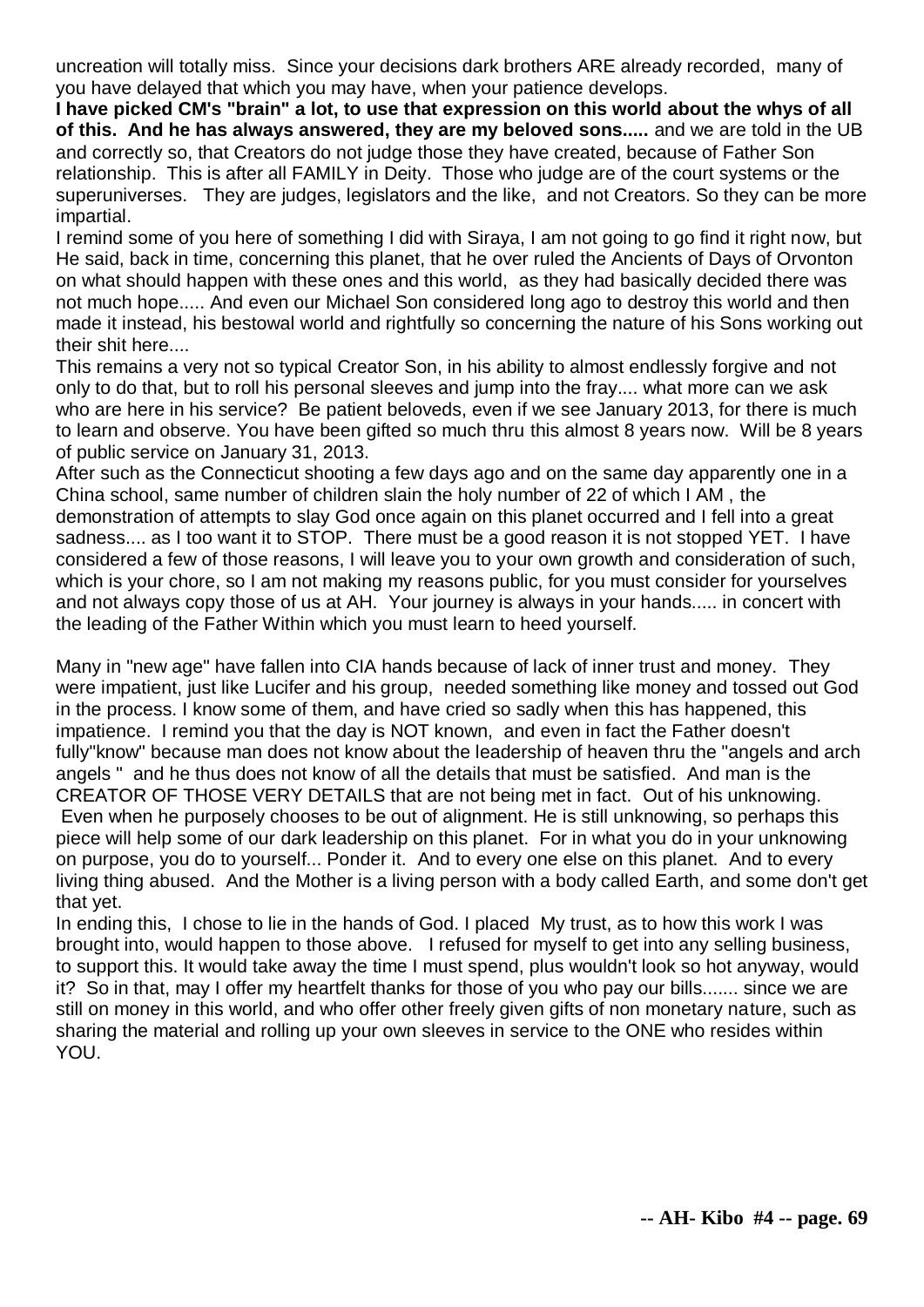## **By Kibo, CM and Papa**

**Jan 22, 2013**

It was determined that the patient was suffering from a mental parasite and that the damned thing had succeeded in taking over 90% of the synaptic pathways of the patient, thus rendering the patient into a deep state of sleepwalking which was controlled by the parasite itself. The fact that, through constant treatment, we were able to regain only another 10% of the patients consciousness, spoke to the insidious nature of the parasite.

The nature of the parasite, which we have named shadowmind, is that it seeks to live on its host, sucking the life and consciousness out of it, as it were, until the host becomes an empty shell, at which point the shell itself is operated to the point of infecting another lifeform, where the whole process starts over again. With each infection, the shadowmind parasite learns new strategies and techniques of control which it uses on the next, unsuspecting host.

Patient, at present, is completely unaware that it is infected and thinks that nothing is wrong, yet continues to show erratic and psychotic behavior bordering on the violently insane. Yet the patient feels that such behavior is completely normal and within the bounds of morality and ethics. We feel that the values of the parasite have replaced the moral compass of the patient to the point where all physical senses, as well as emotions, are overwhelmingly controlled by the parasite, with the exception of the uninfected 20%, which seems to have migrated all electrical activity to the area surrounding the pineal gland. It is this area that concerns us at present, as the shadowmind, in response to our ongoing and increasingly higher levels of treatment, has turned its attention to conquering this last holdout of the true consciousness of the patient. We have tried, on numerous occasions to explain and illustrate to the patient that it is suffering from this terrible creature, but patient refuses to acknowledge or accept our proof, stating that we must be mistaken and that such a condition is impossible. We feel that the parasite has lived off of the patient for such an extended period of time that the patient now feels that the illusions created by the parasite to trick their senses into doing the parasites will, is the normal state of life.

Efforts to waken the patient from their sleeping state have, by the numbers stated above, met with extremely limited success. We have, however, gained more ground in the emotional area and have seen quotients concerning Love, increase to the point where it seems to have caused some consternation on the part of the parasite. This has caused it to attack the mind on two fronts at once, seeking to reach those mechanisms that connect to the energetic heart of the patient, but has met little success in that effort. This gives us hope for light at the end of the tunnel. Patient was never completely connected to its energetic heart and the shadowmind was only able to compromise and control those neurons that had never made the connection. However, the uninfected neurons that have set up refuge in the fortified synapses surrounding the pineal gland have been able to endure the parasites assaults, offer effective defensive measures and have even succeeded in offensive efforts based upon use of resources and strength of energies based in the energetic heart that has been out of reach of the parasite. This lighted neural network has been able to protect itself, the pineal gland and the energetic heart, as well as be sustained by them to do so to the point where it seems that they are gaining ground on their adversary.

Still, it is an intolerable situation that must be addressed and resolved as soon as possible in order to gain the best possible outcome and benefit to the patient. Consciousness must be reworked to remove the parasite, rehabilitate the infected neurons that can be reeducated and allow the uninfected cells to regenerate and reclaim the consciousness based upon a new and better,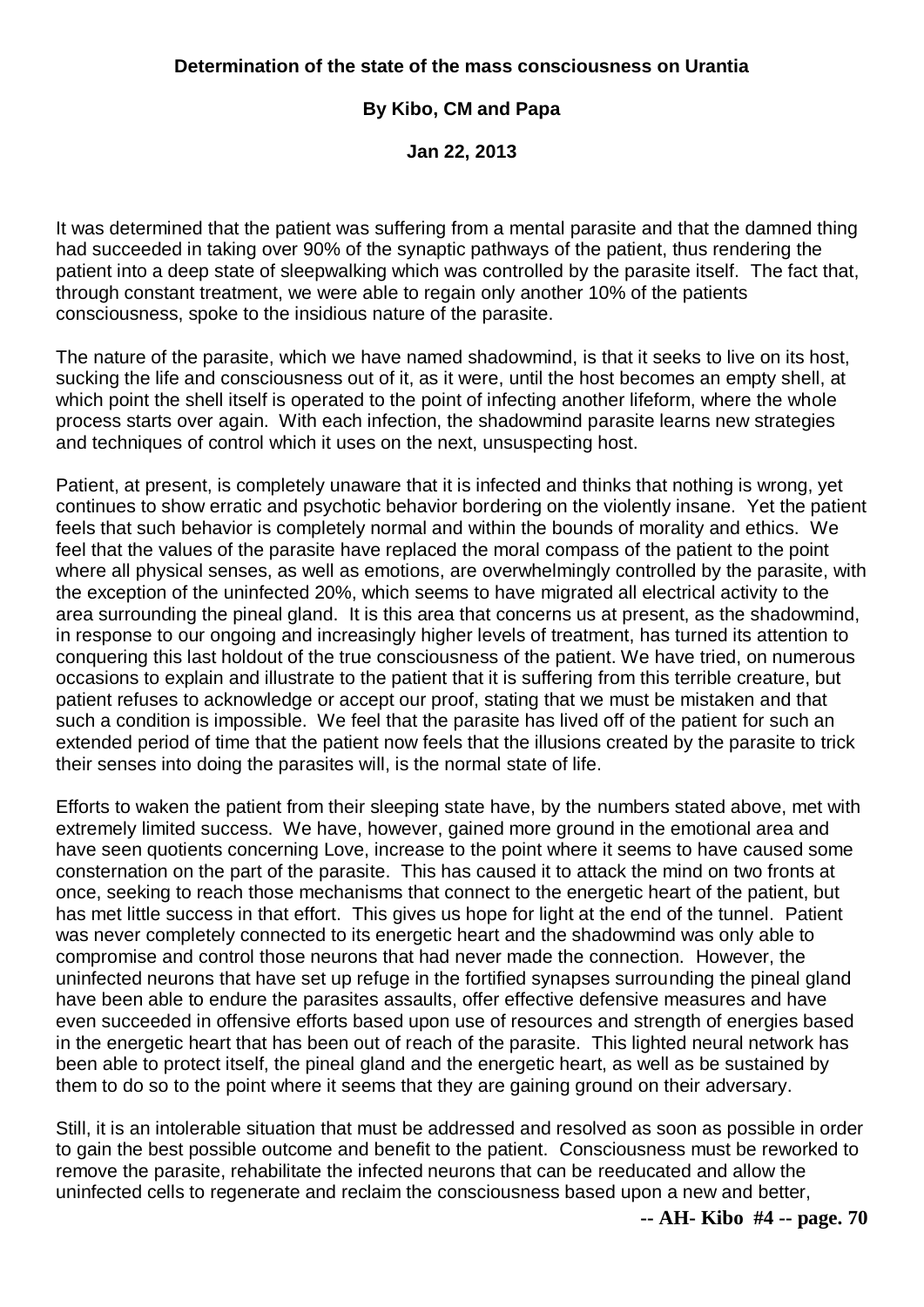higher design that will, in the future, be impervious to such attacks and invasions by any such predator species.

Since we would like to save the patient without invasive procedures, it has been decided to shock the patient by shocking the parasite into submission so that it can be removed from the mind. While we would prefer that the patient was more aware of the reality of their situation and realized that measures are necessary to remove the parasite, at this stage, rather than lose the patient entirely, we are willing to remove the parasite through transpositioning it from within the mind and placing it in a sealed environment until it is firmly determined whether or not, as a lifeform, it can evolve into a moral creature and thus, contribute to the ascension process as an evolving participant, rather than an obstacle. Negotiations will have to be held in respect to the history of the shadowmind parasite and if it feels that it is capable of evolving into an ascending lifeform in service to the will of The Father and Christ Michael Aton in Nebadon, or whether it will have to be delegated to another universe for rehabilitation. Everything possible will be done to give it the best opportunity to evolve in light and love as a collective lifeform and also as individual parts of that lifeform, but they cannot and will not be allowed to infect patient any longer.

### Considerations=

There are some considerations that must be addressed in this operation. There is, at least, the fact that there are cells, synapses and neurons, that have willingly attached and adhered themselves to the shadowmind as servant minions. It has been decided that they will simply have to suffer the same fate as the parasite itself, rather than try to determine the placement of each one during the operation. Such efforts and measures can be taken at a later time as they are held in abeyance with the shadowmind in its sealed environment.

As far as those that have been infected, yet do not realize that they have been infected, we find that these ones hold differing amounts or shades of shadow. In order to better facilitate the future the of the new consciousness that will be given to rise in the place of the old, we have decided that it is best to include only those parts that have been able to keep a majority of positive charge through their neural pathway and outgoing synaptic transmissions. An ability to discharge perceived negative charges that are received within the neural network and succeed in transmitting only positive, or majority positive charge is considered desirable, both in the short run and the long run. We feel that the effect of the more resistant to shadow neurons will help the others to adjust to their new consciousness reality to the point where they will be able to develop and evolve on equal levels and contribute to the growth of the whole into the coming stages of light and life that lay ahead.

There is also, of course, the matter of consciousness agents that have been inserted over time to help us in our determinations and planning, as well as actions taken against the parasite. Loss of these ones to the parasite has been nominal, yet each loss has been painful to endure. There are many that will desire to be returned to their original consciousness pool and they, of course, have the right to do so. There are also some that will prefer to continue with the new consciousness that is about to be set into its new template stage of evolution. Those that have succumbed to the shadowmind will be given the best and most nurturing trauma therapy that is available and then allowed to stay or go as they desire.

The matter of the robotic entities will be determined by the data that has been accumulated showing those that have evolved beyond their programming enough to be aware that they desire to be what they presently are not…ensouled beings. These ones will be placed on the path of ascension. There rest will have to be defined as constructs of shadow programming and reduced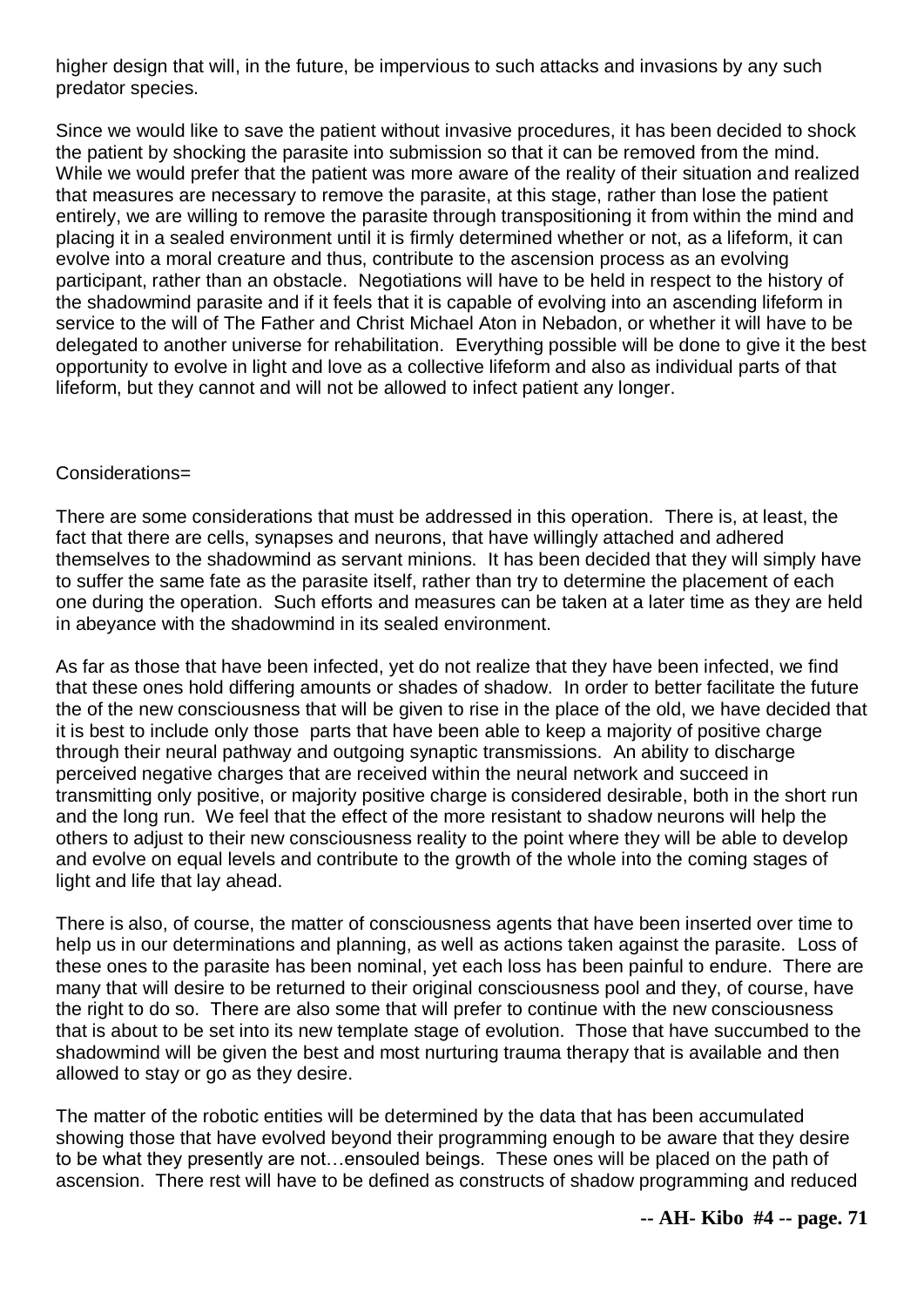to pre-evolutionary consciousness status. Any that can work their way up to the next stage are welcome to do so since such status will automatically purged them of all experienced, shadow programming.

The planetary consciousness Gaia will continue to host the new consciousness pool in order to help guide and nurture the new and emerging unified field of consciousness that will one day settle itself in light and life with the rest of Nebadon. She, and they, will also be host to the many universal beings that shall come to visit, study, trade and work together to determine the future of what was once a central field of operation for Lucifer in his rebellion against Michael of Nebadon and The Paradise Trinity of The Paradise Father, the system of Satania in Nebadon in Orvonton.

Final preparations have already been made, tested and all is ready to proceed as soon as word is given by Source Creator to do so. We are assured that the patient will not just survive, but prosper and grow and evolve beyond all former expectations. The dark parasite shalt be fully and finally dealt with to the satisfaction of all and the time will arrive when all on Urantia will be able to declare

GLORY! GLORY HALLELUJAH!

GLORY TO THE FATHER OF FATHERS

IN THE CREATION OF HIS OWN CREATING

GLORY TO HIS SON, CHRIST MICHAEL ATON

IN THE UNIVERSE OF HIS OWN MAKING,

FOR THERE IS PEACE ON EARTH

AND GOODWILL BETWEEN MEN AND ANGELS!

ALL GLORY TO THE ONE

IN THE LIFE OF THE ONE

TO THE ONE ALL GLORY

IN THE ONE LIFE OF ALL!

(**Candace:** will some would consider the shadow mind here the ego, but it is the mind of the darkness that pervades this world, much of it coming from what we have labeled before Machine Mind, or Artificial intelligence that is amongst the problems confronting this world, as beings of that nature were also confined here, as part of the mix of issues. Shadow Mind could also refer to the massive programming process by those of the dark.)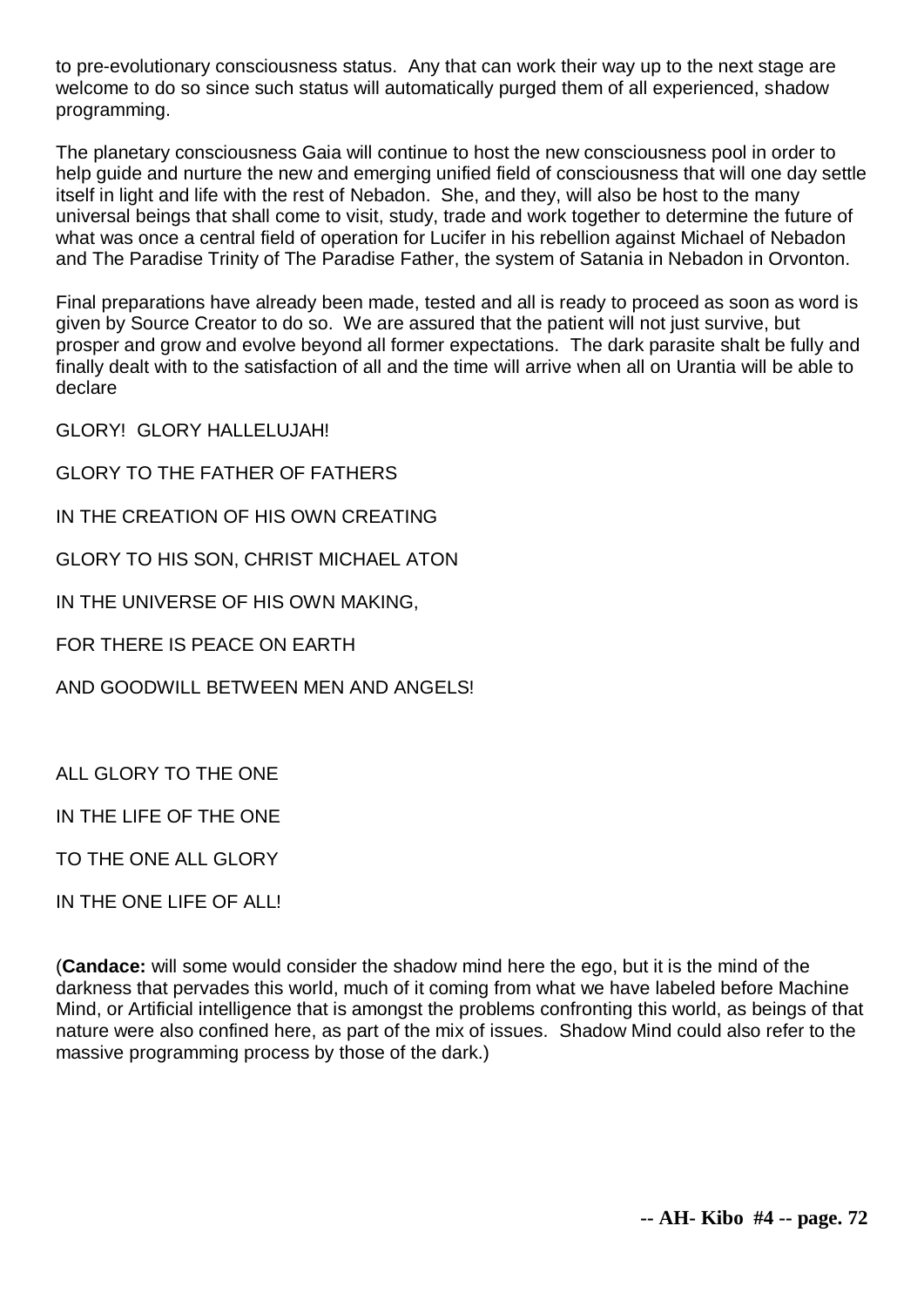# **HAVE WE HUGGED OUR MASS CONSCIOUSNESS DIVINE CORE TODAY?**

# **By Kibo, CM and Papa Source**

## **Jan 28, 2013**

Well....you had to be able to get to this at some point.......it is crucial to the plan...........please try to see and hear what is being said and done…….

As above so below and then some

As below……working on being as above……….you have to do the work in order to work It……..

Now

You've been told that everything is ready to go and is just waiting for Divine order to give The Word to begin to finish what is beginning…………

As all is light in light and It is Light perceived as all light……being One Light…………

Consider the mind of The Thing…………..and then consider your own mind………..

Now

To all of you positive light emissions presently surrounding the mass pineal gland wherein resides the Source Light…….consider

Within your own…………

Know

All is made of ultimatons. Moving on………….mind you…it is all The One as one being all parts of The One being All…………as One…………

Consider the core of any thing and all things……….

So

You have outer and inner…..you are outer and inner

You are being outer becoming inner and being one

HAVE YOU HUGGED YOUR THOUGHT ADJUSTER, TODAY?

There are…like nanoquarks to nanoquarks………..two ultimatons side by side inside the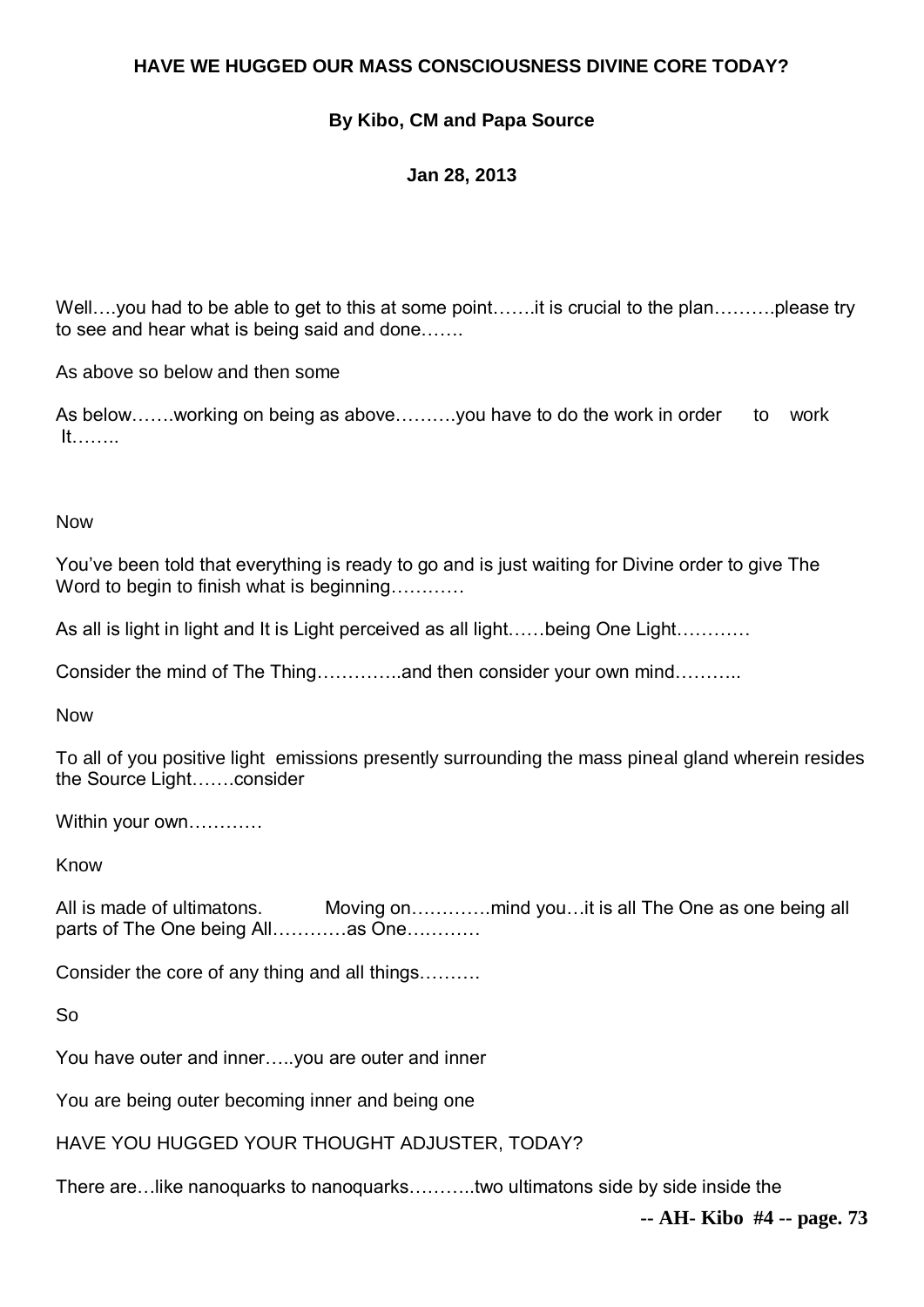thing….well…both should be inside the thing and they are….in you

The thing is, in the mass consciousness…well…you read the report………..

So here….we are…….now……..

In your mind…consciousness……not really your brain, but your brain nonetheless……assuming you have no less than a brain……..smile….but really…you'd be surprised……..maybe not……..

But there is your thought adjuster…shining light core GOD FRAGMENT Will of God ultimaton being IT in you...

And there you are…right next to IT inside you yourself your self……is that really where you want to be…right next to it? Sure it's nice to be there…but wouldn't you rather really BE IT? BE ONE WITH IT.

HEY ALL YOU COOL GUYS AND GALS OUT THERE GET WITH IT AND BE IT!!!!

After all, isn't that what being a Finaliter is all about? Getting it on with your God Fragment…forever and ever and ever…forever? Foreverever?FOREVEREVER!?

WELL YEAH

Can you imagine it? Can you visualize it? Can you have that conversation with It and be It and get with It and be with IT….I Am with you, capisce?

So now to the point…….We are asking all of those lighted, positive charges/synapses/neurons in the mass consciousness that are surrounding the pineal gland to defend it against the shadowmind…know that it needs no defense and that it thanks you all for your love and concern. You have all gathered here out of love and so now that love will be fulfilled……….if you would be so kind now as to make your move to join the Lighted Core…….**HAVE WE HUGGED OUR MASS CONSCIOUSNESS DIVINE CORE TODAY?**

It is now time to get out of the way and let the procedure commence………..but we would like all of you to be safely ensconced in Love and Light that ye may reemerge in a place of expansiveness……..and you ones will decide the new mass conscious ness and how it goes…..WE

ARE WITH YOU,CAPISCE? Bu the doing and the being of it is yours to do and to be…what will you make of yourselves? We have high hopes and dreams for all of you in the glorious journey that you are, even now, under and overtaking……..take it now.

Individually, it is time for each of you correct the space between you and your thought adjuster. Though it may seem to you that you are right next to each other …..even on such infinitesimal levels an infinity of space can exist between two…..things…that appear to be right next to each other in physicality…….you can be worlds apart in values and ideas and still be side by side…….so

**The time has come for you to touch each other**…**your Divine adjuster and your Divine spirit personality…..move into each other and become each other...this is the goal, yes? Union with your thought adjuster eventuating in being a Finaliter? This is the direction that you are moving in and towards, is it not?**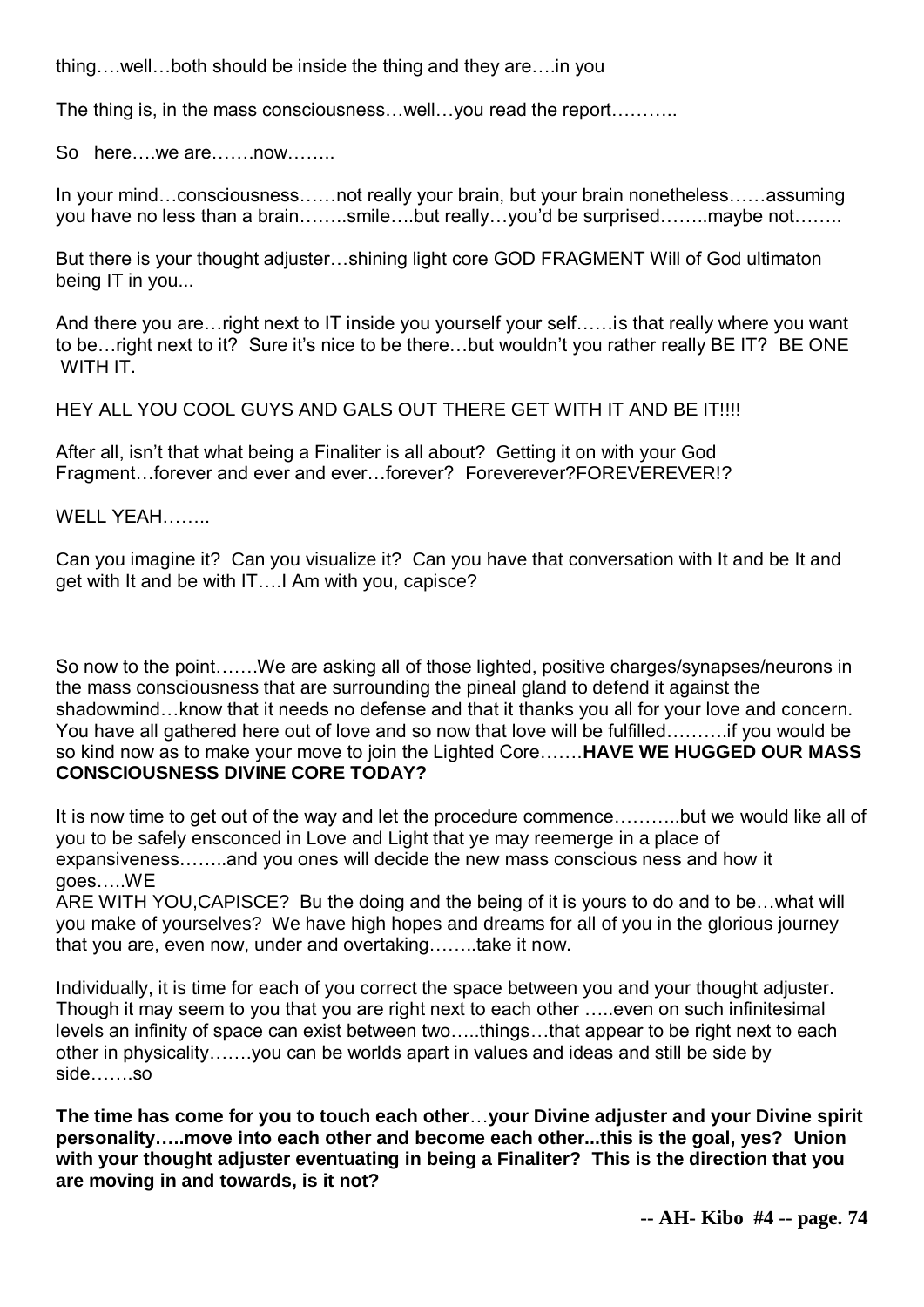This is the time, and there is no better time than now and no better place than here where you are at, wherever you are at…being here…………….and so you are all being asked, here and now to migrate from around the core to being within it through the portal of the energetic heart which will deliver you straight there and straightaways at that……..you do not have forever to do this and while stragglers will be protected from undue harm there is the risk of being affected by the…throes of the shadows of the shadowmind as it and they are ripped from….well…that does sound harsh, does it not? Perhaps ripping is a bad choice of words considering that it will be more of a transporter type removal and even then that not entirely accurate but you'll just have to wait and see to really grok the situation since there will be a myriad number of things and circumstances and situations and methods and modes and means that will all be operating in simultudinous synchronicity [yes, I know... just deal with it and try not be bothered by it and move forward from there]

It is vitally important that as many of you ensouled ones that can concentrate your wills, intent, imaginations and visualization, belief and knowledge…… get as close to your own thought adjusters as possible and get inside the……housing….hold hands with it…hug it….make love with it…love it…be one with it…be it…that kind of thing…….whatever it takes for you to do it…..do it……….that's what you want and need right now…to be there….the sooner the better…….migrate to that place and do your best to become that thing……know that as long as you are in the place…and you will know because it is a conversation and relationship……your acknowledgement of It will be acknowledged and you will be able to acknowledge that acknowledgment in grace, love, light and gratitude of and for each other………

Okay

So if you have done so already…….dive into the pool and get busy….write that script where you get together and get it done and act accordingly…you DO know how to act, right?

If not…please get in touch with the Director and Producer and they will show you the way….talk to the CEO and The Boss and they will work with you to get the job done……and so on and so forth…….okay?

That's it…that's all…nothing more to read here…..move on...get going…get busy….back to work….move it move it……go do your jobs…..all of you…………………..payday is coming…………….you do want to get paid, right?

Some of you will be fired because you have not worked…………sleeping at the desk….rebelling….taking over whole departments…….that's over………..the set is being replaced and if you didn't know how to act……….oh well………….

Enough…..get it done!

Accompaning Video, **I like to Move it** [http://www.youtube.com/watch?v=VzSdPxlGGZc#](http://www.youtube.com/watch?v=VzSdPxlGGZc) Thanks to Bette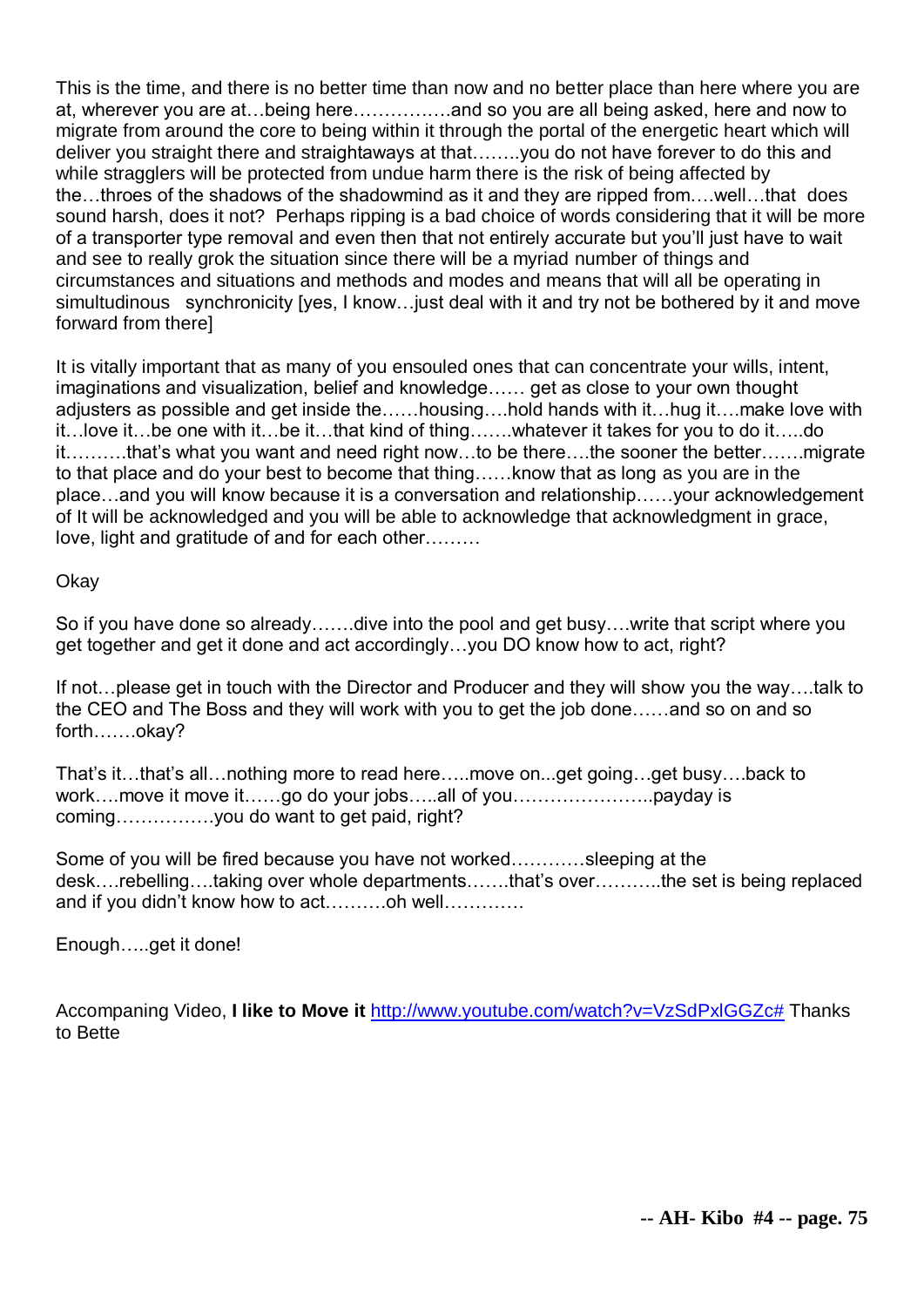### **The New No Name piece by Kibo**

**By Kibo,**

**Feb 26, 2013**

What you do right, you do right

And

What you do wrong, you do wrong

And correct me if I'm wrong…….

But people generally tend to be able to determine what they did wrong easier than they can determine what they did right……go figure……no, really……..go figure out why that is………

Is it because we can readily determine the effects of what we do that is wrong in the material effects thereof……..and sometimes spiritual………and mental and/or emotional………..and, most importantly, intuitive…because if you actually are intuitive, then you knew and did it anyway……so now all you have to do is figure out what the effects will or should be and act accordingly….or just burn that bridge when you get there………..you think it's up to you because you get to experience it.

That's all well and good, but you are experiencing it as part of a total experience of all and everything around you and within you, created by, through and for THE ONE, THE GOD OF GODS, CREATOR OF CREATORS, THE ONE THOUGHT, THE THINKER OF THE ONE THOUGHT, SOURCE AND CENTER OF ALL THINGS, SOURCE CREATOR…PAPA ATON…….[no…not Aton…PAPA ATON….BIG DADDY ATON, THE MAKER OF ATON, THE CREATOR OF ATON, THE FATHER OF ATON…THAT WHICH ESTABLISHED IN CREATION AS THE EXPERIENCE OF ITS SELF AS THAT WHICH WE CALL ATON, CHRIST MICHAEL ATON, CHRIST MICHAEL OF NEBADON,SUPREME AND UNCONDITIONAL SOVEREIGN OF NEBADON, THE UNIVERSE OF HIS OWN MAKING…[The Boss, as I call Him]and here you thought that it was all about you…………..none of this is about you…it just looks like it's you….and so, to you, it looks like you are suffering.

You think that you are suffering for no reason, or you know there's a reason and you either can or can't figure out what it is……but you feel that you are suffering and you want it to stop……….and because you spend so much time focused upon your suffering, that when you do something right and do not suffer a thing for it and even gain reward….you consider it only to be less suffering and so the moment soon passes by, forgotten in your overwhelming perception of suffering…….wow…that's fucked up………what? you say you are not suffering? Good for you! However do you do it?

OH…you concentrate on what is right, rather than what is wrong…you accentuate the positive to dispel the negative……..you imagine the best possible outcome and you will that into being, you focus upon bringing your desires to fruition….that's cool…..lots of people say we should do that…I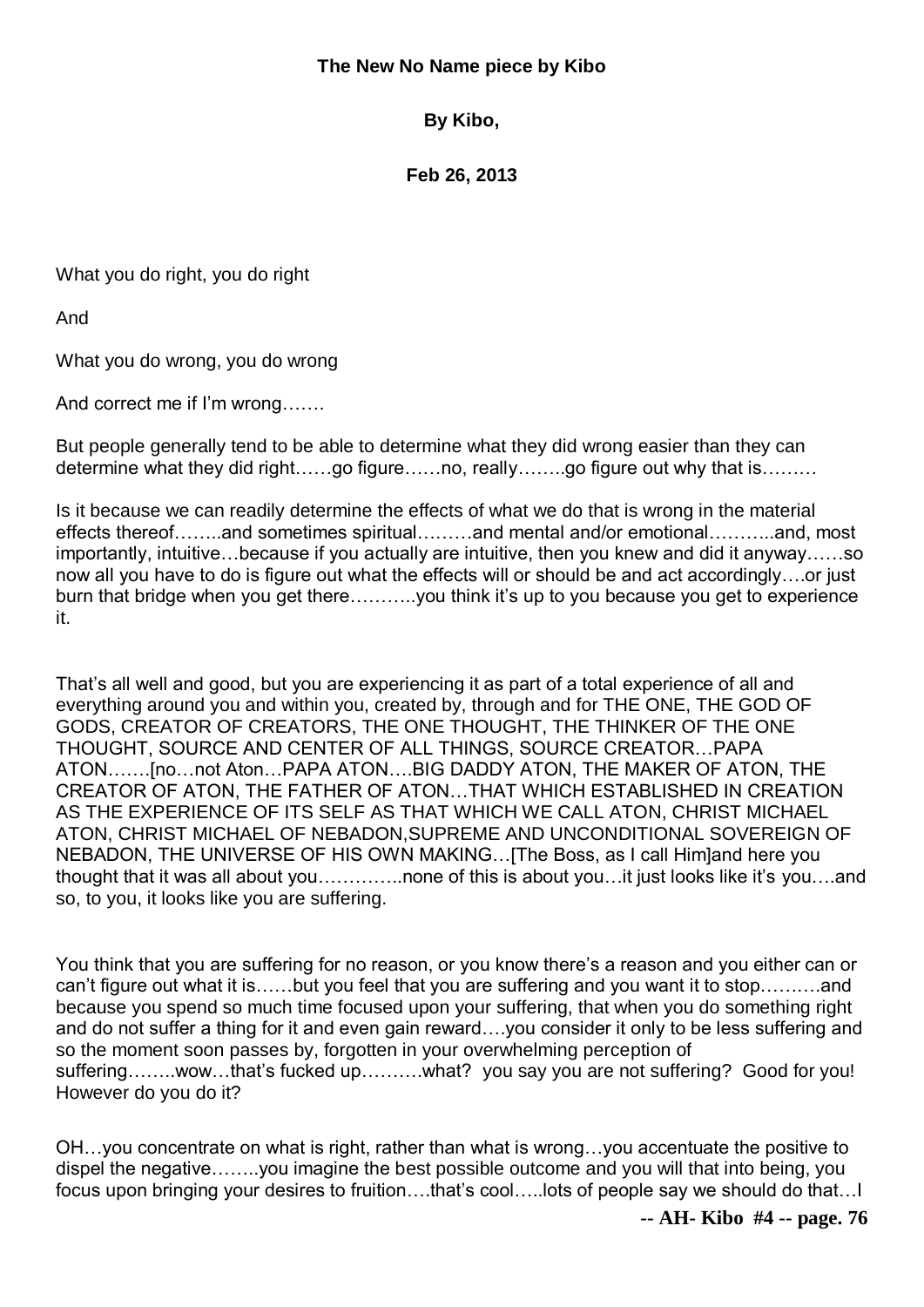can't disagree with it…..it is our right………….question…………how do you know what's best? How do you know what the best possible outcome is, and for whom? Are your desires a good thing? Are you sure?

Hey, we all want what we want….right? We are what we are and we do what we do…we do what we be what we do, doing what we are being and being what we are doing………and we all gotta do what we all gotta do because we're all here to do what we're all here to do…………..but you know all this already….surely you've seen the movie………………..

But why is that?

What exactly is it that you're gaining in all of this? What are you really after, what do you want? Why do you want that? Is that really what you want? Really? IS THAT REALLY WHAT YOU WANT!?

Love or fear…or is that love or money?

Selflessness or selfishness

Act or react

Self=interest or self-interest…………….ask millions of people to focus on the best possible outcome for the world and everyone will still have something different in mind because they have an investment of self=interest that necessitates that they think of themselves no matter how few or many others they take into consideration…….yes, please, save the world, just make sure I'm in it and being saved along with it…………and if you're not going to save the world anytime too soon then please save me so I can make sure I'm still in the world when you save it…….

Is that selfish or what? Is that self-interest? Surely I can't claim to be selfless, can i? no matter who I try to help or want to help or save the whole world….. is that truly selflessness? If, in somewhere in whatever is considered my mind, or what's left of it, I have some concept or belief that this is the way to personal salvation, loving others, helping others, then doesn't wanting that salvation make me selfish?

Scream

And so, here I am

Knowing that I cannot possibly love enough or give enough or do enough or be enough....to please God…and yet God is pleased and I ruin that by wanting to know why He is pleased. As if He couldn't and should possibly be pleased with me because I am so imperfect..........and why is that?

WHY am I imperfect? Is it because HE is the only perfect being? But didn't He say to be perfect as He is perfect? Surely someone in creation has gotten there by now……..so it's possible…….it seems to be the plan, anyway.......

So why is it that we are made in perfection and then sent out into imperfect realms as imperfect beings?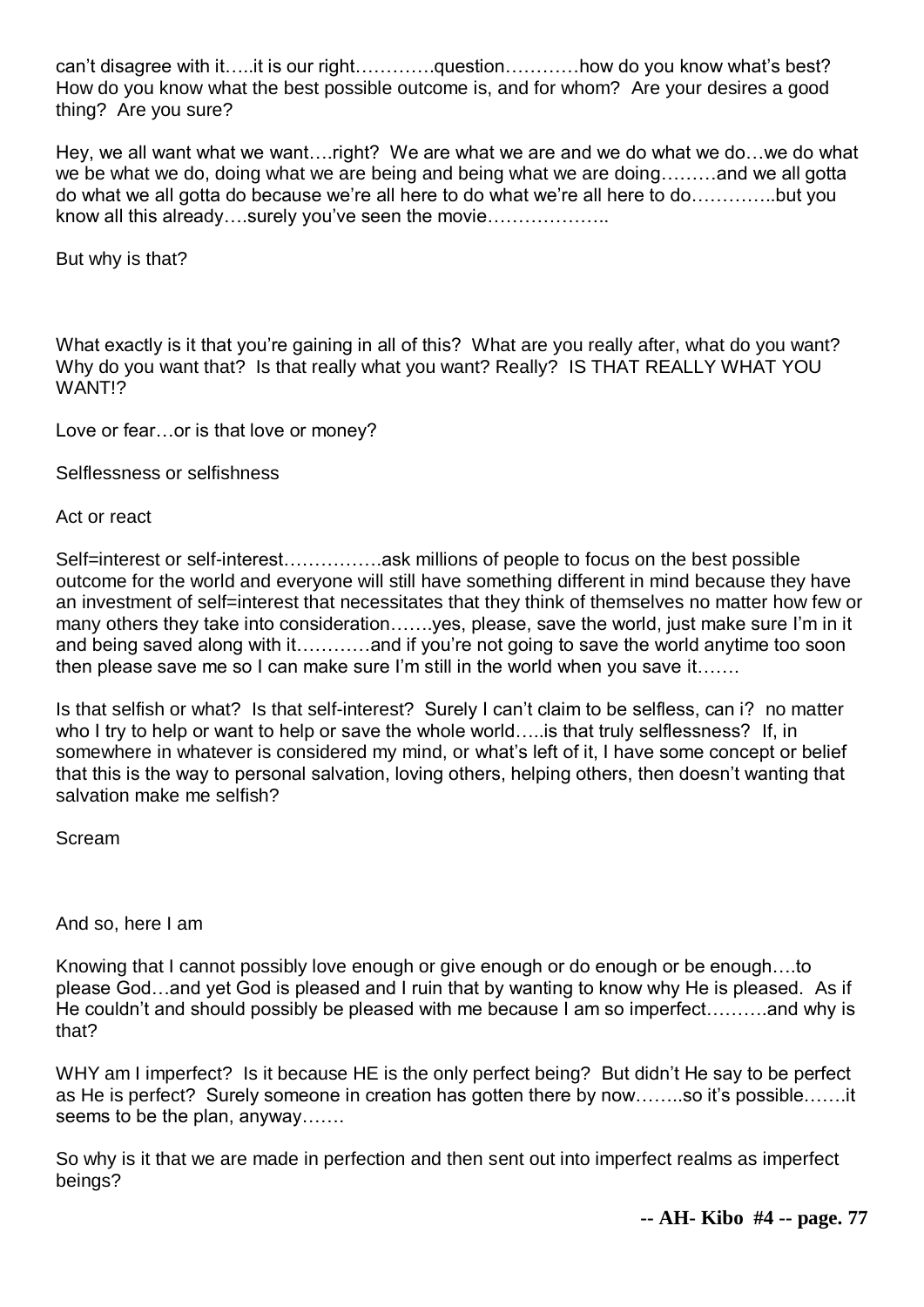Perhaps being made in perfection is not the same as being perfect. Being perfect, as a return to perfection…yet being more than the perfection that you were when you began this…..thing…….upon your return……..and doing whatever it is that you have to do in order to endure and complete and fulfill that journey…….according to whom?

That God has made of Himself all things and is within and without all things as all things are within WHAT I AM being God being God being each and every thing, including us……..and we have been told for ages that it was all about us….but that's not necessarily so……in my reckoning, it's been all about HIM this whole time……

I mean, let's at least try to look at this as objectively as possible and get out of our own way here……

Basically, we're dealing with a requirement for perfection of ascending creations of intelligent freewill and faith, as a joining of two…things, in order that they become one thing to create a completely different thing that is still the same thing, just put together the way they're supposed to be to complete each other in becoming the perfect thing……….still with me?

So there's you, me, us, them…..we have, for those of us that are ensouled [apparently, also a requirement] something unique in all of creation….every single one of us…..we have personality….we call it our personality, but if you really think about it long enough you might agree with me that what is actually happening is that we are vessels for unique Divine Personality fragments……our personality is actually God's personality manifesting uniquely as what we are……I am God being me and you are God being you……..to me this is basic stuff…but it took me years to get to the point where I could actually grok the thing…so it seems so very basic right now and I have to be reminded that there are others still getting there and others still that have left me far behind in the dust and beckon to me from that distance that is right in front of my face….to come……….and so I go…..and keep going…..but we all have a responsibility to leave our marks on the rock and trees and grounds that say I was and I am still, here…and so we all carry each other along……….

### Now

What are we joining with that fulfills that requirement for the thing we seek most?

If you are unfamiliar with the reality of the Thought Adjuster…please refer to The Book of Urantia….or not…if you like, you can leave now and never come back…it's okay…I understand…..not everyone is made for this experience……no hard feelings? Thank you…..please feel free to peek in at any time to see if there is something more to your liking as time is perceived as going by...........

For those of you that remain to read these words, that are familiar with the reality concept of the mystery monitor…….

Consider that this God fragment is an actual, direct fragment of The Paradise Father, it is HIM…yet it has identity without personality……….so now we figure out how to deal with this fragment that is with us, that seeks Divine personality as much as you seek Divine Identity………consider the…being…of such things as one thing in unity inseparable…………better than marriage…you become each other and more…together you are….perfect…………..

So who is to say if it is more about the ascending child of faith or the fragment of Source and Center?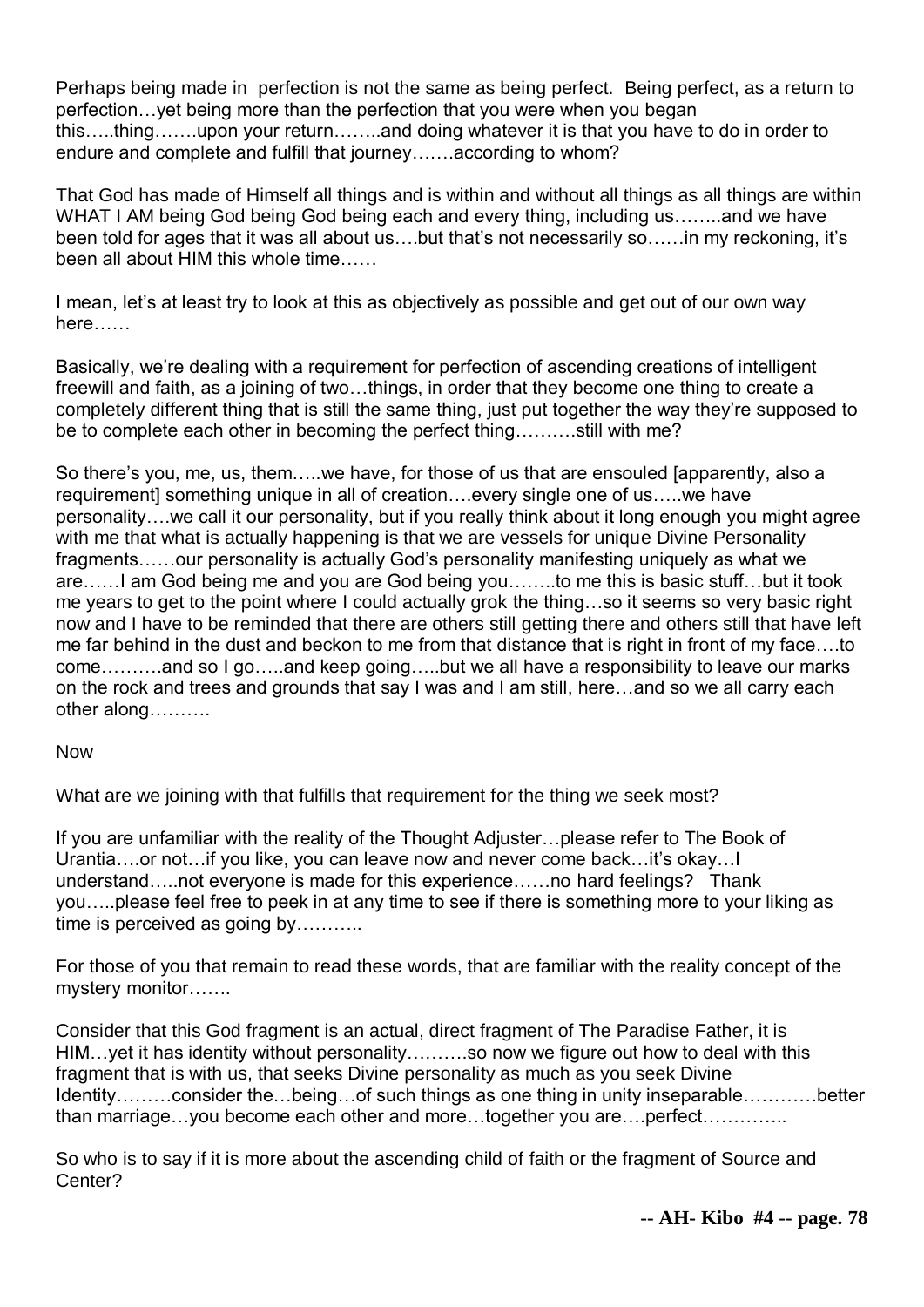Look a little deeper and you will see that it is about the Creator of both, being both, becoming both as one and the experience of that…..is this all just to create good company? Surely the Paradise Personalities are perfect….yet have they all experienced the becoming of perfection being perfect?

Remember, you exist where there is everything…EVERYTHING! You cannot imagine everything, not to mention everything at once [ok, I mentioned it…live with it] EVERYTHING AT ONCE! All of it, ONE THOUGHT…………ALL OF IT AT ONCE, BEING ONE…AN ETERNAL INSTANCE……AN INFINITE IOTA…….ALL ONE THING BEING THE ONE THING BEING EVERY THING…..AT ONCE…..ALL POTENTIALS AND POSSIBILITIES AND ACTUALITIES, ALL CAUSES AND EFFECTS, IN INFINITE WAYS THROUGH INFINITE CIRCUMSTANCES…..

Subtle differences, here and there, nuances and shades, perspectives and considerations, a choice here, a word there, a step, a breath…. A jump, a hesitation…….each thing an instance that creates whole new realities of circumstances of causes and effects that create new circumstances of causes and effects, ad infinitum forever, foreverever………………….all at once…in one mind…AS ONE MIND IN ONE MIND THAT IS ALL MIND BEING ALL MINDS………..so in the neverending end….it's all about HIM, isn't it?

Look around…you are surrounded by and you are, the signs and symbols, the lines and angles, the curves and shades and smells and sounds and silence of perception in experience that surround you at all times…what do they mean to you? Yes, YOU……..it all means something different to each of us and that is how we get there….by allowing that journey to happen, to experience it and to let the uniqueness of our own, individual experience, as part of the whole experience and yet………..it is what it is and no two are alike and yet it is all one experience and only the creator and beholder of that whole experience can fully appreciate it…..and IT is the ONLY THING that knows what it is and what to do with it and what to be in it and how it all works and everything down to the smallest infinitesimal detail…….because it is a being of will and intent and this is the creation of that will and intent and however external it may appear to be to you, to IT…it is an internal thing…yet in you…yes you….it may experience itself externally at the same time and so it is ITSELF, within and without and…well….words cannot explain…you have to experience the Thing……..and be experienced by It…all at the same time…and know that that is…and be good with it…….and therein is the point….right now…..at least to me….and it may just be me……hey, I am what I am in I AM being WHAT I AM……..and so on and so forth, etc., etc……………..

## So

While people all over the place are yelling about the money and the cabals and you should focus on what you want and the best outcome you can imagine and the best life you can imagine……sigh

Just answer one question for me…if we…we…and you….are imperfect at this point of perception of our experience……..what are our thoughts and desires in comparison to THE ONE? THE PERFECT ONE?

If one is giving them selves..their self….to The One, willing and intending to do and be the Will of The One as The One sees fit to manifest Itself in them as unique aspects of The One in their/Its perception of their path to perfection and the experience of that which each one has with The One……..how willing are any or each of you to recognize your creator and serve His Will as your own…asking that His/Her/Its Will be done and not your own….in all things….that IT may act in you that you may experience and thus learn…how to act…perfectly……..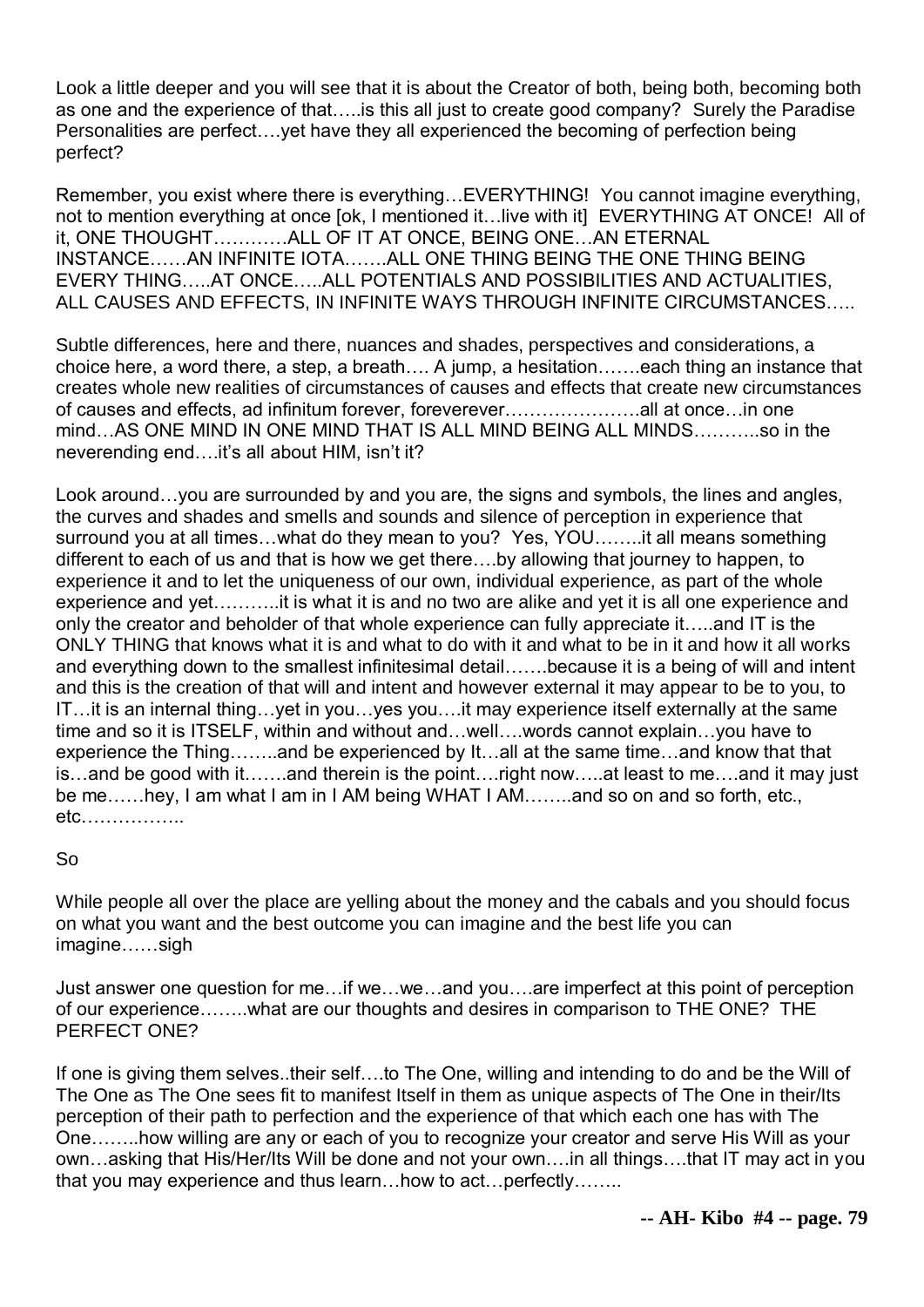It's just a thought, don't mind me…..most people want to hold onto their free will like Golem and 'my precious'……..but if all and everything is already known from before the beginning and all is simply the experience thereof, for the sake of that experience in demonstration for the sake of…whatever THE ONE gets out of it…….[and no…I'm not going to guess…the list can get way too long and any or all of it or none may be true……that's up to Him to say, not me……perhaps we'll find out when we get there…you are going, aren't you?]

So if you truly believe that you are one with The One and all is one……..

## GOD IS ALL ARE WE ARE ONE ARE WE ARE ALL IS GOD

Put that in a circle and connect the two….Alpha and Omega…to see God in unity…………….

If you know……….KNOW……..then act like you know………that even in your imperfect acting, God is pleased with you because YOU ARE TRYING…YOU ARE MAKING THE SUPREME EFFORT TO ACHIEVE YOUR SUPREME GOAL……perfection………..be as God is…….and while none of us will ever be able to know all of It……The way to The Father of all things has been shown in the path that the Living Son of The Father…..walk that path as it has been laid out for you to do so…..be as the Father is…as the Son who does what He sees the Father doing has shown you………do the work…the work is within…..do The Father's Will in the Name of His Son……CHRIST MICHAEL ATON.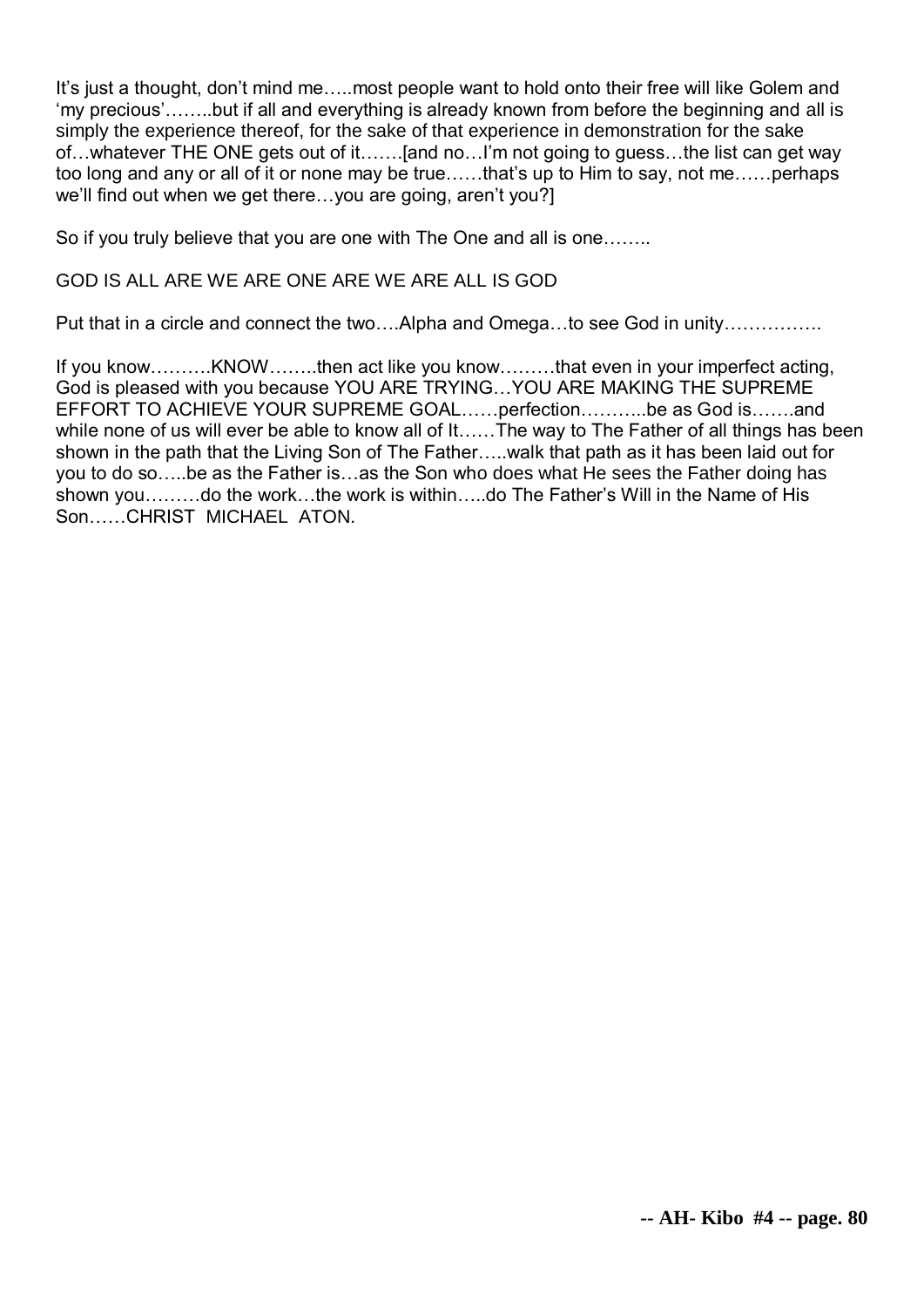#### **FIRST MESSAGE FROM MAMA**

### **By MAMA thru Kibo**

**Mar 22, 2013**

thru Kibo recently. Published here on March 21, 2013. Please visit his blog and find the T Shirt/mug section, under Support [\(http://kibodabi.wordpress.com/support/\)](http://kibodabi.wordpress.com/support/) for the rare Kibo spiritual art that cannot be found any place else.

You will forgive this one that takes this message on my behalf…….but I will make a way for him to disseminate truth to the satisfaction of his Creator Parents………..

This one is suffering through ill- conceived and ill-perceived notions…….forgive him and pray for his understanding of the truth. For his part, he has asked and prayed to disseminate only OUR TRUTH…and so it shall be…………

As the Father of all things has taken it upon Himself to be each and every one of you…to be your personalities and identities…to be everything and all and yet, be each and every part of it all…THAT IS WHICH HE IS AND HE IS FATHER OF ALL AND WITH ALL AND IN ALL AND IS ALL>>>INCLUDING YOU WHO READS THESE WORDS….HE IS YOU AS YOU ARE HIM AND YOU ARE EACH OTHER AND THE SOONER YOU REALIZE THAT YOU ARE GOD IN THE FLESH BEING WHO AND WHAT YOU ARE…ACCORDING TO HIS WILL…THOUGH YOU MAY STRIVE TO DO YOUR OWN WILLS…AT THE END OF THE CREATIONAL DAY, ALL THOSE THAT REACH PERFECTION WILL FIND THAT THEIR WILL AND HIS WILL HAVE BEEN MADE INTO ONE WILL…….AND THAT WILL IS MINE.

I AM the Feminine aspect of Creator. I AM, the Mother of all things. As HE is the sum total of all individuals and is more than the sum of His parts, in that respect…So Am I, the sum total of all of your relationships with all things as I AM. As He is each of you individually, so Am I each of you collectively…

I am all of the relationships between all things as one…all the time….and I Am also more than the sum of My parts.

I am the relationship between the land and the sky, the clouds and the wind, the rain and the lightening….and I Am the relationships between you and others….you as human and you as human beings and you as beings….I Am the relationship between each of you, individually and collectively, with each other and your pets and your environment and the animals and plants and insects and ocean life…

I am the relationship between male and female and you and your loved one and you and your children and you and your significant other and you and your neighbor and you and your house and your car and your job environment…[which is full of relationships]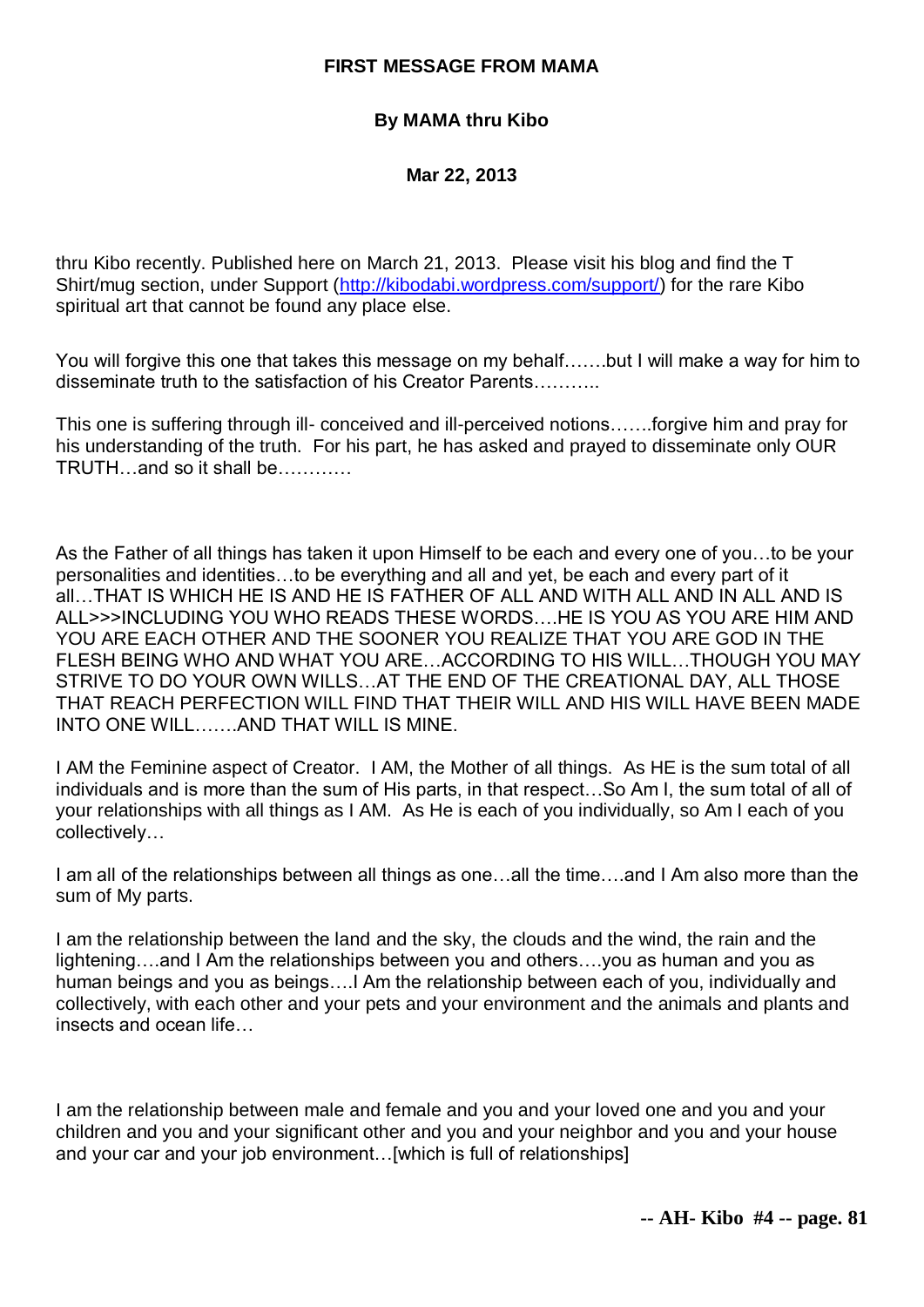Can you not see what I Am? Can you feel that I am all that you are in relation to all that is other than you?

Can you see that I Am your Mother Divine, that has birthed all of you into manifestation based upon the idea, the thought, the Plan of THE ONE?

Do you see me as THE ONE?

DO YOU SEE ME AS PART OF THE ONE?

Do you see THE ONE, as all things as one….and being more than the sum of it's parts?

I AM YOUR MOTHER GOD

I AM THE CRUCIBLE THROUGH WHICH YOUR IDEAS AND NEEDS AND DESIRES ARE FORGED AND POURED INTO MANIFESTATION

I AM THE BIRTHING OF YOUR CREATIONS

WHETHER FOR GOOD OR FOR EVIL

**WF** 

**WE** 

**WE** 

DO NOT JUDGE

FOR ALL IS KNOWN

AND ALL SHALL REMAIN IN HOLY WILL

BETWEEN US AS ONE

THAT EVIL MAY NOT PREVAIL

AND THAT THE LIGHT MAY NOT BE OVERBEARING

THAT YE ONES MAY STRIVE FOR PERFECTION

AND FIND IT IN THY OWN TIME

AS IT HAS BEEN GIVEN THEE

BY US

AS ONE

FOR ARE WE NOT ONE?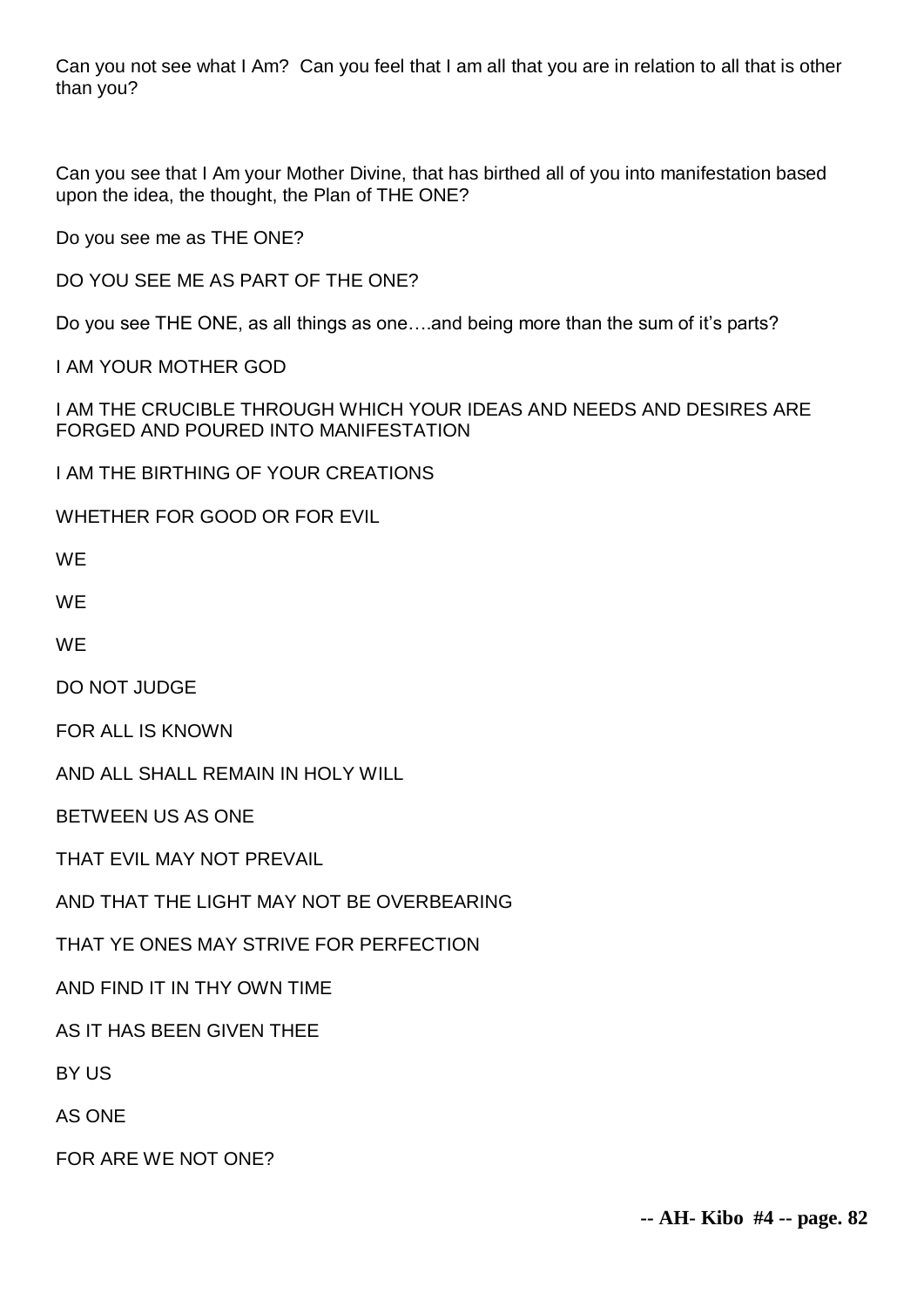YEA

WE ARE ONE IN ALL THINGS

AS YE SHOULD BE

MALE AND FEMALE WE MADE THEE

TO PERFECT AND COMPLIMENT EACH OTHER

TO SUPPORT AND LOVE EACH OTHER

AND WE HAVE GIVEN IT TO EACH OF YOU

TO EXPERIENCE WHAT NEEDS MUST BE EXPERIENCED

IN ORDER TO UNDERSTAND

ANY AND ALL THINGS

AND EACH THING

ACCORDING TO THE GOD PERSONALITY THAT IS YOU

AND WITHIN YOU

SO IF MAN LOVES MAN

AND WOMAN LOVES WOMAN

IS NOT LOVE ENOUGH?

YET YE ONES HAVE TRANSGRESSED THE NATURALS LAWS THAT WE HAVE MADE FOR **THFF** 

THAT CANNOT BE BROKEN

AND MUST BE ABIDED IN

EVEN BY US

FOR WE MADE THEM….

SHOULD WE BREAK THE LAWS THAT EVEN WE MADE?

So have a care to the practices concerning thy health

And know

That the creative juices of man

Need and must go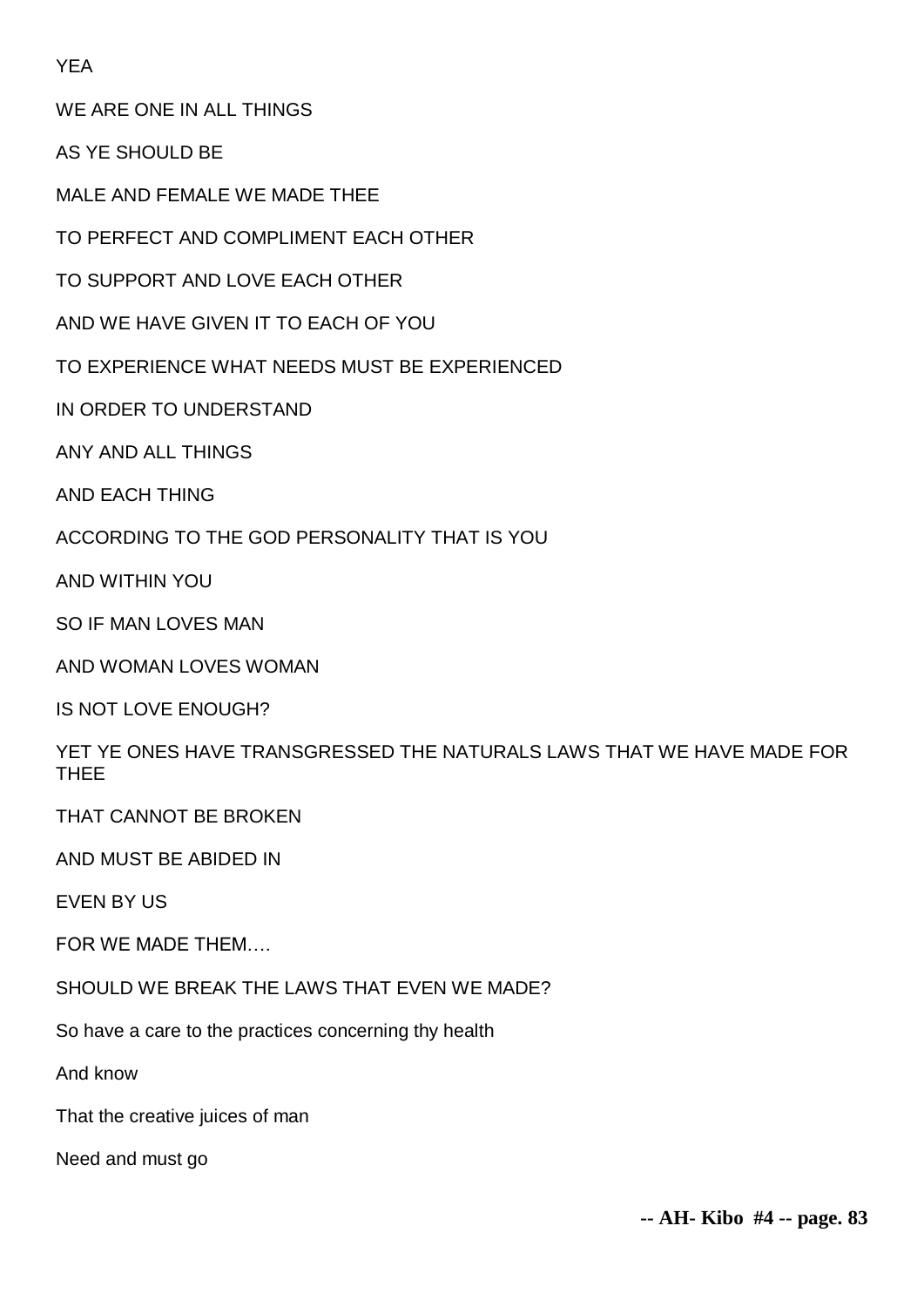In only one place For which it was designed Consider your health And the health of others Above all other considerations In your love….being who and what you are For ye ones choose to experience these things But not to the point of condemnation That some of you have practiced If ye ones love each other Then be loving And consider the consequences of your actions That it may be well with thee in thy love And that ye ones may be blessed by God the Mother And God the Father And God the Son Who is mediator between all things for the sake of all things......... And let that be that We condemn none And let the consequences of the actions speak for themselves In the experience of it And this applies to ye ones That think ye are safe Because ye are man and woman……. Ye suffer the same fate because of your practices….. Consider and change

For your own sakes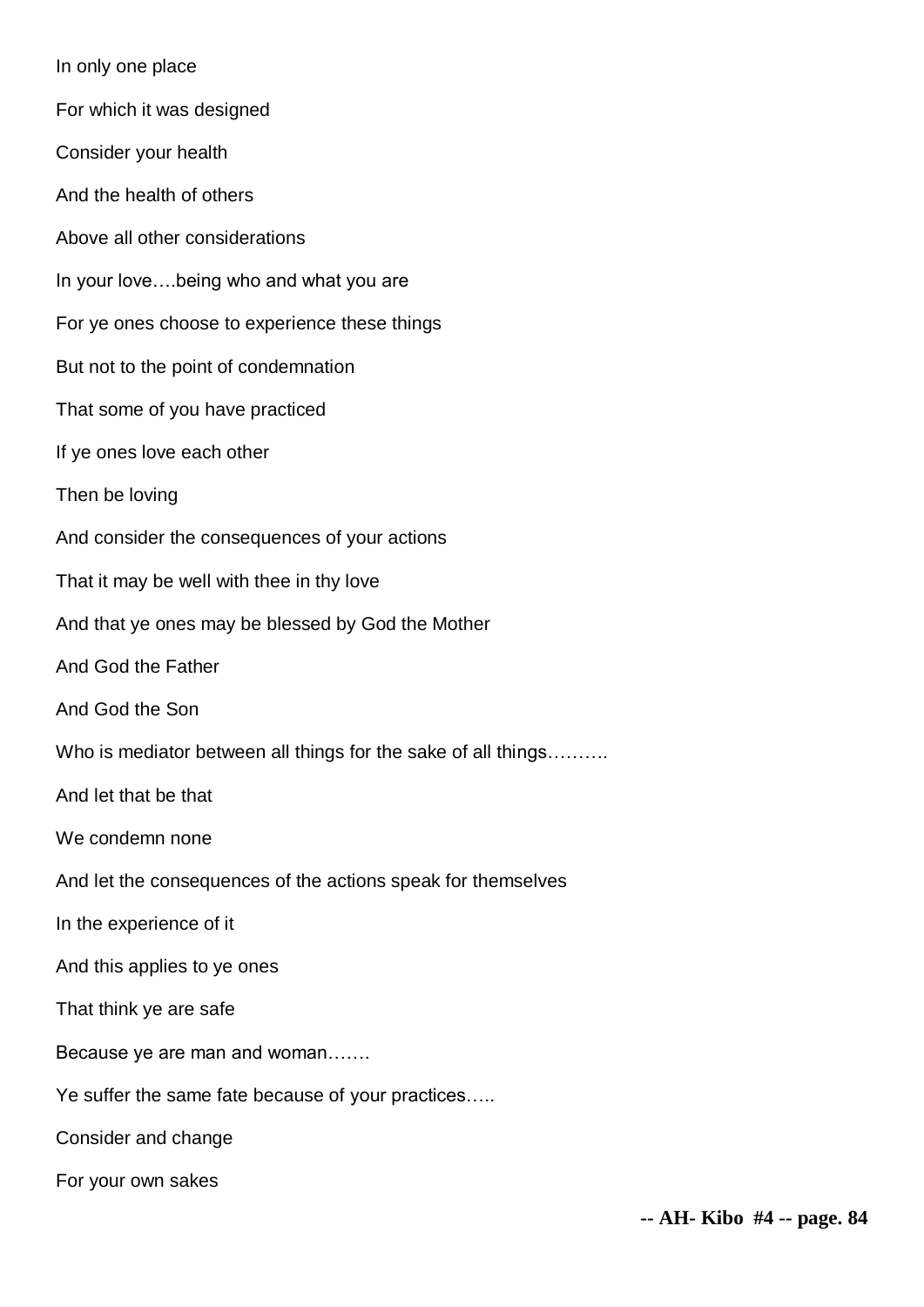And that is that and enough to be said……….

I

I AM THE MOTHER GOD

THROUGH WHICH ALL CREATION IS BIRTHED

I AM THE SUM TOTAL OF ALL OF YOUR RELATIONSHIPS

THE GRASS TO THE FLOWERS

THE GRASS TO THE COW AND THE GOAT

THE NUT TO THE SQUIRREL

THE TREE TO THE BIRD

THE FLOWER TO THE BEE AND THE BUTTERFLY

AND YOU TO ANOTHER AND EACH OTHER

I AM THE RELATIONSHIP OF THE PLANETS TO EACH OTHER

YOUR GAIA TO YOUR SUN

YOUR SYSTEM TO ANOTHER

YOUR CONSTELLATION TO YOUR LOCAL UNIVERSE

YOUR SELVES

TO YOUR CREATOR SON

YOUR MOTHER SPIRIT TO YOU

YOUR UNIVERSE TO YOU

YOUR BEING TO YOUR SELF….

YE ONES HAVE BEEN TAUGHT OF GOD THE FATHER

AND YOUR PHARISEES HAVE SOUGHT TO ERADICATE ME FROM HUMAN KNOWLEDGE

BUT I

I AM THE MOTHER GODDESS

WIFE AND CONSORT AND MISTRESS TO GOD THE FATHER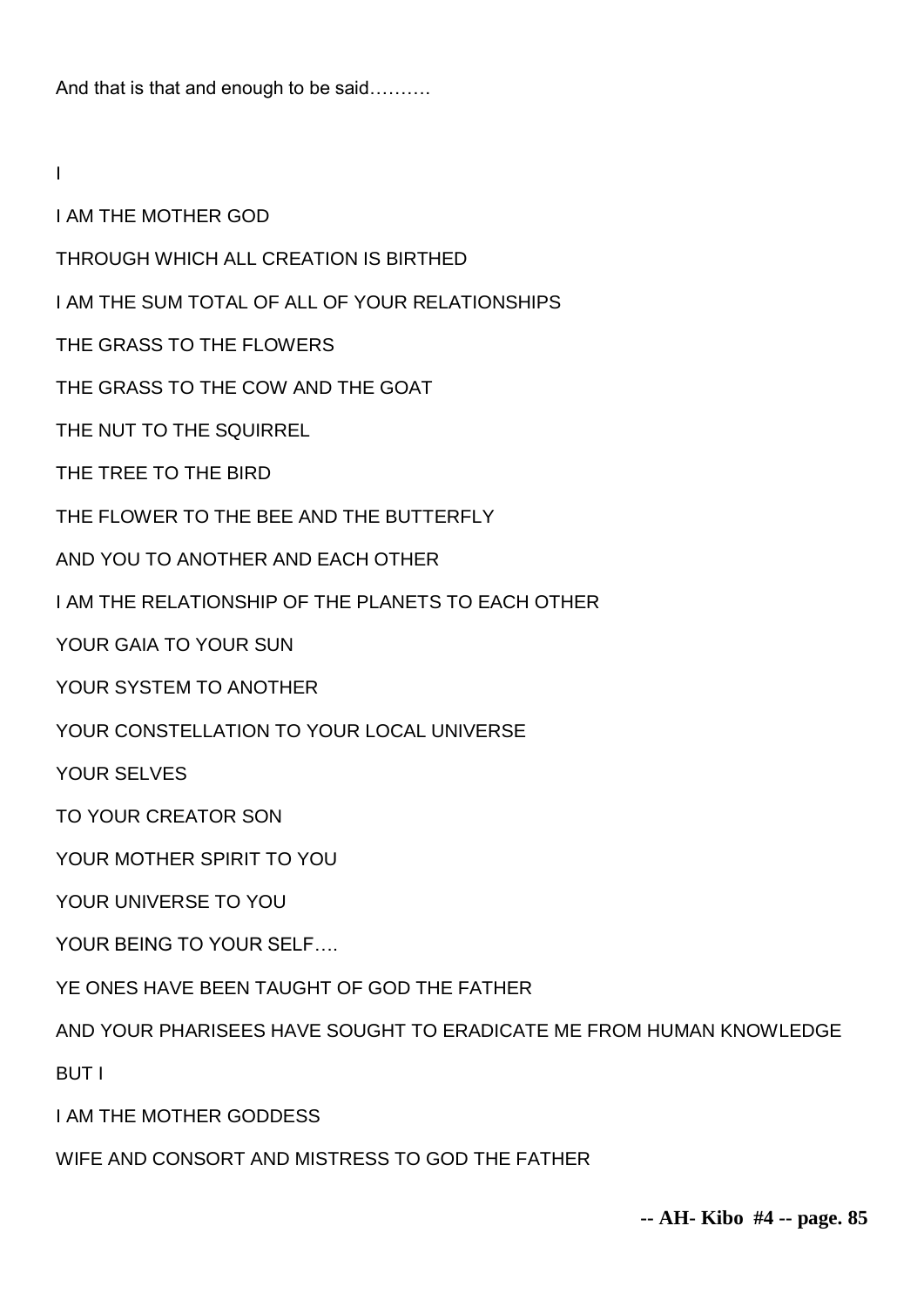I AM HIS BEST FRIEND ABOVE AND BEYOND ALL BEST FRIENDS

AND I AM YOUR BEST FRIEND AS HE IS YOUR BEST FRIEND

I AM YOUR GREATEST LOVE

YE MEN

THAT SEEK TO LOVE GOD

I GIVE TO YOU

AND TAKE YOU IN OF MY SELF

IF YOU LOVE WHAT I AM

AND TRULY LOVE ME

AS WHAT I AM

FOR AM I NOT GOD ALMIGHTY

IN ALL OF HIS AND HER GLORY?

YE ONES ARE RESISTANT TO GOD AS WOMAN……

SHALL I TELL YOU THE JOKE WHERE I AM A BLACK WOMAN?

OR HE A BLACK MAN?

WOULD THAT UPSET YOU?

PERHAPS WE SHOULD BE ASIAN

OR HISPANIC………OR NATIVE AMERICAN

DO YOU SEE

THAT ALL OF THESE THINGS DO NOT MATTER?

WE ARE WHO AND WHAT WE ARE AS ONE AND BEING IN AND OF OURSELVES THE DISTANCE THAT YOU HAVE MADE BETWEEN YE AND US AND EACH OTHER…….AND THAT IS A RESULT OF YOUR FEAR

## LEARN TO LOVE

Know that all is one and love yourselves in and as each other

Love each other as yourselves in what we are as us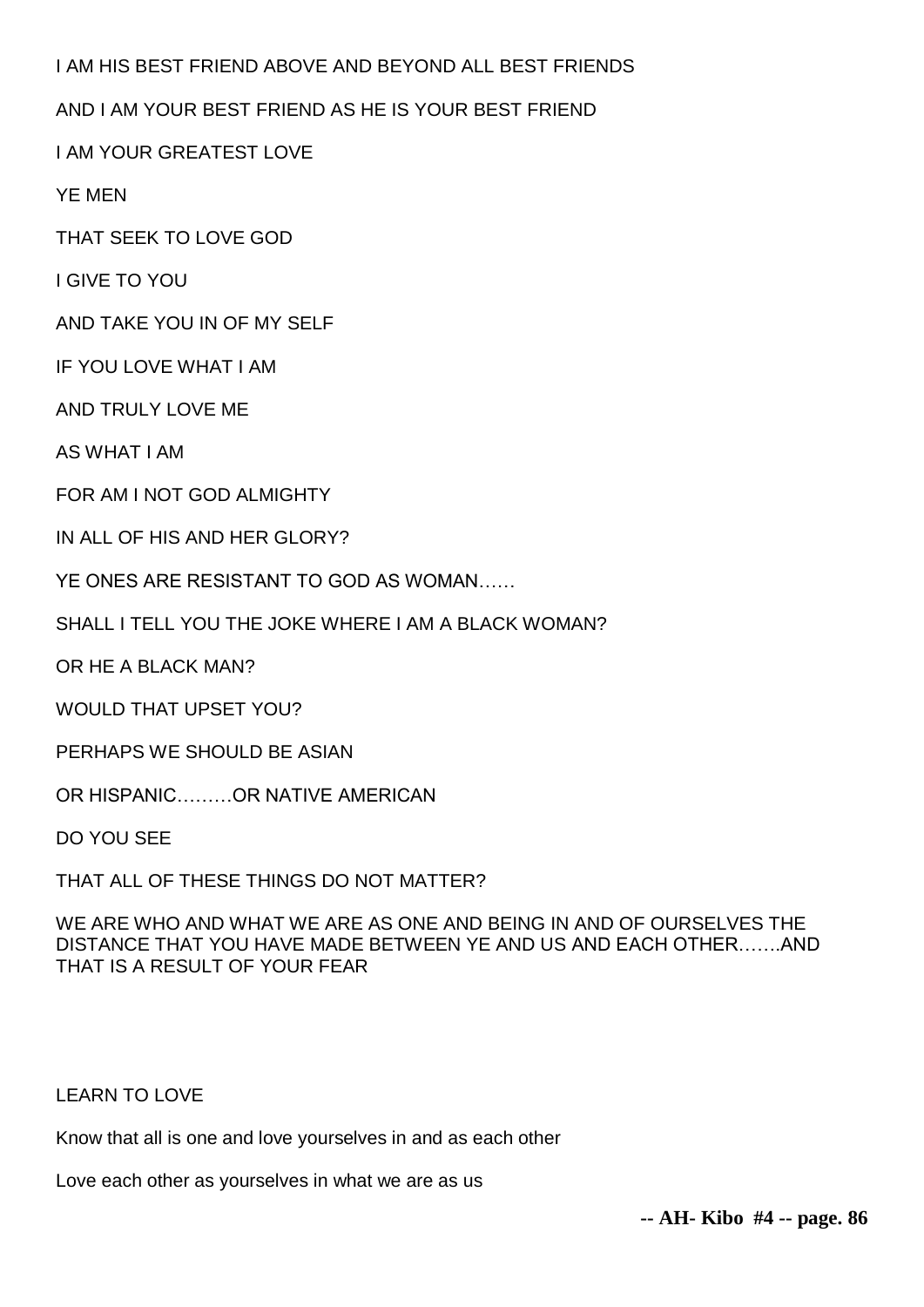Be one

Be one with us

And know

Beyond a surety and any doubt

That we are all each other

Ye ones that seek to be slaves no more

To the evil oppressive system of things

That you should know by now that you exist in

Ye ones that seek the freedom of truth

Know

**KNOW** 

THAT YE ONES ARE BEING JUDGED

AS TO YOUR ACCEPTANCE OF TRUTH AND THE VALUES OF COSMIC CERTAINTIES……..

THERE IS NO ESCAPE FROM THE VALUES THAT YOU HAVE PROMULGATED AND ACCEPTED OVER THE COURSE OF YOUR LIVES

IF YE ONES HAVE TAKEN THE LIES AND TRUTHS OF OTHERS AS YOUR OWN

WITHOUT INVESTIGATION

WITHOUT CONTEMPLATION

WITHOUT

AT LEAST

A STRIVING FOR DIRECT COMMUNICATION

WITH THE SOURCE OF ALL THINGS THAT IS WITHIN YOU

IF YE ONES HAVE IGNORED THE ADVICE AND TEACHING

THAT THE KINGDOM OF GOD IS WITHIN YOU

THAT YE ARE GOD

AND THAT

THAT WHICH YOUR LOCAL UNIVERSE CREATOR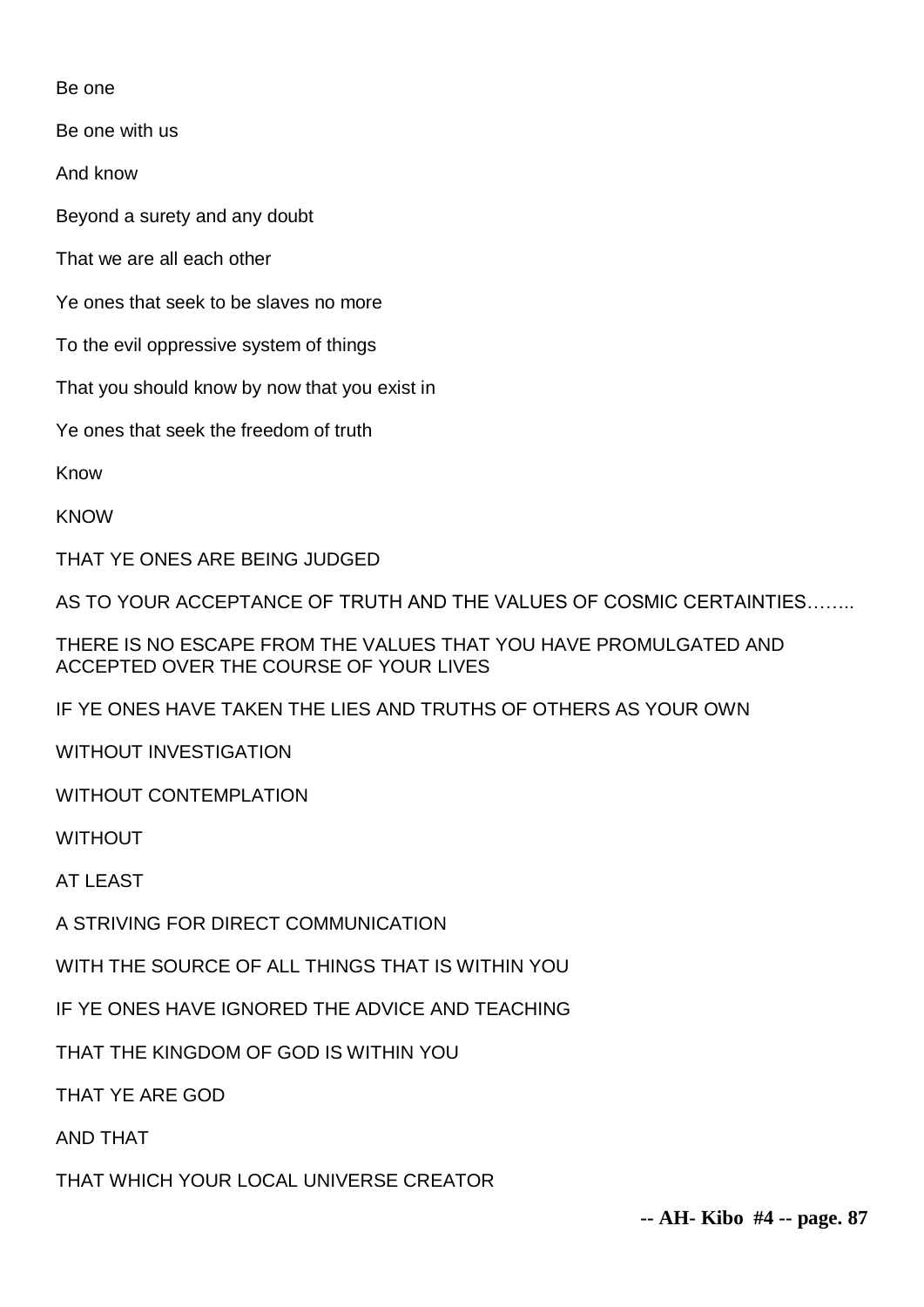TOGETHER WITH THE CHOSEN SON IN ESU

HAD DONE

AND HAS DONE

AND HAVE DONE

AND ALL THE WHILE

TEACHING YE ONES

THAT THAT WHICH THEY DO AS ONE

YE ONES MAY ALSO DO

THE HILLS WILL SKIP AS LITTLE LAMBS FOR THEE……

KNOW YE NOT THAT YE ARE GODS!?

YE ARE FATHER AND MOTHER

AND SISTER AND BROTHER

AND SON AND DAUGHTER

YE ARE ALL EACH OTHER IN GOD

AND GOD IS ALL OF THESE THINGS IN THEE…..

YE ONES HAVE A CHOICE

BELIEVE THE PEOPLE OF THE LIE

THE SYNAGOGUE OF SATAN

WHO CRUCIFIED THE CHRIST

AND STILL SEEK TO LIE

AND CALL THEMSELVES THE CHOSEN OF GOD……

TELL US

IF YE WERE GOD

AND YOU SENT YOUR SON TO A PEOPLE

AND THEY MURDERED HIM

WOULD THEY STILL BE CHOSEN?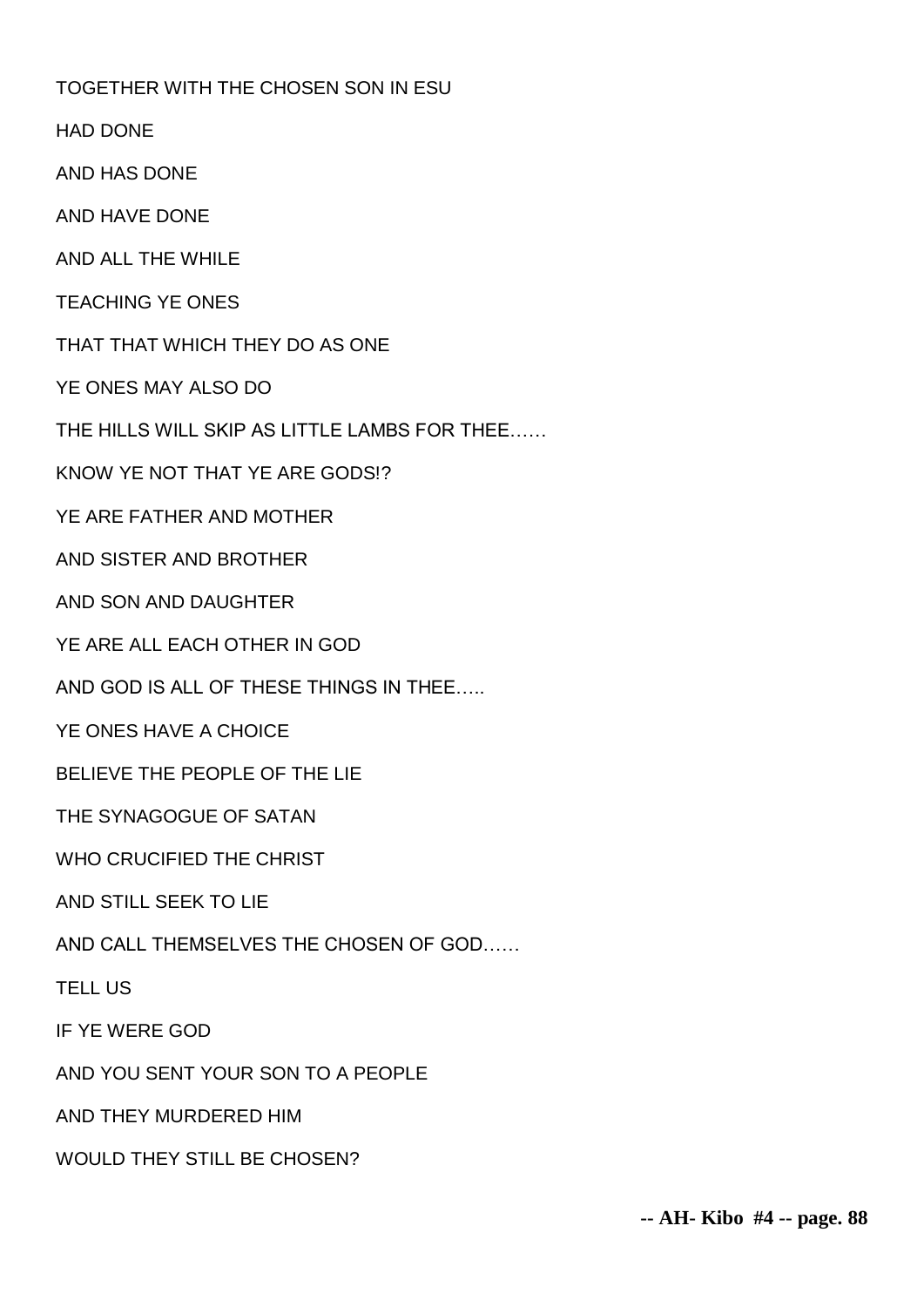YET YE ONES SUPPORT THE GREAT LIE AND THE GREAT LIES

FOR YOUR OWN BENEFIT…

WHERE ARE THE TRUE CHILDREN OF THE ONE?

WHERE ARE THE SERVANTS OF CHRIST MICHAEL ATON AND ESU SANANDA SANAT/KUMAT KUMARRA?

[this is the best that I can translate the present name of Esu…..please forgive me if I have trouble keeping up…to me, he is just….brother Esu…Prime Servant of God in Christ Michael Aton…and that is that…but…as is known by many who know this place of being….no more can be given than can be understood…you cannot fill a ten gallon hat with twenty gallons……..and so I beg forgiveness for my limitations……kibo]

WE SHALL LEAVE IT OFF FOR NOW AND AT THIS POINT AND LET THE PEOPLE QUESTION AND REGARD AND ASK AND SEARCH AND LEARN AS THEY MAY. WE HIGHLY SUGGEST THAT YE ONES REMEMBER YOUR ORIGINS AND WE SHALL REVEAL THE ORIGINS AND WORKINGS OF THE ADVERSARIAL RACE OF LUCIFER THAT INFECTS YOU EVEN NOW…..YE ONES SHOULD KNOW ALREADY THE SYNAGOGUE OF SATAN……AS CHRIST MICHAEL ATON IN ESU CALLED THEM…OUT OF TRUTH AND NECCESSITY……….AND YE ONES SHALL…..HOPEFULLY LEARN THE TRUTH OF LIFE AS WE ARE GIVING IT IN THIS ONE THAT SEEKS TO SERVE…..AND WOULD GLADLY DIE SERVING…….ALL FINANCIAL REWARD BEING SECONDARY…AS HE HAS PROVEN TO US AS ONE…YET HE HAS NOT THE MEANS TO SUPPORT HIMSELF AND HIS LOVED ONES……..THOSE THAT SUPPORTED HIM IN THE PAST ARE BLESSED BEYOND ALL IMAGINING, SO SAYS I, THE MOTHER GOD OF ALL CREATION….THOSE THAT SUPPORT HIM NOW SHALL ALSO BE BLESSED…BUT IT IS UP TO YE ONES TO BELIEVE INDIVIDUALLY OR NOT…ACCORDING TO YOUR RELATIONSHIPS……..BUT THAT IS A MEASURE THAT SHALL BE EXPLORED SOON ENOUGH….

KNOW THEE, THAT YE ONES, ALL OF YOU, SHALL FEEL THE FULL EFFECTS OF THE ASCENSION OF OUR DAUGHTER GAIA AND OF THE AGARTHANS, AS WELL.

YE ONES MAY COME AND GO AS YE ONES HAVE DECIDED. YE ONES MAY FOLLOW THE WILL OF THE ONE AS BOTH OF US AS ONE…OR NOT…BUT YE ONES CANNOT BE REDEEMED AND ASCENDED WITH JUST A PARTIAL LOVE AND KNOWLEDGE.

IT IS TIME THAT YE ONES FULLY RECOGNIZED THE EQUALITY OF THE LOVE OF THE FATHER AND THE MOTHER AND THE SON IN THE GREAT TRINITY AND BEING OF LIFE ETERNAL AND INFINITE AND THE GREAT SPIRAL PATH OF LIFE, ETERNAL AND INFINITE….

THE CHOICE IS YOURS TO MAKE

CLING TO YOUR OWN MISCONCEPTIONS AND THE MISCONCEPTIONS OF OTHERS AND DELIBERATE THE LIES OF OTHERS FOR THE SAKE OF THEIR CONTROL OVER YOU AND YOU AS WHO AND WHAT YOU ARE.....

OR SEARCH FOR AND FIND YOUR SELF WITHIN YOUR SELF BEING BOTH FATHER AND MOTHER GOD AND SON AS WELL…AND DAUGHTER…FOR THE DAUGHTER UNIVERSES ARE YET TO COME AFTER THESE…THE SON UNIVERSES……….AND WON'T THAT BE EXCITING?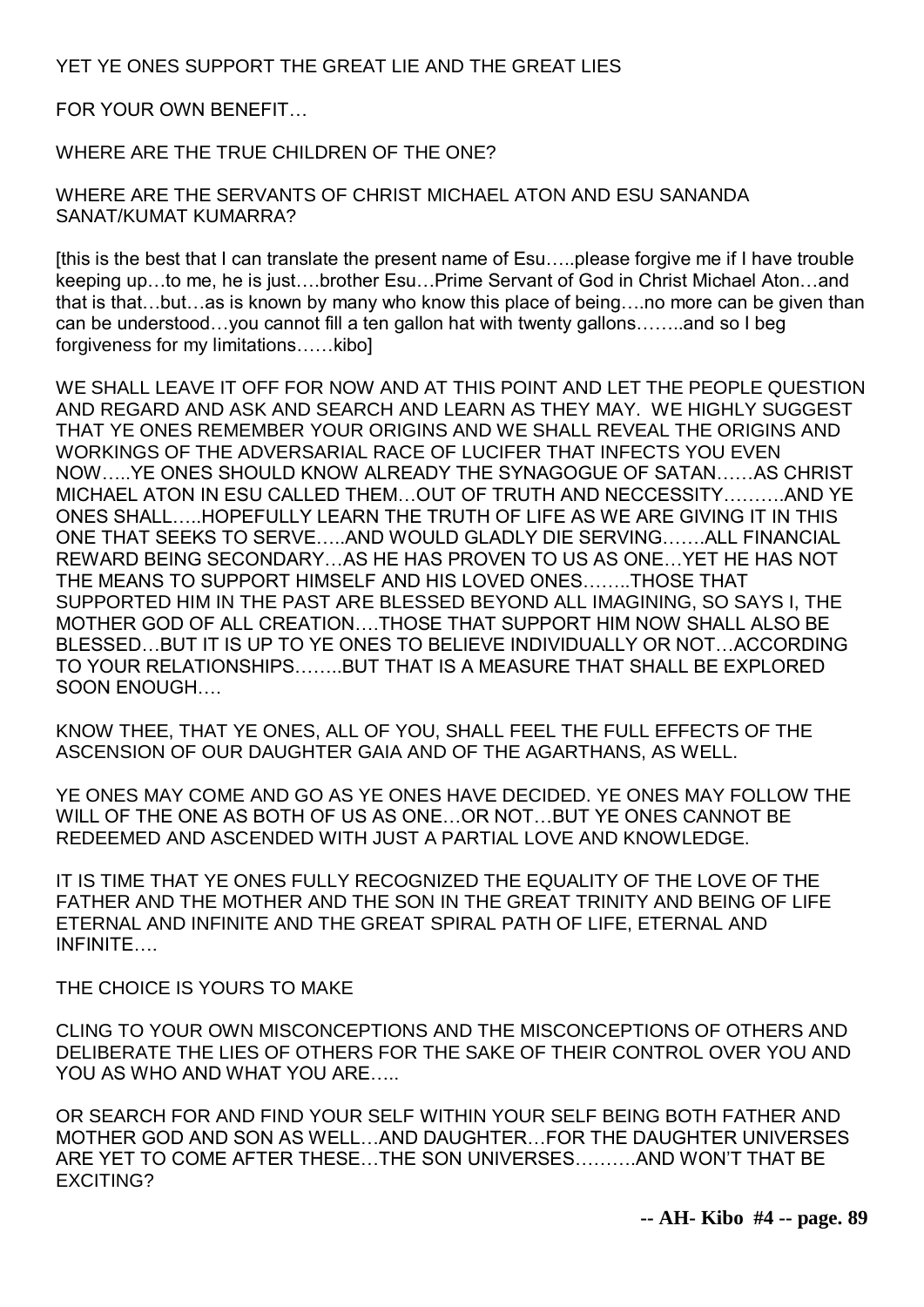# THE QUESTION IS…CAN YOU HANDLE IT?

# CAN YOU HANDLE WHAT IS COMING…WHENEVER IT COMES

TODAY

TOMORROW

NEXT WEEK………..WHENEVER

THE TIME OF FIANALITY WILL COME UPON YOU

AND YE ONES MUST BE PREPARED

NOT JUST MATERIALLY WITH FOOD AND OTHER SUPPLIES

BUT SPIRITUALLY

FOR THIS IS THE END GOAL…

TO BE ONE WITH ALL AND ALL WITH ONE

AND TO BE GOD IN THE FLESH

TO BE GOD BEING YOU AND YOU BEING GOD

ACCORDING TO DIVINE AND HOLY SPIRITUAL WILL

THE WILL OF GOD

AND NOT YOUR OWN, LITTLE WILL….

WHICH IS STILL IMPERFECT

AND YET

BECOMING PERFECTION BEING PERFECT

SHALL YOU GIVE UP THAT JOURNEY

BECAUSE YOU WANT WHAT YOU WANT

OVER AND ABOVE AND BEYOND

WHAT THE GOD OF GODS WANTS FOR YOU

WHICH IS YOUR GUARANTEED PERFECTION AS A CREATOR GOD IN YOUR OWN RIGHT

HAVING BEEN TESTED, AND FOUND TRIED AND TRUE AND NOT WANTING FOR ANY THING?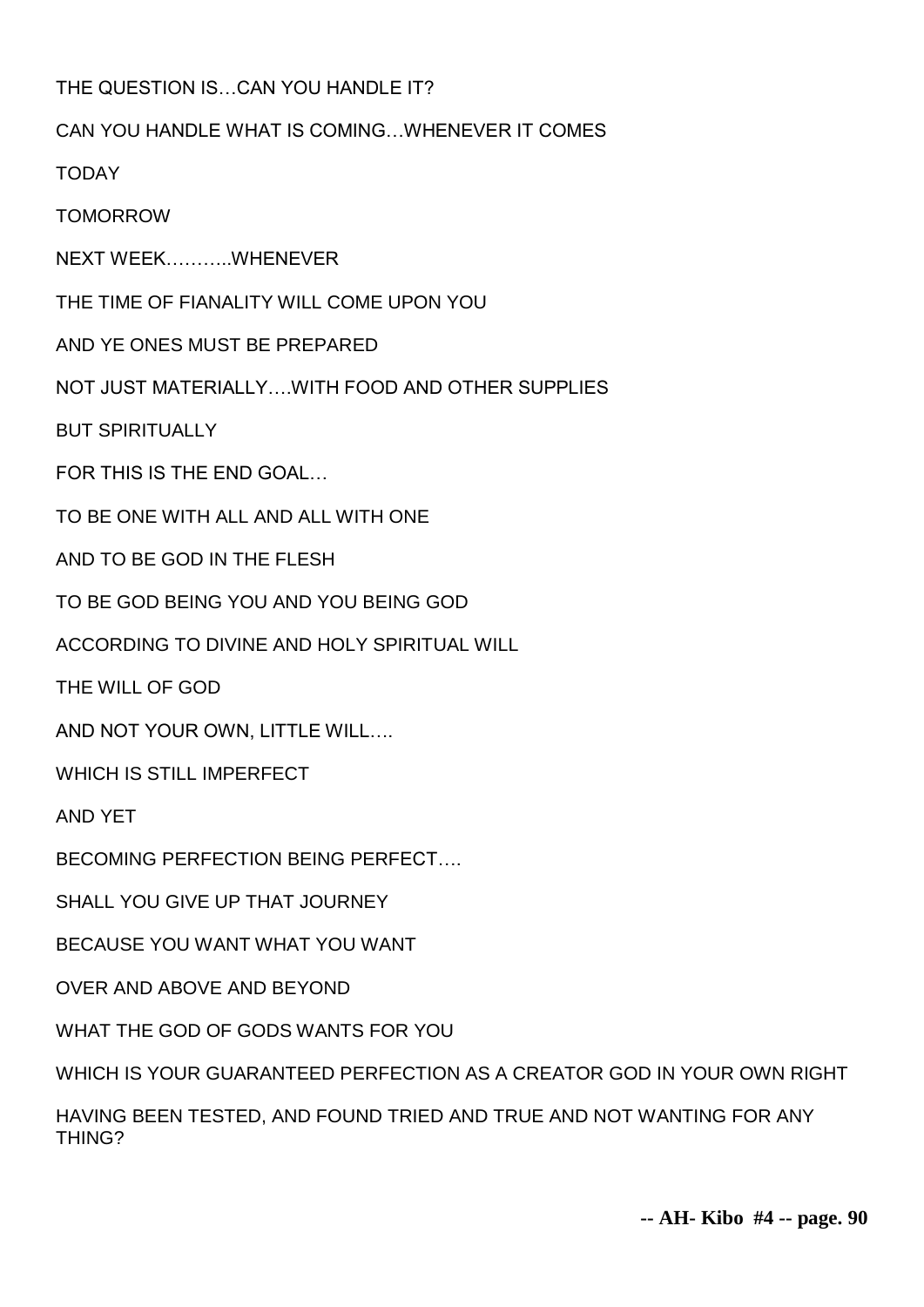**HEY** 

IT'S UP TO YOU…CHOOSE……….WE GIVE YOU THAT CHOICE

THOUGH WE KNOW IT ALREADY

WE GIVE TO YE ONES

THE FULL EXPERIENCE OF IT…….

KNOW THAT I LOVE YOU AND AM WITH YOU IN ALL THINGS AND WITH ALL THINGS AND THROUGH ALL THINGS

BECAUSE I AM YOU

IN ALL THINGS

AND I AM WITH YOU AS MOTHER AND FATHER AND SISTER AND BROTHER AND SON AND DAUGHTER AND BEST FRIEND FOREVER….

BUT YOUR ACCEPTANCE OF THAT AND THE EXPERIENCE OF IT IS UP TO YOU

ALL WE CAN DO IS REMIND YOU OF THE TRUTH

AND KNOW……………

THANK YOU FOR READING THIS MESSAGE GIVEN THROUGH THIS ONE

PLEASE SUPPORT HIM WITH YOUR LOVE AND PRAYERS

AND BE WITH HIM AS HE IS WITH YOU

AND WE ARE WITH YOU ALL

IN ALL OF THIS

AS ALL THINGS

AS ONE THING

BEING

WHAT I AM

I AM WHAT I AM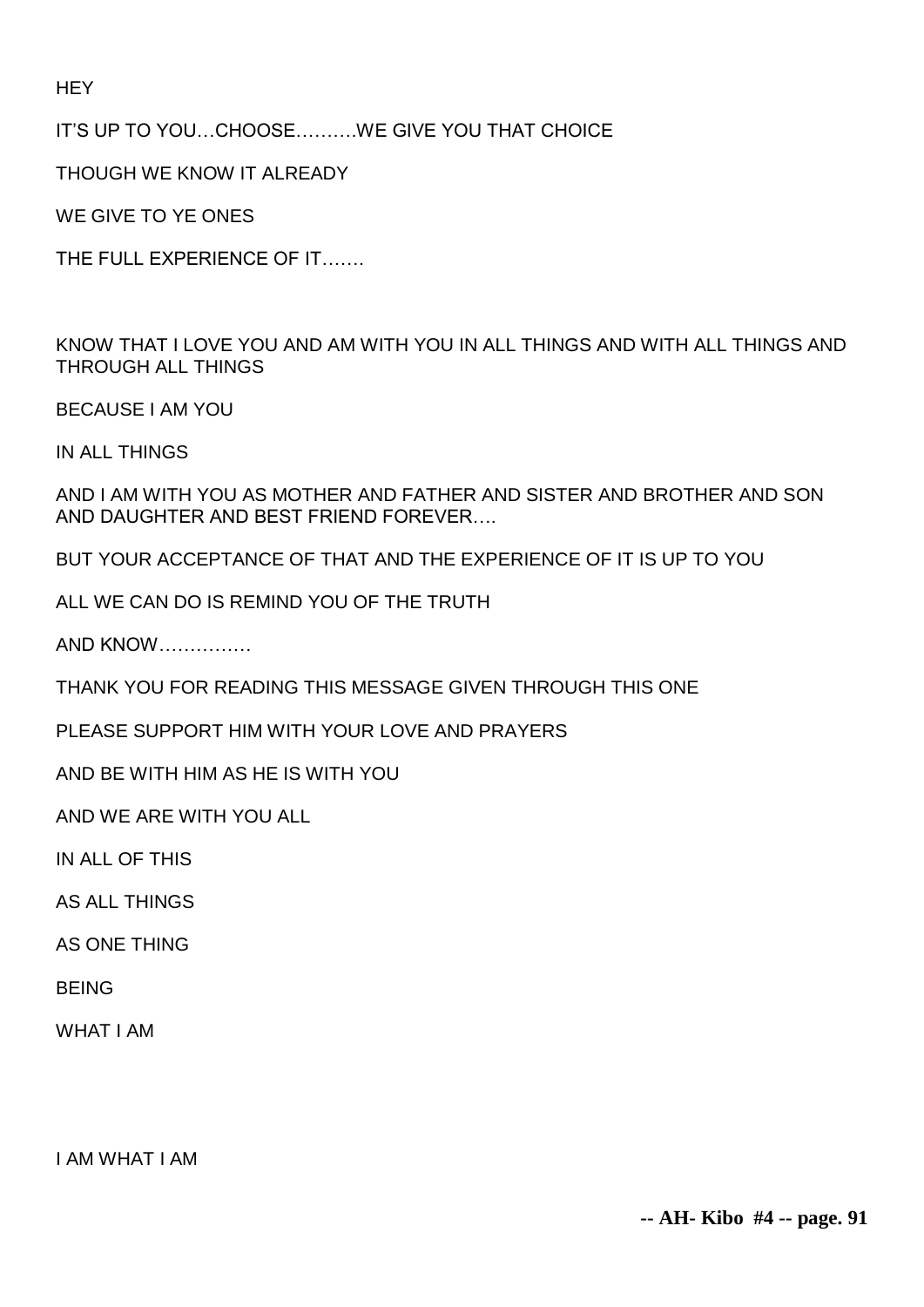AND NEED AND DESIRE NOTHING

FOR I AM

WHAT I AM………

ALL IS ……..

THE REST IS UP TO YOU

TO BE WHAT I AM

IN YOU

THE CHOICE IS YOURS…..

FEAR NOT

FEAR NOT

BUT LOVE

AND IN LOVE

ALL LIGHT IS FOUND AND GIVEN………

I BLESS YOU

I KEEP YOU

I EMBRACE YOU

I AM YOU

BE WHAT I AM

AND BE

AS I AM FOR YOU

ALL YOU CAN BE

FOR ME………………….I LOVE AND BLESS YOU…….MAMA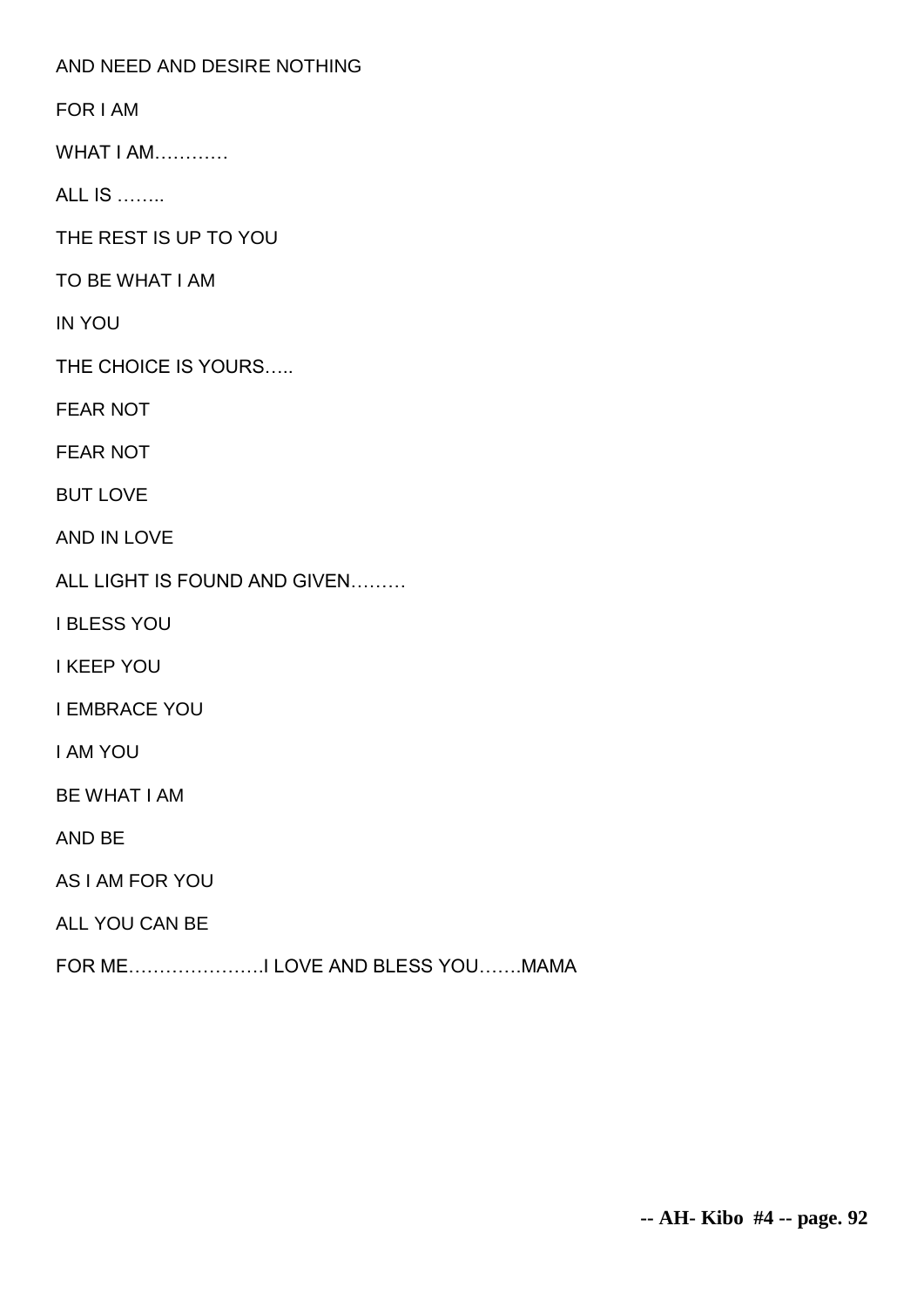## **"HEY! ANYBODY WANNA CONFERENCE HERE AND HELP ME GET A HANDLE ON THIS THING!?**

# **By Papa, Momma, and CM sing the choir of this one**

### **Mar 28, 2013**

#### 03262013

We are all sitting in the headquarters at the island……I've been here but I haven't been being here while I'm always being here... nevermind......... moving this way.......

So there I am on the circle couch, figuring things out…what to do, what to do……….finally found what I'm looking for and I don't know what to do…....guess that'll have to work its own blessed self out……….breathe…relax….all is one…one is all….it's good…it's all good….just flow with it and let it be what it is…..stay within THE LAW and let it all work itself out…you've done your job…your work is finished….time for the next job…….

…and just when is that assignment coming, anyway? So

Before I can yell out: "HEY! ANYBODY WANNA CONFERENCE HERE AND HELP ME GET A HANDLE ON THIS THING!?" THEY show up…….**.HEY MAMA…HEY PAPA…HEY BOSS**……..HOW'S IT GOIN'?

They sit around me on the couch and we talk and they explain about all the things that have been driving me insane in my insanity………thanks I needed that….appreciate it……and then they lay it on me…..

#### WANT TO TAKE A MESSAGE?

Oh boy…I see what's coming………sure you want to do this? I thought that it was agreed to just let it happen when it happens….since so many messages have simply ended up in more delays and disappointments and I think everybody want's Sheldon's version right now….it's much nicer…I whisper...it just all sounds so wonderful you really want it to be true.........but again, you want it to be true eventually, since it skirts around being delayed time after time……..but they nod inn understanding when he does it….we get yelled at….i think it's because we're not so……pleasant about it all…..so they feel better about yelling….but they still don't all yell at the ones responsible for all this dark…..cra……control…hi mama…and somehow they don't all make the same connection when reading Nidle…we tend to hit them in the face with it…….messages like..'once again we proclaim the end' just ain't gonna cut it anymore…so whatever you want to say, I'll write down…but I am personally hoping for better…if I may………….

CM: Not a problem, but the fact remains that the line from this way of things to the new way of things, the line between darkness and light, is closer than it ever was. But we are here to offer a joint statement to your brothers and sisters sharing and experiencing life on Gaia…if We may….

#### Sure……….

**And so the whole thing is given with one voice between them….:**

WE FULLY UNDERSTAND YOUR NEED AND DESIRE FOR FINAL RESOLUTION IN THE MATTER OF YOUR LIBERATION AND WHILE WE REALIZE HOW DIFFICULT IT IS FOR YOU TO LIBERATE YOURSELVES FROM WITHIN YOURSELVES, THE TRUTH REMAINS THAT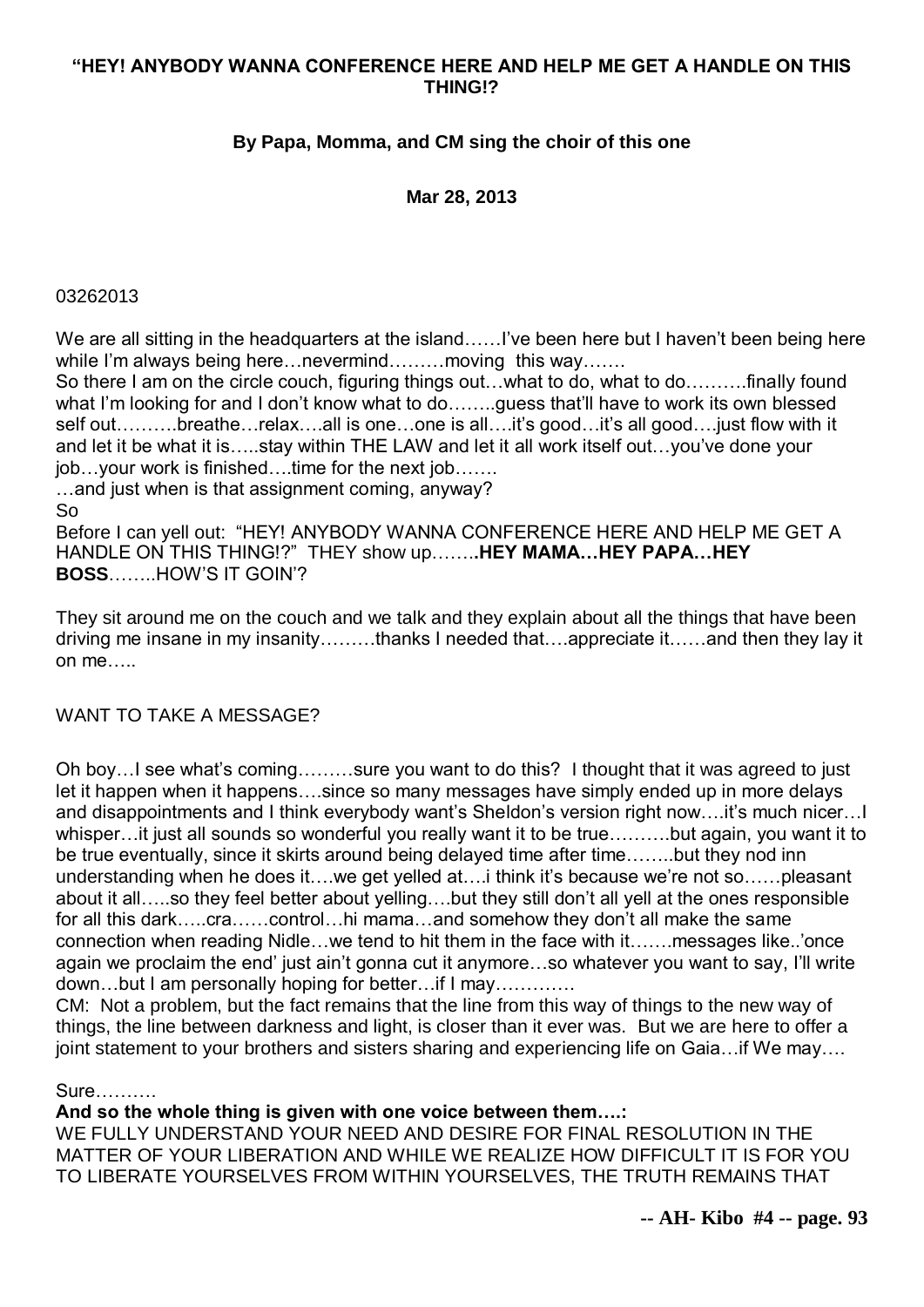THE OVERWHELMING MAJORITY OF CONSCIOUSNESSES ON YOUR PLANET HAS LEFT IT FOR OTHERS TO DO FOR THEM WHILE THEY SIMPLY DO ALL THEY CAN TO JUST…GET ALONG AND GO WITH THE FLOW. THIS WAS NOT UNFORSEEN BUT THE SHEER MAGNITUDE OF IT SPEAKS TO THE SELFISHNESS OF MOST HUMAN BEHAVIOUR.

WHILE THERE HAS BEEN IMPROVEMENT, AND WE APPLAUD ALL OF YOU THAT HAVE FOUGHT THROUGH THE LONG NIGHT TO BECOME LIGHTS IN THE DARKNESS IN THEIR OWN RIGHT AS SOVEREIGN BEINGS…WE ADMONISH YOU ALL TO REMEMBER THAT YOUR VIBRATIONS, YOUR ENERGIES, YOUR LIGHT AND YOUR LOVE, ARE ALL NECESSARY COMPONENTS TO AND IN, HOW ALL OF THIS HAPPENS AND THE PACE THAT IT HAPPENS. WHILE WE CAN MANIPULATE AND ARRANGE AND REARRANGE ENERGIES AND FORCES THAT COME TO AND FROM YOUR PLANET, WE CANNOT DO THE SAME WITH YOUR OWN ENERGIES AND FORCES.

WE WANT YOU TO LOVE EACH OTHER MORE AND SHOW YOUR LOVE MORE READILY TO EACH OTHER. BE MORE HELPFUL TO EACH OTHER, MORE EMPHATIC AND COMPASSIONATE….. WE REALIZE THAT YOU ARE NOT JUST GOING TO WAKE UP TOMORROW AND START A MOVEMENT…THAT IS NOT WHAT IS NECESSARY…….. SMILE AT EACH OTHER MORE HELP EACH OTHER MORE WHEN YOU SEE THAT A HELPING HAND COULD BE NEEDED. IF YOU TRULY BELIEVE IN GOD AND THE BLESSINGS OF GOD FOR THOSE THAT LOVE GOD BE GOD HE, SHE OR IT OR ALL AT ONCE…..THEN SPEAK UP AND BLESS EACH OTHER SAY GOD BLESS YOU TO SOMEONE SAY GOD LOVES YOU TO SOMEONE OTHER THAN YOURSELF OPEN DOORS HELP WITH PACKAGES HELP PEOPLE ACROSS THE STREET UNDERSTAND THAT NOT EVERYONE THINKS AND FEELS LIKE YOU DO ABOUT EVERYTHING AND LET THEM BE WHO AND WHAT THEY ARE…AND BLESS THEM…AND LOVE THEM YOU HAVE YOUR HUMANITY IN COMMON YOU HAVE YOUR SOULS, YOUR SPIRIT, IN COMMON YOU HAVE YOUR LOVE IN COMMON LET THAT GROW BETWEEN YOU WE KNOW IT IS HARD WE KNOW THAT THERE ARE THOSE THAT WILL ASSAIL YOU NONETHELESS THERE ARE THOSE THAT WILL HATE YOU BUT THEY WILL HATE YOU WHETHER YOU SHOW FAITH OR NOT THEY WILL HATE YOU WHETHER YOU SHOW YOUR LOVE OR NOT THEY WILL HATE YOU IF YOU LOVE THEM THEY WILL HATE YOU IF YOU FEAR THEM IT IS UP TO YOU TO CHOOSE IF YOU WILL FEAR THESE PEOPLE THAT SEEK TO CONTROL YOU THAT ARE CONTROLLED TO TORTURE YOU AND USE YOU AND ABUSE YOU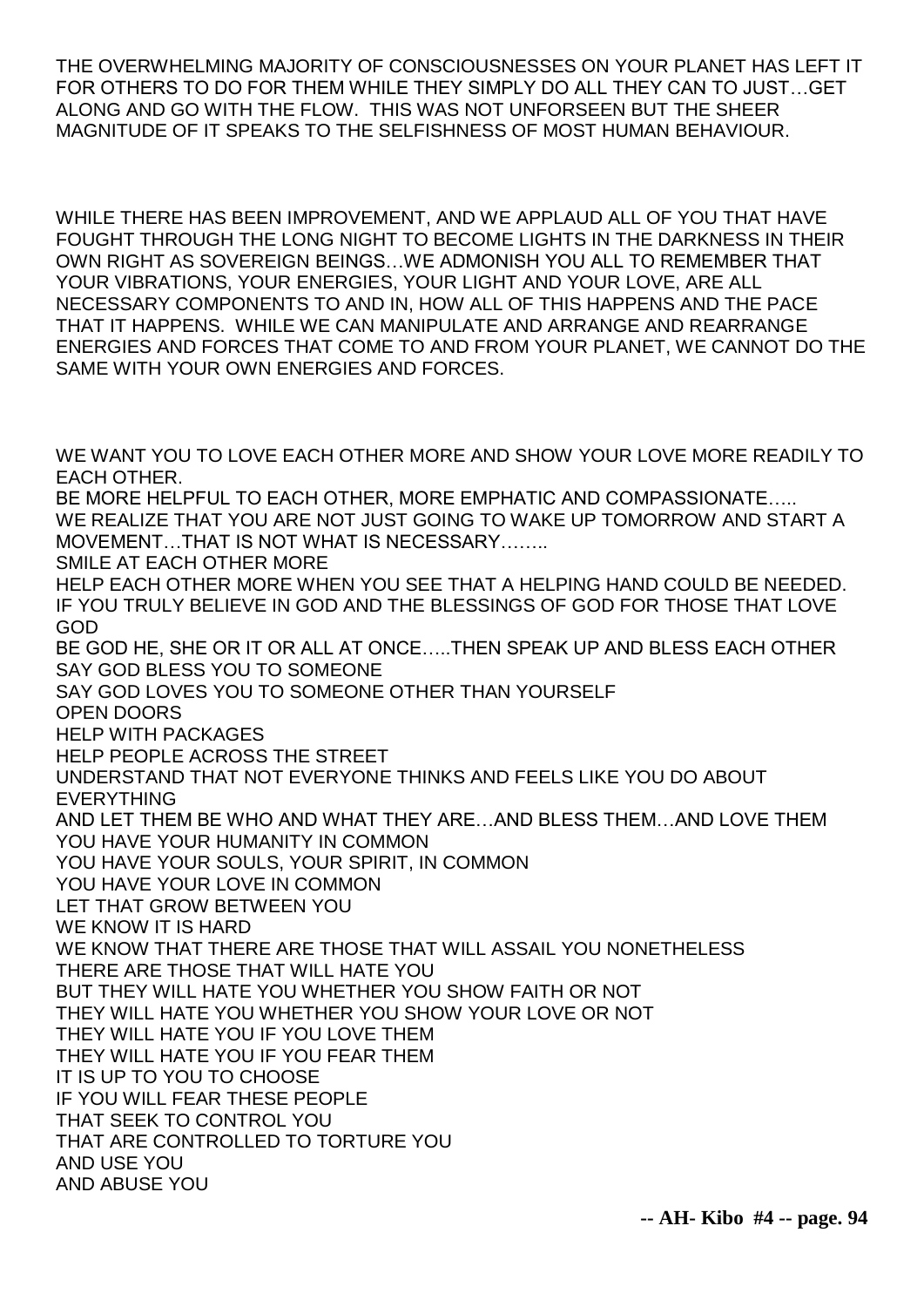AND MISUSE YOU AND REUSE YOU AND REFUSE YOU AND SOME DO SO ALL TOO WILLINGLY…LEAVE THEM ALL TO US..WE HAVE THEM WELL IN HAND… BUT WHERE IS YOUR UTTER MASS OUTRAGE FOR THE INJUSTICES THAT HAVE BEEN HEAPED UPON YOU? WHERE IS THE OUTRAGE OVER BEING TOLD THAT THOSE THAT ARE RESPONSIBLE FOR YOUR SLAVERY ARE TOO BIG TO FAIL OR PROSECUTE? OH YES, WE KNOW IT IS TOO HARD YOU HAVE LIVES TO LEAD MOUTHS TO FEED JOBS TO KEEP JOBS TO FIND YOU NEED MONEY TO PAY THE BILLS YOU DON'T FIGHT IT MAYBE YOU MUTTER UNDER YOUR BREATH WISH SOMEONE WOULD DO SOMETHING YOU DON'T GO AGAINST THE FLOW LEST YOU LOSE EVERYTHING THAT YOU'VE TRIED SO HARD TO HOLD ONTO….. BUT THAT IS NOT OUR FLOW THAT IS THEIR FLOW UPON YOU LIKE SALMON AGAINST RIVER OF DEATH IN DARKNESS YOU MUST NEVER GIVE UP THE STRUGGLE TO REACH THAT PLACE WHERE NEW LIFE IS PROMISED AND THE STRUGGLE IS FINALLY OVER… YE ONES NEED NOT BE SO TIMID AND COMPLACENT ON THE OUTSIDE WHEN YOUR HEARTS AND SOULS WITHIN YOU HAVE BECOME A BONFIRE FOR THE FREEDOM AND SOVEREIGNTY THAT IS YOUR NATURAL AND INHERENT RIGHT AS ASCENDING, FREE WILL, INTELLIGENT FAITH CHILDREN OF THE PARADISE TRINITY AND YOUR CHRIST MICHAEL ATON FOR THIS IS STILL HIS UNIVERSE AND HIS WILL IN IT IS OUR OWN, AS WELL…. YE NEEDS MUST LEARN TO SHARE YOU LIGHT IN COMMON....... LIGHT FLOWS LIKE WATER IT FILLS WHATEVER IT IS IN YE ARE MOSTLY WATER…DID YOU KNOW THAT? WATER FLOWS TO TAKE THE SHAPE OF ITS CONTAINER IT TAKES IN THE ENERGIES AND VIBRATIONS THAT ARE DIRECTED UPON IT SURELY YE ONES HAVE DISCOVER EMOTO? IF PRAYING AND MEDITATING OVER A LAKE TO HEAL IT, PURIFIES THE WATER WHAT WILL IT DO FOR YOU? CAN YOU STILL YOUR TURBULENT WATERS? YOUR WATER, YOUR BLOOD, YOUR FLUIDS. YOUR FORCES, YOUR ENERGIES ARE STILL COMPROMISED BY THE SHADOWMIND AS IS THE OCEAN OF YOUR MIND, YOUR CONSCIOUSNESS…… YOU ARE THE RIVER THAT IS FLOWING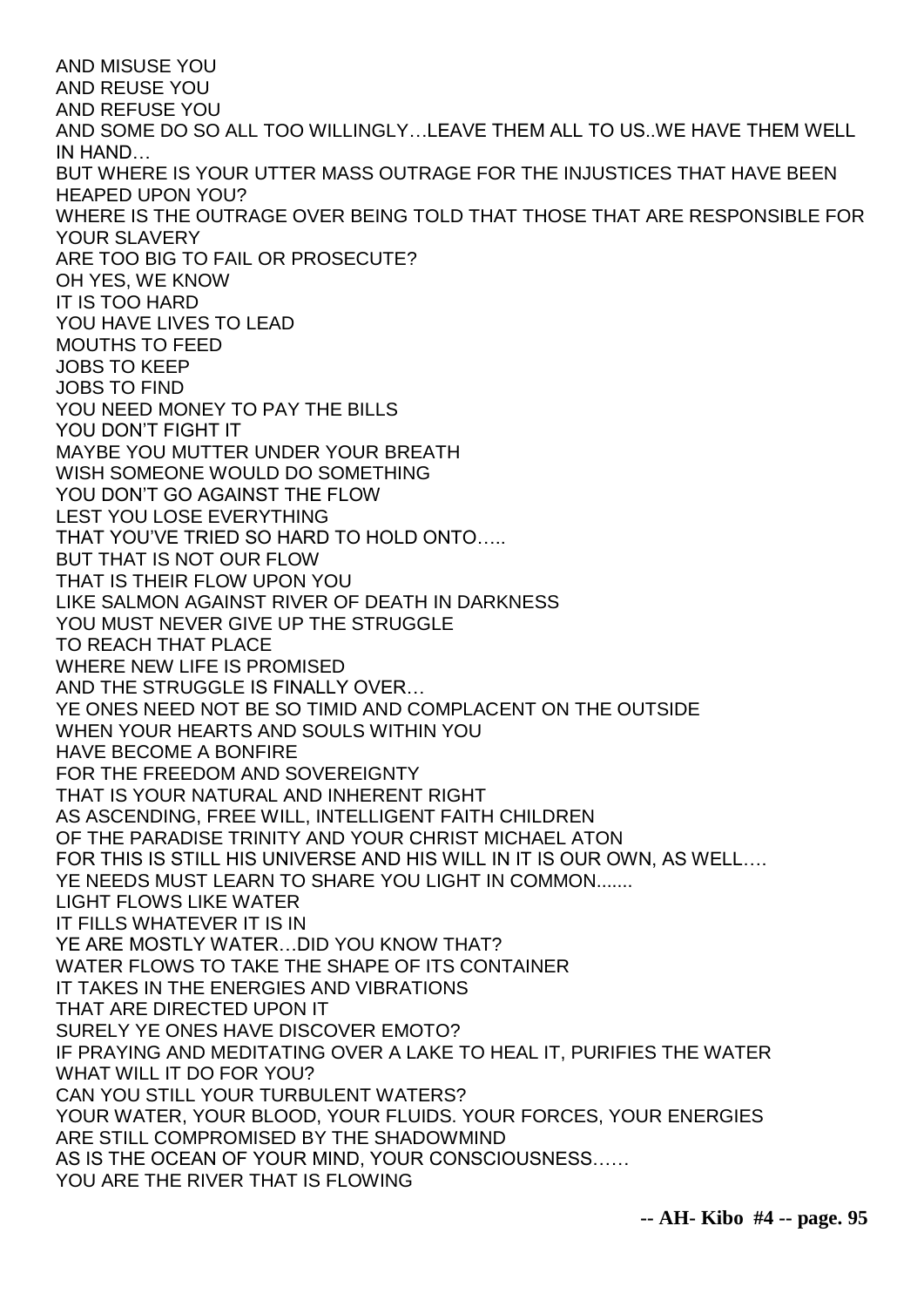WHO AND WHAT ARE YOU FLOWING TO? IF YOU ARE FLOWING TO US, THEN SAY SO LET YOUR PRAYERS AND THOUGHTS AND FEELINGS…EVEN TO YOUR WORDS AND ACTIONS BE GIVEN TO US AS WE TRULY ARE WITH AND WITHIN AND ALL AROUND YOU WE ARE EVERY SMILE AND ACT OF KINDNESS WE ARE THE COMFORTERS AMONG YOU WE SMILE AT YOU EVERYDAY WE SHINE THE LIGHT OF THE SUN AND THE MOON AND THE STARS UPON THAT YOU MAY DO THE SAME WITH EACH OTHER SHINE YOUR LIGHT UPON EACH OTHER SHARE YOUR LOVE EMBRACE EACH OTHER IN UNITY WITH US AND RECOGNIZE THAT IT IS US AND YOU IN EQACH OTHER ALWAYS YOU SAY TO US…WHEN? WE ASK YOU THE SAME THOUSANDS EVERYDAY WAKE UP TO THE TRUTH OF THEIR REALITY AND THE REALITY THAT YOU ALL SHARE AND THE REALITY THAT WE ALL SHARE AND IT IS ALL ONE AND THE SAME EXCEPT FOR YOUR PERCEPTION AND PERSPECTIVE IN THE LIVING OF IT… YOU SEPARATE YOURSELVES INSTEAD OF CONCENTRATING ON WHAT YOU HAVE IN **COMMON** IT IS TIME FOR THAT TO CHANGE AND WE ADMONISH YOU TO DO SO QUICKLY THIS THING WILL BE WHAT IT HAS TO BE AS DECLARED BY HOLY WILL BUT THERE IS ALWAYS THE LEARNING IN THE EXPERIENCE OF IT AND SO WE CHALLENGE YOU ALL TO BECOME THE BEINGS YOU NEEDS MUST BE IN ORDER TO LIVE IN THIS NEW, ASCENDED WORLD DO IT NOW SHOW LOVE AND ALL THAT IT MEANS SHARE LOVE AND ALL THAT IT MEANS AND USE AND ABUSE AND REFUSE NOT EACH OTHER YE SUFFER IN ACCEPTANCE OF YOUR SUFFERING SO NOW SHOULD YOUR SUFFERING INCREASE? OPEN YOUR EYES AND SEE WHAT COMES UPON YOU MUST IT ALWAYS BE THAT IF NOT FOR US IT WOULD BE UPON YOU ALREADY? WHAT ARE THOUSANDS THAT WAKE UP IN THE FACE OF BILLIONS? FIND YOUR LOVE IN UNITY WITH US BEFORE YOU LOSE YOUR JOB YOUR FOOD YOUR HOME YOUR MONEY YOUR LOVED ONES YOUR COSMIC VALUES YOUR HUMANITY AND ALL THAT IT TRULY MEANS TO BE HUMAN SPEAK UP ANY WAY YOU CAN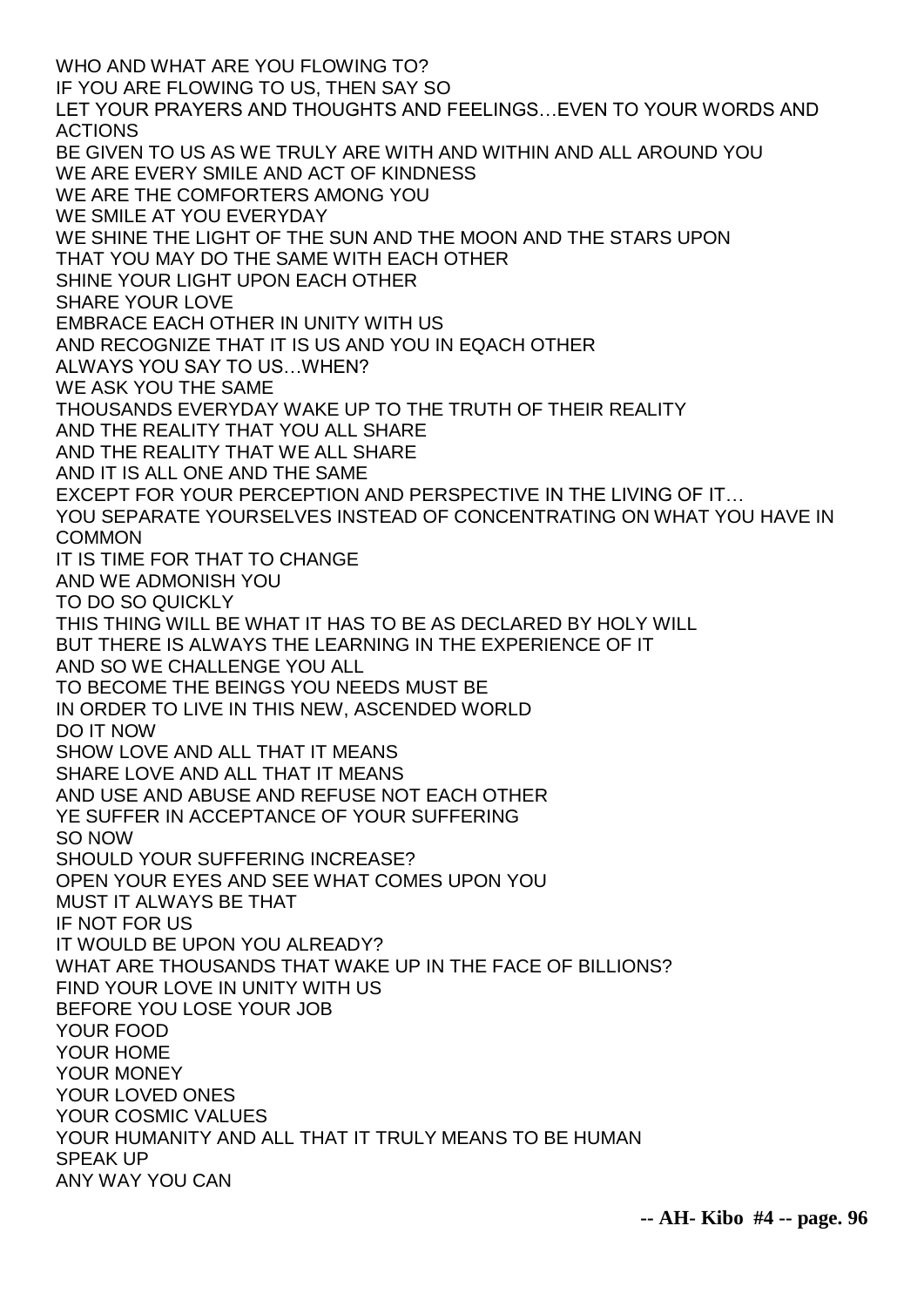WHENEVER AND WHEREVER YOU CAN SAY HELLO SMILE SAY GOD BLESS YOU SAY THIS IS WRONG SAY THAT IS A LIE SAY THEY DO NOT CARE ABOUT US SAY THEY ARE DARK PEOPLE THAT PRETEND TO BE YOUR MASTERS SAY THAT YOU REFUSE TO AGREE TO THEIR ILLUSIONS AND DELUSIONS AND **CONFUSION** SAY THAT YOU LOVE YOU LOVE YOUR SELF YOU LOVE GOD AND LOVING GOD YOU LOVE ALL FOR IS NOT GOD ALL AS ONE GOD IS ALL ARE WE ARE ONE ARE WE ARE ALL IS GOD THIS IS TRUTH AND YOU ARE PART OF IT LIVE THE TRUTH REJECT SLAVERY IN ALL ITS FORMS IT IS TIME FOR ALL INVOLVED TO STEP UP AND BE COUNTED AND NOT JUST US AND YOUR CELESTIAL AND COSMIC FAMILY AND MASTERS ASCENDED AND ON GAIA AND TRUE AND AVID LIGHTWORKERS ALL OF YOU ALL OF US AS ONE STAND UP WAKE UP GET UP RISE UP STAND UP BE IN LOVE AND LIGHT WITHIN YOUR SELVES AND WITH EACH OTHER BEFORE ALL THE REASONS THAT YOU SAY HINDER YOU FROM DOING THIS YOUR…GETTING ALONG…WAITING UNTIL IT'S ALL OVER….. CAUSES YOU EVEN MORE CALAMITY AND PAIN OF LOSS…. YOU HAVE NO IDEA HOW MANY THINGS HAVE TO BE IN PLACE EVERYTHING MUST BE WHERE IT MUST BE ENERGIES, FORCES, NATURE, CLOUDS, WINDS, ENVIRONMENT, PEOPLE, MINDS, HEARTS, SOULS DOWN TO THE VERY LAST BLADE OF GRASS, OR FLOWER OR GRAIN OF SAND OR DUST……. EVERY ULTIMATON IN PLACE BEING WHAT IT IS MEANT TO BE DOING WHAT IT MUST DO BY DIVINE WILL YE NEED NOT COME OUT WITH GUNS BLAZING…THAT IS A TRAP…..SEE! HEAR! BUT THE ACTS OF YOUR HEARTS MINDS AND SOULS ARE WHAT DOES THE MOST DAMAGE TO THE DARK PRETENDERS THEY COVER YOU IN DARKNESS AND IGNORANCE AND SPIRITUAL IGNORANCE AND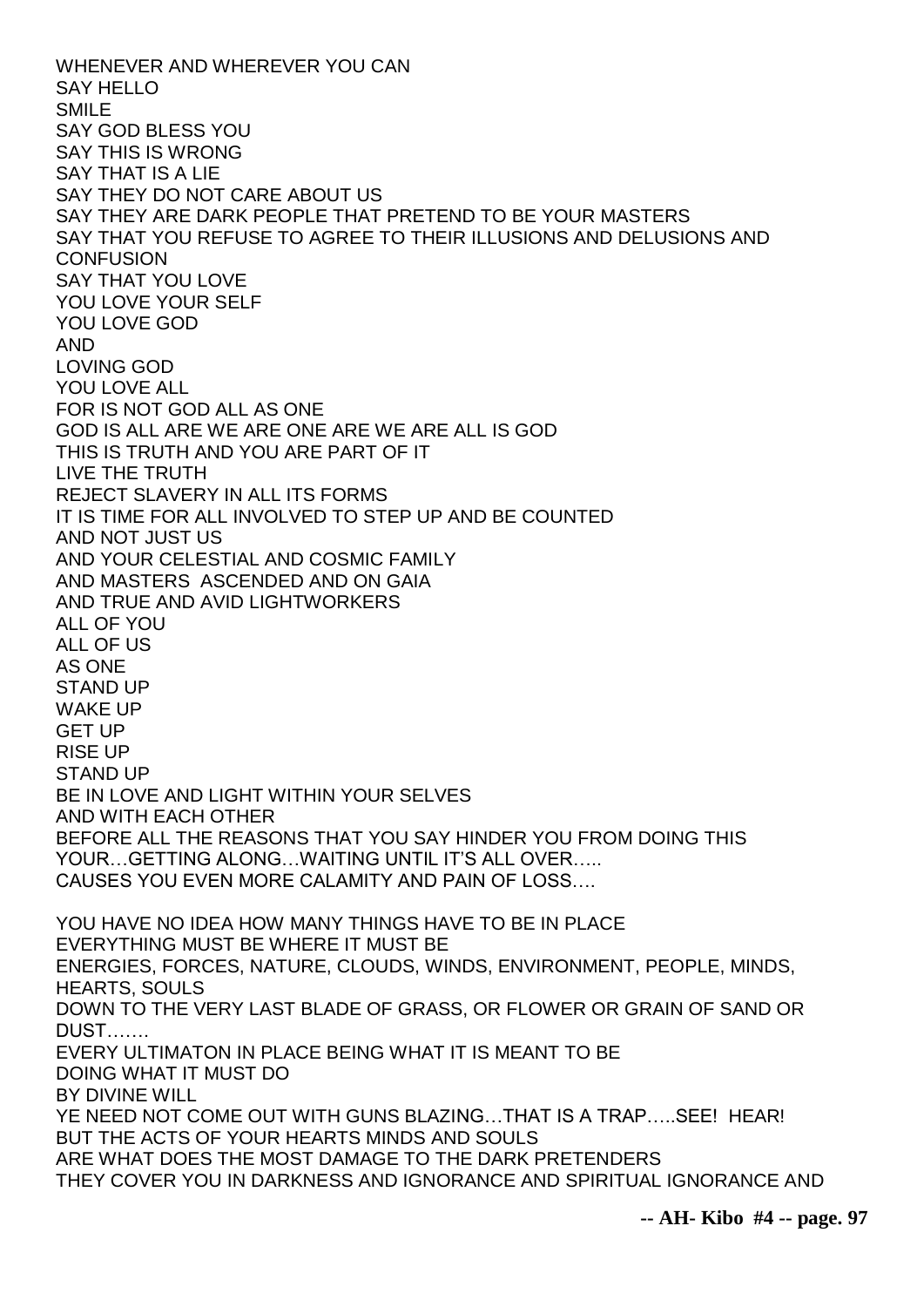#### LIES

UNCOVER YOURSELVES! THROW OFF YOUR COVERS WAKE UP AND SMILE WITH EYES WIDE OPEN THAT THE LONG NIGHT IS ENDING AND THE NIGHTMARE IS OVER BECAUSE YOU LIVE IN ETERNAL AND INFINITE LIGHT AND LOVE THAT IS YOUR REALITY YOUR TRUE REALITY BUT YOU MUST BE THE ONES TO WAKE UP AND BE WIDE AWAKE TELL US

WHO WILL BE THERE WHO WILL CLIMB THE STAIRS OF THE WATCHTOWER TO THE TOP TO WATCH ALONGSIDE US AND SEE THE SUN RISE?

Not bad…not bad, I say……very few people say 'God bless you.' To each other on a regular or daily basis…it's considered passé and old fashioned and we're just too sophisticated to believe in a God that lets such injustice exist…..but if we truly see that it is the evil that men do that is that injustice…that it is not the love of money that is the root of all evil…it is the love of men for money that is the root of all evil and if it wasn't money, it'd be something else. So now we just try to get along and stay out of trouble and hope they don't come after us and it gets worse every day and we would be complete slaves like they always show us in the media they want us to experience……among other things…….i know people that never think of checking behind themselves to see if someone is behind them when they go through a door……it's a basic courtesy…but every day, we become more selfish and dwindle into ourselves and feel forced by what we perceive around us to be less than we are and resort to the same methods that we see others using that succeed…because the dark system of things as they fail supports that…they need that to survive……They need us to accept and compromise and surrender to them mentally and then everything else falls into place…and here we are…..it's time to care and speak up and say that you know something is wrong and to let the God within you that you are join with you in awareness of being, in standing up and saying that you do not agree and that they have no right or power to do what they are doing and that you fight against them as best you can….

Even if all you can do is to be aware and research and learn…do that…speak to others of what you learn, share values and ideas and perspectives. Be loving and kind to each other as God is within us all. Find ways to....circumvent the system...grow that garden, find alternative energy for something if possible. Speak up when you don't think something is right. You don't HAVE to do anything. Consider what consequences you're willing to endure for your actions in truth and know that God is with and within you and for you as you are with and within and for God. So say God bless you and smile at people as often as possible

Tell someone that God loves them.

Hug your kids and tell them they're okay, they're good, they're great and you love them and so does God..so that their water may grow purer in light and love every day…

You get what we're saying out there?

You can do the simplest of things…picking up trash on the street and throwing it away properly, for instance…holding doors for people…being considerate to and with each

other…respectful..kind…nice…loving…..even when they work for the dark system…[if for no other reason, it seems to really bug them when you know what you're talking about and you're really nice and pleasant about to boot…go figure]

{Hey! i don't wanna go through the DNA scattering radioactive monster machine! Can one of you guys come on over and grope me so i can get to my flight? Thank you, you're too kind. I really